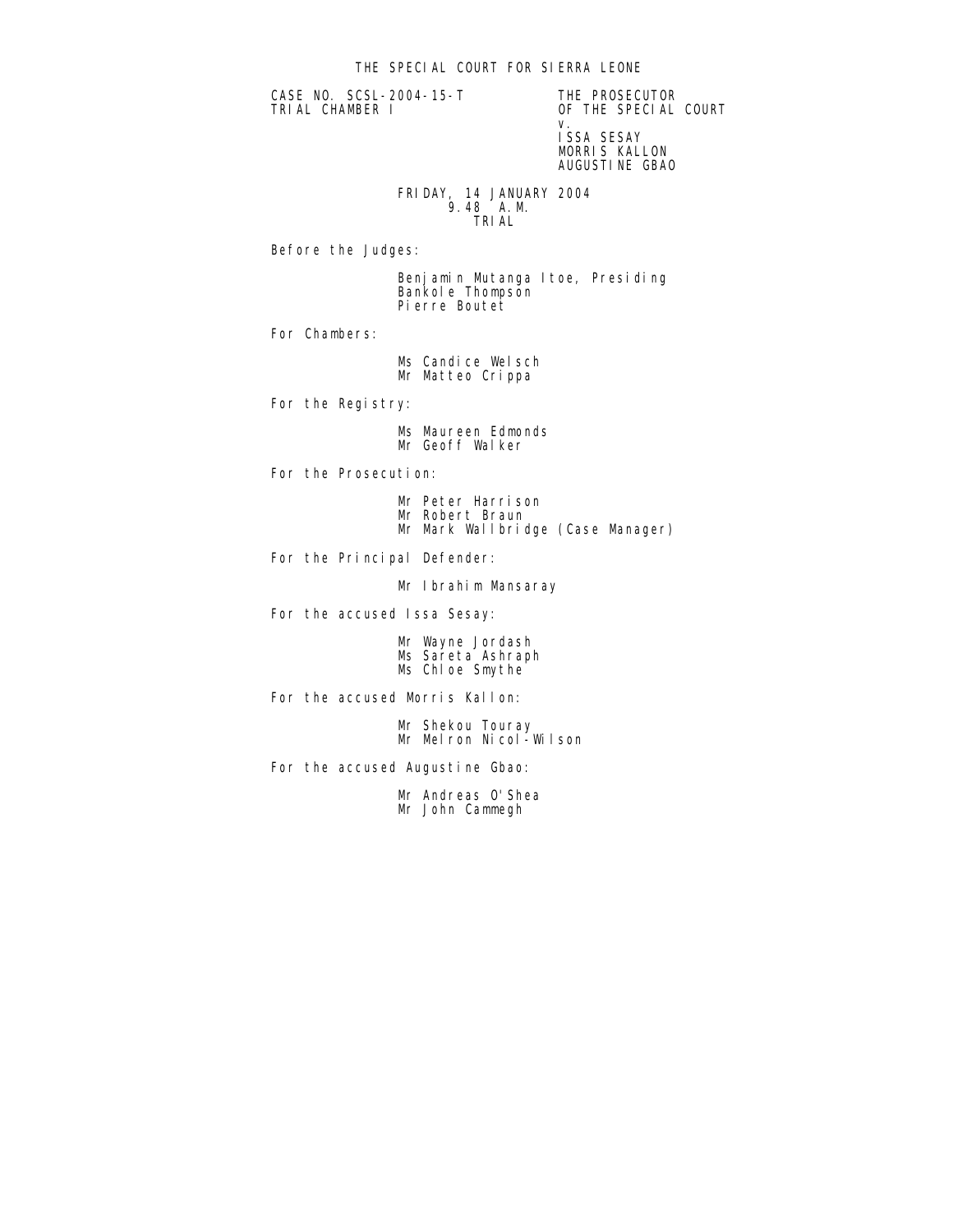1 Friday 14th January 2005 2 [Open session] 3 **[The accused absent]**  4 [Upon commencing at 9.48 a.m.] 5 PRESIDING JUDGE: Good morning, learned counsel. We are 6 resuming our session, so remember we ended up -- we 7 didn't quite wrap up our closed session yesterday, so we 8 will proceed, please. 9 JUDGE THOMPSON: Learned counsel for the first accused, the 10 Chamber's recollection is that yesterday you indicated 11 that you would like to move the Court into closed session 12 for the purpose of the next segment of your 13 cross-examination of this witness. 14 MR JORDASH: Your Honour, yes. 15 JUDGE THOMPSON: That is correct? 16 MR JORDASH: Yes, Your Honour. 17 JUDGE THOMPSON: Considering that we did, on the 12th January 18 2004, grant an application by the Prosecution to hear 19 certain portions of the testimony of this witness in 20 closed session and that the said ruling is still valid 21 and binding, we deem it expedient in the interests of 22 judicial economy to invoke the said ruling for the 23 purposes of the instant application. In other words, we 24 are dispensing with the need for a fresh application 25 followed by a fresh ruling especially as we are dealing 26 with the same witness. And perhaps for the records, the 27 rationale behind this approach is to ensure expedition in 28 this proceeding and an avoidance of unnecessary legal 29 technicalities. So, we will accordingly proceed with the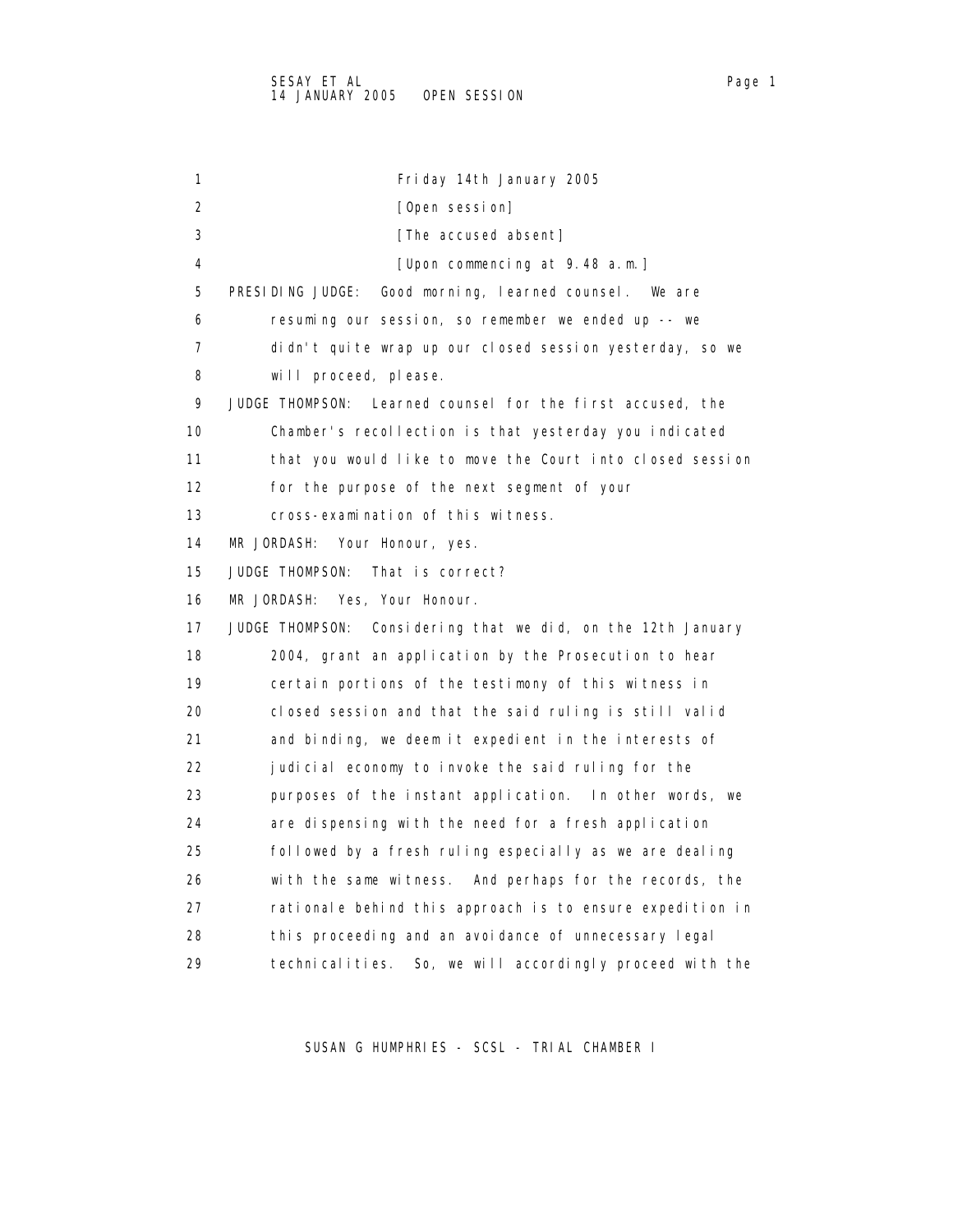1 cross-examination of the witness and we request members 2 of the public to retire for about -- how many minutes do 3 you want them to retire? 4 MR JORDASH: Your Honour, I think 15, please. 5 JUDGE THOMPSON: Shall we say, to be on the safe side, 30 6 minutes? 7 PRESIDING JUDGE: Yes, because I was also envisaging a 8 cross-examination at this stage by learned counsel of the 9 other Defence teams. So, I think they can concert and 10 give us an idea, just for the public, I mean, for the 11 public to know when they can come back to resume the 12 proceedings. 13 MR JORDASH: I think to be on the safe side, one hour in 14 total. 15 JUDGE THOMPSON: Yes. Well, we will request the public to 16 retire for about one hour. 17 PRESIDING JUDGE: It could be less, you know, but just one 18 hour. It could be around the parameters of the court 19 within 40, 45 minutes. 20 JUDGE THOMPSON: Will the technical experts now make the 21 necessary adjustments for the purposes of closed session? 22 We will be advised as soon as we are in closed session. 23 Are we in closed session? 24 MS EDMONDS: Not yet, sir. 25 JUDGE THOMPSON: Mr Jordash, just be patient. 26 MS EDMONDS: Court is in closed session now. 27 28 29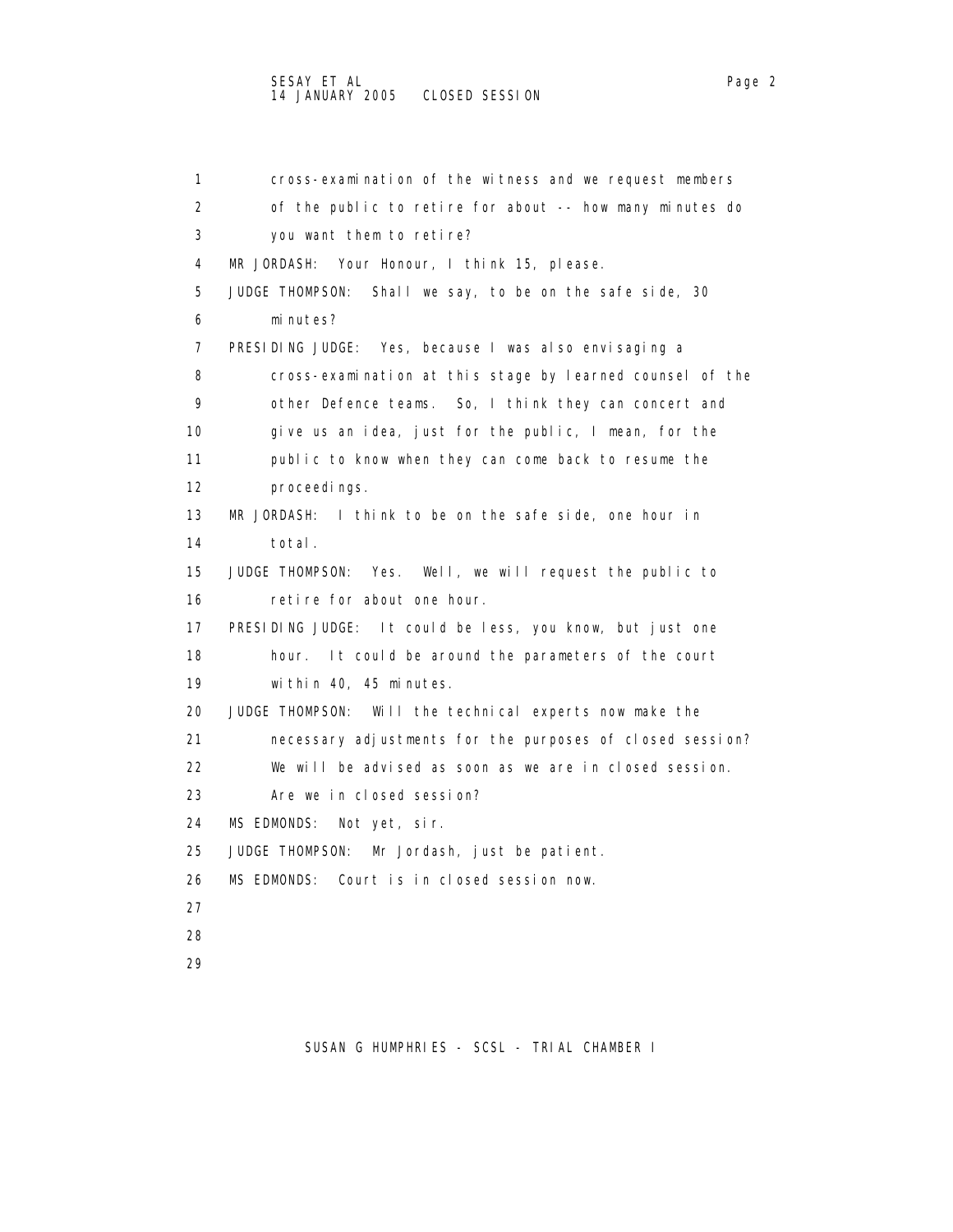1 **1** [Closed Session] 2 JUDGE THOMPSON: With that assurance, Mr Jordash, you will 3 proceed. 4 MR JORDASH: I am grateful. Thank you. 5 WITNESS TF1-304 6 CROSS-EXAMINED BY MR JORDASH: [Continued] 7 Q. Good morning, Mr Witness. 8 A. A. Yes. 9 Q. I think you, two days ago, told this Court that upon 10 arrival back into Tombodu on the 26th February, around 11 that time you became -- you were elected to be the leader 12 of the young men. Is that correct? 13 MR JORDASH: I think there seems to be some technical 14 difficulties in the gallery. 15 THE WITNESS: Yes. 16 JUDGE THOMPSON: Has that been rectified? Are these the 17 monitors. 18 MR JORDASH: I think so. 19 MR HARRISON: I think I can see the monitor indicating that 20 the microphones are not working and I think they have 21 been taken. 22 PRESIDING JUDGE: They can bring them here for the time being. 23 JUDGE THOMPSON: Yes, quite right. Yes. 24 PRESIDING JUDGE: There is space here they can come and sit 25 here. 26 MS EDMONDS: Court monitors earphones are not working. 27 JUDGE THOMPSON: Yes, she is coming. Yes. 28 MR JORDASH: Your Honour, should I continue? 29 JUDGE THOMPSON: A little patience. Proceed then, counsel.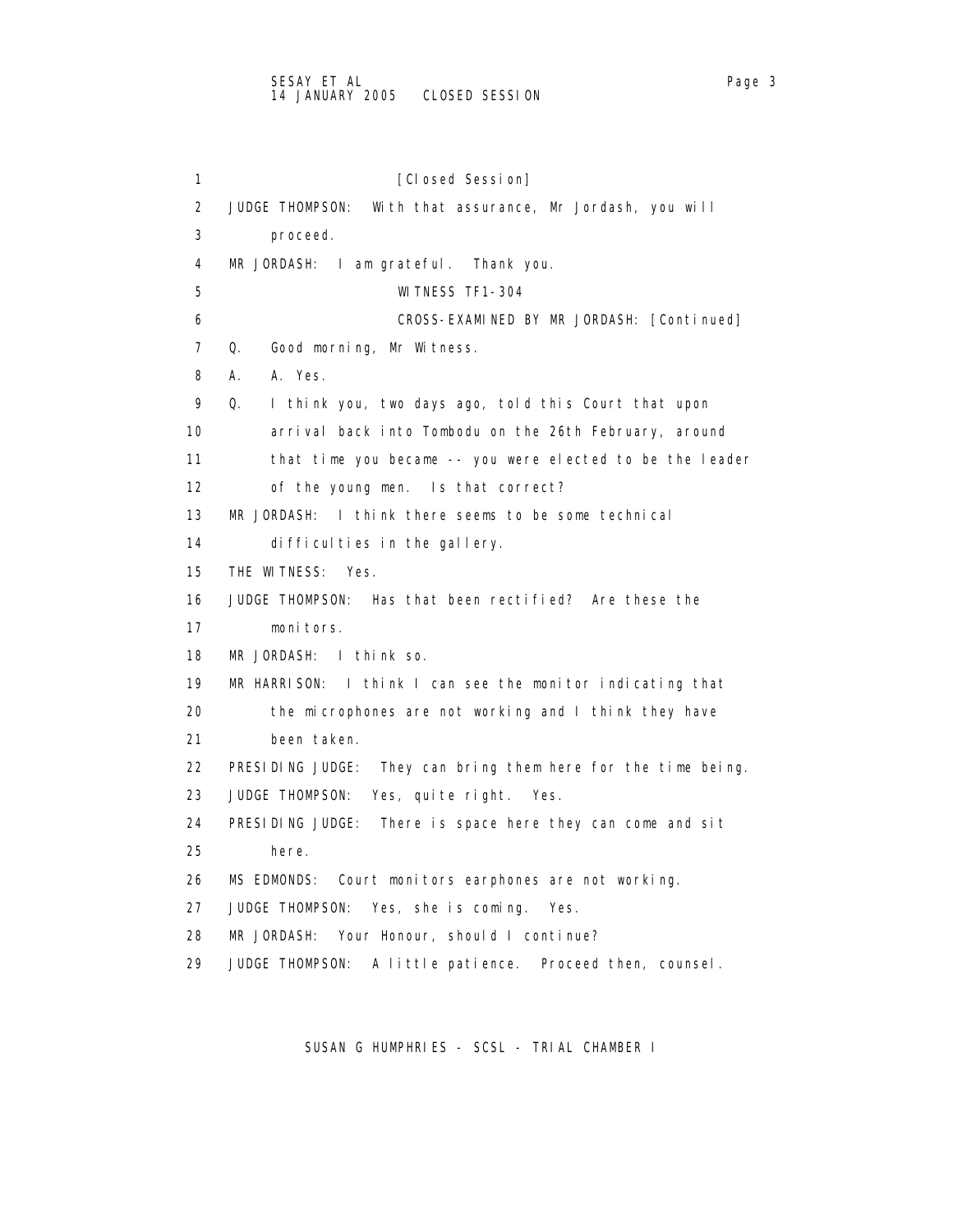## SESAY ET AL Page 4 14 JANUARY 2005 CLOSED SESSION

 1 MR JORDASH: Thank you. 2 Q. Can you remember when that was in relation to the 26th 3 February, approximately? 4 JUDGE THOMPSON: What did you say he told the court? 5 MR JORDASH: That yes, he had been elected to be the young -- 6 the leader of the young men shortly -- well around the 7 period of 26th February 1990. 8 JUDGE THOMPSON: Yes, okay. He confirms that, right. Yes. 9 MR JORDASH: 10 Q. Can you remember when that was following your arrival 11 back into the village on 26th February 1999? 12 A. Yes. 13 Q. When was it? 14 A. It was more than two weeks. 15 Q. So two weeks after you had arrived; is that correct? 16 A. It was after two weeks when I had arrived when I was 17 selected to be the leader of the young men to brush 18 around the town. 19 Q. Who told you or who suggested that there ought to be a 20 leader of the young men? 21 A. The rebels requested us, the civilians, to assemble and 22 appoint a leader for young men that can brush around the 23 town. 24 MR O'SHEA: Could the translation be repeated of that last 25 answer? 26 THE WITNESS: The rebels requested us to assemble and select a 27 young man that can be the leader of young men that will 28 brush around the town. 29 JUDGE THOMPSON: We are not getting the translation.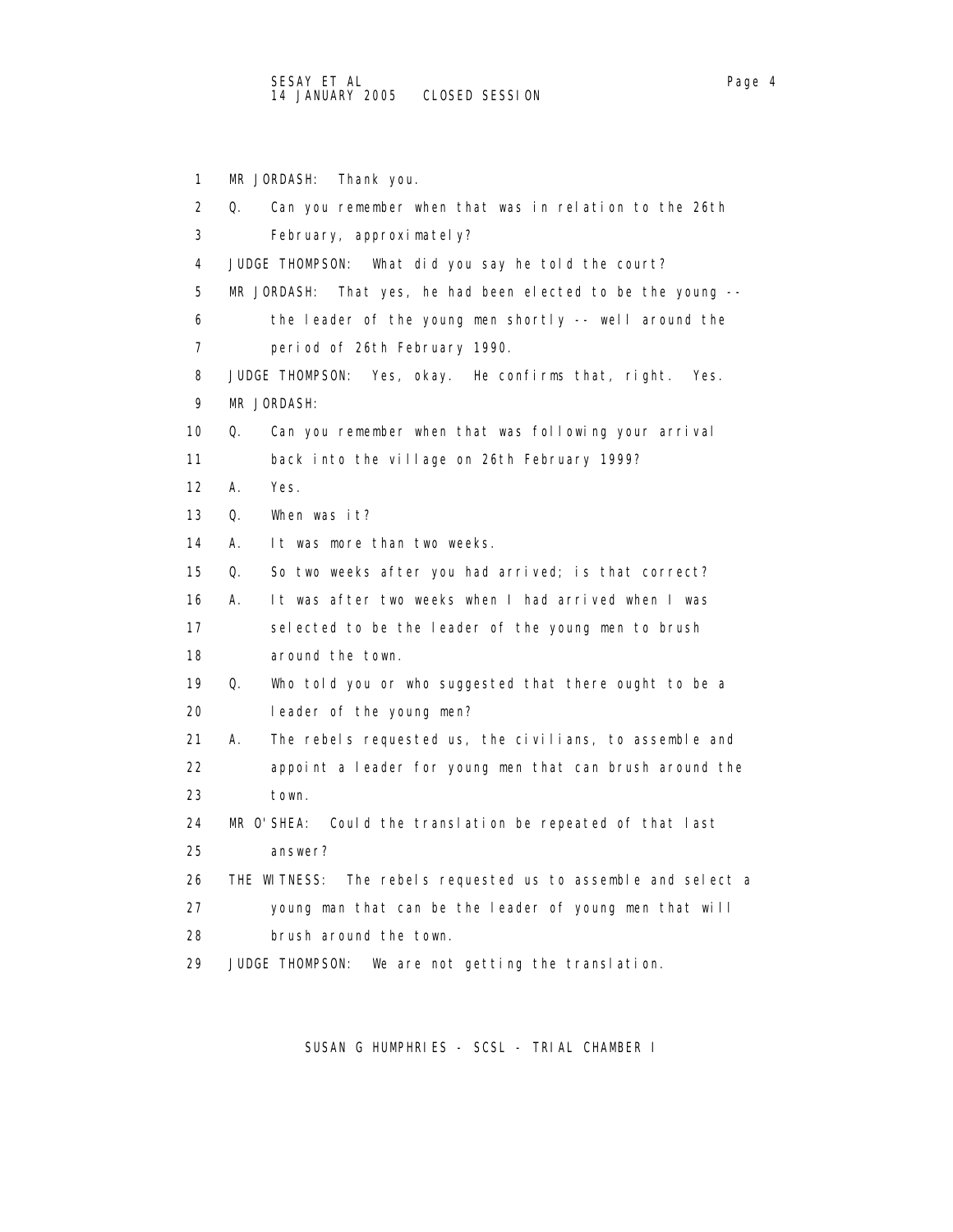1 MR JORDASH: I got the translation. 2 PRESIDING JUDGE: I got it. 3 JUDGE THOMPSON: Are you? 4 PRESIDING JUDGE: Yes. 5 JUDGE THOMPSON: What about you, are you on the right channel? 6 MR O'SHEA: This time I got it. 7 JUDGE THOMPSON: Right. Okay. Yes. Continue then. 8 MR JORDASH: Thank you. 9 Q. How was this message communicated to the civilians of the 10 town? 11 A. We were all in the town. It was in town we were 12 assembled. 13 Q. Who assembled you? How did it come about that you were 14 assembled? 15 A. They announced to all of us in town and informed us that 16 when you return to your town it would be nice to have a 17 leader for young men that will be brushing around this 18 town and cleaning things up. 19 Q. Did this announcement come then before you arrived into 20 Tombodu on the 26th or was this an announcement made some 21 time in the two weeks before your election? 22 A. We had already arrived when the number of civilians had 23 increased. 24 Q. So, you have all arrived into the village, it is past the 25 26th February. How did the civilians become arranged in 26 one place? Do you understand the question? 27 A. I don't understand this question. 28 PRESIDING JUDGE: 29 Q. Mr Witness, Mr Witness, please, we must proceed. You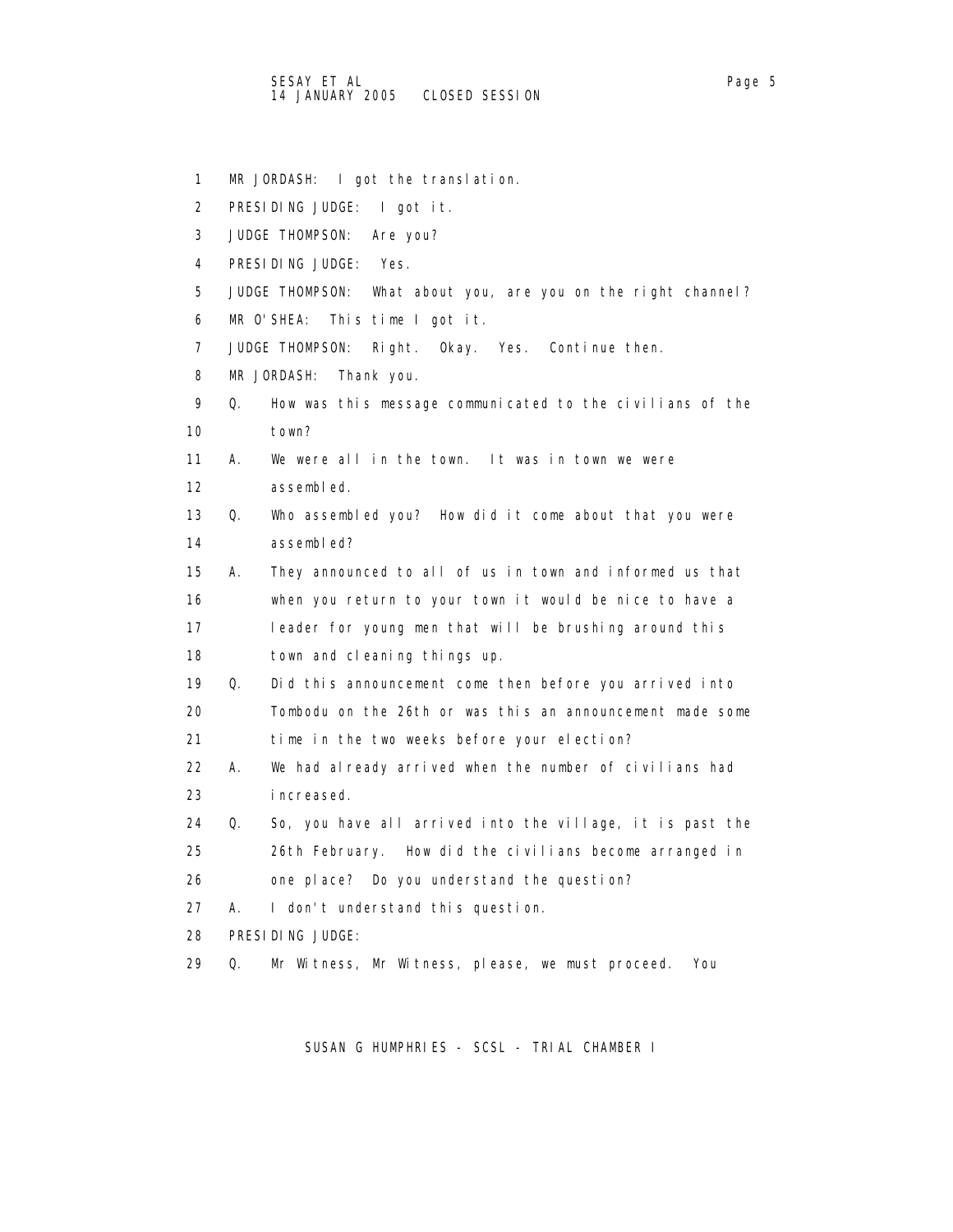1 came to town and you say they wanted a young man to be 2 appointed as president of the youths to be cleaning the 3 town. You said - I have it on record here - you said you 4 were assembled. This was after you arrived -- was this 5 after you arrived in the town on 26th February 1999? 6 A. Yes. 7 Q. Who assembled you? 8 A. The rebels. 9 MR JORDASH: 10 Q. Did they come to your individual houses and say, "Would 11 you all assemble," or was it an announcement given over a 12 radio? How was the announcement made to each individual 13 civilian? 14 A. We had already started brushing around the town, so while 15 we were all assembled brushing, they will go and meet us 16 and announce to us that we need a leader to be selected 17 among us, the young men. 18 Q. At this stage, Mr Witness, you had been brushing around 19 the town, you and the other civilians, for two weeks; is 20 that not correct, since your arrival on 26th? 21 A. As soon as we arrived we started brushing the village. I 22 mean, we brushed the village every morning. The town was 23 very bushy, so we brushed it every morning. 24 Q. What was it explained to you -- what did the rebels 25 explain was the function of the leader of the young men? 26 A. The only job I had was to be the leader of the young men 27 while we did the brushing and the cleaning up. You see, 28 because when you are in a town and you are a young man 29 and any jobs come up you do it without scratching your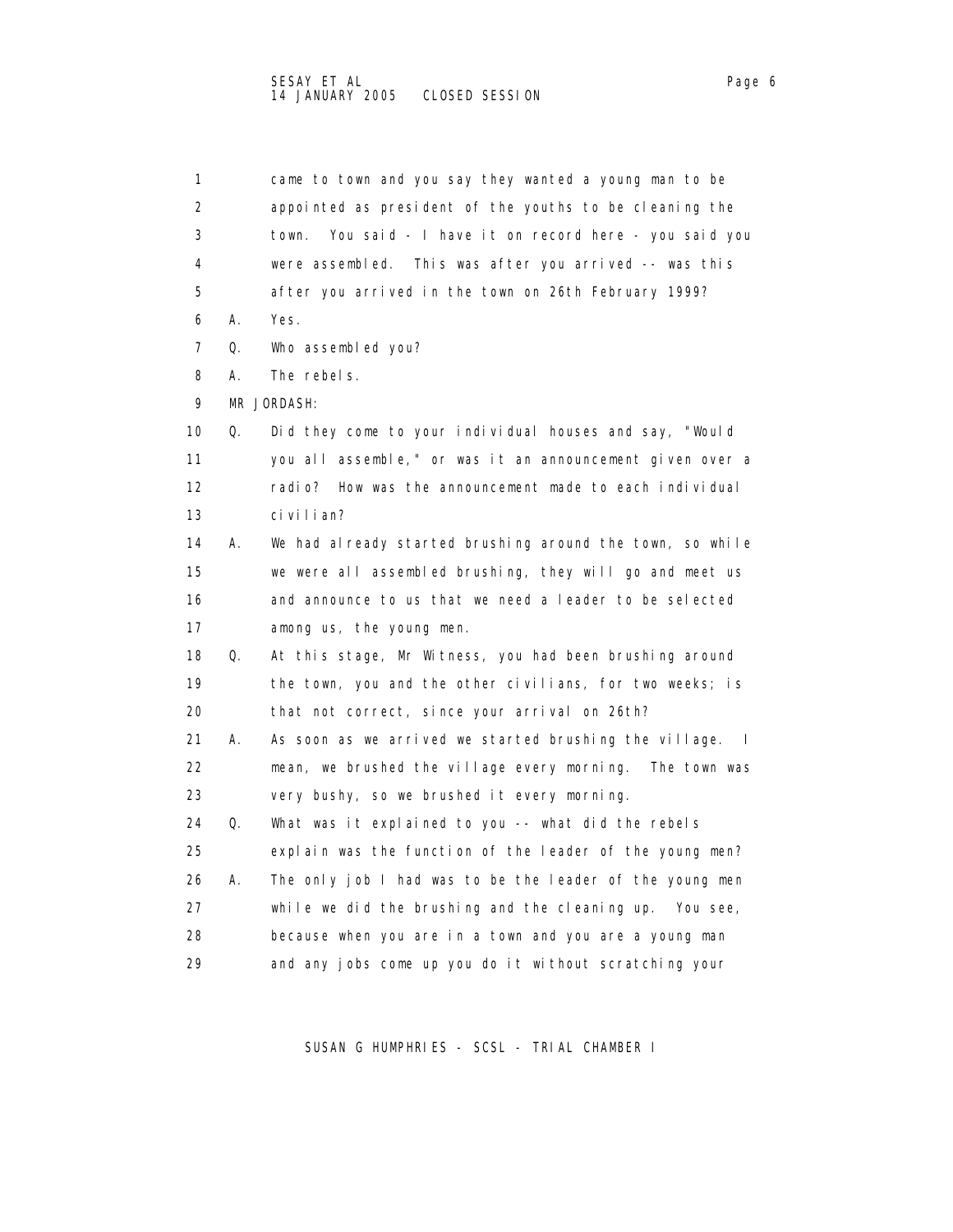| 1                 |    | head. I think that is what they told me to do, just to       |
|-------------------|----|--------------------------------------------------------------|
| 2                 |    | be the leader of the young men to do the work around the     |
| 3                 |    | town.                                                        |
| 4                 | Q. | So you were in effect the supervisor of the cleaning         |
| 5                 |    | j obs?                                                       |
| 6                 | Α. | Yes.                                                         |
| 7                 | Q. | Why were you selected to do that?                            |
| 8                 | А. | Any town if you are a young man and there is any work        |
| 9                 |    | that is public work and you do it without grudging and       |
| 10                |    | they knew I was born in that town and I was doing work.      |
| 11                |    | So they decided I should be the leader of the young men.     |
| $12 \overline{ }$ | Q. | Were there not many other civilians born in that town        |
| 13                |    | present at the town?                                         |
| 14                | А. | Yes, there were many other civilians.                        |
| 15                | Q. | Born in that town present at the time?                       |
| 16                | Α. | Yes, they were there.                                        |
| 17                | Q. | There were many other civilians born in the town who were    |
| 18                |    | also doing the brushing of the town at that time; is that    |
| 19                |    | not correct?                                                 |
| 20                | А. | Yes.                                                         |
| 21                | Q. | So what distinguished you from them?                         |
| 22                |    | PRESIDING JUDGE:<br>Mr Jordash, is that a fair question?     |
| 23                |    | MR JORDASH: I think it is fair question, Your Honour, yes.   |
| 24                |    | PRESIDING JUDGE:<br>Is it a fair question?                   |
| 25                |    | MR JORDASH:<br>Your Honour, yes, because it is unclear as to |
| 26                |    | what criteria was applied to do the selecting and that is    |
| 27                |    | what I am trying to get at.                                  |
| 28                |    | PRESIDING JUDGE: He has tried, you know, to explain he was   |
| 29                |    | born there like others who were born there.<br>He I ooked    |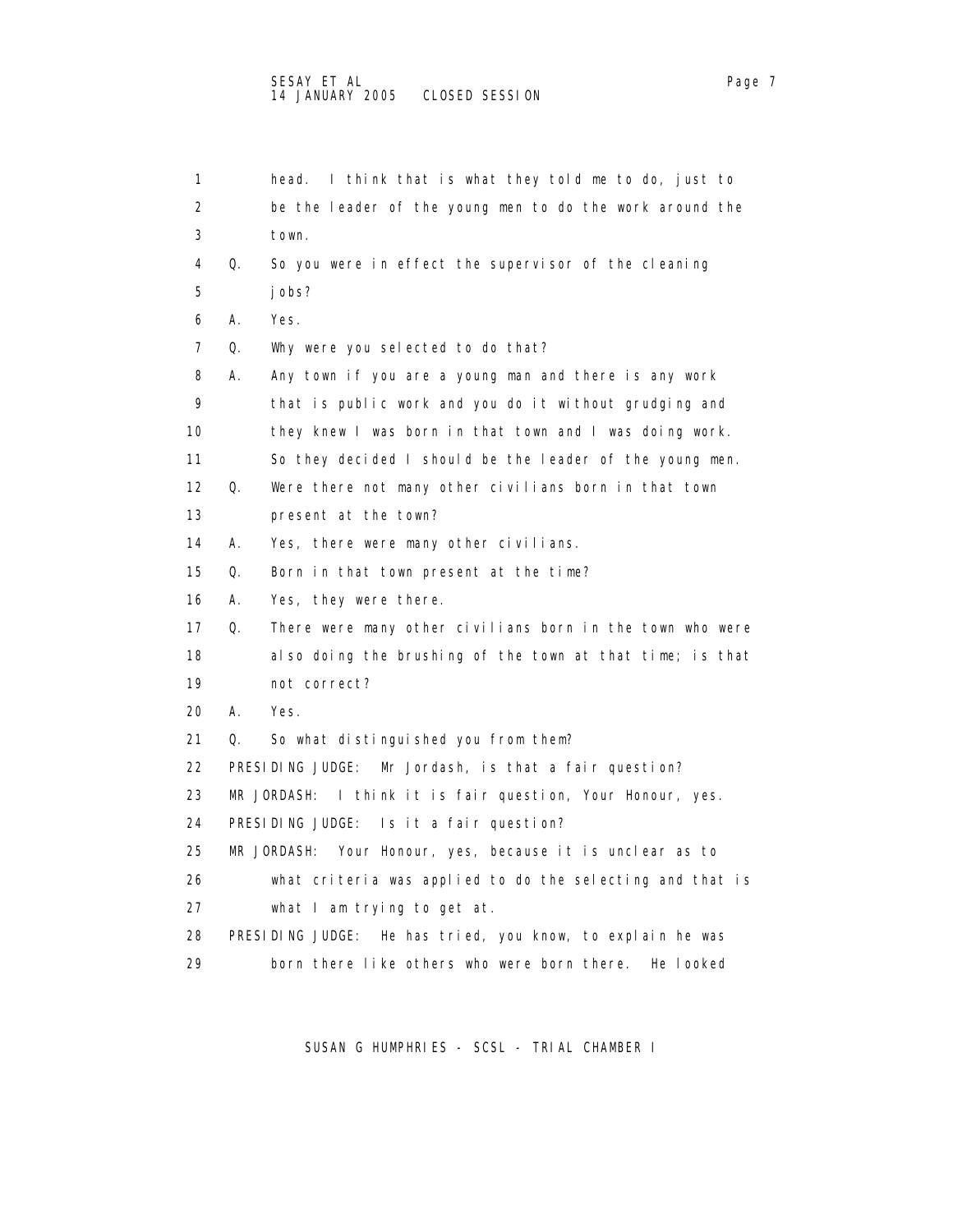| 1                 | like he was a willing worker who worked without                |
|-------------------|----------------------------------------------------------------|
| 2                 | complaining and so they felt that he should be the             |
| 3                 | leader.                                                        |
| 4                 | MR JORDASH:<br>If I can ask a different question.              |
| 5                 | PRESIDING JUDGE: Yes, please.<br>PI ease.                      |
| 6                 | MR JORDASH:                                                    |
| 7                 | Q.<br>How did this selection procedure take place?             |
| 8                 | А.<br>Well, they saw that I was a willing worker and in fact   |
| 9                 | they requested these civilians to select someone to be         |
| 10                | their leader and it was the young men who actually             |
| 11                | appointed me to be their leader.                               |
| $12 \overline{ }$ | Q.<br>And so your jobs were from then on limited to arranging  |
| 13                | the young men in their cleaning tasks around the town; is      |
| 14                | that correct?                                                  |
| 15                | Yes.<br>А.                                                     |
| 16                | Q.<br>Could the witness please be given a copy of his second   |
| 17                | statement dated 27th of the first 2004, please.                |
| 18                | Thank you.<br>Now, please have a look at that                  |
| 19                | Mr Witness, you do read some English, don't<br>statement.      |
| 20                | you?                                                           |
| 21                | Ask him if he did make that statement.<br>JUDGE BOUTET:        |
| 22                | MR JORDASH: I was hoping to answer that question first.<br>But |
| 23                | did you make this statement, Mr Witness? Do you                |
| 24                | recognise these as a record of what you told the               |
| 25                | Prosecution?                                                   |
| 26                | PRESIDING JUDGE: Mr Jordash, what is the date of that          |
| 27                | statement?                                                     |
| 28                | MR JORDASH:<br>27th January 2004.                              |
| 29                | PRESIDING JUDGE:<br>2004?                                      |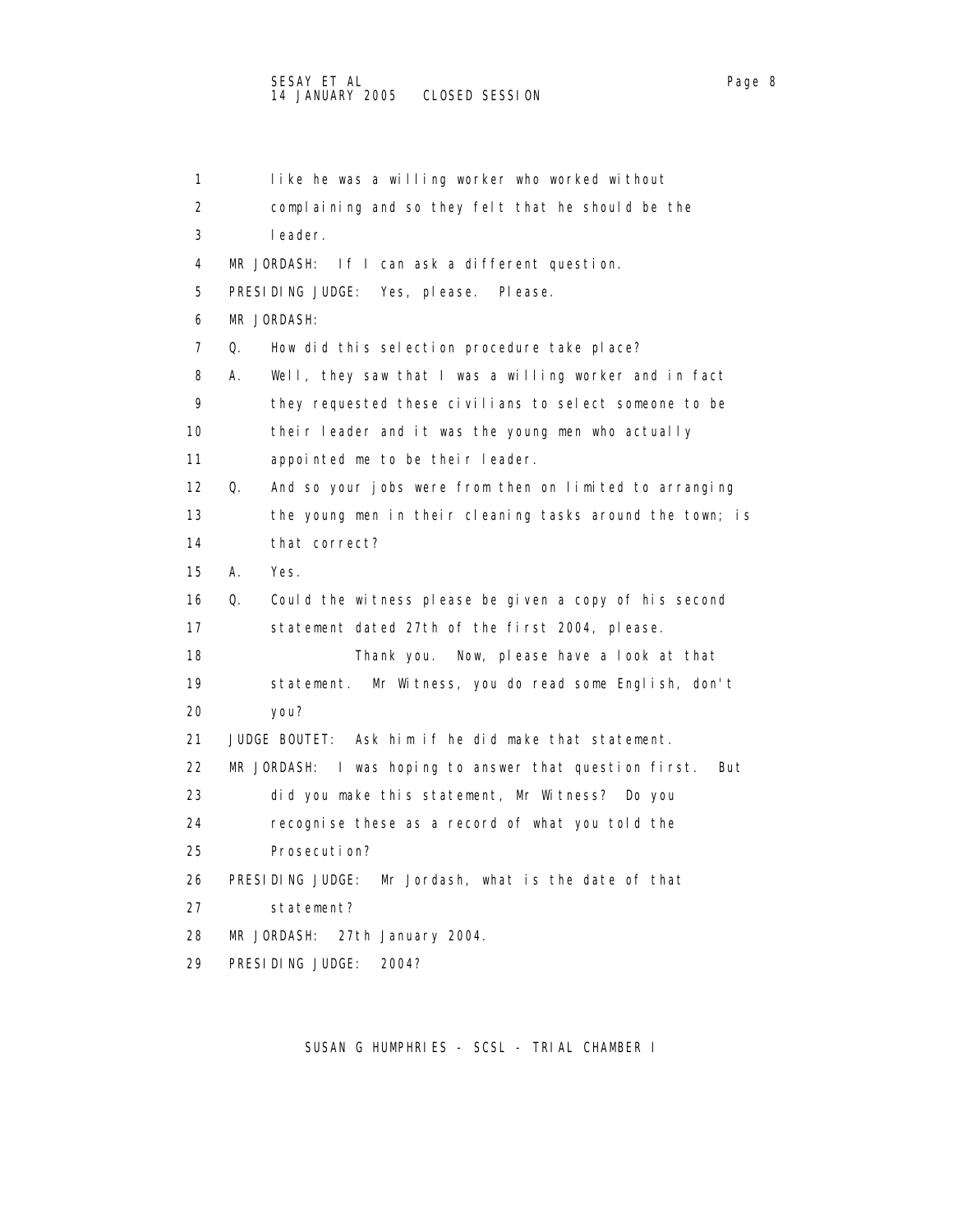1 MR JORDASH: 2004, Your Honour, yes. 2 Q. Mr Witness, is that your statement? 3 A. Yes. 4 Q. Right. Would you have a look at the second paragraph, 5 please. The first line, "Witness: Who was an acting 6 town chief of Tombodu saw..." And then you described the 7 incident with Sahr Sogbeh. Do you see that? 8 A. It was -- it was Yomba Ngekia who was the acting 9 paramount chief. We had an acting paramount chief and we 10 had someone who was in charge of the town. Yomba Ngekia 11 was the acting paramount chief. 12 Q. Mr Witness, why have you just told us that information? 13 What I am asking you about in your statement is why it is 14 it is suggests that you told the Prosecution that you 15 were the acting town chief of Tombodu? Nothing to do 16 with the paramount chief or acting paramount chief. Did 17 you tell the Prosecution that you were the acting town 18 chief of Tombodu? 19 A. Yes. 20 Q. Well, when were you the acting town chief of Tombodu? 21 A. When I returned, the time at which we returned -- 22 Q. Was that in addition to your jobs as leader of the young 23 men supervising the cleaning? 24 A. Yes, there was no election at that time and there were no 25 chiefs. I was the leader of the young men, so I 26 automatically became the acting town chief. There were 27 no town chiefs or no elders at the time. 28 Q. What did it entail being the -- Let me start that again. 29 What were your responsibilities as acting town chief of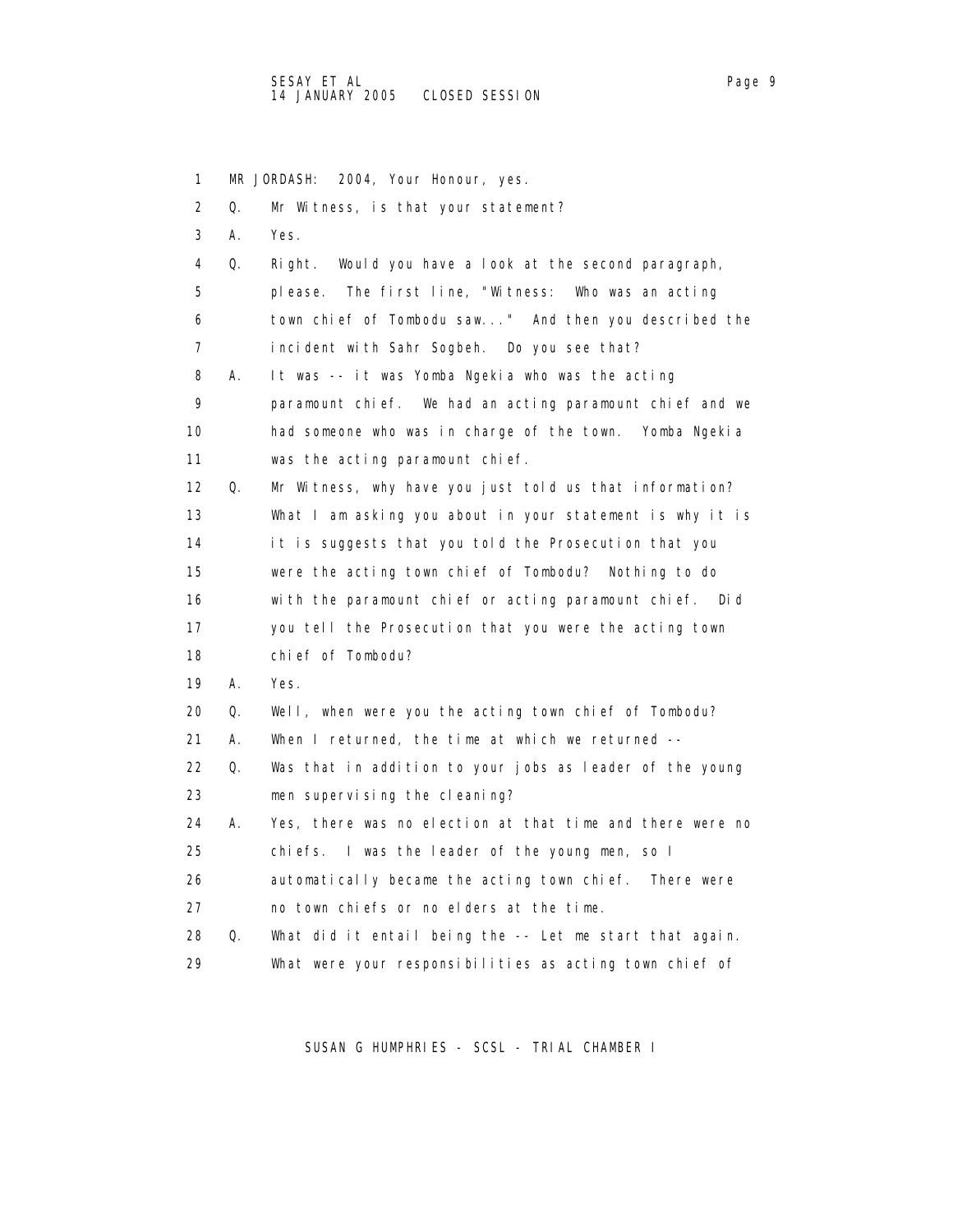1 Tombodu? 2 A. People can never live in a community or a town without a 3 leader. There has to be someone who leads who could be 4 asked who is here and who could delegate jobs and tasks 5 to other people. 6 Q. Well, that is the theory, Mr Witness, but what I am 7 asking about is what you did and what your 8 responsibilities were as acting town chief of Tombodu at 9 that time. 10 JUDGE THOMPSON: You want us to record the theory? 11 MR JORDASH: I beg your pardon. 12 JUDGE THOMPSON: You said you want us to record the theory? 13 MR JORDASH: It is an important part of my question. 14 JUDGE THOMPSON: Quite, I mean, he virtually has put forward a 15 theory and perhaps from that might flow the specific 16 references that people can never live in a community 17 without a leader. 18 MR JORDASH: Yes. Hopefully we can [inaudible] the general to 19 the specific. 20 JUDGE THOMPSON: Right, go ahead then. 21 MR JORDASH: 22 Q. What did you have to do as part of your responsibilities 23 as being the acting town chief of Tombodu? 24 A. This gentleman's question I can't answer any further. I 25 mean, if you are in a town there has to be someone who is 26 the leader. 27 PRESIDING JUDGE: Yes. Yes. 28 THE WITNESS: And that was the role I played. So I can't say 29 anything more than this.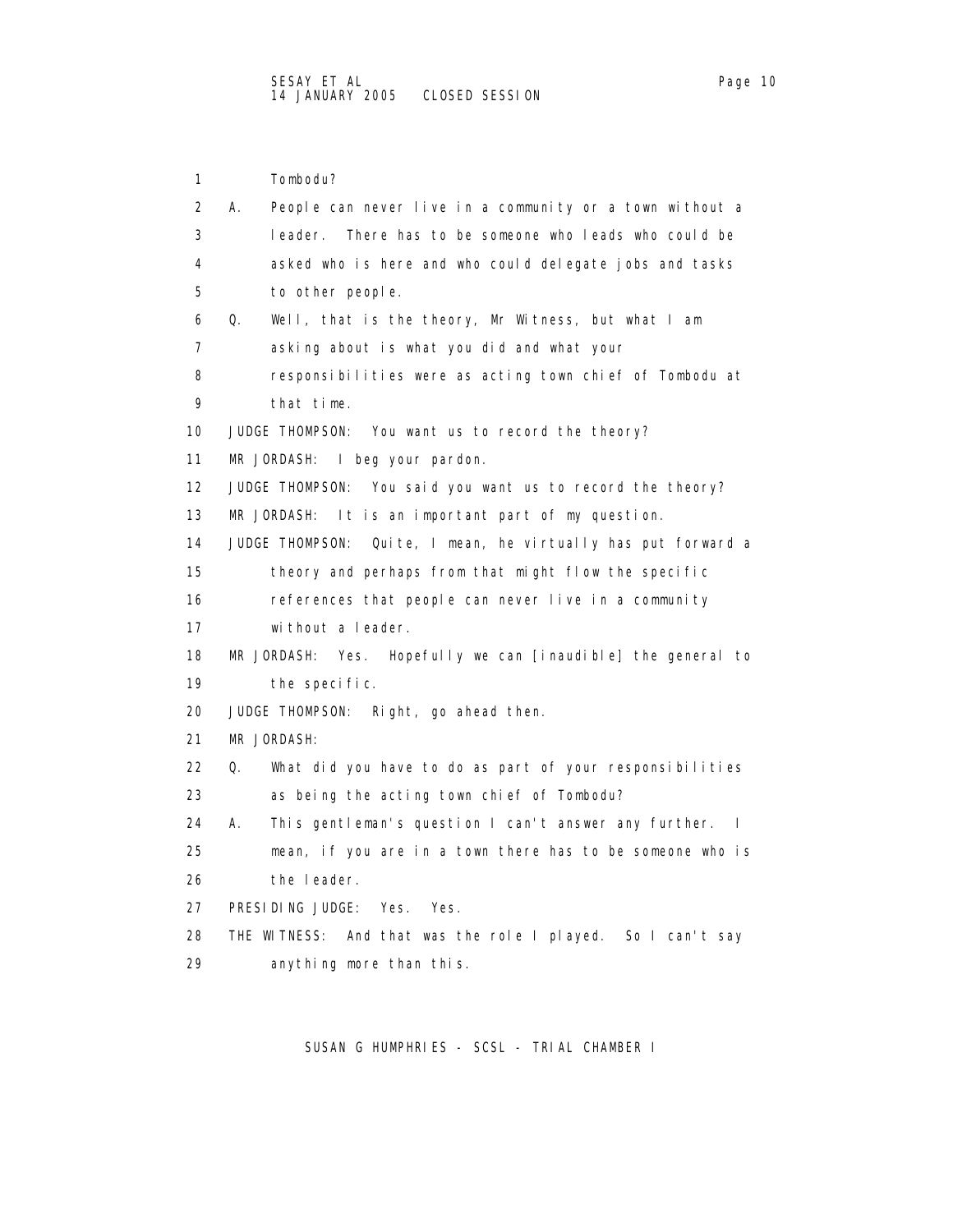1 PRESIDING JUDGE: Yes. Mr Witness, we agree with you. There 2 is no community, no town, that can exist without a 3 leader. We agree with you. The question is simple, as a 4 leader at the time you said there were no elders, there 5 were no chiefs. Since you had been elected the leader of 6 the youths you found yourself being the head of the town. 7 What were your duties? Just tell us your duties. We 8 know, you know, that no village can be without a chief or 9 rather, without a head, but what were your duties? Just 10 help us out and tell us what your duties were. You don't 11 need to get nervous. Keep your calm and answer the 12 questions. 13 THE WITNESS: Okay, I have understood. 14 PRESIDING JUDGE: Okay, you are getting a bit long now because 15 you have to be translated. 16 THE WITNESS: As a township, at the time there had to be 17 someone who could answer the question who is in charge 18 here. That was one of my duties to come forward and 19 answer that I am in charge. And also, if there are cases 20 to be resolved among people or conflicts, they will bring 21 them forward and we will try to see how we can resolve 22 these conflicts. These were the only duties I performed 23 as a chief or a town chief. 24 MR JORDASH: 25 Q. What about any duties in relation to the rebels? If the 26 rebels wanted, for example, to communicate a message to 27 the civilians? 28 A. If they wanted to speak to the civilians, as I was the 29 leader of the young men they will call me and say, "We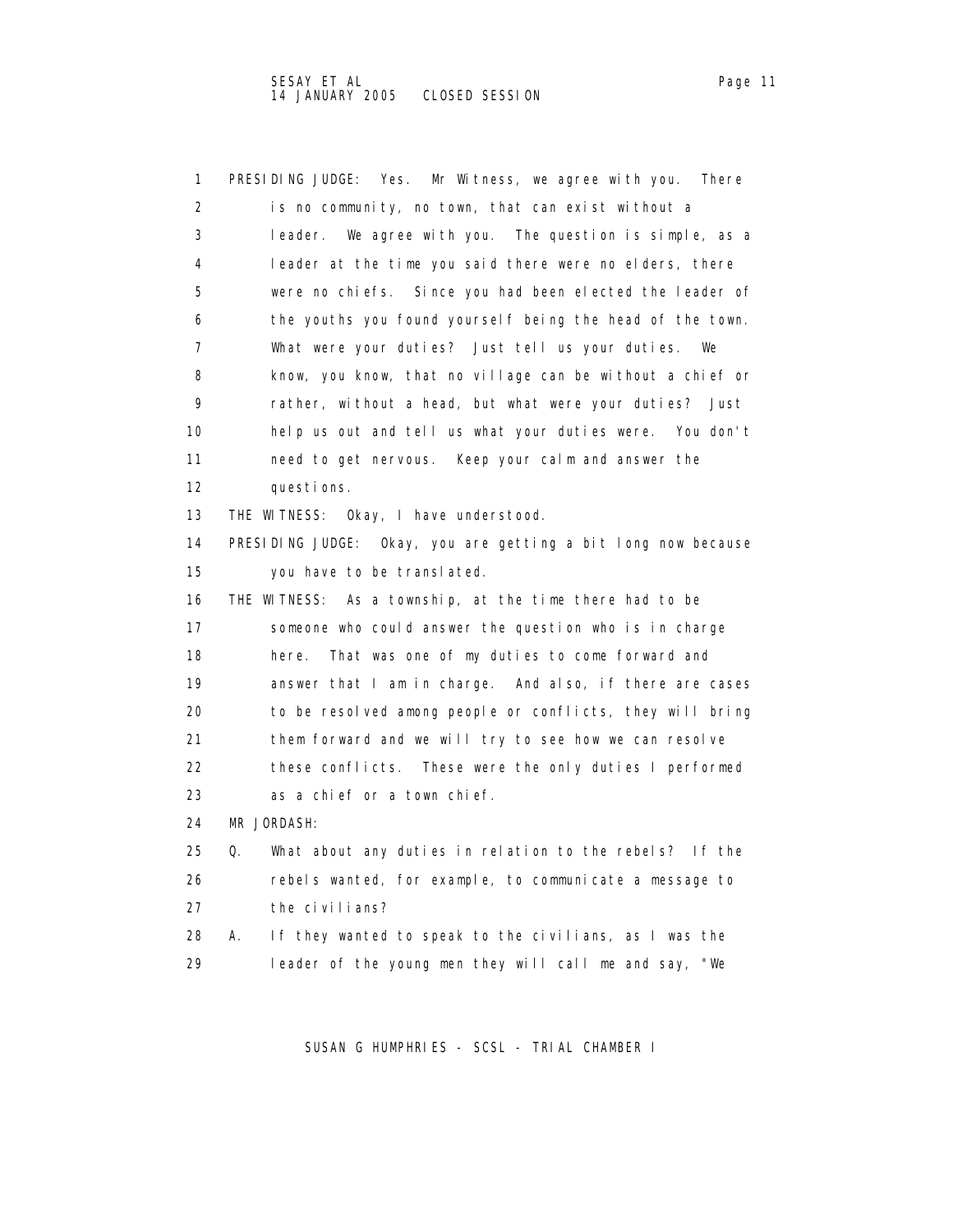| $\mathbf{1}$ |    | want to talk to the civilians. We want this and this to   |
|--------------|----|-----------------------------------------------------------|
| 2            |    | happen."                                                  |
| 3            | Q. | Did that then involve liaising with the G5?               |
| 4            | А. | The tasks of the G5 was different from what I did.<br>He  |
| 5            |    | came to me and asked me that this is what the rebels want |
| 6            |    | us to do. So his job was different and mine was           |
| 7            |    | di fferent.                                               |
| 8            | Q. | But your job involved communicating with the G5 because,  |
| 9            |    | is this not right, you and the G5 were effectively the    |
| 10           |    | link between the rebels and the civilians?                |
| 11           | А. | I don't understand.                                       |
| 12           | Q. | Well, the G5 was a link from the rebels to the civilians. |
| 13           |    | Do you accept that?                                       |
| 14           | А. | Yes.                                                      |
| 15           | Q. | You were also a link from the civilians to the rebels.    |
| 16           |    | Do you accept that?                                       |
| 17           | А. | I agree. I agree that is why the civilians appointed me   |
| 18           |    | to be their leader. So if there is anything they will     |
| 19           |    | ask me first.                                             |
| 20           | Q. | Right. So you were effectively doing the same jobs on     |
| 21           |    | behalf of the civilians as the G5 were doing on behalf of |

- 22 the rebels; is that not correct?
- 23 PRESIDING JUDGE: Could it be deduced?
- 24 JUDGE BOUTET: Yes, but --
- 25 MR JORDASH: Let me put it --
- 26 JUDGE BOUTET: G5 may be doing much more than just liaising.
- 27 MR JORDASH: Indeed. I accept that. I do accept that.
- 28 JUDGE THOMPSON: That it was merely a link does not
- 29 necessarily mean that the responsibilities will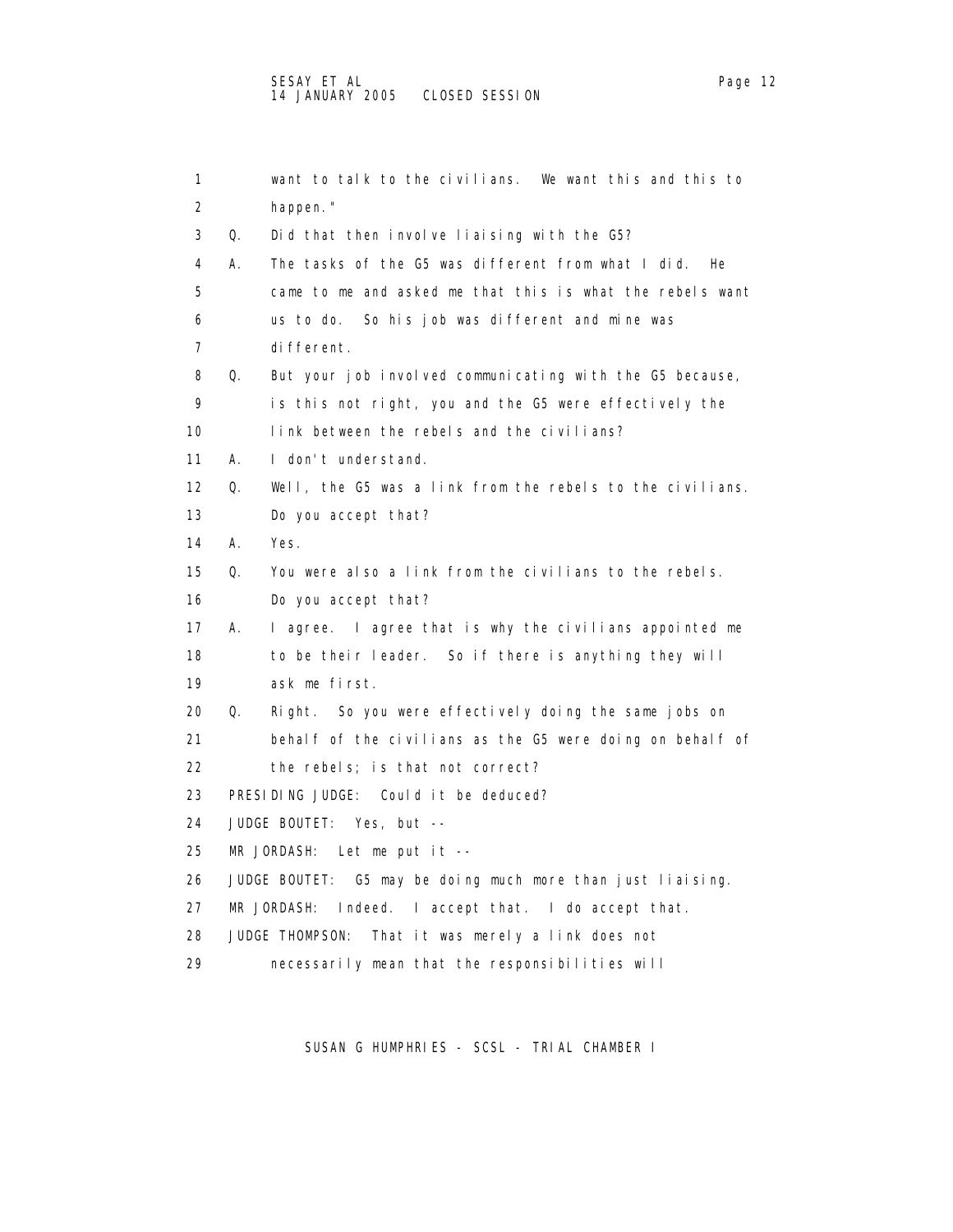1 necessarily be the same. 2 MR JORDASH: No, I agree with that. 3 JUDGE BOUTET: But to come back to your question, Mr Jordash, 4 he has answered your question, not using exactly the same 5 terms you are using, but in his previous answer he said 6 to you that, "Yes, the G5 would come to me and ask me to 7 do blah, blah." So, he has not used the term liaise, 8 but -- 9 MR JORDASH: I will move on actually. 10 JUDGE BOUTET: You may wish to pursue that. 11 MR JORDASH: 12 Q. The only question I would follow up on then, Mr Witness, 13 is this, who was the G5 at that time? 14 A. Sylvester Kieh. 15 Q. And Sylvester Kieh then, will know you and will know that 16 you were the acting town chief having been elected by 17 civilians. Does that follow or not? 18 A. Yes. 19 Q. Does it also follow then -- 20 A. I don't understand. 21 Q. I am coming, Mr Witness -- 22 Does it also follow then that the G5 will know that you 23 were forced to mine at that time or around that time? 24 A. Yes. 25 PRESIDING JUDGE: Is it that the G5 would know? 26 MR JORDASH: Yes. 27 PRESIDING JUDGE: Or knew? 28 MR JORDASH: Would know. Either. That he knew at the time 29 and would know now. If I can clarify it.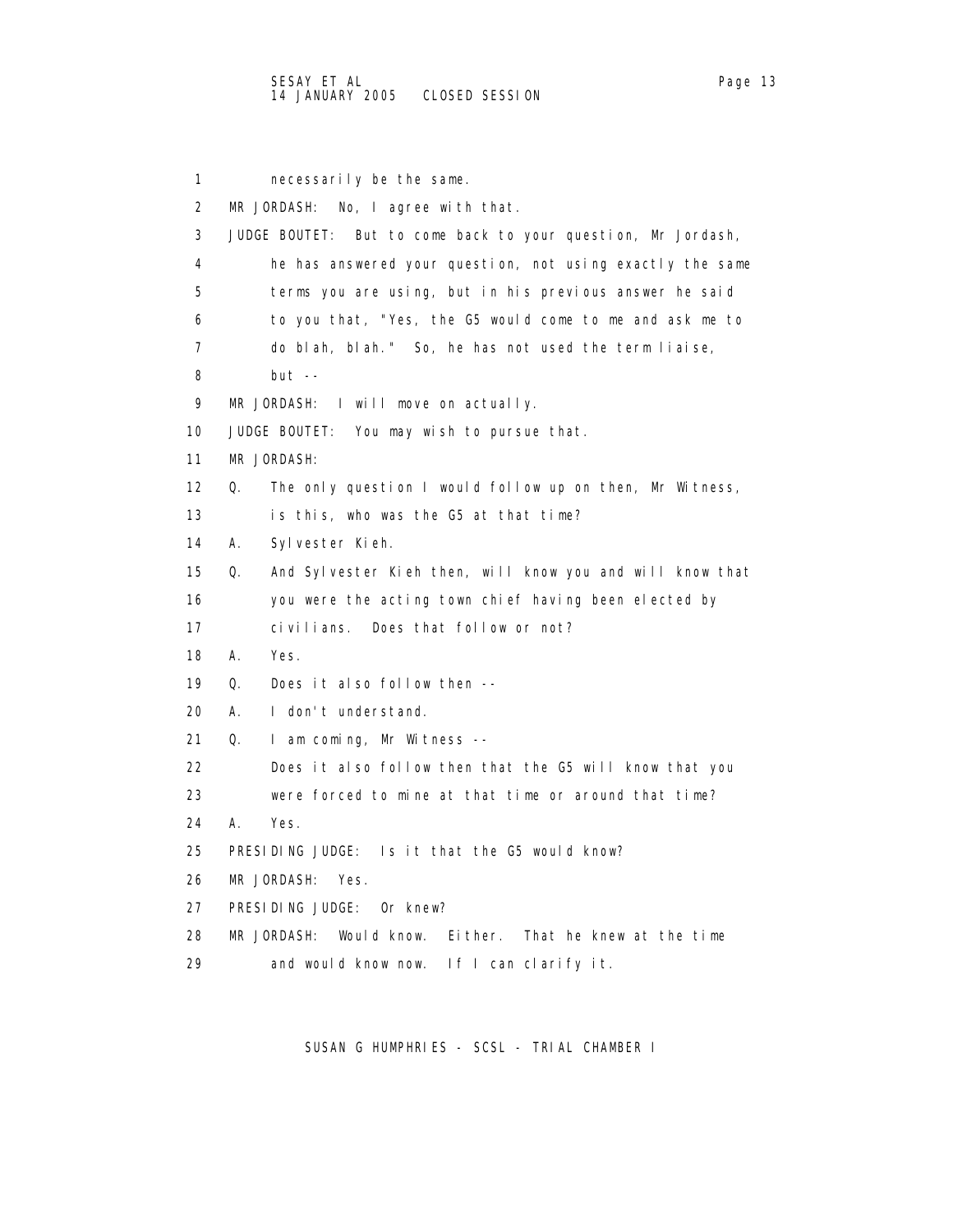1 PRESIDING JUDGE: Yes. 2 MR JORDASH: 3 Q. He would have been aware at that time that were you being 4 forced to mine. Is that correct? 5 A. Yes. 6 Q. Did the G5 also know that you were living in a hut that 7 you had built from, I think you said, some sort of 8 corrugated iron? Would the G5 know that? 9 A. Yes. 10 Q. Before I finish on these questions, I just want to ask 11 you about the young men who you were in charge of. Are 12 some of those young men still living in Tombodu? 13 A. They are there. Many of them are there. There are many 14 of them there. 15 PRESIDING JUDGE: They may be old men now. 16 THE WITNESS: They were born there, I mean, people don't grow 17 old so fast. 18 MR JORDASH: I am not so sure. 19 JUDGE BOUTET: Thank you, Mr Jordash. 20 PRESIDING JUDGE: Like you yourself, Mr Witness, you are doing 21 very well. You are looking very young notwithstanding 22 your age. 23 MR JORDASH: 24 Q. So, could you give us some of the names of those young 25 men who were witness to your selection and the treatment 26 of you in Tombodu in the time period that you are talking 27 about? Where we might find them? 28 JUDGE THOMPSON: Triple barrel. 29 MR JORDASH: Yes, sorry.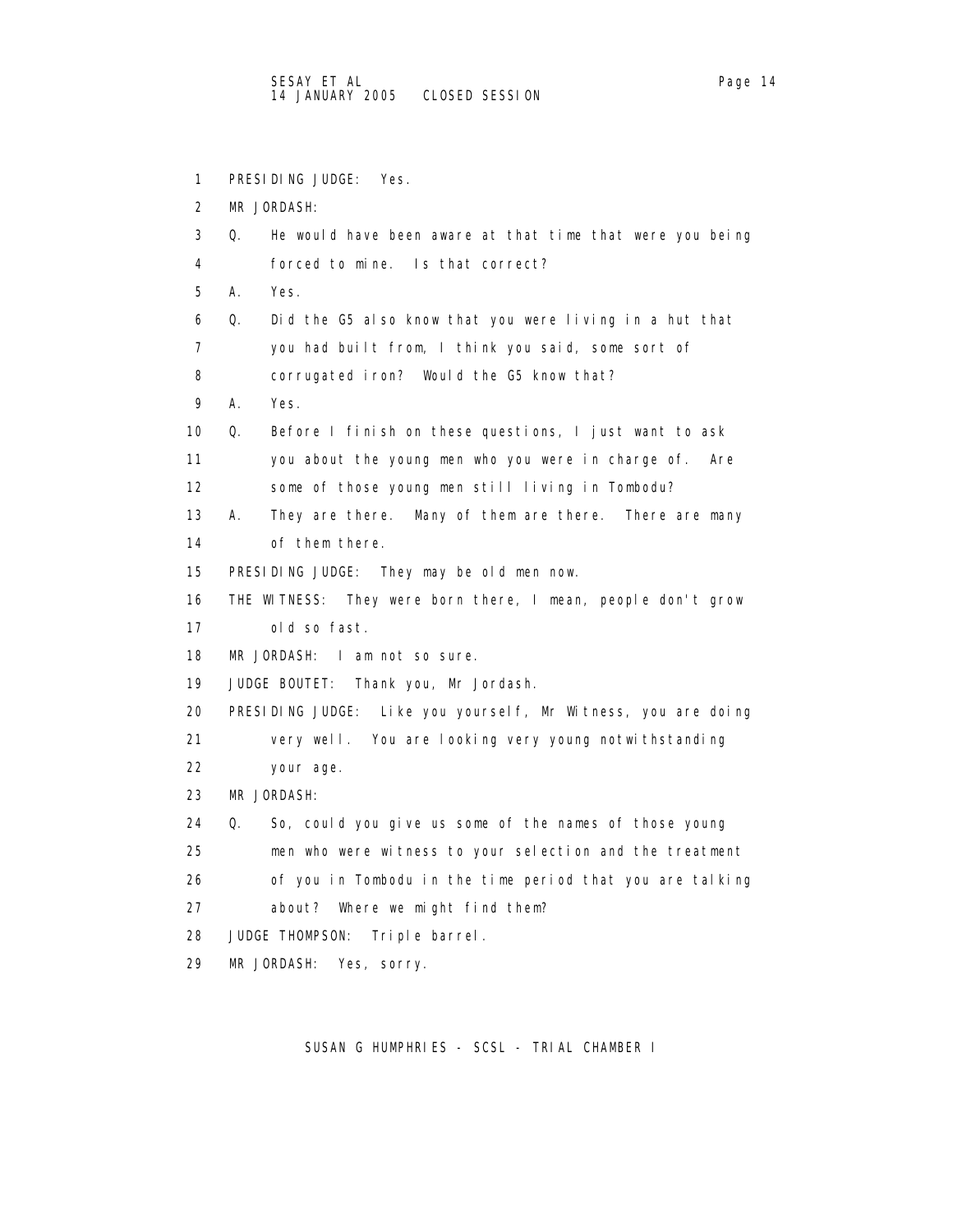| 1                 | Q.<br>Yes, let me start with name, please. Names of people who  |
|-------------------|-----------------------------------------------------------------|
| 2                 | could corroborate your story.                                   |
| 3                 | There are many of them. If you have time I will name<br>А.      |
| 4                 | them.                                                           |
| 5                 | Q.<br>Just give us, say, five. The five who can corroborate     |
| 6                 | your election as acting town chief and the roles you            |
| 7                 | played as acting town chief.                                    |
| 8                 | JUDGE BOUTET:<br>Mr Jordash, this is not his evidence that he   |
| 9                 | was elected as town chief, he was selected to be the            |
| 10                | leader of the young men and because of that he became           |
| 11                | their acting town chief.                                        |
| $12 \overline{ }$ | JUDGE THOMPSON: I agree.                                        |
| 13                | JUDGE BOUTET: Just to avoid any confusion.                      |
| 14                | JUDGE THOMPSON: Yes, indeed, he automatically assumed the       |
| 15                | position of town chief by reason of him being selected to       |
| 16                | be the leader of the young men. Of course, based on this        |
| 17                | theory that no community can exist without a leader.            |
| 18                | PRESIDING JUDGE: And because of that there was vacuum.          |
| 19                | JUDGE THOMPSON: Yes, that's right.                              |
| 20                | PRESIDING JUDGE:<br>There was a vacuum, there were no elders,   |
| 21                | there were no chiefs.                                           |
| 22                | <b>JUDGE THOMPSON:</b><br>No.                                   |
| 23                | PRESIDING JUDGE: Later on Mr Yomba Ngekia came and was then     |
| 24                | designated the paramount chief.                                 |
| 25                | JUDGE THOMPSON:<br>That is his thesis. That is his thesis of    |
| 26                | his responsibilities.                                           |
| 27                | PRESIDING JUDGE: [Inaudible] his evidence.                      |
| 28                | MR JORDASH: I will seek clarification.                          |
| 29                | Q.<br>Is it right that there was no selection procedure for you |
|                   |                                                                 |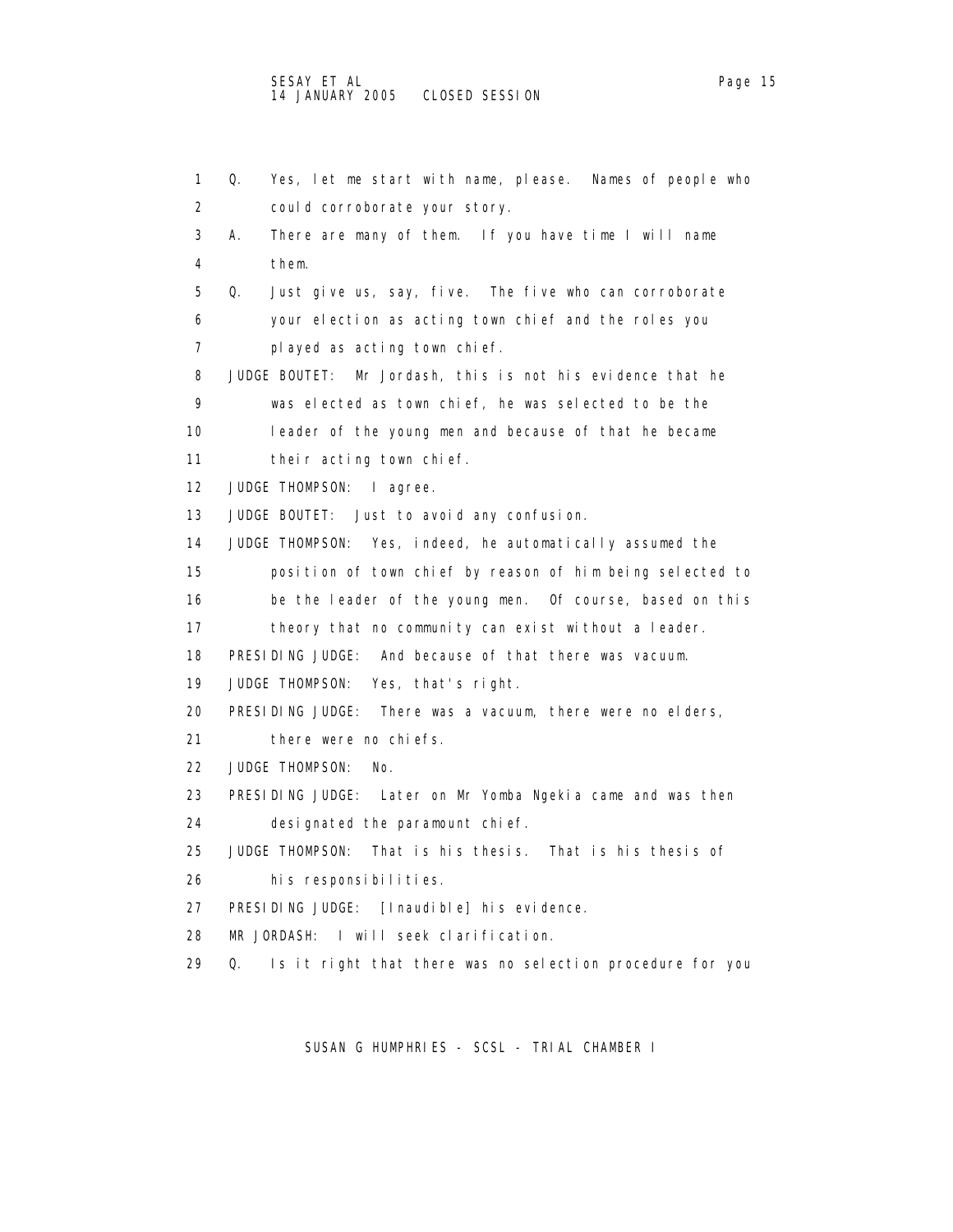| 1  |    | to become the acting town chief? Or was there a          |
|----|----|----------------------------------------------------------|
| 2  |    | selection procedure above and beyond the selection       |
| 3  |    | procedure of you as a young man -- leader of the young   |
| 4  |    | men?                                                     |
| 5  | А. | There was no election at that time. I mean, I was just   |
| 6  |    | appointed.                                               |
| 7  | Q. | So, your evidence is that you were appointed to be the   |
| 8  |    | leader of the young men, because you held that post you  |
| 9  |    | became automatically the acting town chief?              |
| 10 | А. | Yes, they selected me as the leader of the young men and |
| 11 |    | there was no other time to have another election for a   |
| 12 |    | chi ef.<br>So I automatically became the town chief.     |
| 13 | Q. | Now -- thank you. Can you give us five names,<br>0kay.   |
| 14 |    | please, of where they are presently? Who can confirm     |
| 15 |    | that?                                                    |
| 16 | А. | They are all presently in Tombodu.                       |
| 17 | Q. | Can we have their names and can you spell them, please?  |
| 18 | Α. | Yes.                                                     |
| 19 | Q. | Now, please.                                             |
| 20 | А. | Tamba Sangba. T-A-M-B-A, S-A-N-G-B-A, Tamba Sangba.      |
| 21 | Q. | Is he living in Tombodu?                                 |
| 22 | А. | Ai ah Karku. A-I-A-H, K-A-R-K-U. Ai ah Ngeki a.<br>Yes.  |
| 23 |    | A-I-A-H, N-G-E-K-I-A. Aiah Pessima. A-I-A-H,             |
| 24 |    | P-E-S-S-I-M-A. Aiah Kabba. A-I-A-H, K-A-B-B-A. These are |
| 25 |    | them, they are all in Tombodu presently.                 |
| 26 | Q. | Thank you. Just one last thing before I finish for the   |
| 27 |    | closed session. Looking again at your statement, would   |
| 28 |    | you have a look at the statement at the side of you,     |
| 29 |    | please, Mr Witness? The same paragraph --                |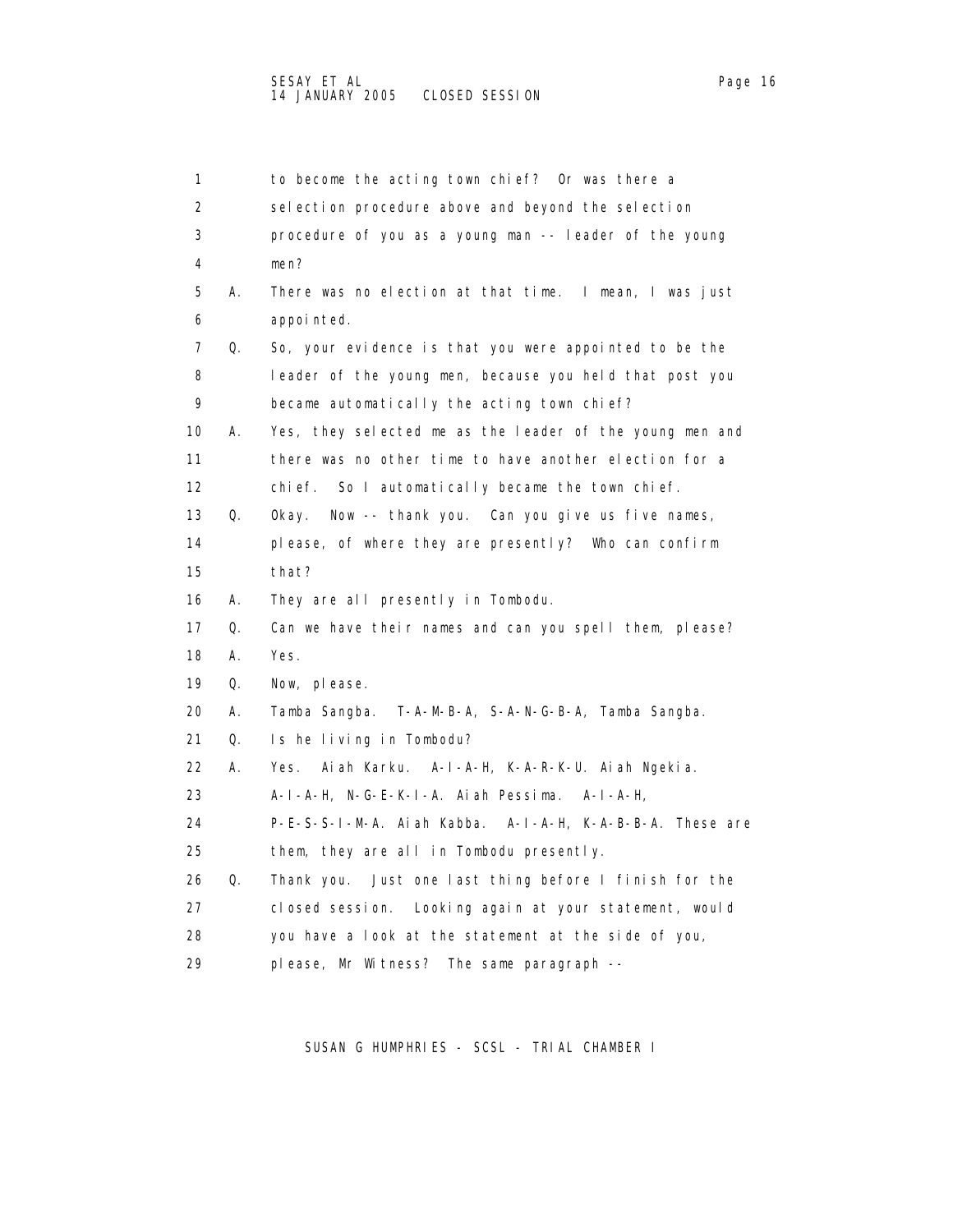| 1                 | JUDGE BOUTET: Mr Jordash, just for the sake of better clarity   |
|-------------------|-----------------------------------------------------------------|
| 2                 | for the record. I do understand that all statements, all        |
| 3                 | documents that you have that you referred to have a court       |
| 4                 | management number, so when they have been filed at the          |
| 5                 | top of those pages there is always a number. So in the          |
| 6                 | future when we want to refer to that I would appreciate         |
| 7                 | if you would refer to the date, yes, but also if there is       |
| 8                 | a number you should have that on your documents, I am           |
| 9                 | tol d.                                                          |
| 10                | MR JORDASH: Could this -- I know this is not perhaps for        |
| 11                | Your Honours, but could then, when the Prosecution serve        |
| $12 \overline{ }$ | the statements, if they were to go to be numbered before        |
| 13                | they are sent to us that would be very useful or else we        |
| 14                | have $-$                                                        |
| 15                | JUDGE BOUTET: I am told they have, but maybe the ones you       |
| 16                | have have not.                                                  |
| 17                | MR HARRISON: I will explain the procedure later to              |
| 18                | Mr Jordash, it is not quite what he thinks, but the             |
| 19                | number on this one is 9694.                                     |
| 20                | JUDGE BOUTET:<br>Thank you.                                     |
| 21                | MR JORDASH:                                                     |
| 22                | The second paragraph, Mr Witness, the final paragraph, "W<br>0. |
| 23                | was" sorry, "Witness was beaten by rebel command for            |
| 24                | failing to report this. Perpetrators were later arrested        |
| 25                | and one killed by rebels." Which is a reference, it             |
| 26                | seems, to the rebels taking action against other rebels         |
| 27                | for killing a young man; is that correct?                       |
| 28                | А.<br>Yes. Yes.                                                 |
| 29                | Thank you. And just one last question. Why is it that<br>Q.     |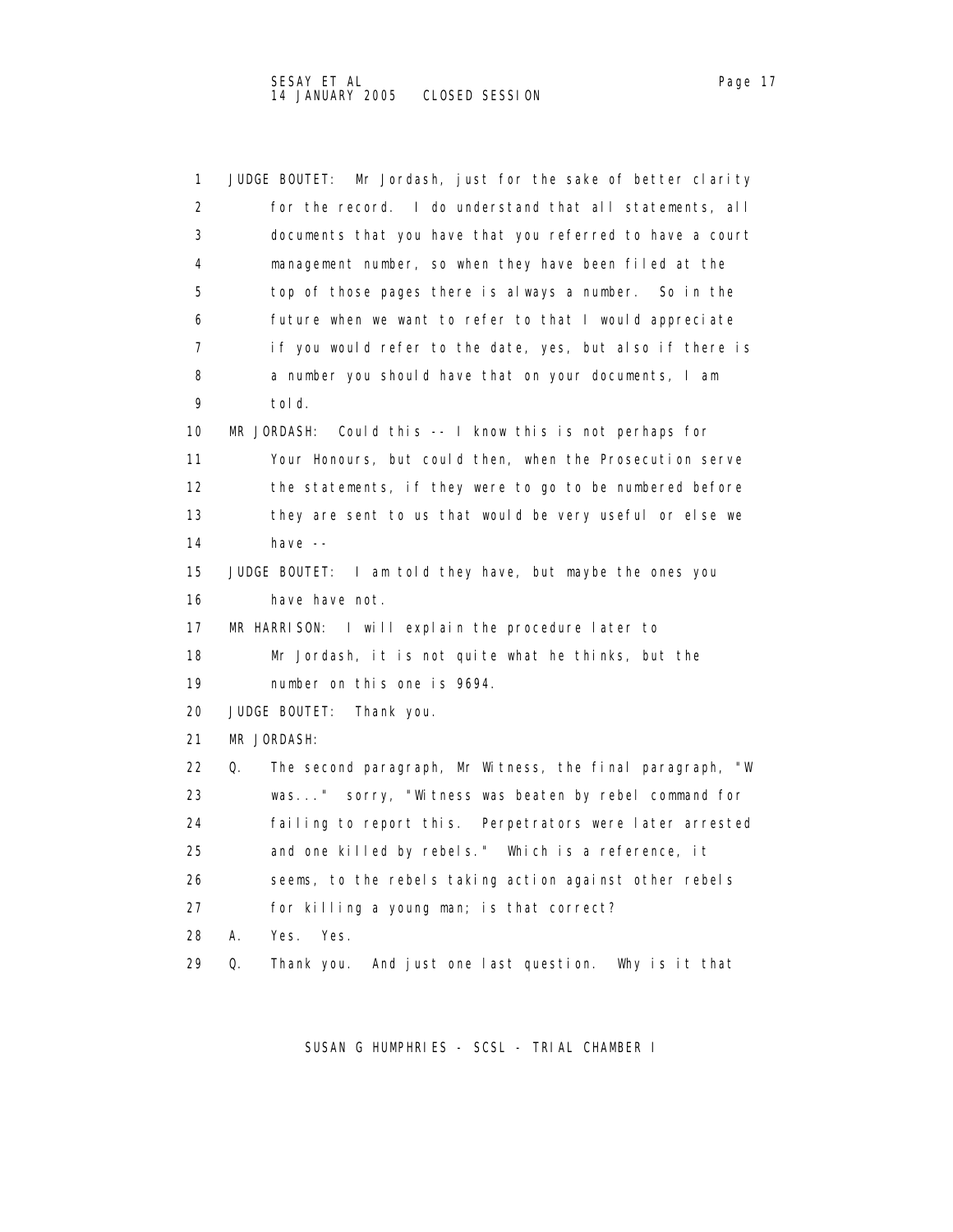| Page |  |
|------|--|
|------|--|

 1 you did not mention to this Court, until I put the 2 statement to you, that you had been the acting town chief 3 of Tombodu? Is that something you forgot or you just 4 chose not to tell us? 5 A. Didn't you look into the statements? 6 Q. Mr Witness, you have sat there for nearly two days giving 7 evidence, not once have you mentioned that you were the 8 acting town chief of Tombodu. You have mentioned that 9 you were the head of the cleaning department, the leader 10 of the young men, but not the important post of acting 11 town chief of Tombodu, and I am just asking you why you 12 did not, given you are trying to be truthful. Tell this 13 Court about that. 14 A. I said the truth. That's why I said it's in the 15 statement. If you mention it, I will accept, yes. 16 Q. Why didn't you tell the Court yourself? 17 A. That is why I gave it in the statement and when they 18 asked me about what is in the statement I said yes. If 19 you hear they say chief, it is someone who is leader of 20 some people, that is the chief. 21 PRESIDING JUDGE: That would be good to address, Mr Jordash, 22 instead of pressing the point. 23 MR JORDASH: Yes, I will leave it there, Your Honour. I have 24 finished in terms of the closed session. 25 MR TOURAY: Your Honour, I will limit my cross-examination to 26 matters in issue during the closed session. 27 CROSS-EXAMINED BY MR TOURAY: 28 Q. Now, Mr Witness, Yomba Ngekia, who as the acting 29 paramount chief came from the ruling house; is that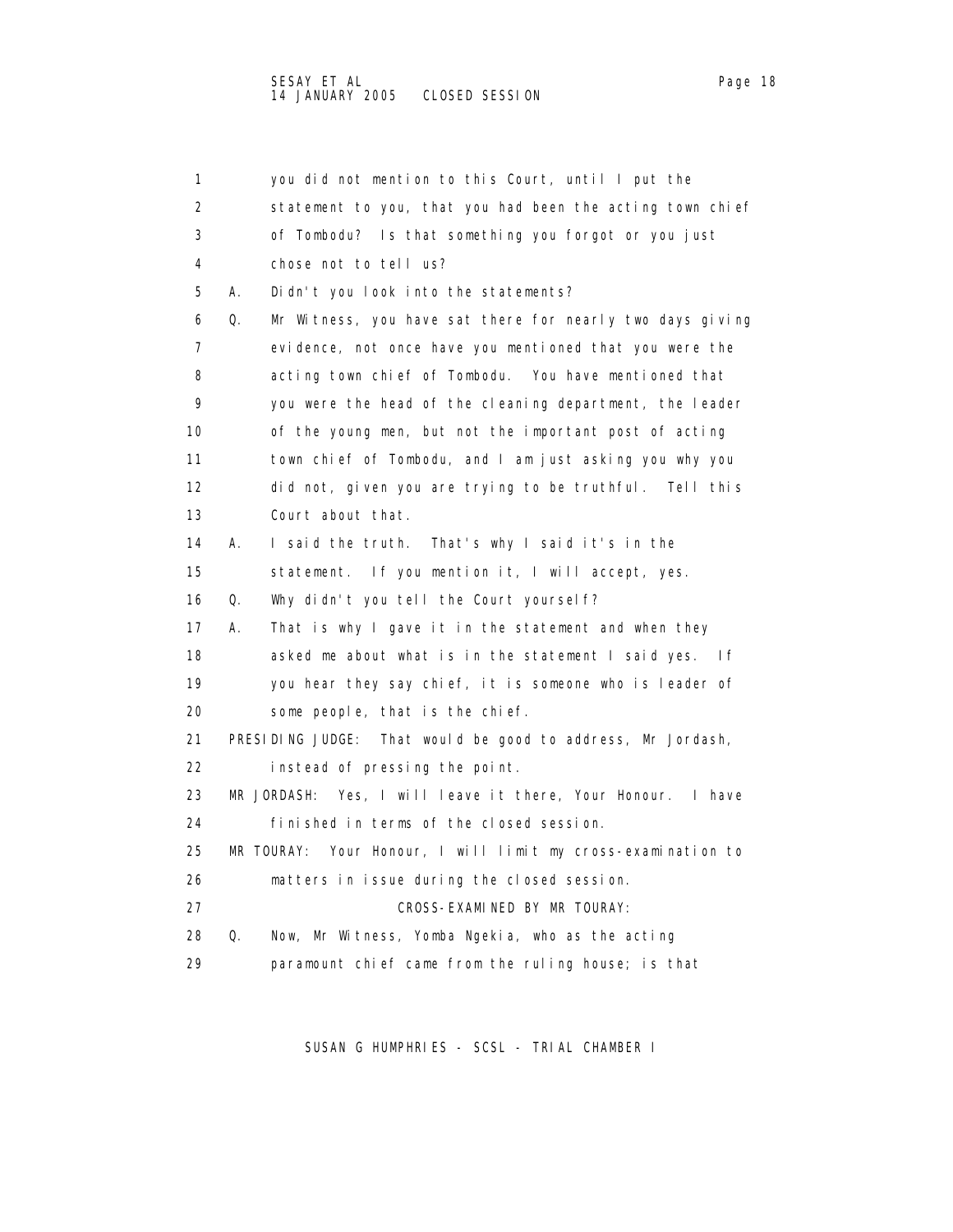- 1 correct? 2 A. Yes. 3 Q. And there are several other ruling houses in Kamara 4 Chiefdom where Tombodu is? 5 A. Yes. 6 Q. How many are there? 7 A. Ngekia, Sumana [phoen], Ngandi Fanya [phoen]. These are 8 the ruling houses. 9 PRESIDING JUDGE: Ngekia, Sumana. 10 THE WITNESS: Ngekia, Sumana, Ngandi Fanya. 11 MR TOURAY: 12 Q. Now, before the selection or appointment of Yomba Ngekia, 13 who was the substantive paramount chief before that? 14 A. The paramount -- the paramount chief that was there died, 15 so there was no paramount chief effectively. 16 Chief Fanya. 17 Q. Can you assist the Court in telling us when he died? 18 A. I can think back on to dates. 19 Q. Can you please tell us? 20 A. I remember when they told me that he died in 1999. He 21 got sick and he died. He was also running away from the 22 war. He got sick. 23 Q. Now, when you were all assembled at Tombodu on your 24 return in February 1999, were there members of the Fanya 25 family amongst you?
- 26 A. No, most of them had not returned.
- 27 Q. So, you are saying some of them had returned, but most of 28 them had not returned?
- 29 A. In fact, they were not there. None of them was there.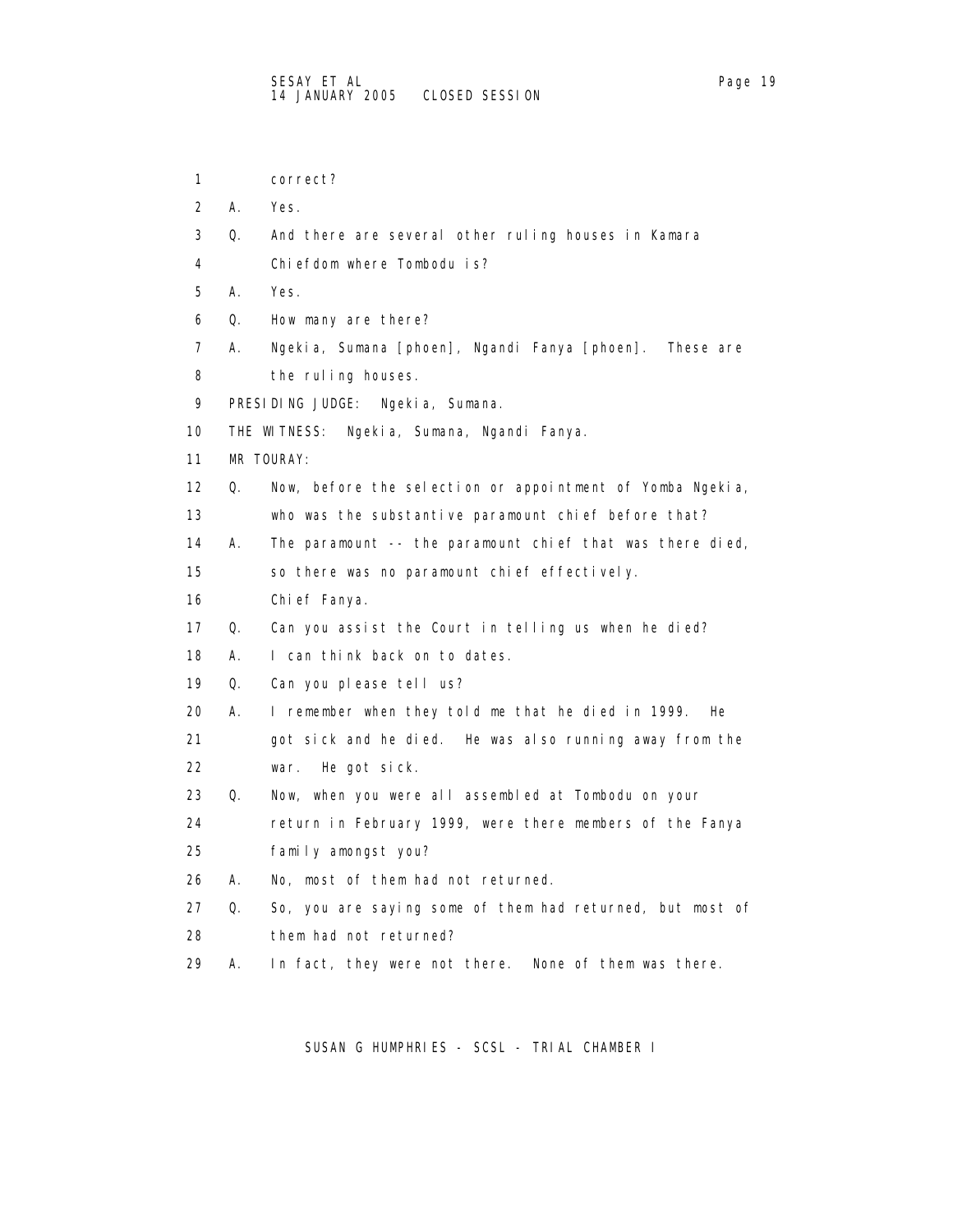| 1                 | They were all either in Freetown or somewhere. In fact,         |
|-------------------|-----------------------------------------------------------------|
| 2                 | Yomba Ngekia was only appointed because there was no            |
| 3                 | other person, because he was the only adult and elder           |
| 4                 |                                                                 |
|                   | person.                                                         |
| 5                 | And, as you also rightly said, because he comes from the<br>Q.  |
| 6                 | That is why he was elected?<br>ruling house.                    |
| $\overline{7}$    | Yes.<br>А.                                                      |
| 8                 | Q.<br>Were there also members of the Sanya [phoen] ruling house |
| 9                 | present at the time?                                            |
| 10                | А.<br>There was no election at that time. Many of us were       |
| 11                | there.<br>It was just an arrangement. They wanted to have       |
| $12 \overline{ }$ | someone who is the leader at the point. So, there was no        |
| 13                | election and we chose Ngekia.                                   |
| 14                | Q.<br>l agree.                                                  |
| 15                | PRESIDING JUDGE: Yes, just answer the question.                 |
| 16                | MR TOURAY:                                                      |
| 17                | Q.<br>Yes, but the question was, were there members of the      |
| 18                | Sanya family present at the time as well?                       |
| 19                | Yes, there were people there. Some of them were not<br>А.       |
| 20                | available, some were there. But this was not a question         |
| 21                | of whether someone was from a ruling house or were going        |
| 22                | to vote for someone. It was just an appointment and so          |
| 23                | that you can have an arrangement of the society.                |
| 24                | Q.<br>The question is, Mr Witness, were there members of the    |
| 25                | Sanya family present some of them as well at the time?          |
| 26                | That is the question.                                           |
| 27                | JUDGE THOMPSON: It's a factual question really.                 |
| 28                | THE WITNESS:<br>Those who were his supporters, they were there. |
| 29                | MR TOURAY:                                                      |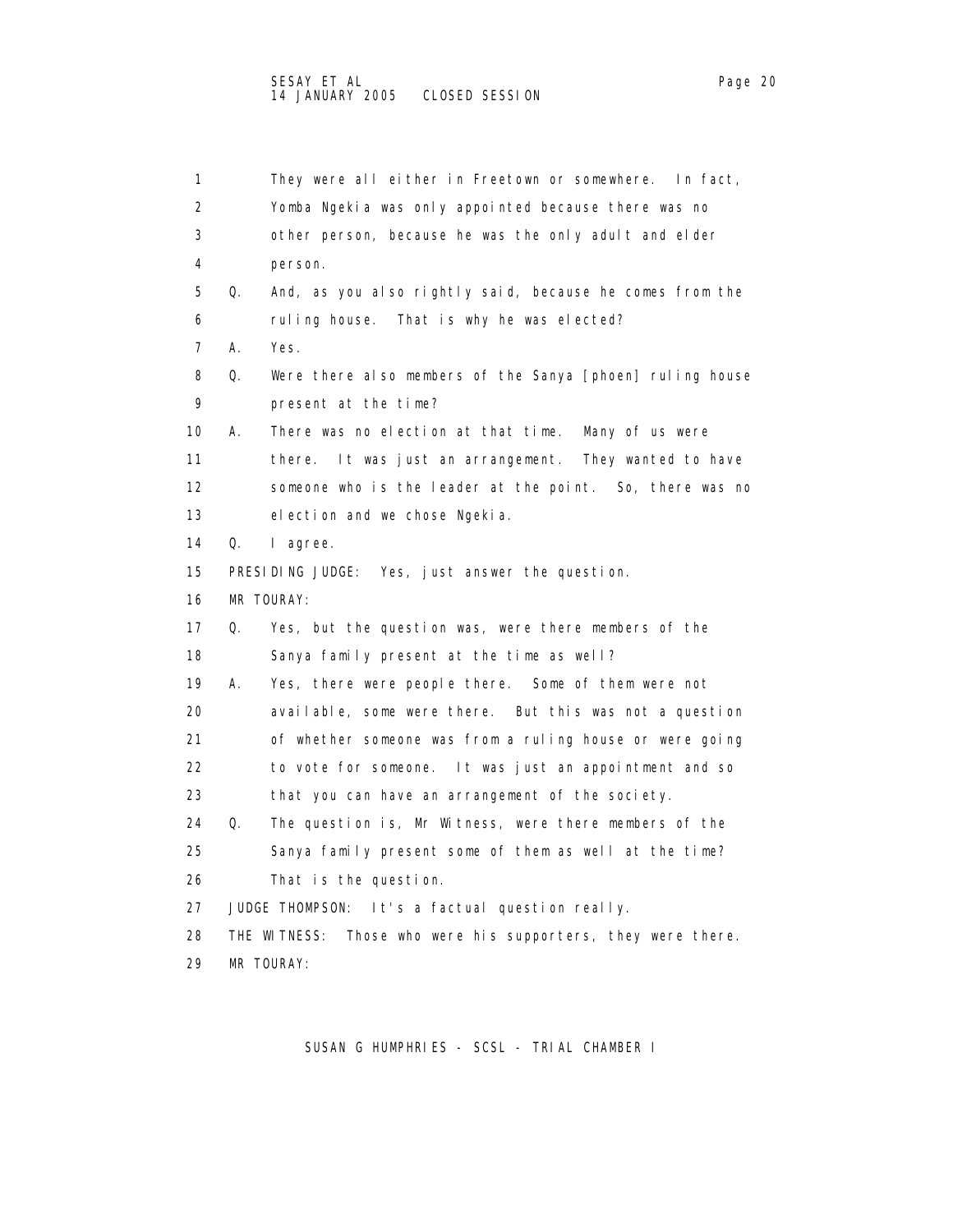1 Q. And members of his family as well? Of the Sanya family 3 A. Those who were the direct descendants of the ruling house 4 were not there. But those who supported him, who had 5 voted for him were there, but those from the direct 6 ruling house were not there?

7 Q. I accept that, yes.

2 ruling house?

- 8 [HS140105B 10.45 a.m.]
- 9 Q. And I take it as well that the supporters of the Fanya
- 10:45:08 10 ruling house were there as well?
	- 11 PRESIDING JUDGE: If he says those who brought him were there,
	- 12 the supporters were there.
	- 13 MR TOURAY: The Fanya ruling house, the other one, they were
	- 14 there?
- 10:45:30 15 A. Yes, they were there.
	- 16 PRESIDING JUDGE: Please, let's get --
	- 17 MR TOURAY: Yes, My Lord.
	- 18 PRESIDING JUDGE: Let's get past the ruling families.
	- 19 **[Technical difficulty]**
- 10:45:47 20 PRESIDING JUDGE: These are the three. Ngandi Fanya. So
	- 21 there is Ngekia, Sumana, and Ngandi Fanya, the ruling
	- 22 houses. These are the three ruling houses. Where are we
	- 23 now? We are talking of the Sanya or the Fanya?
	- 24 MR TOURAY: Let me put that question again, Your Honours.
- 10:46:09 25 Q. The members of the ruling house of the Sumanas were there
	- 26 at the time, were they?
	- 27 A. Yes.
	- 28 Q. And supporters of the Fanya ruling house?
	- 29 A. Yes. Yes, when I say the same ruling house, they were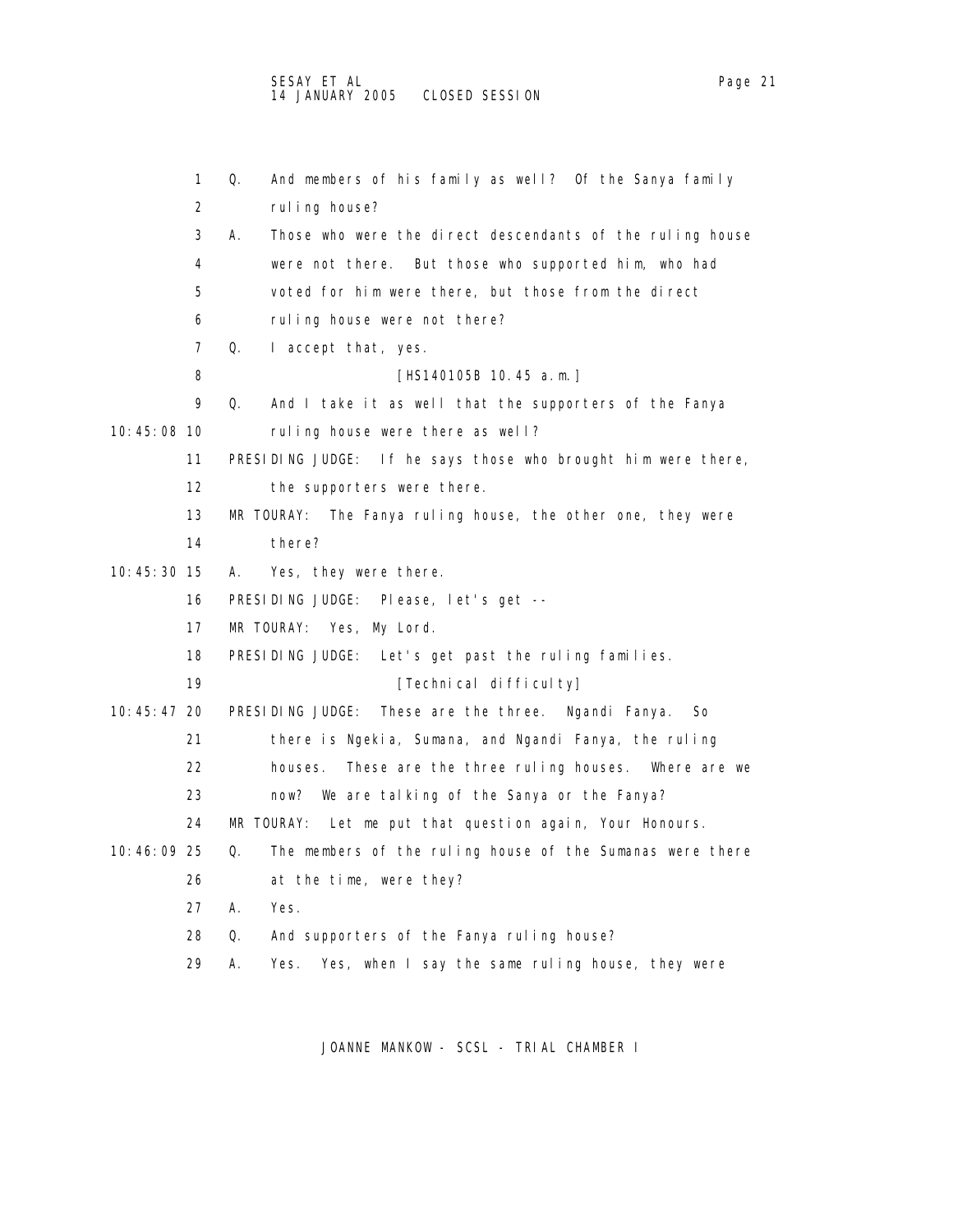|             | 1  |    | There were not many, but they were there.<br>all there.  |
|-------------|----|----|----------------------------------------------------------|
|             | 2  | Q. | Now, in fact, these various members of these ruling      |
|             | 3  |    | houses had a great influence in the selection of the     |
|             | 4  |    | acting paramount chief at the time?                      |
| 10:47:32    | 5  | А. | All of them hung heads together. I mean everybody was    |
|             | 6  |    | there, when they hung heads together, to select the      |
|             | 7  |    | person who should be the caretaker of the chiefdom.      |
|             | 8  | Q. | But they themselves did the selection?                   |
|             | 9  | A. | Yes.                                                     |
| 10:47:53 10 |    | Q. | Are you a relation of Yomba Ngekia?                      |
|             | 11 | А. | We were all born in the same town. We are not related    |
|             | 12 |    | through father or mother, but we're all born in the same |
|             | 13 |    | town.                                                    |
|             | 14 | Q. | Now, who was the acting town chief before, let me say,   |
| 10:49:03 15 |    |    | during the period of the SLPP regime in 1997             |
|             | 16 |    | -- 1996-1997, or before the rebels went to Kono in       |
|             | 17 |    | February 1998, who was the acting town chief of Tombodu  |
|             | 18 |    | at the time?                                             |
|             | 19 | А. | There was a town chief at that time, not an acting town  |
| 10:49:43 20 |    |    | chief. And his name was Chief Babonjo.                   |
|             | 21 |    | PRESIDING JUDGE: He was the town chief of Tombodu?       |
|             | 22 |    | MR TOURAY: Tombodu, yes, before February 1998.           |
|             | 23 |    | THE WITNESS:<br>At what time?                            |
|             | 24 |    | MR TOURAY:                                               |

- 10:50:12 25 Q. Before February 1998.
	- 26 A. The one who was the town chief -- when we run away, even
	- 27 the town chief Babonjo also ran away. There was nobody
	- 28 there when we all run away.
	- 29 JUDGE THOMPSON: Learned counsel, I think you've entangled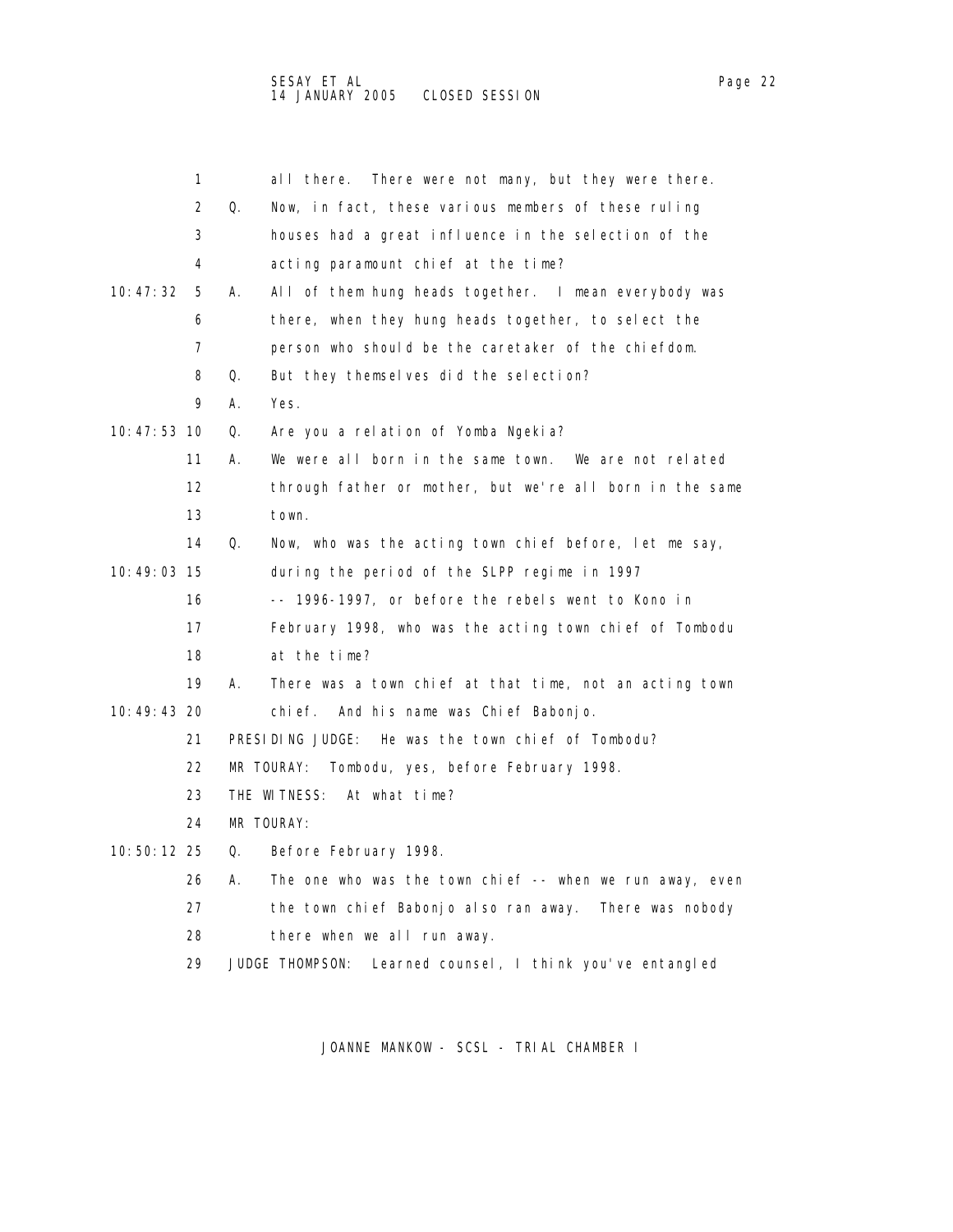- 1 yourself. The question was -- when you put the question,
- 2 you were referring to 1996-1997. And now you've
- 3 complicated it. Now he's coming with a different answer.
- 4 Perhaps we should travel that road again.
- 10:50:57 5 MR TOURAY:
	- 6 Q. When there was the normal regime, that is, 1996 before
	- 7 the coup of 1997 --
	- 8 JUDGE THOMPSON: Why not call it government.
	- 9 MR TOURAY: Okay, the government.
- 10:51:10 10 Q. Who was the town chief of Tombodu?
	- 11 A. Chief Babonjo.
	- 12 JUDGE THOMPSON: Could you spell that for us.
	- 13 THE WITNESS: Yes. B-A-B-O-N-J-O.
	- 14 JUDGE THOMPSON: Thank you.

10:51:44 15 MR TOURAY:

- 16 Q. Did he return to the town after everything had quieted?
- 17 A. Yes. He returned. It didn't take too long. He died
- 18 just a short while ago.
- 19 Q. Would you assist the Court in telling the Court when he 10:52:28 20 returned.
	- 21 A. Yes.
	- 22 Q. Tell us, please.
	- 23 A. He returned after disarmament, after all the guns had
	- 24 been removed from the fighters. That's when he returned.
- 10:52:54 25 Q. And he took over his functions from you?
	- 26 A. When he came -- when he came -- when he came, he thanked
	- 27 us. He was very happy that we were able to hold the town
	- 28 even when he was not there. We were only holding the
	- 29 town because he the chief was not there. But when he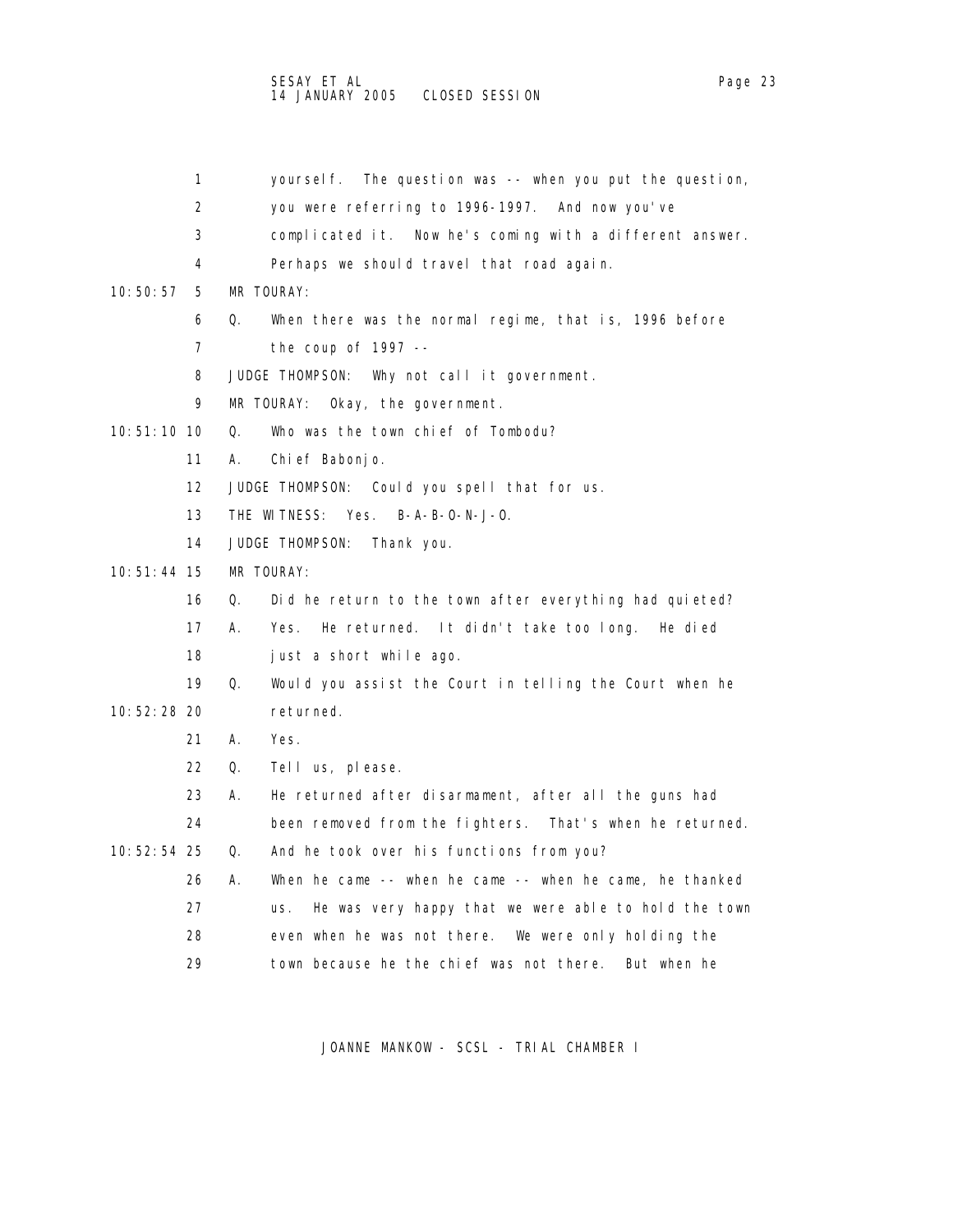1 returned, he was the chief automatically. Even now that 2 he's dead, his child is the chief in his place. 3 Q. Now, Mr Witness, is it true, is it not, that no one is 4 eligible to become a town chief unless a member or some 10:54:53 5 member of his family had once assumed that position? 6 A. I can respond to this. 7 Q. Please do. -- 8 PRESIDING JUDGE: I want him to go slowly so that he's 9 interpreted, you know, as he's talking. Interpreter, you 10:55:36 10 can translate him, please, what he has said so far. 11 THE WITNESS: When they say town chief, it's not a question of 12 having elections. We only wanted to have -- you do not 13 just become a town chief. You have to be voted for. But 14 this, I'm explaining to you, was just a temporary 10:56:11 15 arrangement so that people could have leadership until 16 the substantive leaders returned. 17 PRESIDING JUDGE: [Previous interpretation continues] -- the 18 question. 19 MR TOURAY: 10:56:20 20 Q. My question is you are not eligible to become a town 21 chief unless some member of your family in the past had 22 attained to that position. 23 A. Let me inform you now that this Chief Babonjo had a wife 24 who was my father's elder sister. She is still there. 10:56:57 25 PRESIDING JUDGE: You have not answered the question. It's a 26 yes or no answer. 27 Mr Witness, you cannot become a chief unless you 28 come from -- unless your father or you're a descendent of 29 somebody who has been a chief before. Is that not true?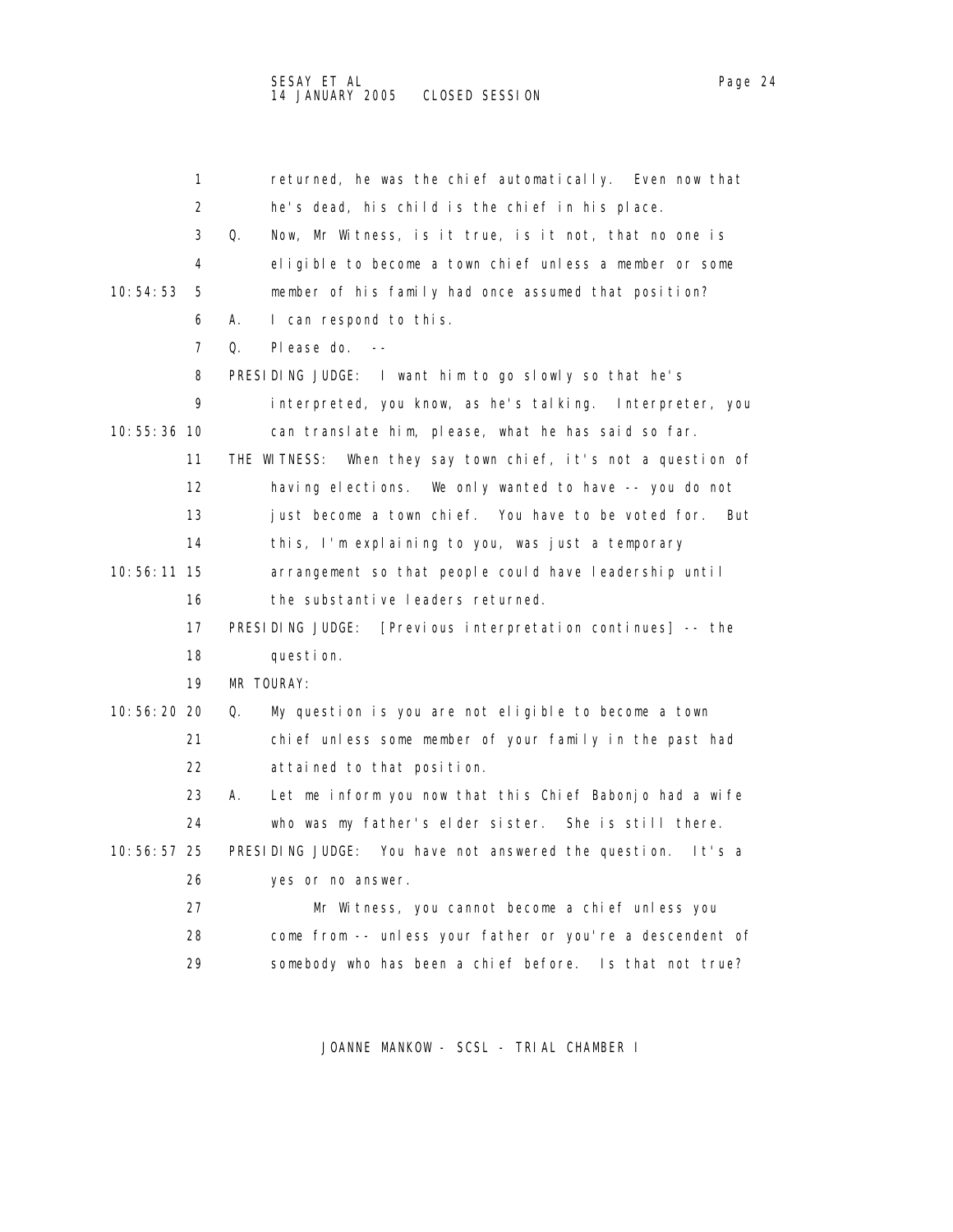1 MR TOURAY: Town chief. 2 PRESIDING JUDGE: Is that true or not? 3 THE WITNESS: It's true. 4 PRESIDING JUDGE: It's true, okay. That's all we want as an 10:57:30 5 answer from you. 6 MR TOURAY: 7 Q. Do you descend from a family which had once occupied the 8 position of town chief? 9 PRESIDING JUDGE: You see, learned counsel, I want us to be 10:58:16 10 fair to this witness. I want us to be fair to this 11 witness. This witness never got himself crowned as town 12 chief. 13 MR TOURAY: We know, My Lord. 14 PRESIDING JUDGE: Yes. I don't know where this question is 10:58:27 15 taking us to. 16 MR TOURAY: We only want to establish -- 17 PRESIDING JUDGE: Because he never, ever said he was crowned 18 the town chief. He was -- he himself has been honest. 19 When the chief came back, they handed over everything to 10:58:46 20 him. And right now, it is even the son who is the town 21 chief. So he never had any pretensions of being the 22 chief of Tombodu. He was just an ordinary man like he 23 keeps saying. So if we can limit -- 24 MR TOURAY: Your Honour, just to establish the criteria. 10:59:06 25 That`s all we`re trying to do. 26 PRESIDING JUDGE: Okay. 27 JUDGE THOMPSON: Is it for the record? 28 MR TOURAY: For the record, yes.

29 JUDGE THOMPSON: That in fact, there's a hereditary principle.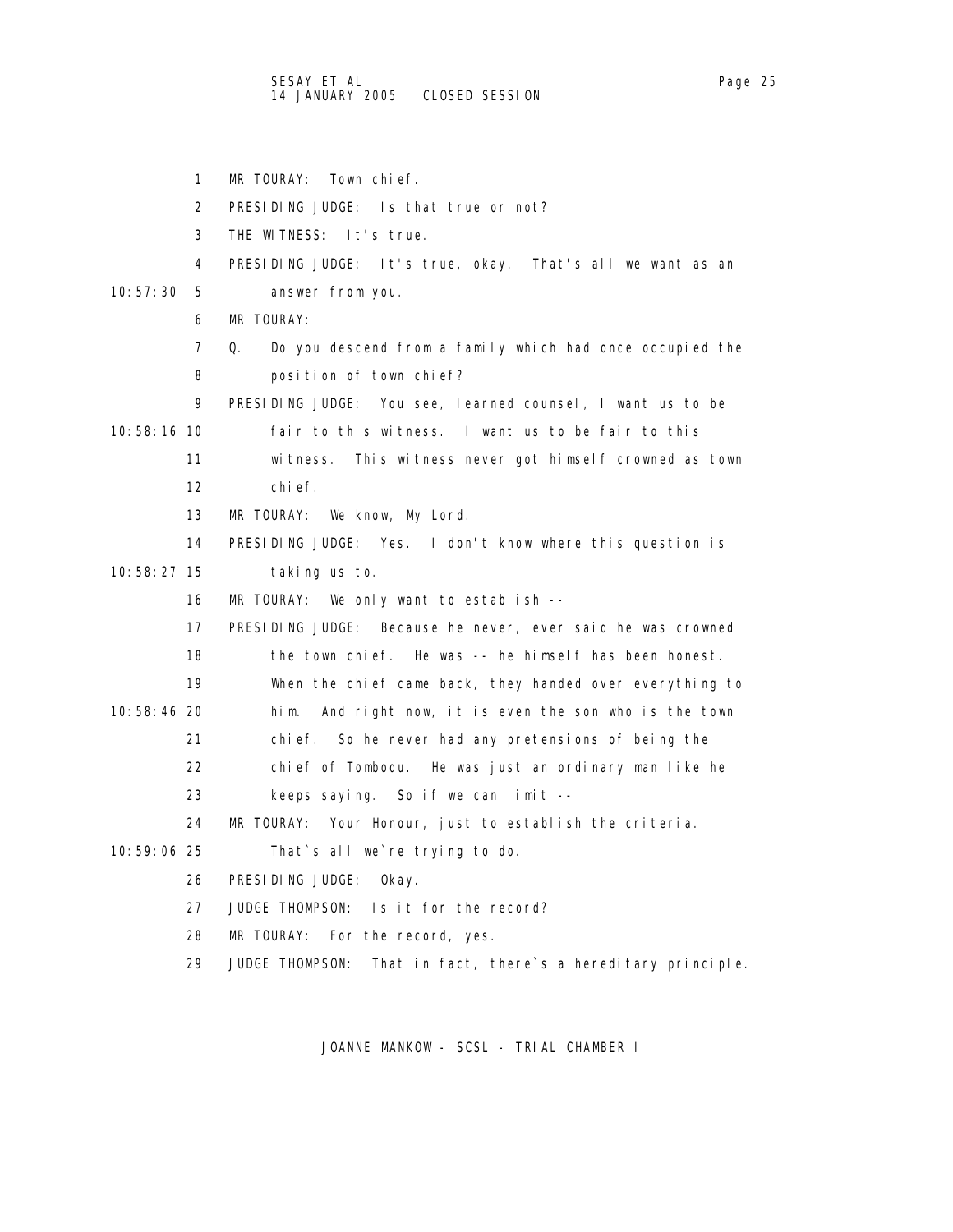1 MR TOURAY: Yes. 2 JUDGE BOUTET: But how is this relevant? I know it's for the 3 record, but what's the interest of the record knowing 4 this at this stage? I mean, the facts are that he was 10:59:25 5 never the town chief. He was the acting. So why are we  $6 - -$  7 MR TOURAY: If we know what criteria was used in selecting 8 him, perhaps that will assist us in -- 9 PRESIDING JUDGE: He was never selected the town chief. This 10:59:39 10 witness was never selected, you know. He said that it 11 was because he was elected the leader of the youths. And 12 in the situation where there was no chief, he found 13 himself, you know, playing the role of an acting town 14 chief also. He never asked for that, and he was not 11:00:00 15 elected to that position. So the issue of his 16 credentials does not appear to be in question here. 17 JUDGE THOMPSON: Let me get your point. It's your suggestion 18 that he was a usurper? 19 MR TOURAY: No, no. 11:00:17 20 JUDGE THOMPSON: If you are putting forward a hereditary 21 principle as the criterion, as he has agreed with you for 22 eligibility to become town chief, virtually there is a 23 clear -- there's a clear disconnect here in the sense 24 that he's virtually saying he was town chief, acting town 11:00:43 25 chief de facto. I mean, he's not excluding that he 26 wasn't acting town chief de jure, which does not seem to 27 contradict your position. 28 MR TOURAY: That's true, Your Honour.

29 JUDGE THOMPSON: The only thing is that I don't know whether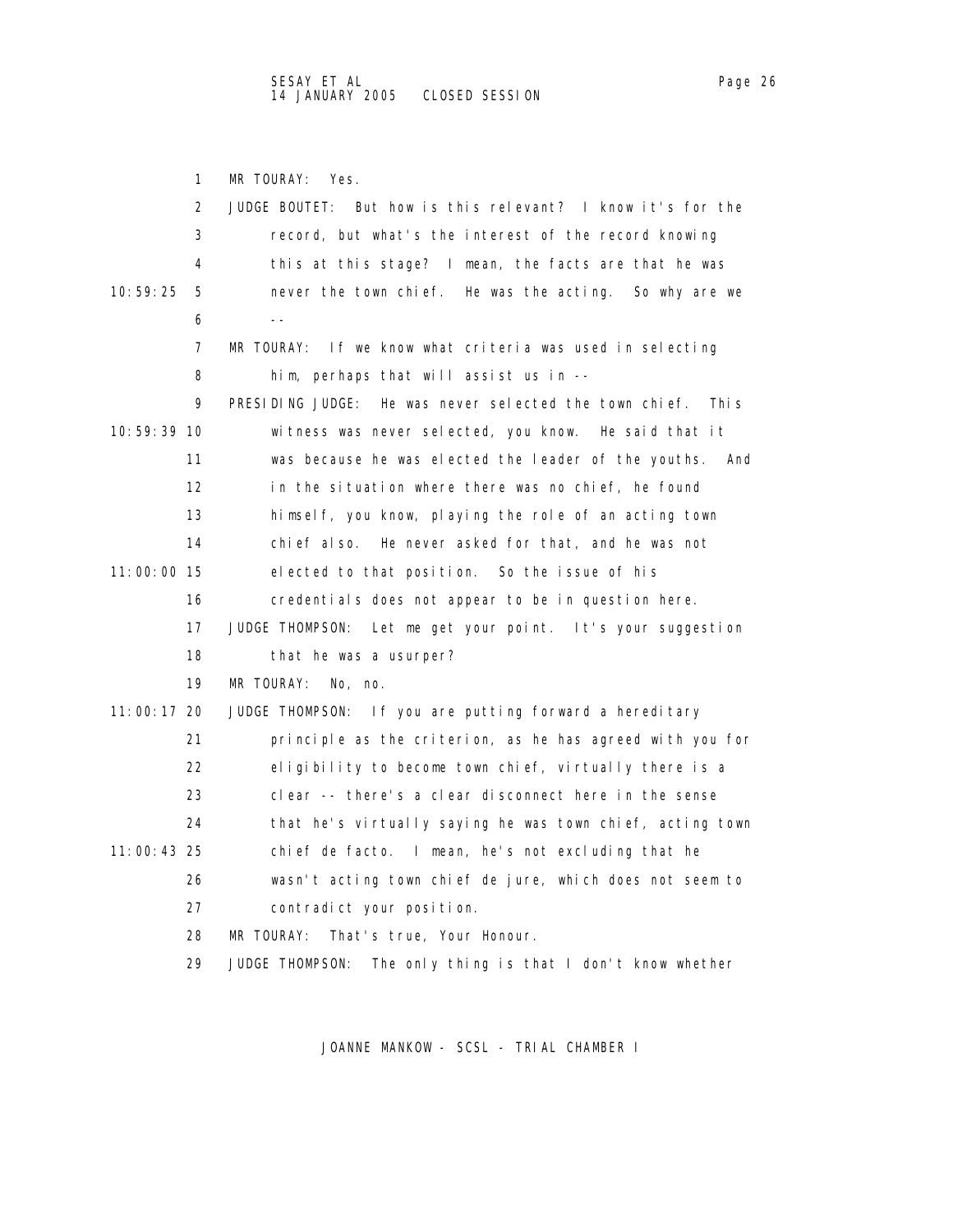1 you're going further beyond that, because that's the 2 state of the evidence so far, to suggest that he may well 3 have been a usurper. But you're not suggesting that. 4 MR TOURAY: I'm not suggesting that. 11:01:11 5 JUDGE THOMPSON: All right. Then I understand the trend. 6 MR TOURAY: I'm not suggesting that. 7 May I continue, Your Honour. 8 PRESIDING JUDGE: But there's a further question here. 9 JUDGE BOUTET: What is the relevance here? Why do we need to 11:01:31 10 know this? He has never been the town chief, he has been 11 the acting. So whatever criteria there might be, why is 12 it relevant? 13 MR TOURAY: Your Honours, the point is why was this gentleman 14 appointed or selected the town chief, what was the reason 11:01:43 15 behind it? 16 JUDGE BOUTET: The reason behind it is he had been selected to 17 become the leader of the youth. 18 MR TOURAY: There must have been something special about him. 19 PRESIDING JUDGE: [Previous interpretation continues] -- 11:01:56 20 throughout his evidence. 21 MR TOURAY: But My Lord, I'm trying to approach it from a 22 different angle at this stage. 23 JUDGE BOUTET: Yeah, but the angle of the town chief is 24 totally irrelevant because he was selected as the leader 11:02:10 25 of the young man group, and because of that he became 26 town chief. So to try to do a correlation between 27 criteria of town chief has no relevance here. 28 MR TOURAY: Your Honour, that is what I seek to refute, 29 exactly that he was quite eligible to be a town chief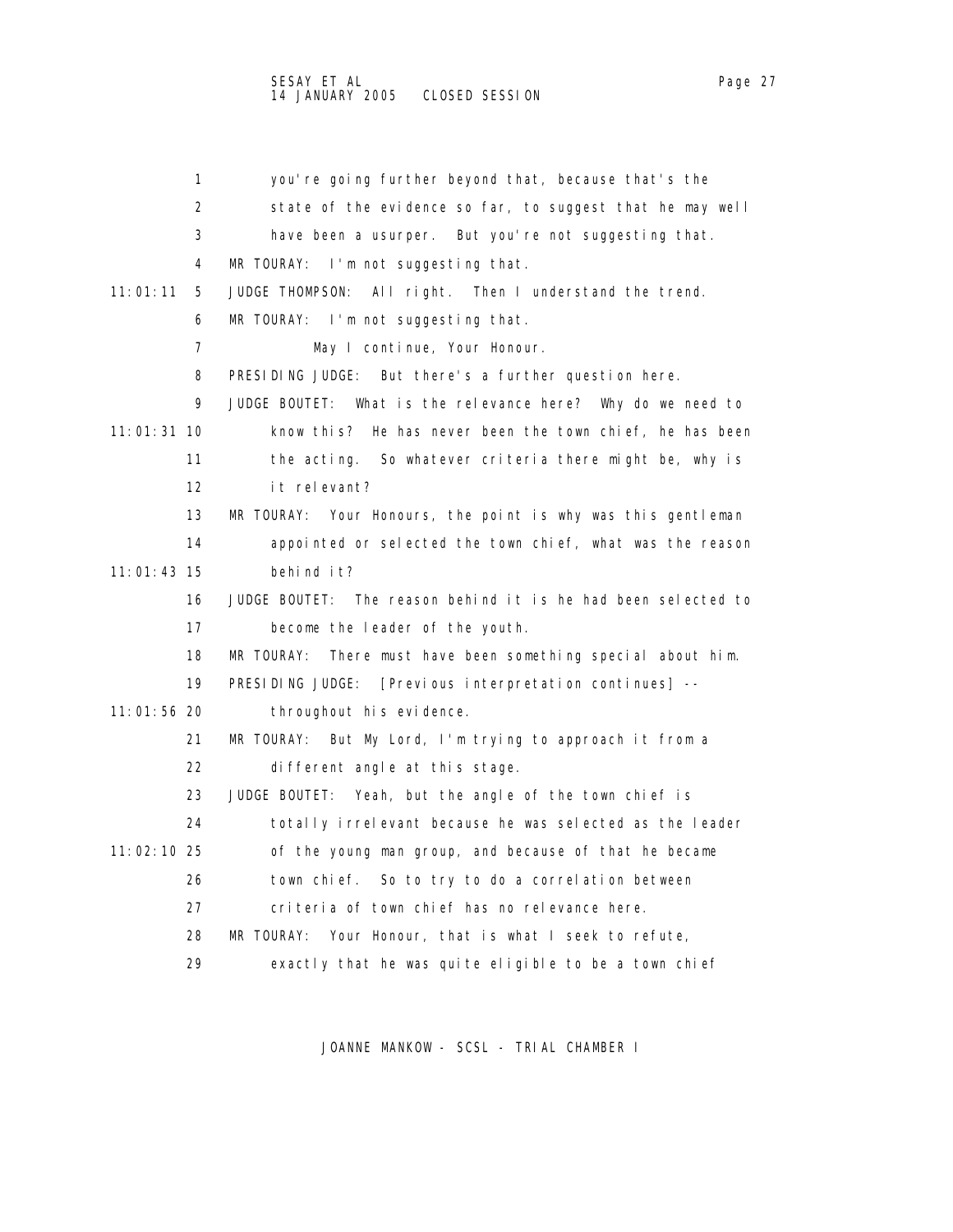| 1             | because he had some connections with that position.<br>That    |
|---------------|----------------------------------------------------------------|
| 2             | is my point, and not because he was made leader of the         |
| 3             | youths, therefore he automatically assumed that position.      |
| 4             | JUDGE BOUTET: I'll accept that. But I'm just coaching you      |
| 11:02:45<br>5 | that this is not $-$                                           |
| 6             | MR TOURAY: I've already let the cows out of the barn.          |
| 7             | JUDGE BOUTET: Go ahead. Go ahead then. I'm just trying to      |
| 8             | see -- I could not follow your line of reasoning to see        |
| 9             | the relevancy, and even if he had that qualification,          |
| 11:03:01 10   | this is not because of that, according to the evidence,        |
| 11            | that he became the acting town chief. It was simply            |
| 12            | because he was the leader of the young men corps.              |
| 13            | MR TOURAY:<br>When I put my suggestion, then that becomes part |
| 14            | of the evidence, that it was because he was eligible,          |
| 11:03:16 15   | that is why he was                                             |
| 16            | JUDGE BOUTET: Go ahead, please.                                |
| 17            | PRESIDING JUDGE: In fact, he's not a ambitious man.<br>He's    |
| 18            | very modest. He was trying to trace his genealogy from         |
| 19            | the mother's side and so on. But, still he did not do          |
| 11:03:24 20   | like others would, forward themselves and seek to conquer      |
| 21            | the throne. Anyway, Mr Touray, that's your baby.<br>Get        |
| 22            | along and let's get done with the business, please.            |
| 23            | MR TOURAY: I'm much obliged, Your Honour.                      |
| 24            | Q.<br>So you don't have any member of your family past who had |
| 11:03:55 25   | once been a town chief, do you?                                |
| 26            | No, I've never had a relative that had been a town chief<br>А. |
| 27            | before, but presently my elder brother on my father's          |
| 28            | side is presently the head of the young men. He's the          |
| 29            | leader of the young men.                                       |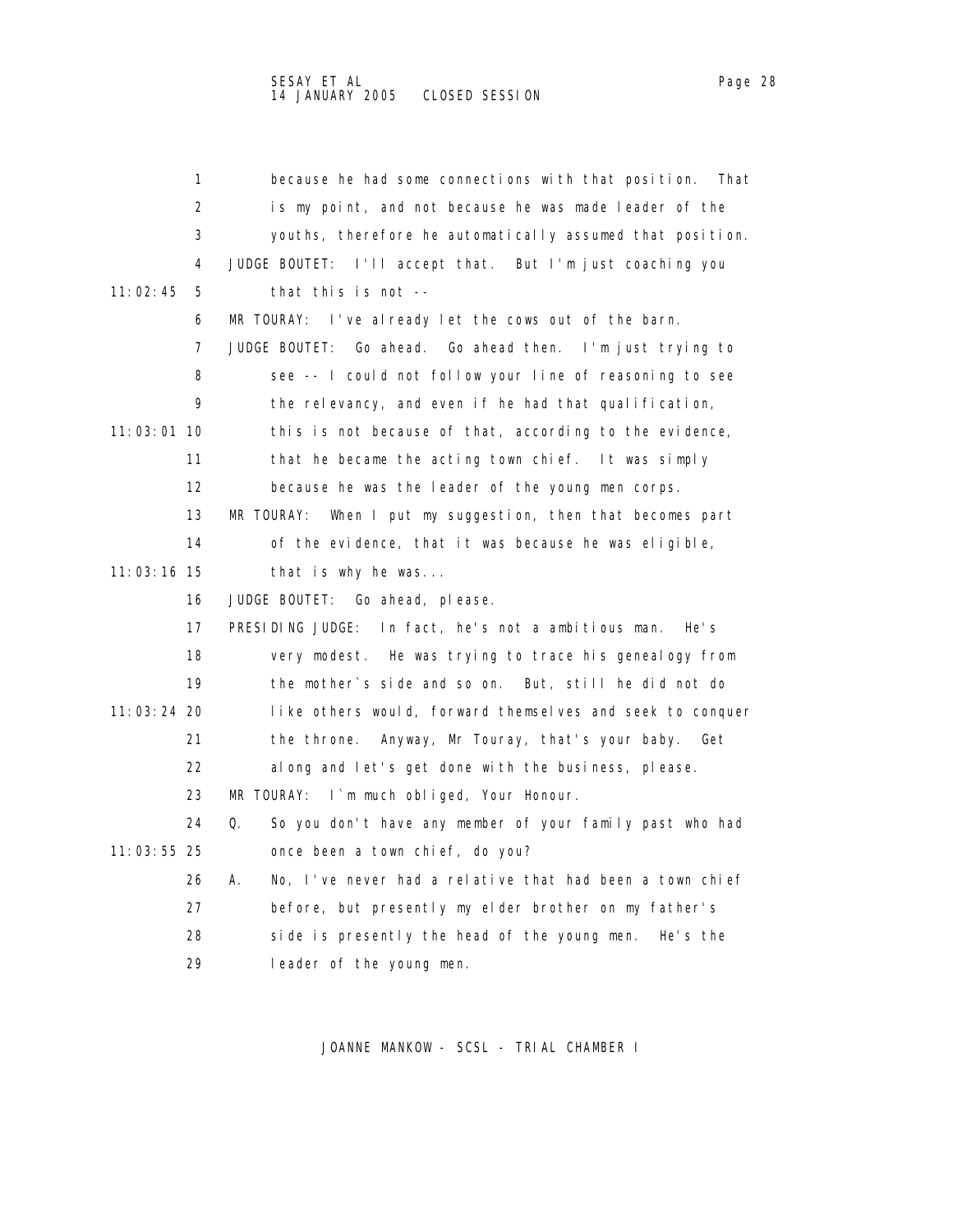|               | 1                 | Q.<br>Your elder sister is wife to Chief Yomba Ngekia who was |
|---------------|-------------------|---------------------------------------------------------------|
|               | 2                 | the acting paramount chief at the time?                       |
|               | 3                 | This question, I didn't mention Yomba Ngekia. I said<br>А.    |
|               | 4                 | Chief Babonjo is married to my father's elder sister.         |
| 11:05:40      | 5                 | All right, I'm sorry. Yes, exactly so. I suggest to you<br>Q. |
|               | 6                 | that this was the reason why the -- when the civilians        |
|               | 7                 | were asked to choose an acting town chief, you were           |
|               | 8                 | chosen.                                                       |
|               | 9                 | MR HARRISON: I didn't understand the reason.                  |
| 11:06:21 10   |                   | JUDGE THOMPSON: That's not the evidence again.                |
|               | 11                | MR TOURAY: I'm putting it to him. It's my suggestion.         |
|               | $12 \overline{ }$ | JUDGE THOMPSON: In other words -- well, then if you're doing  |
|               | 13                | so, you'll have to put it in stages. I mean, the              |
|               | 14                | evidence as far as we recollect it is that there was          |
| 11:06:34 15   |                   | never a selection or election --                              |
|               | 16                | MR TOURAY:<br>He was chosen.                                  |
|               | 17                | JUDGE THOMPSON: -- for the position of town chief.            |
|               | 18                | MR TOURAY: Yes.                                               |
|               | 19                | JUDGE THOMPSON: Acting town chief. That's the state of the    |
| 11:06:45 20   |                   | record. He has been persistent on that, that he was           |
|               | 21                | never selected. He virtually assumed the position by          |
|               | 22                | reason of some theory that you can't have a leader -- you     |
|               | 23                | can't have a community without a leader. And by reason        |
|               | 24                | of the fact that he was selected as leader of the young       |
| $11:07:04$ 25 |                   | men, so on the question of acting town chief, there is no     |
|               | 26                | such evidence. So to put it to him that the reason why        |
|               | 27                | he was, using your language, selected as acting town          |
|               | 28                | chief is to distort the evidence in my own appreciation       |
|               | 29                | of what we -- the state of the records now.                   |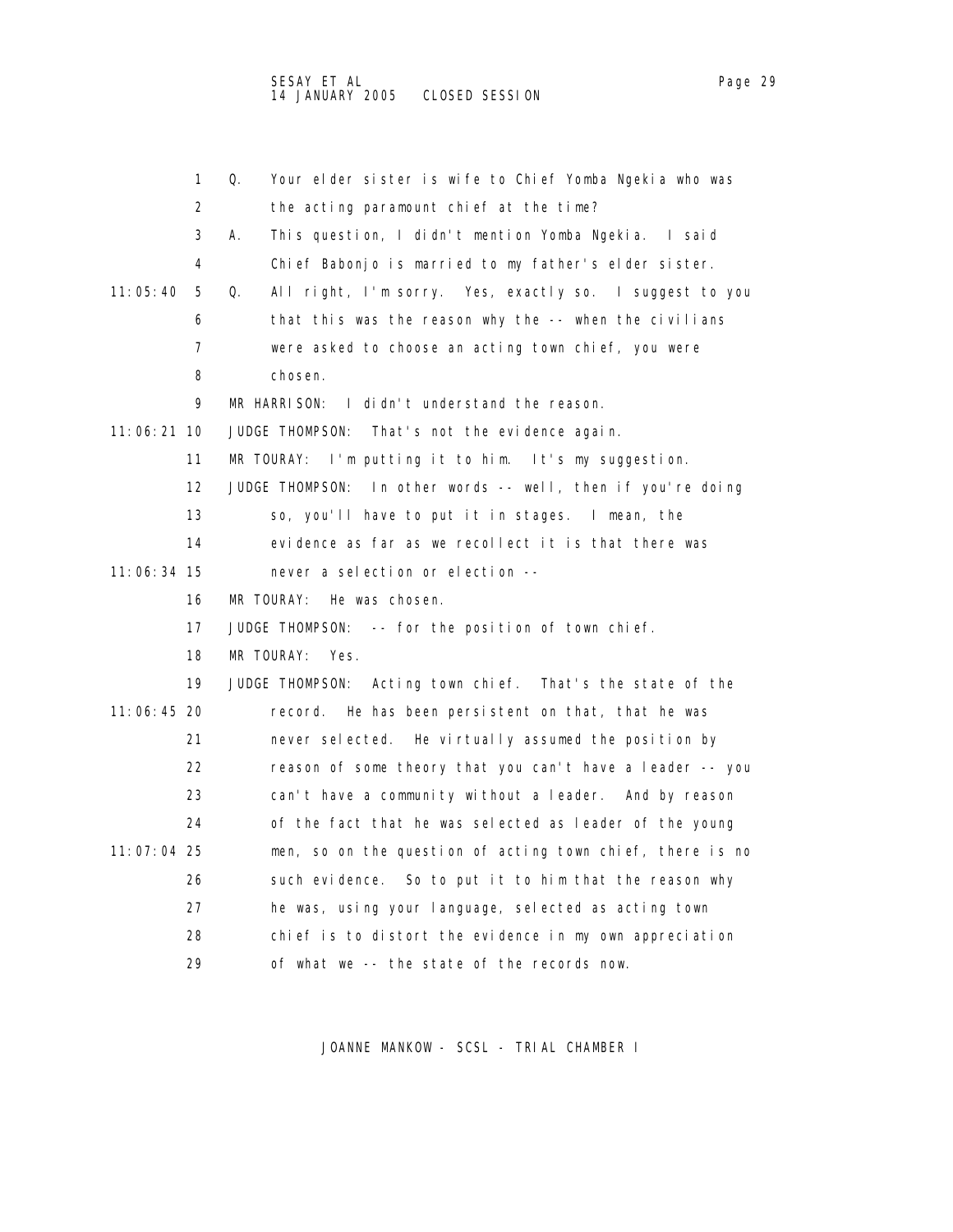## SESAY ET AL Page 30 and the set of the set of the set of the set of the set of the set of the set of the set o 14 JANUARY 2005 CLOSED SESSION

| 1             | If you want to suggest to him that he was elected                |
|---------------|------------------------------------------------------------------|
| 2             | acting town chief --                                             |
| 3             | MR TOURAY:<br>Not elected.                                       |
| 4             | JUDGE THOMPSON: -- you have to do that. Because your             |
| 11:07:35<br>5 | language that I'm using, you said elected or selected. I         |
| 6             | don't know.                                                      |
| 7             | MR TOURAY:<br>Not elected. Chosen, that's what I used.           |
| 8             | JUDGE THOMPSON: Chosen again is a synonym. Again, the record     |
| 9             | does not state. He has not admitted he was selected,             |
| 11:07:55 10   | elected, or chosen acting town chief. He filled a                |
| 11            | vacuum, a de facto.                                              |
| 12            | MR TOURAY:                                                       |
| 13            | Now, my question is you were, in fact, chosen to be<br>Q.        |
| 14            | acting town chief of Tombodu.                                    |
| 11:08:15 15   | JUDGE BOUTET: Again, this is not the evidence. He was not        |
| 16            | He assumed that role because he was the leader<br>chosen.        |
| 17            | or the chief of the young men. So if your question is            |
| 18            | directed to be the chief -- it may be that he was                |
| 19            | selected to become the leader of the young men. I don't          |
| 11:08:34 20   | know.<br>Maybe you can ask --                                    |
| 21            | MR TOURAY:<br>I'm forgetting about the question of the leader of |
| 22            | the young men. I'm concentrating on the issue of acting          |
| 23            | town chief.                                                      |
| 24            | JUDGE BOUTET: Well, then, you better ask many more questions     |
| $11:08:47$ 25 | because this is not the evidence.                                |
| 26            | MR TOURAY:<br>My Lord, what comes from me becomes part of the    |
| 27            | evidence. I am not bound by what has gone on before.             |
| 28            | What comes from me here becomes part of the evidence.<br>I t     |
| 29            | may be inconsistent with what you have, but I'm not bound        |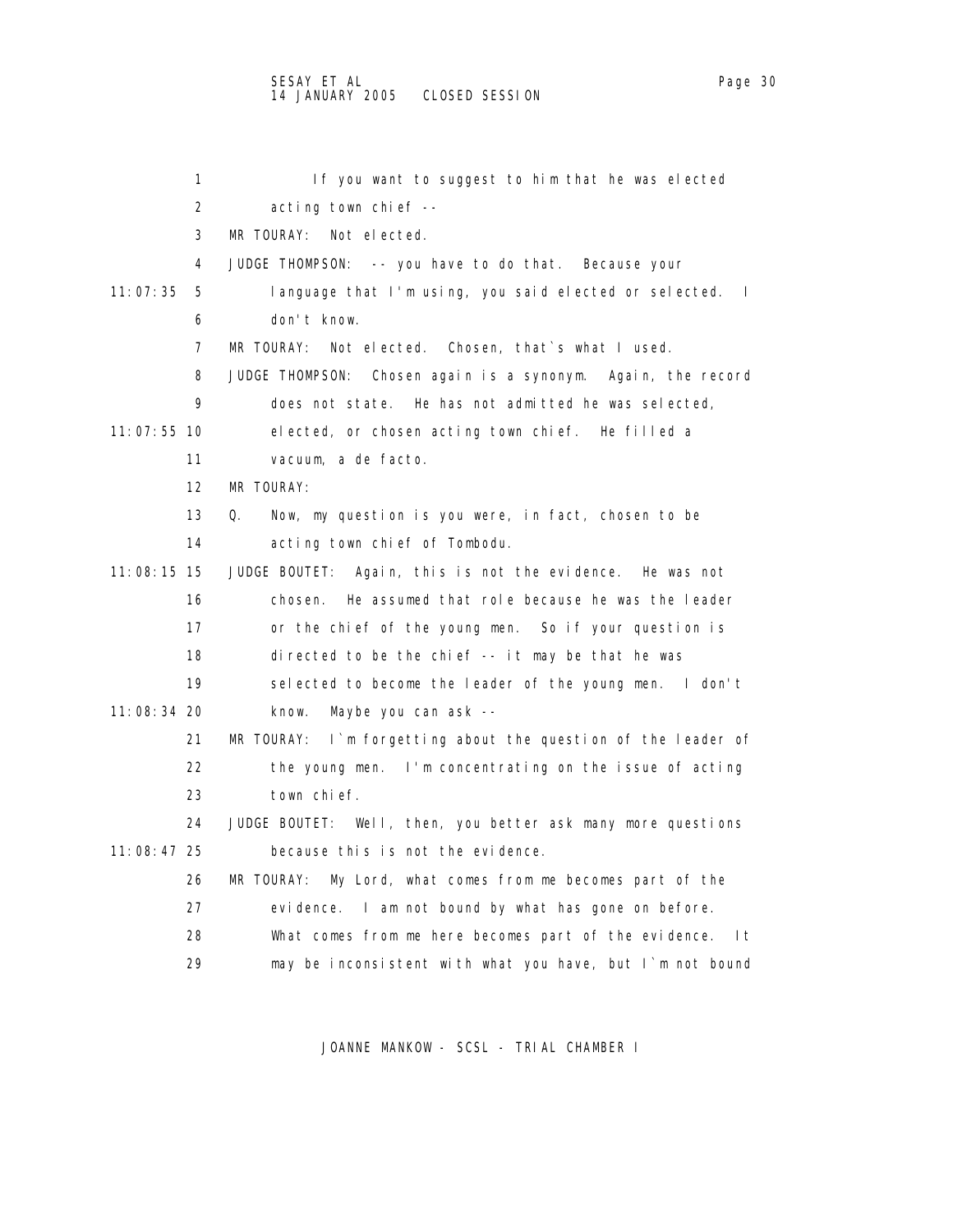1 by what you have. 2 JUDGE THOMPSON: If you're putting an alternative theory to 3 him, you must not distort the evidence. I'm sure that 4 counsel is aware that you cannot do that, to distort the 11:09:18 5 evidence, but you're perfectly free to put your 6 alternative theory to him. 7 MR TOURAY: Yes. 8 JUDGE THOMPSON: My understanding is that he said he was not 9 elected or selected acting town chief. That's the state 11:09:32 10 of the evidence. If you have an alternative theory, put 11 it to him clearly. But don't predicate it upon the state 12 of the record, which is different and may be contraposed 13 to what you intend to do. 14 MR TOURAY: As Your Honour pleases. 11:09:57 15 Q. Now Mr Witness, my question is this, that there was in 16 fact an acting town chief of Tombodu at the time, from 17 February 26th, 1999, when the rebels took over, the 18 appointment of an acting town chief was carried out. 19 A. I can respond to this question. I can tell you that when 11:10:53 20 I was selected as the leader of the young men, and there 21 were no chiefs in the town, so -- and I was born in that 22 town, so I think if there's anything to do that the 23 chiefs had to do, I carried it out. 24 Q. Now, I put it to you that the RUF never had youth leaders 11:11:29 25 during that period, that is during the period up to 26 2000 -- only up to 1999. That is, up to 1999, the RUF 27 never had youth leaders. That is my question I'm putting 28 to you. 29 MR HARRISON: I think the question could be put fairly if it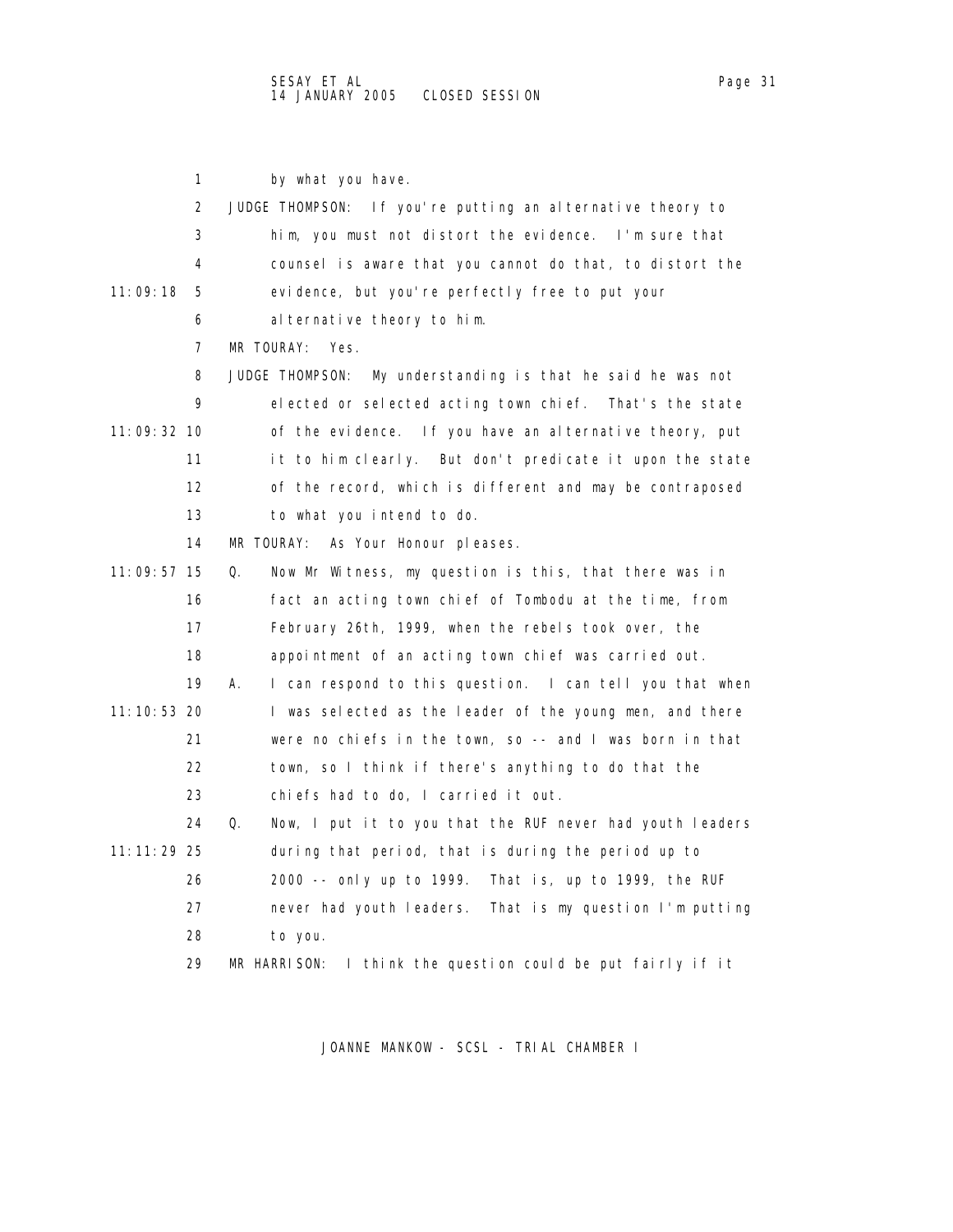|               | 1                 | were put somewhat differently. The witness has never            |
|---------------|-------------------|-----------------------------------------------------------------|
|               | 2                 | said that the youth organisation was that of the RUF.<br>He     |
|               | 3                 | has always said it was that of the town.                        |
|               | 4                 | JUDGE THOMPSON: I see the -- we're getting into some nuances    |
| 11:12:02      | 5                 | here which are very, very important clearly. And my own         |
|               | 6                 | approach is that you're entitled to put to this witness         |
|               | 7                 | whatever theories you intend to build your instructions         |
|               | 8                 | or case on. And in the process, avoid distorting the            |
|               | 9                 | state of the evidence or attributing to this witness what       |
| $11:12:26$ 10 |                   | he did not say. That's the only caution I would give,           |
|               | 11                | but I think you're entitled to put your alternative             |
|               | $12 \overline{ }$ | theories.                                                       |
|               | 13                | MR TOURAY:<br>Yes.                                              |
|               | 14                | JUDGE THOMPSON: I mean, after all, you know what your           |
| $11:12:40$ 15 |                   | instructions are. But I think the Bench should be on            |
|               | 16                | guard not to allow you to misrepresent what the evidence        |
|               | 17                | is from this witness.                                           |
|               | 18                | MR TOURAY:                                                      |
|               | 19                | Q.<br>Now, do you know one Mr JR Sandi [phoen]?                 |
| 11:13:07 20   |                   | JR Sandi in Tombodu town?<br>А.                                 |
|               | 21                | No, he was the district chairman of the RUF.<br>0.              |
|               | 22                | I don't know him. I was in my home, home, Tombodu.<br>А.        |
|               | 23                | JUDGE BOUTET:<br>Mr Touray, what's the name again?              |
|               | 24                | MR TOURAY:<br>JR Sandi.                                         |
| 11:14:02 25   |                   | JUDGE THOMPSON:<br>He was the district chairman of the RUF.     |
|               | 26                | MR TOURAY:<br>Quite right.                                      |
|               | 27                | JUDGE BOUTET: Is it JF?                                         |
|               | 28                | MR TOURAY:<br>JR.                                               |
|               | 29                | Now, was there a youth leader appointed for the RUF party<br>Q. |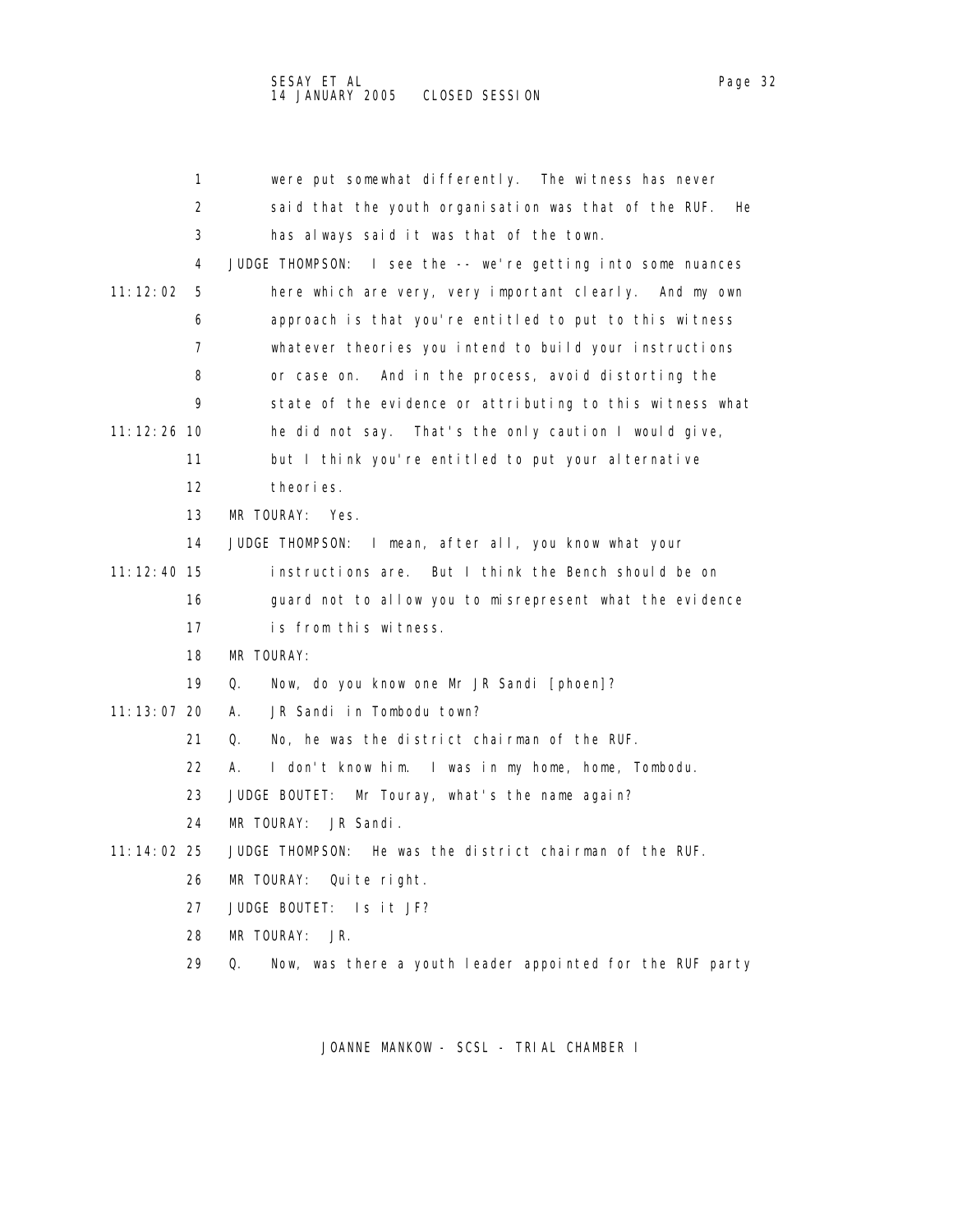|               | 1  |    | in Tombodu town for the period after 1999 when they were    |
|---------------|----|----|-------------------------------------------------------------|
|               | 2  |    | campai gni ng?                                              |
|               | 3  | А. | No, there was no youth leader for RUF party. There was      |
|               | 4  |    | youth leader for SLPP party.                                |
| 11:14:56      | 5  | Q. | Now, would you agree with me that before that, during the   |
|               | 6  |    | rebel period, that is, February 28 up to 1999, that the     |
|               | 7  |    | RUF only installed chiefs and acting -- acting chiefs and   |
|               | 8  |    | acting town chiefs, not youth leaders?                      |
|               | 9  | А. | What I want to tell you now, at that time there was no      |
| 11: 16: 24 10 |    |    | When they selected chiefs, there was no voting<br>politics. |
|               | 11 |    | or any kind of formal way of selecting chiefs. I mean,      |
|               | 12 |    | they just installed people. I was only the leader of the    |
|               | 13 |    | When people returned, they have to have<br>young men.       |
|               | 14 |    | someone to be a leader of the group.                        |
| 11: 16: 43 15 |    | Q. | So in fact, what I'm saying is, they installed only         |
|               | 16 |    | people holding such positions, chiefs, acting chiefs, and   |
|               | 17 |    | acting town chiefs, with that designation.                  |
|               | 18 | А. | That may be so, but in my case I was only selected as the   |
|               | 19 |    | leader of the young men. And if I do things that are        |
| 11: 17: 33 20 |    |    | doing the work of the chiefs, I don't think I did           |
|               | 21 |    | anything wrong.                                             |
|               | 22 |    | MR TOURAY: Your Honour, the answer he gives is that may be  |
|               | 23 |    | so, but he was in that particular position.                 |
|               | 24 | Q. | I put it to you that you were in fact the acting town       |
| 11: 17: 49 25 |    |    | chief of Tombodu at the time.                               |
|               | 26 | А. | This question, I'm not sure I'll be able to respond to      |
|               | 27 |    | I've responded and responded, and it's still being<br>it.   |
|               | 28 |    | asked.                                                      |
|               | 29 | Q. | Were you or were you not the acting town chief?             |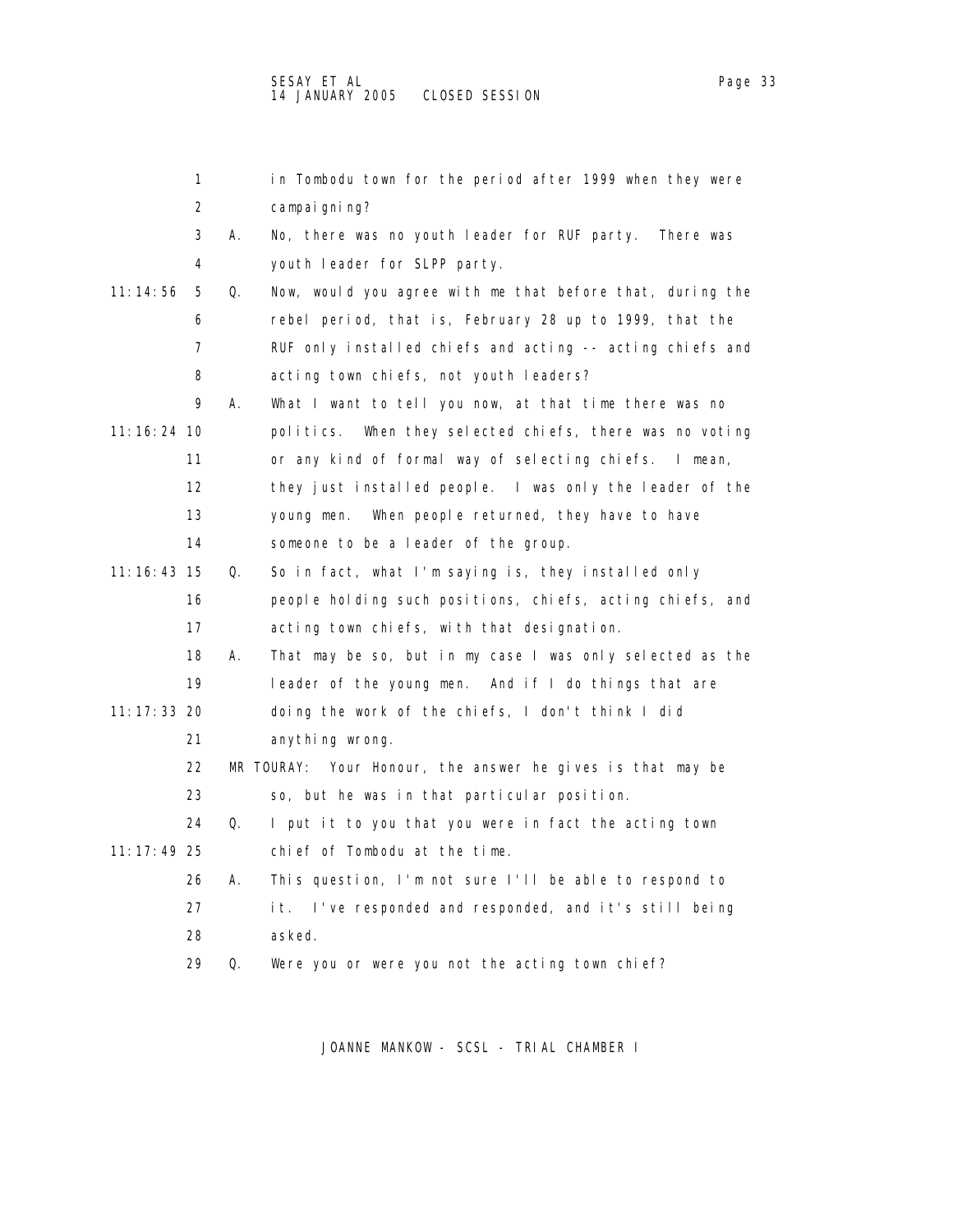1 A. I was not appointed a town chief. 2 PRESIDING JUDGE: [Microphone not activated] Please, follow the 3 question. You were not appointed a town chief. Did you 4 act as the town chief? 11:18:36 5 THE WITNESS: I was not appointed a town chief, but I did do 6 the work of a chief. 7 MR TOURAY: That will be all my questions. 8 PRESIDING JUDGE: Mr Cammegh, Mr O`Shea, you think you'll take 9 about how many minutes? Three, four, five or so? 11:19:53 10 MR O'SHEA: Your Honour, when one is at the back of the bus, 11 the driver always has his finger on the automatic button 12 of the doors. I don't expect to be longer than 15 13 minutes. However, it would be convenient to me, at 14 **least**, if I could have a short break. 11:20:11 15 PRESIDING JUDGE: All right. You can have it, because we're 16 concerting on that. We shall break and shall resume when 17 we are ready. The Court will rise, please. 18 **[Recess taken at 11.24 a.m.]** 19 **[On resuming at 11.49 a.m.]**  11:49:19 20 PRESIDING JUDGE: We're resuming the session. 21 Yes, Mr O'Shea. 22 MR O'SHEA: Thank you, Your Honour. 23 CROSS-EXAMINED BY MR O'SHEA: 24 Q. Good morning, Mr Witness. 11:49:48 25 A. Yes. 26 Q. According to my understanding, and you can correct me if 27 I'm wrong, with regard to your position as youth leader, 28 not the position as town chief, if it was a position, but 29 your position as youth leader, that you were elected by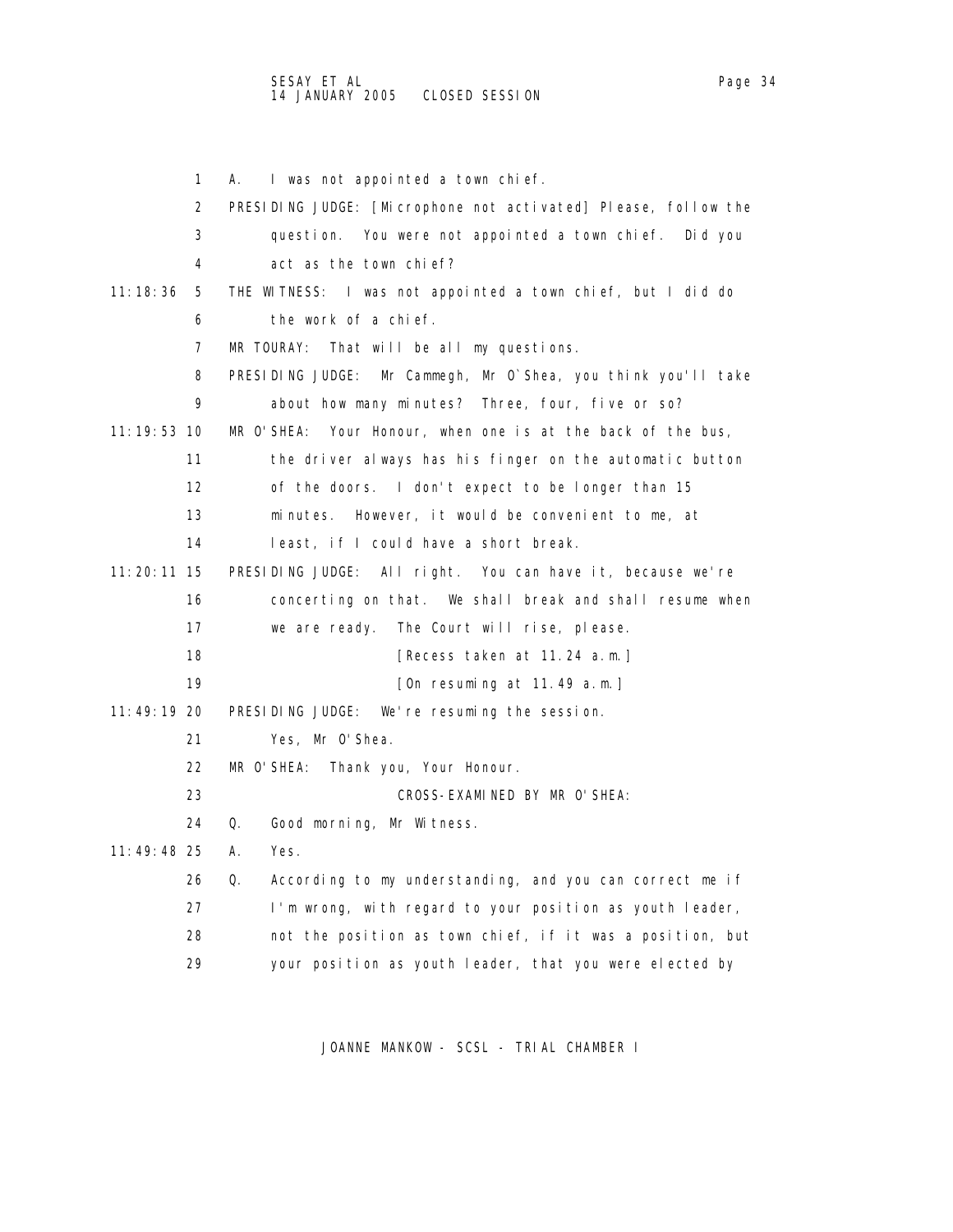|             | 1                 |    | the people in the town? Is that right or wrong?              |
|-------------|-------------------|----|--------------------------------------------------------------|
|             | 2                 | А. | I was not voted for. No, I was not voted for.                |
|             | 3                 | Q. | Perhaps we could look at the circumstances surrounding       |
|             | 4                 |    | At the time that you were appointed youth leader,<br>that.   |
| 11:50:49    | 5                 |    | did the people in the town assemble in one place?            |
|             | 6                 | А. | Yes.                                                         |
|             | 7                 | Q. | Would you say that most of the people who lived in           |
|             | 8                 |    | Tombodu at that time were there?                             |
|             | 9                 | А. | Yes.                                                         |
| 11:51:28 10 |                   | Q. | Were there also rebels present during that meeting?          |
|             | 11                | А. | They were around.                                            |
|             | $12 \overline{ }$ | Q. | What $--$                                                    |
|             | 13                |    | PRESIDING JUDGE:<br>Were they present at the meeting?<br>Not |
|             | 14                |    | around, were they present at the meeting?                    |
| 11:51:55 15 |                   |    | THE WITNESS:<br>They were present at the meeting.            |
|             | 16                |    | MR O'SHEA:                                                   |
|             | 17                | Q. | Do you know how many rebels were present at the meeting?     |
|             | 18                | А. | The person who was the G5 commander was there, and two       |
|             | 19                |    | elderly persons of the rebels were also there.               |
| 11:52:25 20 |                   | Q. | Once the people had assembled, how did the proceedings       |
|             | 21                |    | begi n?                                                      |
|             | 22                | А. | There were no other proceeding. There was no other           |
|             | 23                |    | The only thing they could say was that you<br>proceeding.    |
|             | 24                |    | have gathered. We now want a leadership from you people.     |
| 11:52:53 25 |                   | Q. | So if I understand you correctly, the first person to        |
|             | 26                |    | speak at this meeting was a rebel?                           |
|             | 27                | А. | He was a rebel, yes.                                         |
|             | 28                | Q. | Was it the G5 commander?                                     |
|             | 29                | А. | Yes.                                                         |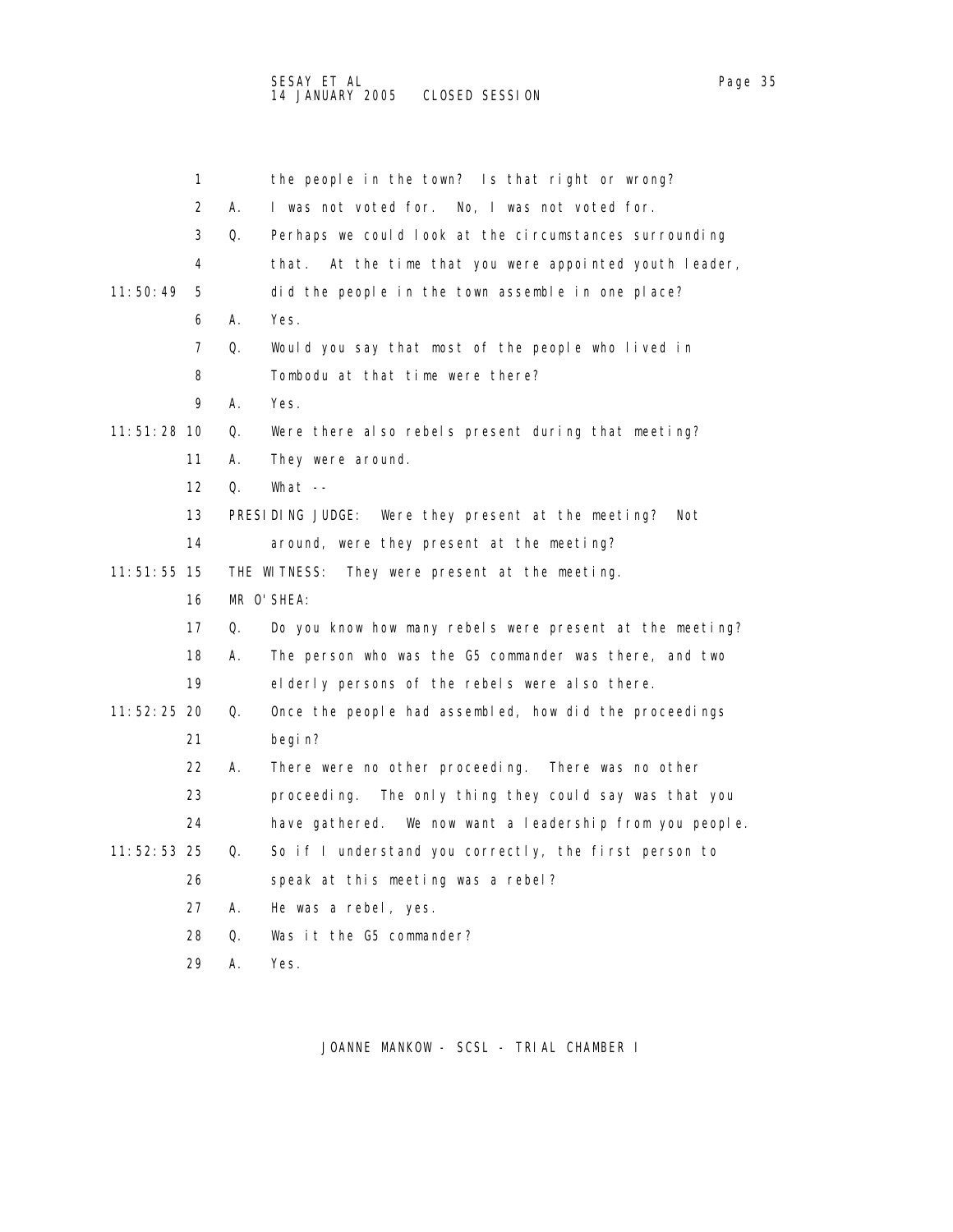## SESAY ET AL Page 36 and the set of the set of the set of the set of the set of the set of the set of the set o 14 JANUARY 2005 CLOSED SESSION

|             | 1                 |    | PRESIDING JUDGE:<br>Mr O'Shea, please.                       |
|-------------|-------------------|----|--------------------------------------------------------------|
|             | 2                 |    | MR O'SHEA: I apologise, Your Honour. I'm going too fast.     |
|             | 3                 |    | PRESIDING JUDGE: At the meeting, the rebels spoke first, and |
|             | 4                 |    | it was the G5 commander? Is that what you said?              |
| 11:53:48    | 5                 |    | MR O'SHEA:<br>That was his answer, Your Honour.              |
|             | 6                 | Q. | And his words, to your recollection, were "we want you to    |
|             | 7                 |    | people to have a leader"? Is that what you said a moment     |
|             | 8                 |    | ago?                                                         |
|             | 9                 | А. | Yes.                                                         |
| 11:54:23 10 |                   | Q. | Did the G5 commander say anything else?                      |
|             | 11                | А. | He didn't say anything further. What he could say was a      |
|             | $12 \overline{ }$ |    | leadership that could lead you towards cleaning the          |
|             | 13                |    | township.                                                    |
|             | 14                | Q. | Did he give any explanation to the people as to how the      |
| 11:54:55 15 |                   |    | selection should take place?                                 |
|             | 16                | А. | No further explanation was made. The only thing he could     |
|             | 17                |    | say was that you need a leader to lead you people in the     |
|             | 18                |    | town.                                                        |
|             | 19                | Q. | So then what happened next?                                  |
| 11:55:34 20 |                   | А. | The civilians all sat together and choose me to be their     |
|             | 21                |    | leader, to lead them for them to clean their township.       |
|             | 22                | Q. | Before that meeting, did you have any particular standing    |
|             | 23                |    | in the community?                                            |
|             | 24                | А. | I had no position, no standing.                              |
| 11:56:09 25 |                   | Q. | Would it be fair to say that following that meeting, it      |
|             | 26                |    | was well known in Tombodu that you were the youth            |
|             | 27                |    | leader -- or the men's youth leader? Sorry.                  |
|             | 28                | А. | Yes.<br>In the town.                                         |
|             | 29                | Q. | Would it also be fair to say -- would it also be fair to     |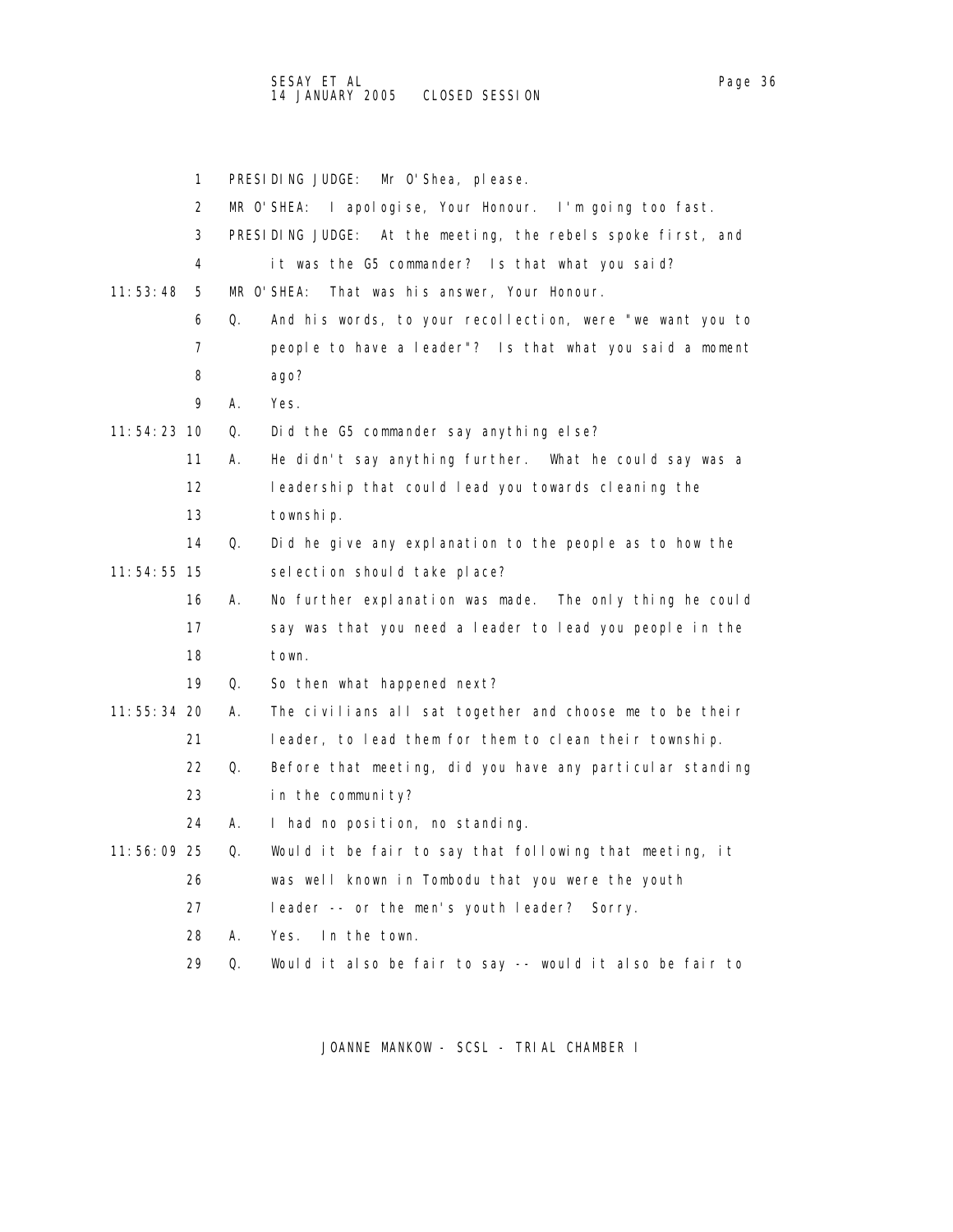1 say that it was well known among the rebels in Tombodu at 2 that time that you were the youth leader? 3 A. It was the rebels themselves who came up with the 4 suggestion that we should have a leader. Youth leader is 5 for political issues, but here I was just leader for the 6 young men. And that is quite different from youth 7 leadership. 8 PRESIDING JUDGE: Counsel -- Witness, counsel says after you 9 were elected, the whole community there knew you, got to 10 know that you were the youth leader. Did the rebels also 11 know that you were the youth leader? It's a simple 12 question. 13 THE WITNESS: Yes. 14 MR O'SHEA: 15 Q. If I could just take a step back for a moment, you said 16 that at the meeting, the G5 commander introduced a 17 meeting by saying that you people should have a leader. 18 Did he say anything about your functions when he spoke at 19 the beginning of the meeting? 20 A. It was us, the civilians, who sat together and decided 21 what job to do, what work to do. It is not them who told 22 us what to do. 23 MR O'SHEA: One moment, Your Honours. 24 *Defence counsel confer*  25 MR O'SHEA: Sorry, Your Honours. 26 Q. Now, you have already, of course, told this Court what 27 your function was as leader of the young men. At the 28 meeting, what was agreed among the civilians that your 29 function should be?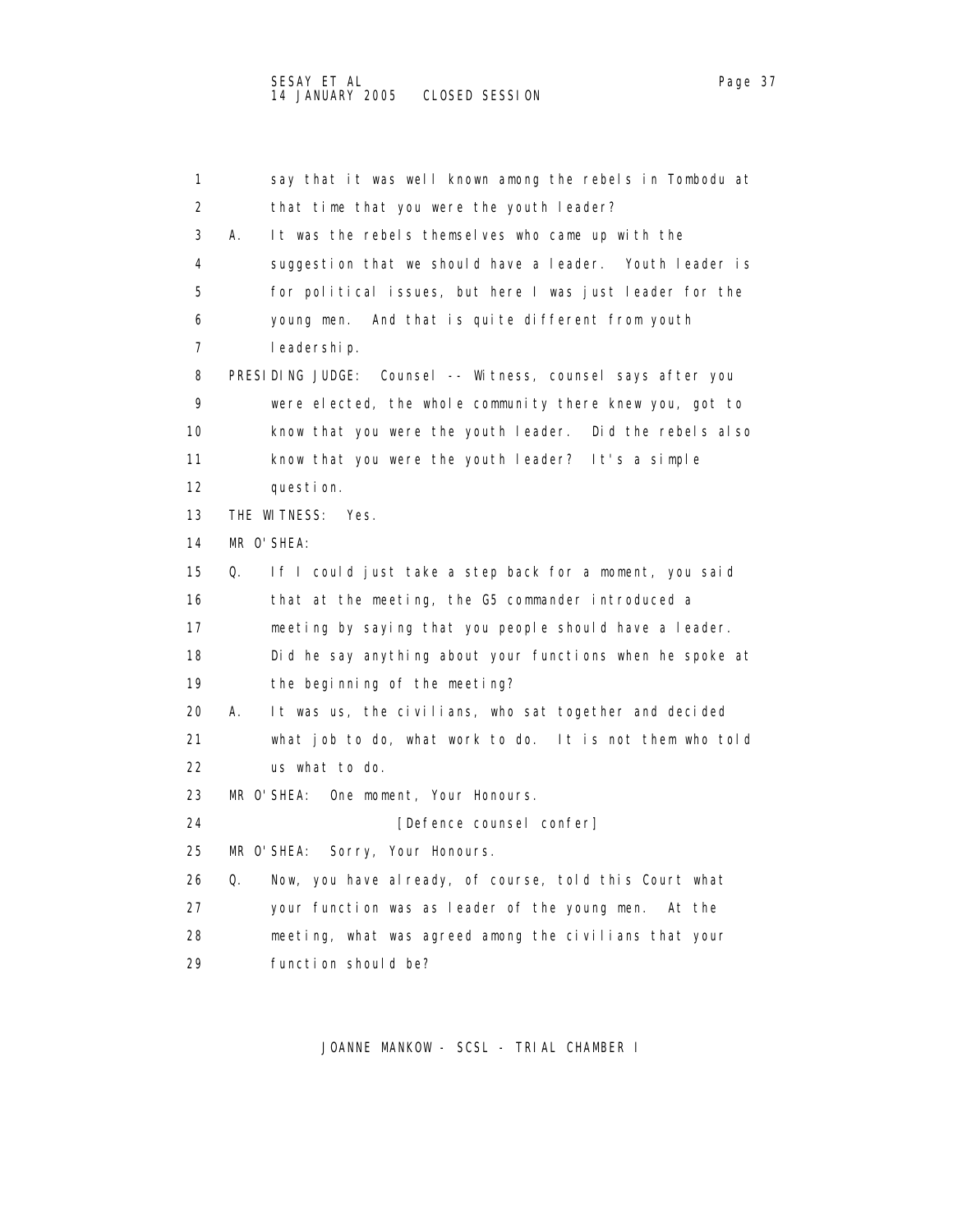| 1  | А. | When there came to do any work, I was the leader of the   |
|----|----|-----------------------------------------------------------|
| 2  |    | working team. When it is time to clean the town, I was    |
| 3  |    | the leader. So any domestic job that comes up, I am the   |
| 4  |    | And we did that until our people returned.<br>leader.     |
| 5  | Q. | So that was what had been agreed at the meeting,<br>Yes.  |
| 6  |    | was it?                                                   |
| 7  | А. | Yes.                                                      |
| 8  | Q. | And you were -- you described yourself -- sorry.          |
| 9  |    | You've described yourself at that time as "leader of      |
| 10 |    | the young men." Does that mean that you were only leader  |
| 11 |    | of the young men and not also leader of the young women?  |
| 12 | А. | When you become a leader, you're a leader for everyone, I |
| 13 |    | mean whether it's men or women, and I was leader of young |
| 14 |    | people.                                                   |
| 15 | Q. | You have said that there was an acting paramount chief by |
| 16 |    | the name of Yomba Ngekia.<br>Right?                       |
| 17 | А. | Yes.                                                      |
| 18 | Q. | What was the extent of your contact with him?             |
| 19 | А. | He was the caretaker chief for the chiefdom, and I was    |
| 20 |    | just in the town. So he was -- I was under him.<br>l was  |
| 21 |    | working under him.                                        |
| 22 | Q. | Did you have communication with him?                      |
| 23 | А. | Yes, we did have communication. How could he be the head  |
| 24 |    | of the chiefdom and I in the town and not communicate?    |
| 25 | Q. | Did he give you instructions?                             |
| 26 | А. | Yes.                                                      |
| 27 | Q. | Do you know to what extent there was communication        |
| 28 |    | between the paramount chief and the rebels?               |
| 29 | А. | There was no other communication besides his              |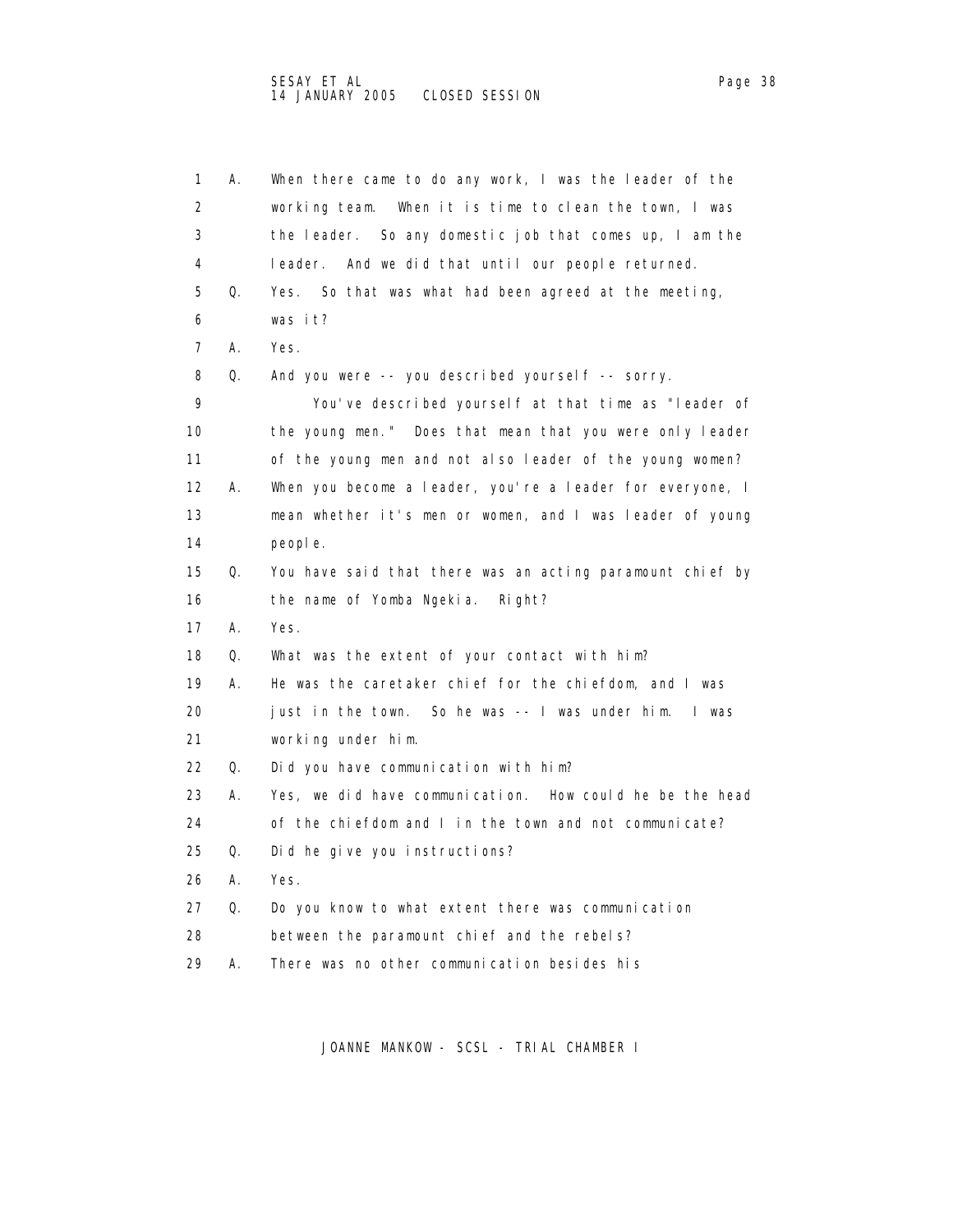| 1  |    | responsibility as caretaker paramount chief. If anything     |
|----|----|--------------------------------------------------------------|
| 2  |    | comes, whether it is good or bad, he was the one with        |
| 3  |    | whom they had direct contact with.                           |
| 4  | Q. | Do you know if there was a good relationship between the     |
| 5  |    | rebels and the paramount chief?                              |
| 6  | А. | Their relationship wasn't very good.                         |
| 7  | Q. | Could you expand on that.                                    |
| 8  | А. | The reason is if something happens that is bad in the        |
| 9  |    | chiefdom, he's the first person $-$ if there is beating,     |
| 10 |    | he is the first person the rebels caught and flogged.        |
| 11 | Q. | During the course of questions from the lawyers here, you    |
| 12 |    | indicated that --                                            |
| 13 |    | PRESIDING JUDGE: You say he was the first person they caught |
| 14 |    | and flogged?                                                 |
| 15 |    | THE WITNESS: Yes. For instance, during the mining, when the  |
| 16 |    | rebels didn't find any diamonds, he was the first person     |
| 17 |    | they caught and they flogged.                                |
| 18 |    | MR O'SHEA:                                                   |
| 19 | Q. | During the course of your evidence, when you were being      |
| 20 |    | asked questions by the lawyers here, you indicated that      |
| 21 |    | at some point you automatically moved into the function      |
| 22 |    | of acting town chief. Correct?                               |
| 23 | А. | Yes.                                                         |
| 24 | Q. | But it's your position that that was not an official         |
| 25 |    | appointment, but it happened as a matter of fact.            |
| 26 | А. | That's how it happened.                                      |
| 27 | Q. | Do you mean by that that at a certain point in time, your    |
| 28 |    | functions began to expand beyond cleaning the town?          |
| 29 | А. | Yes, that's how it happened, because when I was a youth      |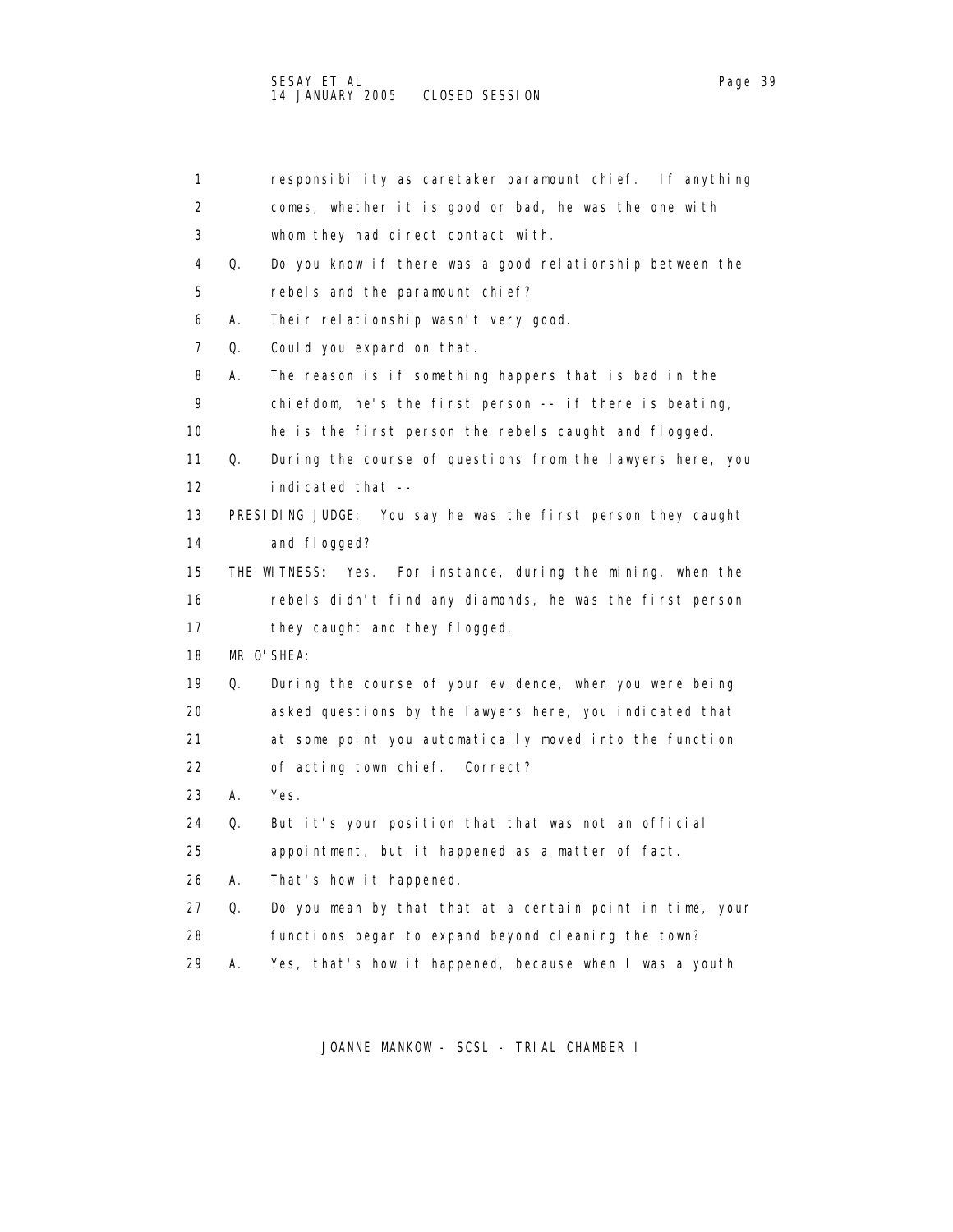|               | 1                 |    | leader, the kind of way I worked, my good work, I mean,   |
|---------------|-------------------|----|-----------------------------------------------------------|
|               | 2                 |    | led me to assume the functions of the chief.              |
|               | 3                 | Q. | Did you assume those functions by virtue of your own      |
|               | 4                 |    | decision, or did you receive any suggestion from anyone   |
|               | 5                 |    | else that your functions should expand?                   |
|               | 6                 | А. | I was identified as chief because I've done a good job,   |
|               | 7                 |    | and the chiefs were not there. So that's why I did the    |
|               | 8                 |    | functions of the chief. But when the chiefs came, we      |
|               | 9                 |    | gave them back their job.                                 |
|               | 10                | Q. | Now, when you say you were identified as chief, who       |
|               | 11                |    | i denti fi ed you as chi ef?                              |
|               | $12 \overline{ }$ | А. | The other civilians I lived with.                         |
|               | 13                |    | [HS140105C 12.15 p.m.]                                    |
|               | 14                | Q. | So did the civilians come and speak to you and ask you to |
| 12: 11: 03 15 |                   |    | fulfill that function?                                    |
|               | 16                | А. | Yes, they were -- the rebels asked them to identify a     |
|               | 17                |    | leader and they said I would be the leader.               |
|               | 18                | Q. | Now, I just want to be clear about this. Earlier you      |
|               | 19                |    | explained that there was a meeting at which one of the    |
| 12: 12: 09 20 |                   |    | rebels, the G5, suggested to the people that there should |
|               | 21                |    | be a leader of the young men. Now, you've just said       |
|               | 22                |    | that -- in answer to my question about town chief, you've |
|               | 23                |    | just said that the rebels indicated to the people that    |
|               | 24                |    | there should be a leader. Was there a second time, then,  |
| 12: 12: 41 25 |                   |    | that the rebels suggested leadership?                     |
|               | 26                | А. | There were no two meetings. It was at the same meeting.   |
|               | 27                |    | I've explained this over and over. It was at the same     |
|               | 28                |    | meeting.                                                  |
|               | 29                | Q. | Are you saying that it was at the same meeting that it    |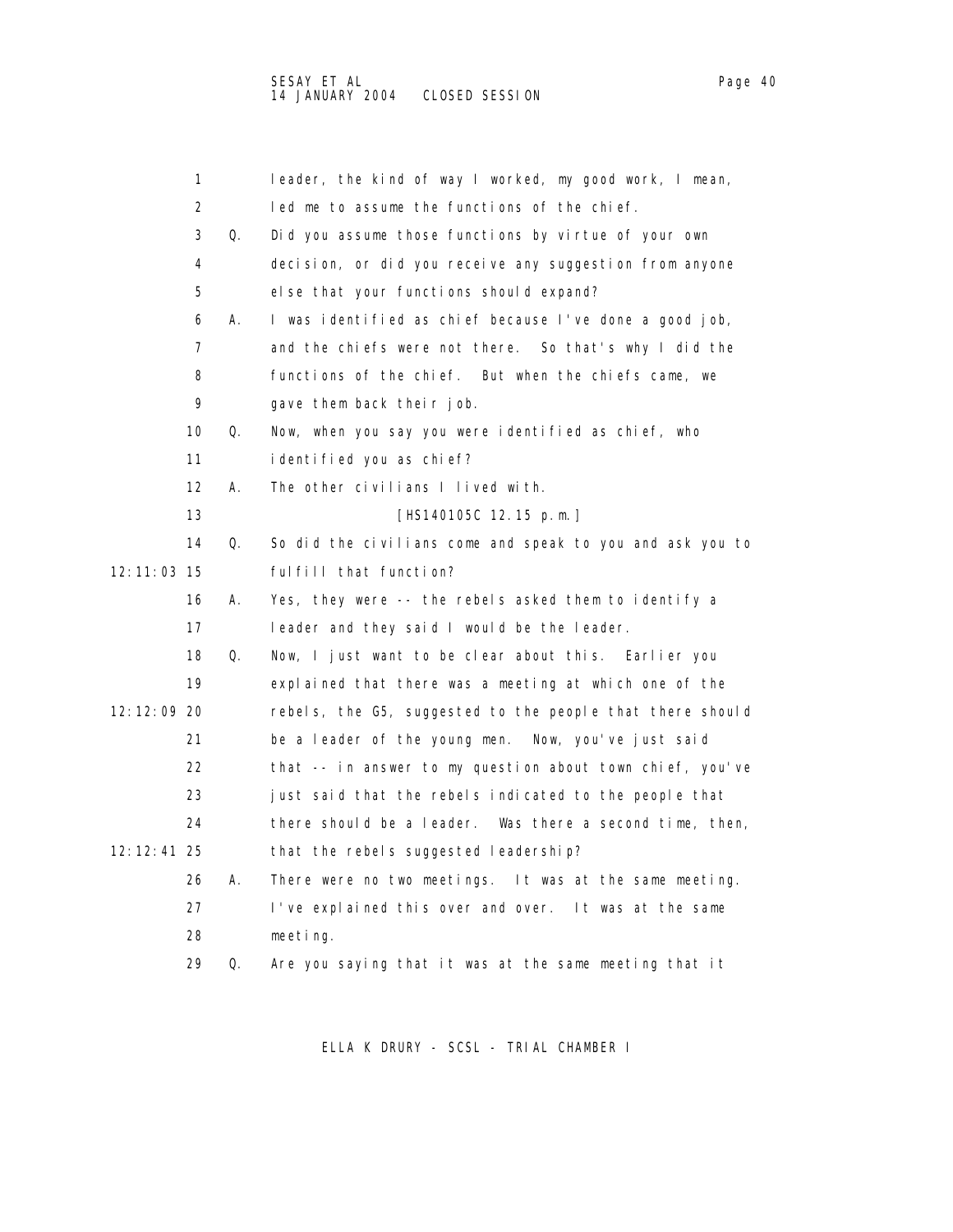|               | 1  | was suggested that you be leader of the young men and            |
|---------------|----|------------------------------------------------------------------|
|               | 2  | al so that your functions should expand beyond being             |
|               | 3  | leader of the young men? Is that what you're saying?             |
|               | 4  | I can't -- I don't quite understand this.<br>А.                  |
| 12:14:22      | 5  | JUDGE THOMPSON: Learned counsel, perhaps we should try and --    |
|               | 6  | is it that you're suggesting that -- I mean, perhaps             |
|               | 7  | using a different form of words, that when you use a             |
|               | 8  | concept of expanding, that there was a kind of -- he             |
|               | 9  | graduated from being a youth leader to the position of           |
| 12: 14: 49 10 |    | acting chief. In other words, there's a connection               |
|               | 11 | there. Is that your theory? Because when you talk about          |
|               | 12 | expanding your functions, I mean it seems to suggest to          |
|               | 13 | me that what you're putting to him is that there was some        |
|               | 14 | kind of connection in terms of being a youth leader and          |
| 12: 15: 12 15 |    | graduating to that of acting town chief. Because he has          |
|               | 16 | said that there were no two distinct meetings where he           |
|               | 17 | was asked to -- where the civilians were asked to                |
|               | 18 | identify a leader. If I recollect the evidence                   |
|               | 19 | correctly, it was only one meeting that they asked the           |
| 12: 15: 36 20 |    | civilians to identify someone to lead them, and that             |
|               | 21 | meeting was the one that he was later on selected as the         |
|               | 22 | leader of the young people. Now he says young people,            |
|               | 23 | all along he's been saying young men. But there wasn't a         |
|               | 24 | second meeting. So what is the theory that you're                |
| 12: 16: 01 25 |    | putting forward? Perhaps if you articulate it for us and         |
|               | 26 | then it might be clearer.                                        |
|               | 27 | MR O'SHEA:<br>Well, could the witness switch his microphone off? |
|               | 28 | JUDGE THOMPSON:<br>Thank you. Would we have that adjustment      |
|               | 29 | Thank you, I earned counsel.<br>made?<br>Go ahead.               |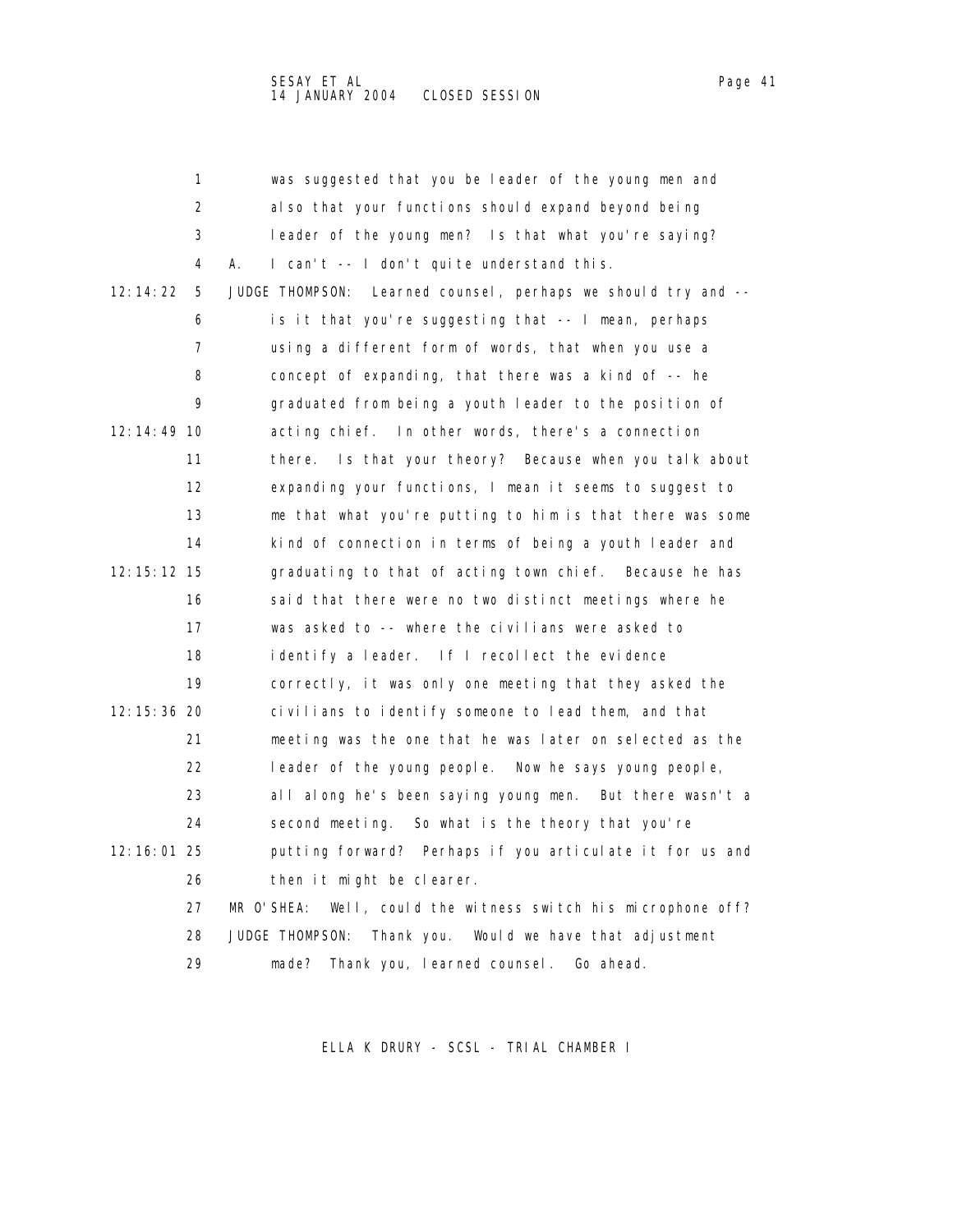|               | 1  | MR O'SHEA: Yes, Your Honour, it is not that I have a theory      |
|---------------|----|------------------------------------------------------------------|
|               | 2  | as such. I am trying to clear up some confusion which            |
|               | 3  | flows from my prior questions.                                   |
|               | 4  | <b>JUDGE THOMPSON:</b><br>Yes.                                   |
| 12: 16: 51    | 5  | MR O'SHEA: I fully understand that before I stood up the         |
|               | 6  | position was that he was elected as leader of the young          |
|               | 7  | Then my understanding was, but I wasn't too clear<br>men.        |
|               | 8  | on it, that at some point in time later his functions            |
|               | 9  | expanded beyond cleaning the town to the functions that          |
| 12: 17: 19 10 |    | one would normally attribute to a town chief.                    |
|               | 11 | JUDGE THOMPSON: Correct, yes.                                    |
|               | 12 | MR O'SHEA: My first series of questions dealt with his           |
|               | 13 | function as leader of the young men. I then moved on             |
|               | 14 | from that and moved on to his function as the town chief.        |
| 12: 17: 39 15 |    | JUDGE THOMPSON:<br>I see.                                        |
|               | 16 | MR O'SHEA: And my language was designed to avoid the kinds of    |
|               | 17 | situation that my learned friend found himself with,             |
|               | 18 | Your Honours. I'm trying to be careful with language.            |
|               | 19 | JUDGE THOMPSON: It is perhaps that I am trying to jump ahead,    |
| 12: 17: 57 20 |    | trying to deduce that you were perhaps trying to                 |
|               | 21 | establish some interconnection. I would leave you to             |
|               | 22 | pursue the line of cross-examination the way you best            |
|               | 23 | thi nk.                                                          |
|               | 24 | MR O'SHEA: It is just that I received an answer from the         |
| 12: 18: 09 25 |    | witness just now which confused me. I don't know if it           |
|               | 26 | confused anybody el se.                                          |
|               | 27 | JUDGE THOMPSON:<br>Right, I'm satisfied.                         |
|               | 28 | MR O'SHEA:<br>That was when I was asking about town chief and he |
|               | 29 | said that the people -- he said that the people had -- I         |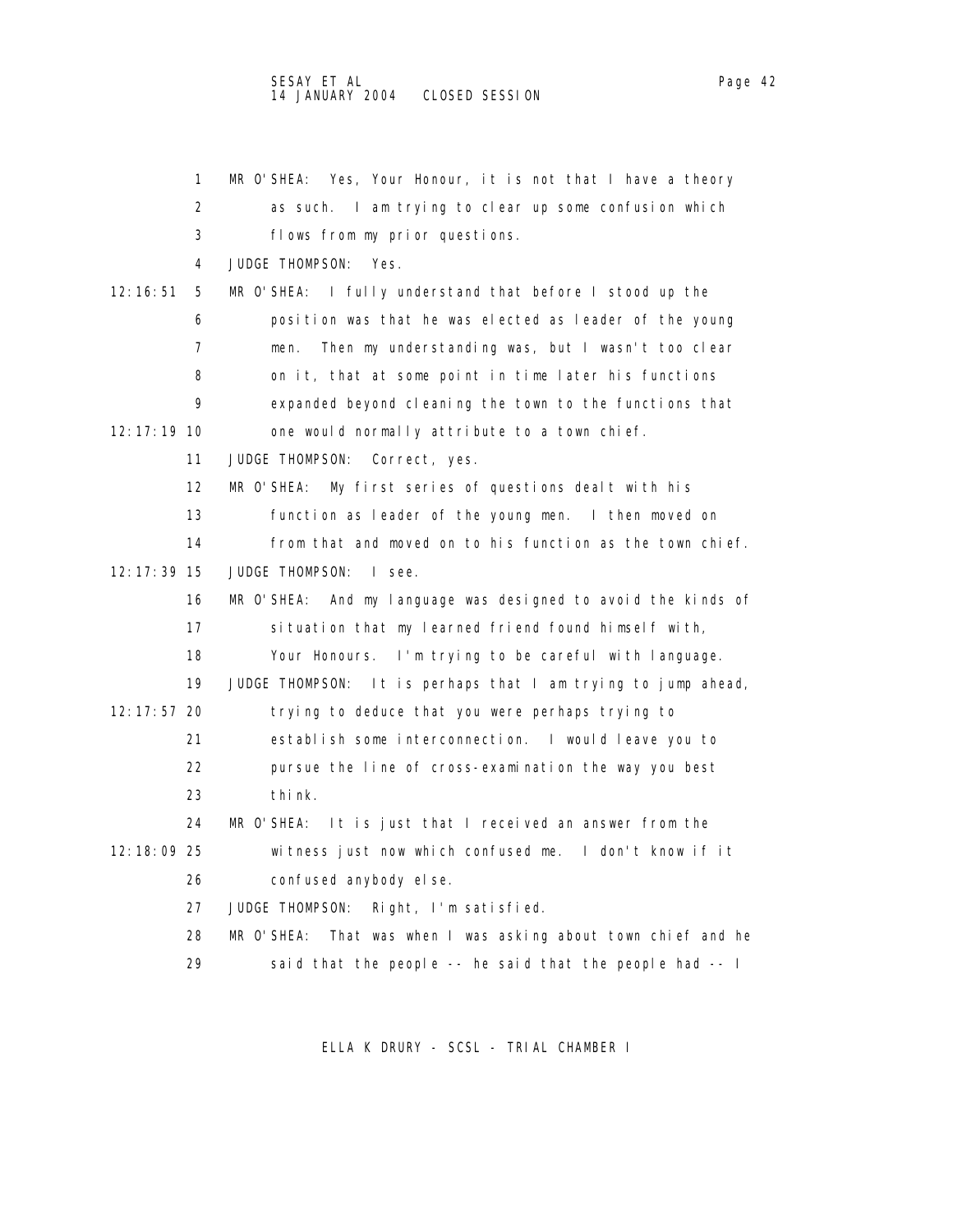1 can't remember his exact words, but -- 2 JUDGE THOMPSON: Identified. 3 MR O'SHEA: Identified. That was the line I was pursuing and 4 then he came out with his answer: The rebels said there 12:18:38 5 should be a leader. That's why I was trying to clear up 6 the confusion as to whether he was talking about another 7 occasion now. 8 JUDGE THOMPSON: Yes, well, I have the clarity from your 9 position as to what you were trying to do. Thanks. 12:19:03 10 JUDGE BOUTET: But before you go on, I would like to be 11 reassured that all of this is really relevant. I mean, 12 we've been spending hours on whether he was acting in the 13 same capacity and so on. I would like to see an end of 14 it, because I am concerned we are just losing time for 12:19:22 15 losing time. I would ask you, Mr O'Shea, to move ahead 16 as quickly as you can on this issue so we can get out of 17 this closed session and go back to the cross-examination 18 of the witness. 19 MR O'SHEA: Yes, Your Honour, I fully appreciate that. It is 12:19:39 20 just that the -- notwithstanding the fact we have spoken 21 about this subject so much, there is still some degree of 22 lack of clarity with regard to this acting position and 23 that is what I am pursuing. 24 JUDGE BOUTET: Yes, but I am not convinced it has that 12:19:58 25 relevance. I would like to be satisfied that it is 26 really relevant to the case for the Defence in this 27 respect. So whether he was acting or fully operating as 28 chief as such, is this really relevant? If it is, I have 29 no comment.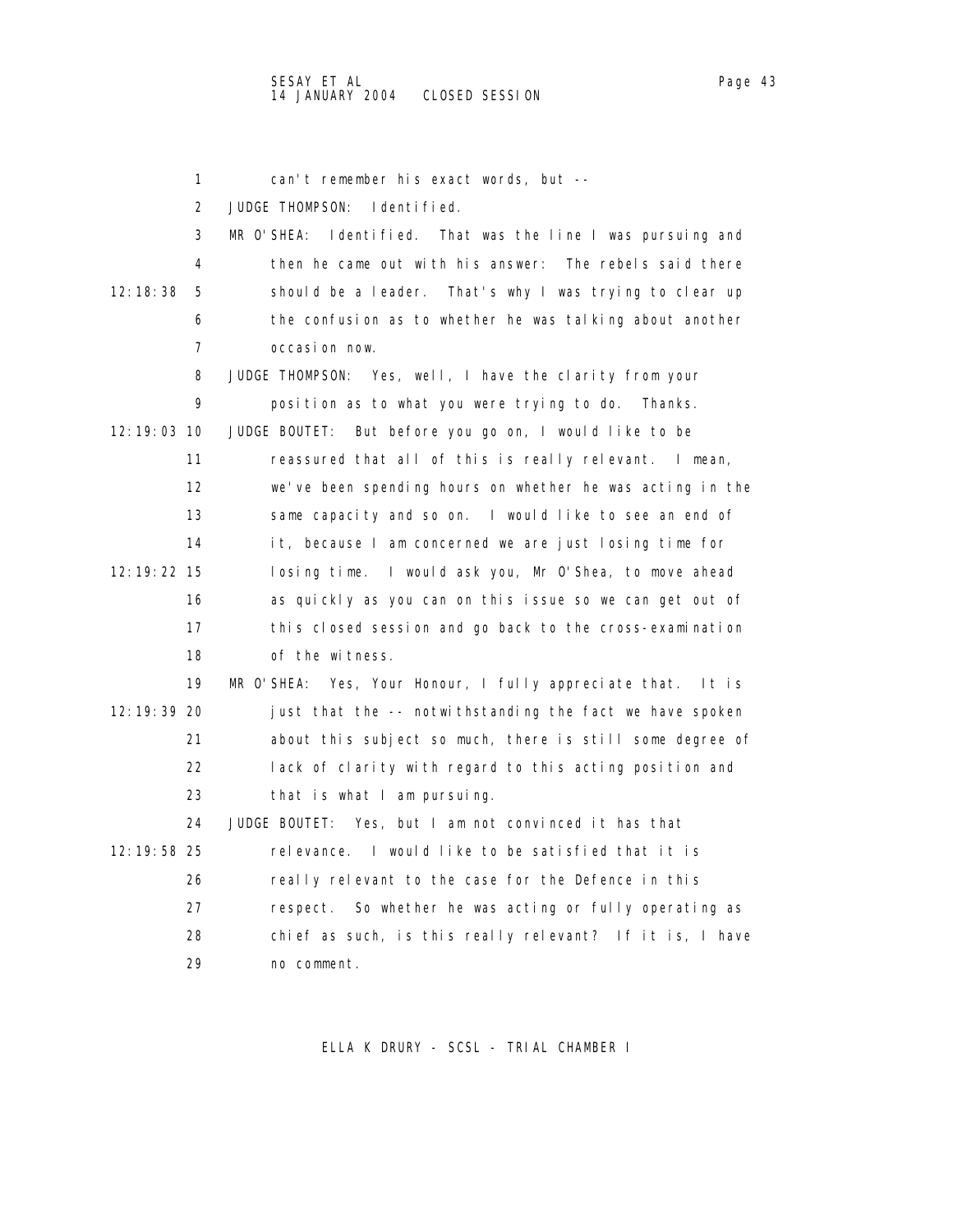## SESAY ET AL Page 44 14 JANUARY 2004 CLOSED SESSION

 1 MR O'SHEA: Well, on this side of the Bench we have our own 2 theory as to what this man's relationship with the rebels 3 really was, and that's where this is all coming from. 4 JUDGE BOUTET: Thank you, that answers my question. 12:20:41 5 MR O'SHEA: 6 Q. Witness, the questions that I'm asking you now do not 7 relate to your position as leader of the young men -- 8 PRESIDING JUDGE: Was he talking of young men or youths? You 9 see, in my notes I have that he was leading the youths, a 12:21:06 10 leader for the youths to brush the town. Then we moved 11 to young men recently and then now -- well, you brought 12 in the notion of the women. That was when the concept of 13 men came in. When it was all youths, nobody questioned 14 the gender implications, because when we talk of youths 12:21:30 15 it is, you know, both sexes. Anyway, just get along, 16 please. Let's see where all this takes us to. 17 MR O'SHEA: Both phrases have been used, Your Honour. 18 Q. Witness, I am not referring to your position as leader of 19 the youths. I am referring to your acting function as 12:22:06 20 town chief, all right? So please, bear that in mind when 21 I am asking these questions. You told the Court that 22 with regard to the functions of acting town chief you 23 were identified by the civilians? 24 A. Yes. 12:22:37 25 Q. What I want to you is this: Did civilians come to you 26 and make the suggestion that your functions should grow 27 beyond cleaning? 28 A. When you hear leadership, it's just leadership. If 29 you're a leader and you're doing a good job, I mean you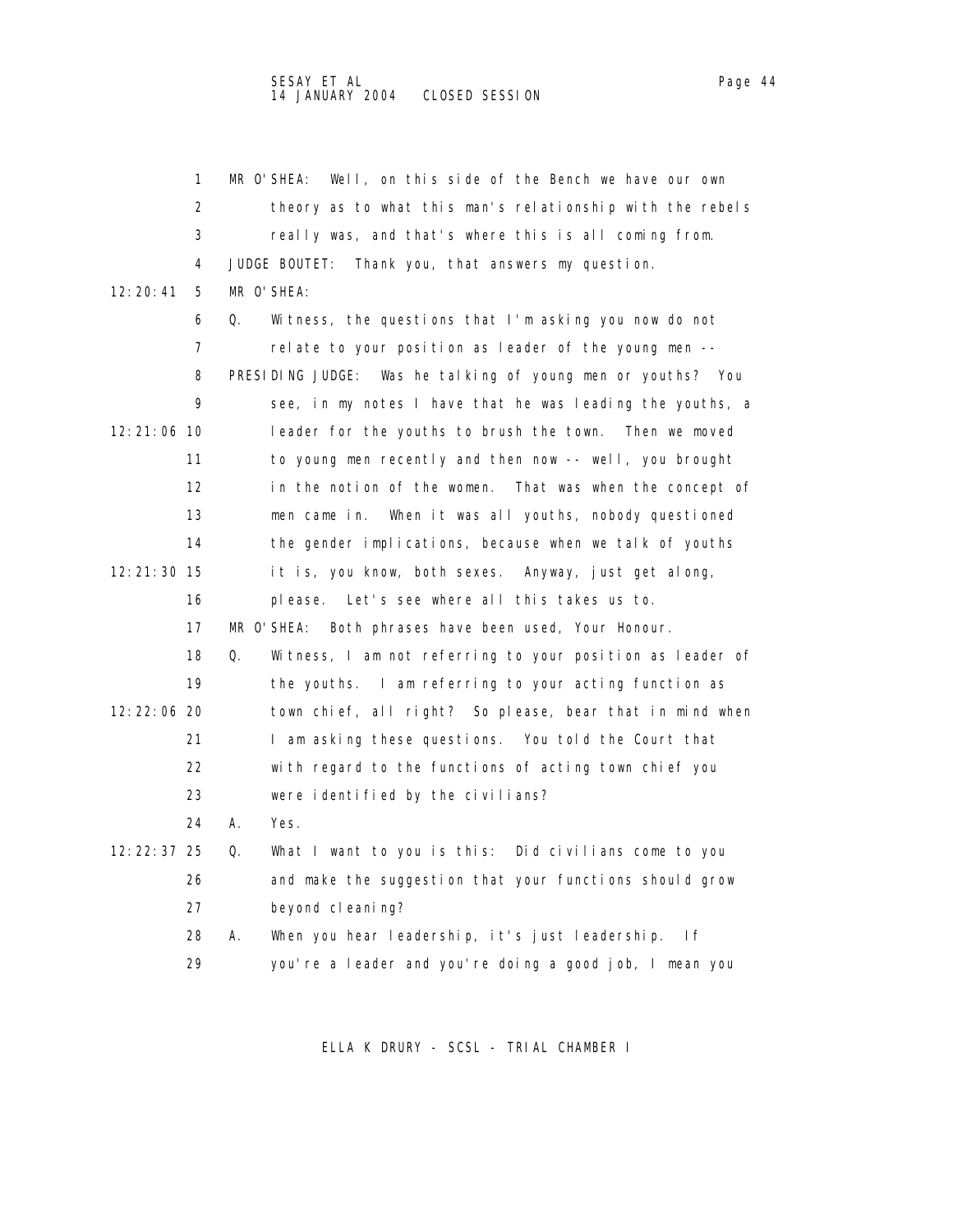|               | 1                 |    | can go on to doing many more jobs. I mean, even a         |
|---------------|-------------------|----|-----------------------------------------------------------|
|               | 2                 |    | chief's job can be done by you.                           |
|               | 3                 | Q. | Please listen to the question, please, Witness.<br>Was    |
|               | 4                 |    | there a point in time when one or more civilians came to  |
| 12:23:43      | 5                 |    | you and suggested that you should fulfill the functions   |
|               | 6                 |    | which a town chief normally performs?                     |
|               | 7                 | А. | They didn't tell me that, but as soon as they appointed   |
|               | 8                 |    | me or selected me as the youth leader, I continued to     |
|               | 9                 |    | work as youth leader and doing all the kinds of jobs I    |
| 12: 24: 21 10 |                   |    | talked about, even as acting town chief.                  |
|               | 11                | Q. | Right, thank you. So does this mean that you were not,    |
|               | $12 \overline{ }$ |    | as you said a little earlier, identified by the civilians |
|               | 13                |    | as acting town chief?                                     |
|               | 14                | А. | I can't answer that question right now. I think when I    |
|               | 15                |    | say I was made a leader of the youths, I mean, it's       |
|               | 16                |    | leadership and that continued on. I don't think there's   |
|               | 17                |    | any other thing I can say beyond this.                    |
|               | 18                | Q. | I won't ask you to. I don't think we'll get there.<br>Was |
|               | 19                |    | it immediately following the meeting that you began to    |
|               | 20                |    | fulfill the functions of acting town chief or did you     |
|               | 21                |    | begin to fulfill those functions later?                   |
|               | 22                | А. | The time I was selected as the leader of the young men    |
|               | 23                |    | was the time I started serving even as chief. In fact,    |
|               | 24                |    | if I did the job of a chief at that time, was that        |
|               | 25                |    | something bad?                                            |
|               | 26                |    | JUDGE THOMPSON: Proceed, learned counsel.                 |
|               | 27                |    | MR O' SHEA: Thank you, Your Honour.                       |
|               | 28                | Q. | Earlier, when another lawyer was asking you questions,    |
|               | 29                |    | you indicated that among the functions you had as acting  |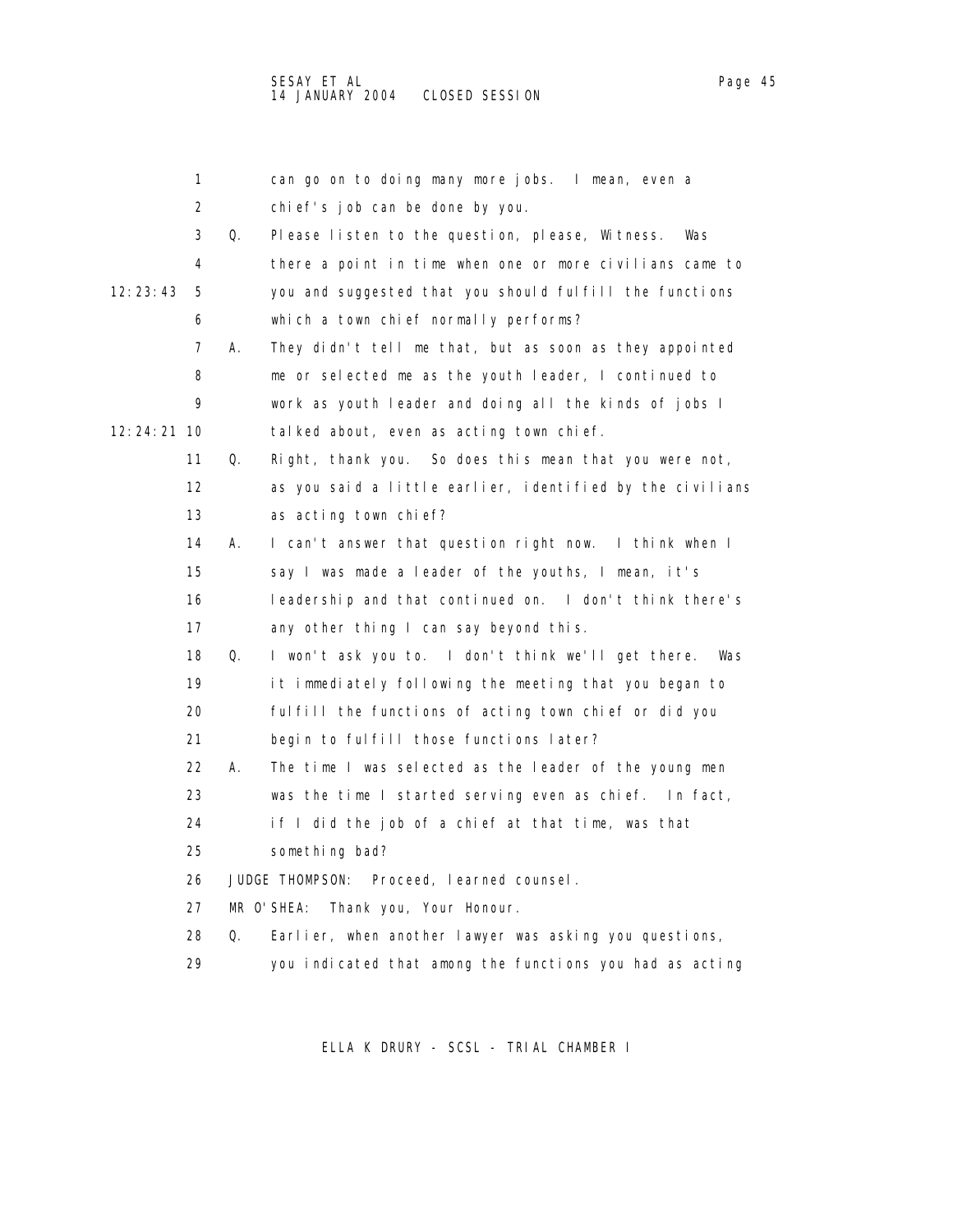1 town chief included resolving conflicts; correct? 2 A. Yes, if you become a leader, I mean you should be able to 3 resolve conflicts among people. I mean, when people have 4 problems and they bring it to me, I help them resolve 5 them. 6 Q. Would this include conflicts between the rebels and the 7 civilians? 8 A. I was not in charge of the rebels. I was in charge of 9 the civilians. If civilians had problem, they come to me 10 and we settled it; that's all. 11 JUDGE BOUTET: He may not have understood your question 12 correctly in this respect. He may have understood 13 conflict within the RUF rather than conflicts between 14 civilians and the RUF. I would suggest you repeat the 15 question. 16 MR O'SHEA: True, I hadn't seen that angle. 17 Q. Could you, for example, have a case where a civilian 18 would come to you and say, "I have a problem with what 19 such and such a rebel has done to me"? 20 A. Those kinds of cases were taken to the G5. If there is a 21 conflict between a rebel and a civilian, the G5's 22 responsibility was to be able to resolve that kind of 23 conflict. 24 PRESIDING JUDGE: Yes, it is the G5's responsibility, 25 Mr Witness, to resolve that type of conflict, to quote 26 you. But, acting as you were doing, as the village 27 chief, did civilians -- your civilians, your country 28 people, did they report at times to you? Did they report 29 rebel action against them at times to you directly?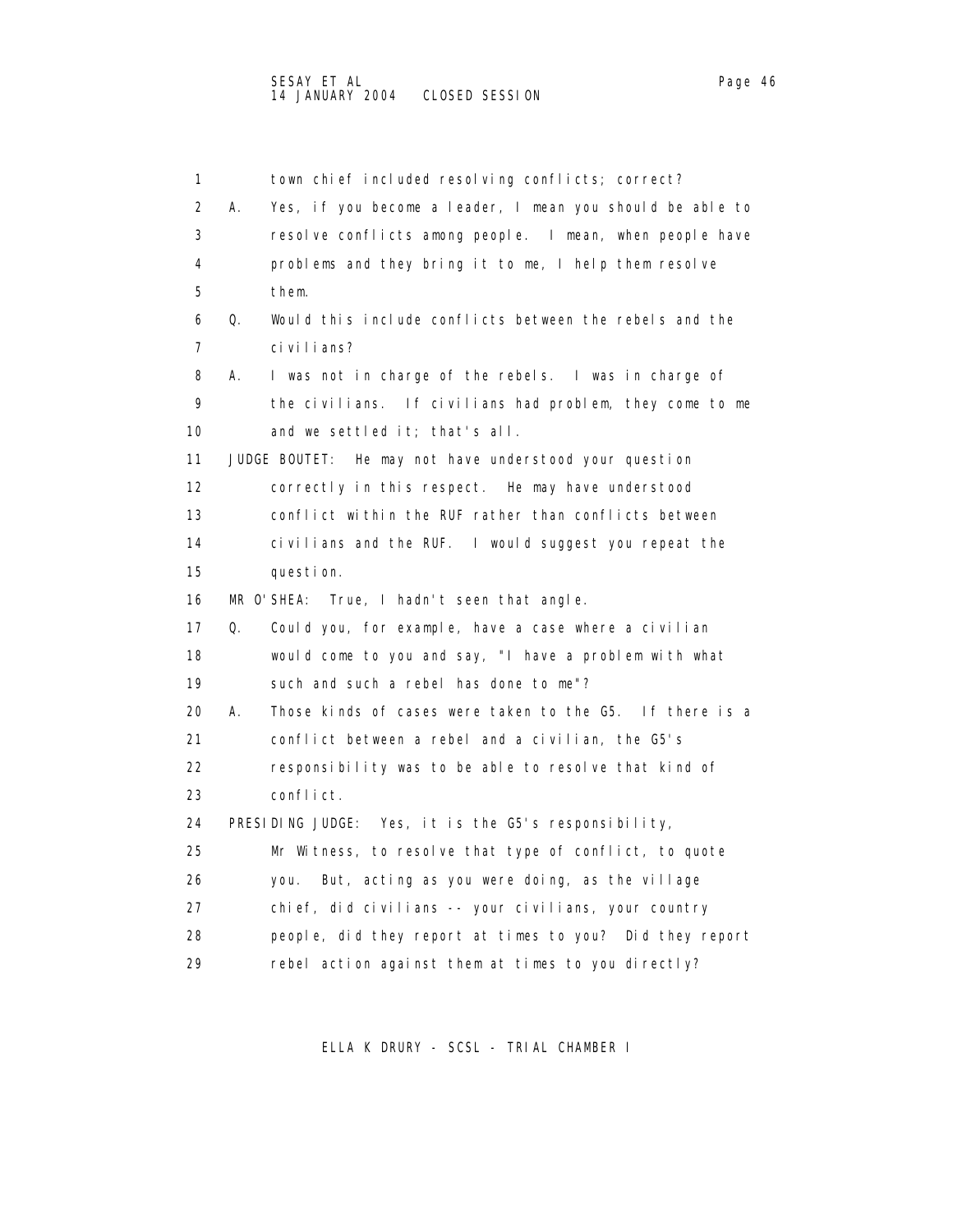1 THE WITNESS: Yes, they complained to me about problems 2 between themselves as civilians and the rebels, but when 3 that happens I took the case to the G5. I did not have 4 enough authority to be able to resolve cases between the 5 rebels and the civilians. 6 PRESIDING JUDGE: Simple as that. 7 MR O'SHEA: 8 Q. From your perception did the G5 -- 9 JUDGE THOMPSON: Just a minute, counsel, let's get that down. 10 Continue, learned counsel. 11 MR O'SHEA: Thank you. 12 Q. From your perception -- you say that the G5 was called 13 Sylvester Kieh. From your perception, did Sylvester Kieh 14 respect you as a leader of the civilians? 15 A. Yes. 16 Q. So would you say that you had a good relationship with 17 Sylvester? 18 A. If he didn't do me anything bad. I wouldn't say he did 19 anything bad to me, because he was the man who was -- he 20 was the spokesman for the civilians. 21 PRESIDING JUDGE: Did you have a good relationship with 22 Sylvester Kieh? 23 THE WITNESS: Yes. 24 MR O'SHEA: 25 Q. Would you say that you had much communication with 26 Sylvester Kieh? 27 A. Yes, we had a lot of communication. Anything that 28 happened to us, we will report to him, because he 29 informed us that he was a G5, so we had a lot of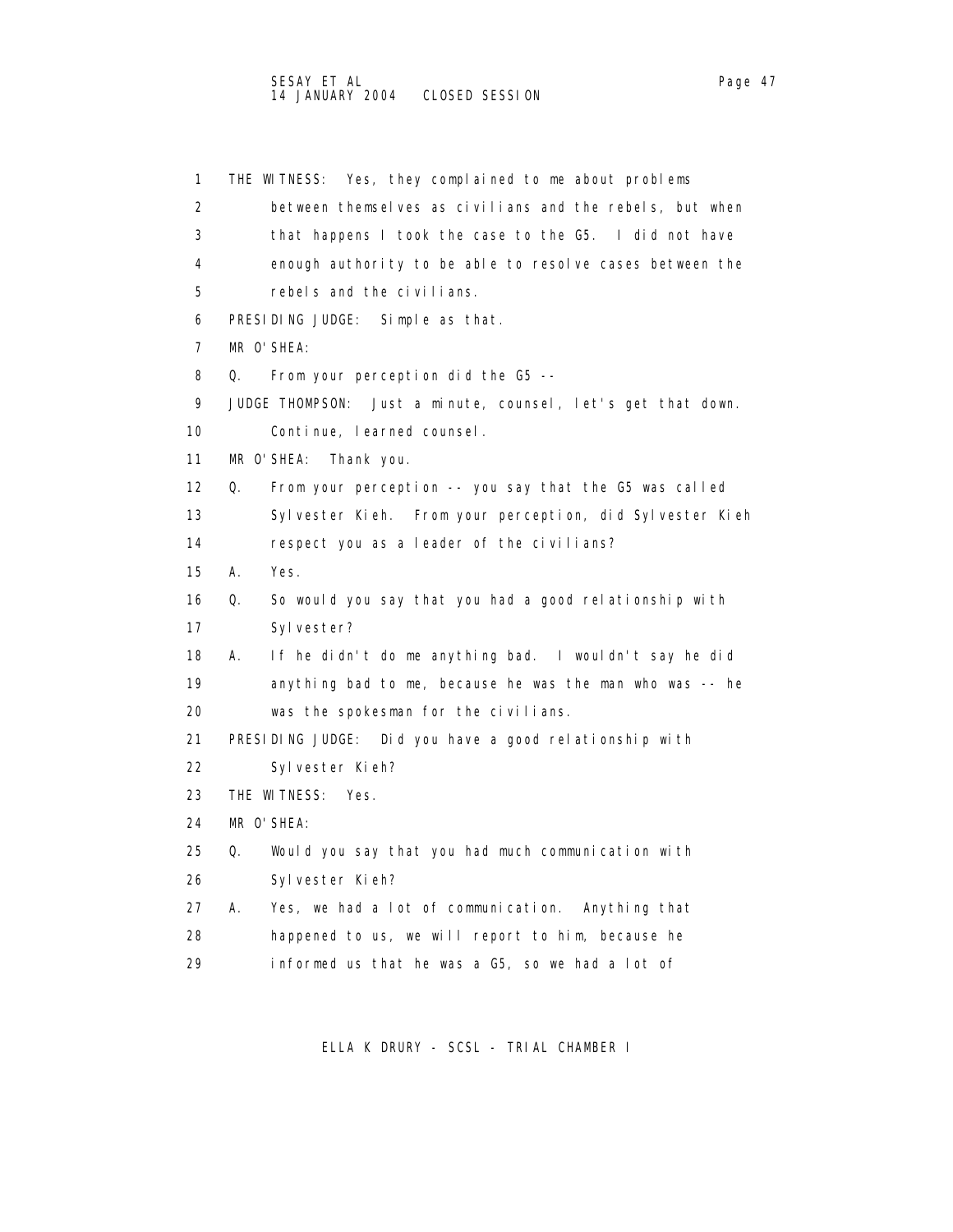1 communication. 2 Q. What was your opinion about Sylvester Kieh as a human 3 being? 4 A. I have numbered opinions about him. I mean, no matter 5 how there might be people, there will be someone who 6 actually has sympathy for civilians, for other fellow 7 human beings. 8 PRESIDING JUDGE: And was he one of those? 9 THE WITNESS: Yes, he was a rebel and he was one of those. 10 PRESIDING JUDGE: Who had sympathies? 11 THE WITNESS: G5 commander Sylvester Kieh. 12 MR O'SHEA: 13 Q. So G5 commander Sylvester Kieh was sympathetic towards 14 civilians? 15 A. Yes. 16 Q. How would he manifest that? 17 A. Well, when we arrived he was introduced to us as a G5 18 commander, and any time we had difficulties with the 19 rebels we told him, he was able to resolve them amicably. 20 MR O'SHEA: Witness, I will come back to this subject again, 21 but for the moment I'm going to leave it there. 22 Your Honours, you'll be pleased to know that I am now 23 stepping off the bus and you can close the door. I have 24 no further questions. 25 PRESIDING JUDGE: After overstepping your bounds. That's all 26 right, that's okay; it's part of the process. 27 MR O'SHEA: I'd just like to apologise because I realised late 28 that I had actually gone outside the closed session 29 subject.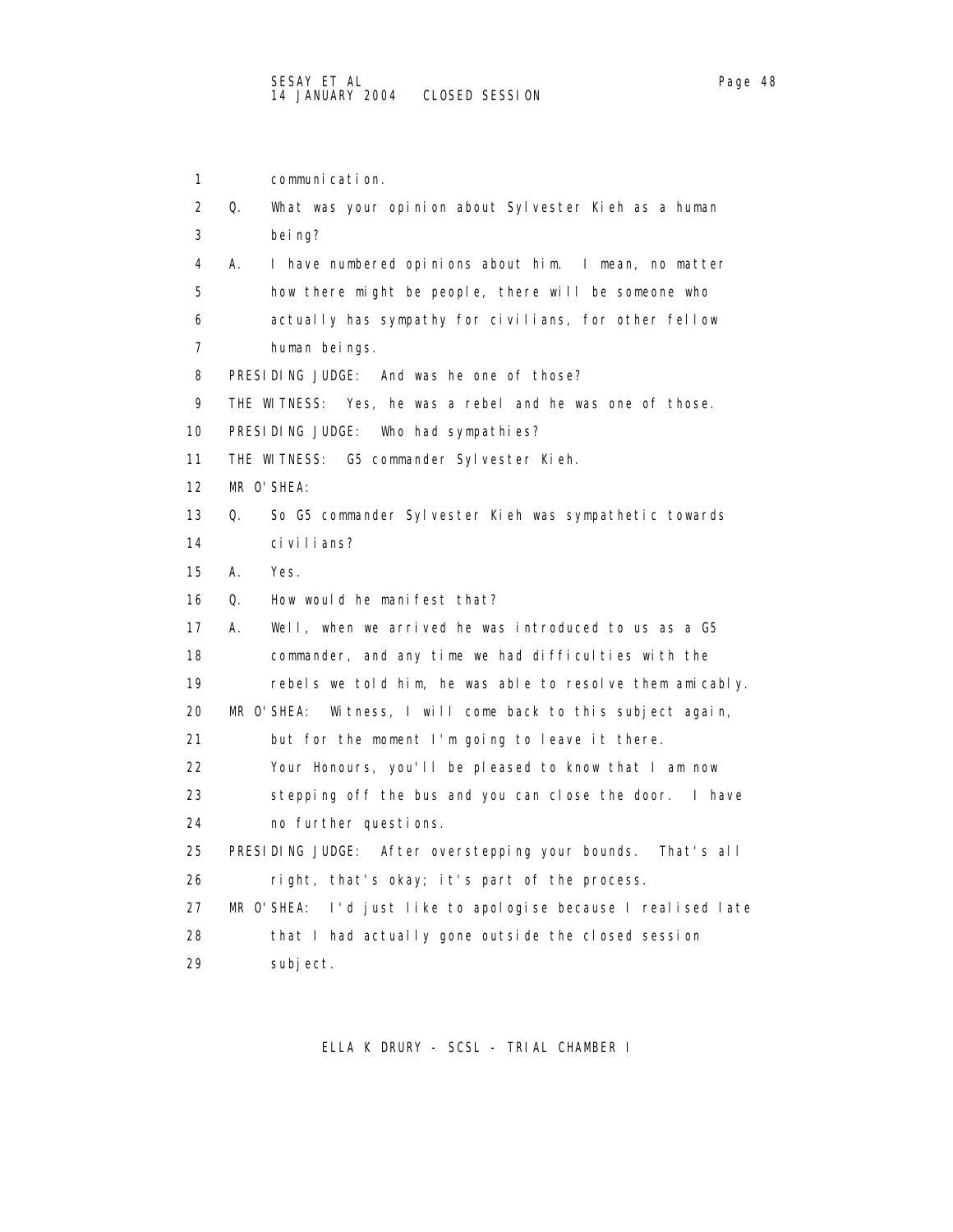## SESAY ET AL Page 49 14 JANUARY 2005 OPEN SESSION

 1 PRESIDING JUDGE: That's all right. 2 JUDGE THOMPSON: May we now have the necessary logistical 3 adjustment to resume in open session? Will the 4 technicians help us? 5 PRESIDING JUDGE: Mr Jordash, we need how many more minutes to 6 wrap up? 7 MR JORDASH: About one hour. 8 PRESIDING JUDGE: About one hour. 9 MR JORDASH: I think. 10 JUDGE THOMPSON: Whilst the experts are making the necessary 11 adjustments for resumption in open session, perhaps it is 12 wise that we take a break and have lunch and come back at 13 2.30. In that regard, we'll do precisely that. 14 MR JORDASH: Your Honour, yes. 15 PRESIDING JUDGE: Well, learned counsel, we shall rise for 16 lunch and resume sitting at 2.30 p.m. The Court will 17 rise please. 18 **[Luncheon recess taken at 12.45 p.m.]**  19 [HS140105C-2] 14:20:37 20 21 22 23 24 25 26 27 28 29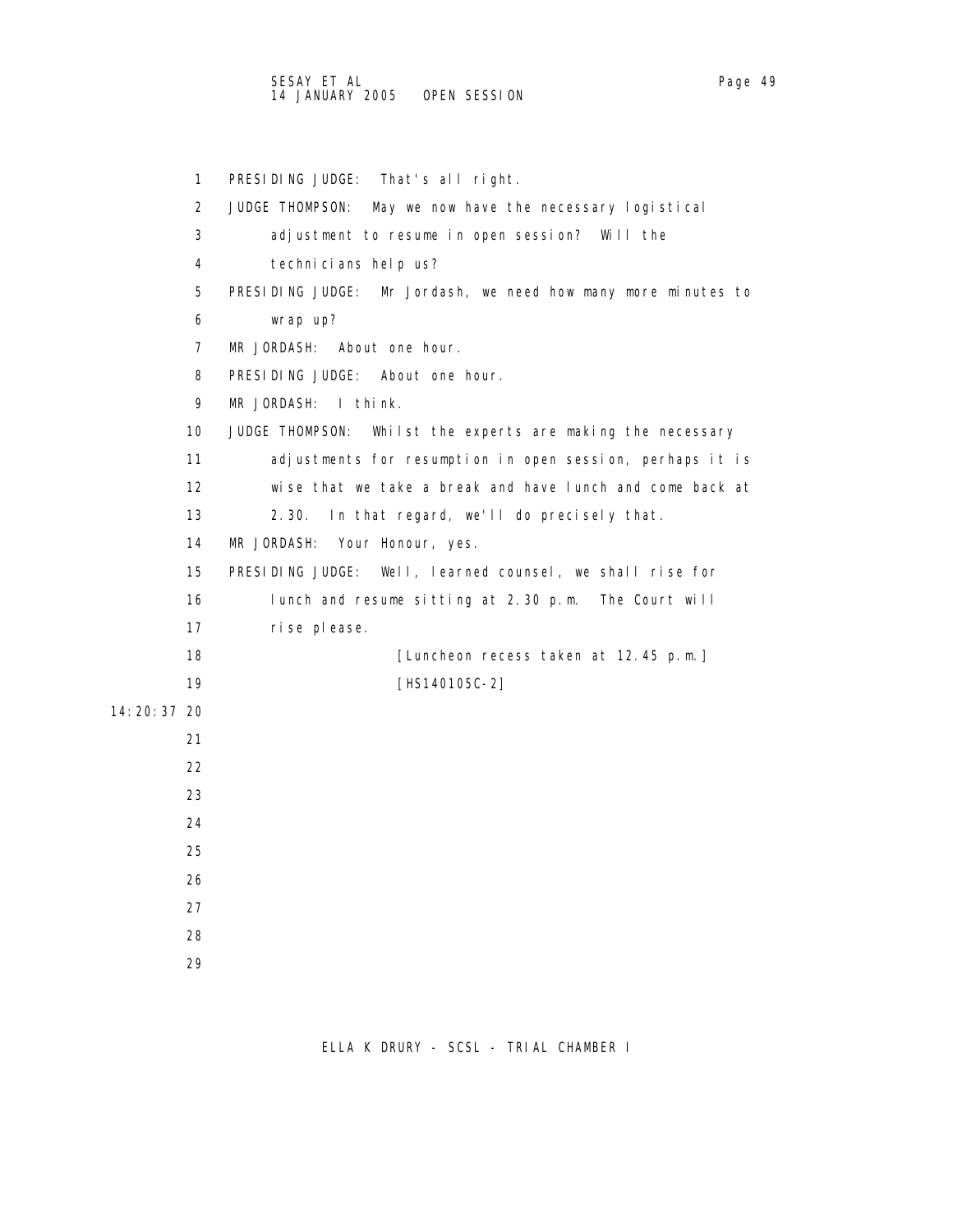| 1              | [Upon resuming at 2.40 p.m.]                                  |
|----------------|---------------------------------------------------------------|
| $\overline{2}$ | [Open session]                                                |
| 3              | PRESIDING JUDGE:<br>Learned counsel, good afternoon, we are   |
| 4              | resuming our session. Mr Jordash, we are now in an open       |
| 14:40:03<br>5  | sessi on.                                                     |
| 6              | MR JORDASH:<br>Thank you.                                     |
| 7              | CROSS-EXAMINED BY MR JORDASH: [Continued]                     |
| 8              | MR JORDASH:                                                   |
| 9              | Q.<br>I want to deal, Mr Witness, if I can with the forced    |
| 14:40:20 10    | labour which you say went on before the forced mining         |
| 11             | started in the dry season of 2000, so particularly the        |
| 12             | fetching of vehicles and the carrying of stolen property.     |
| 13             | 0kay?                                                         |
| 14             | А.<br>[No interpretation]                                     |
| 14:40:58 15    | MR JORDASH:<br>No translation. The last remark wasn't         |
| 16             | translated.                                                   |
| 17             | PRESIDING JUDGE: I didn't get the translation as well.        |
| 18             | JUDGE THOMPSON:<br>Same here.                                 |
| 19             | PRESIDING JUDGE: At least of what he said.                    |
| $14:41:13$ 20  | JUDGE THOMPSON: Is someone from the Translation Unit taking   |
| 21             | care of the problem?                                          |
| 22             | PRESIDING JUDGE: It might well be a technical problem.        |
| 23             | MR WALKER: Your Honours, there's a problem with the           |
| 24             | translation just at the moment. I think we may need to        |
| $14:43:05$ 25  | rise for a few moments while they sort it out.                |
| 26             | PRESIDING JUDGE: We shall rise and when you're ready you call |
| 27             | us in, please.<br>The Court will rise, please.                |
| 28             | [Break taken at 2.47 p.m.]                                    |
| 29             | [Upon resuming at 2.55 p.m.]                                  |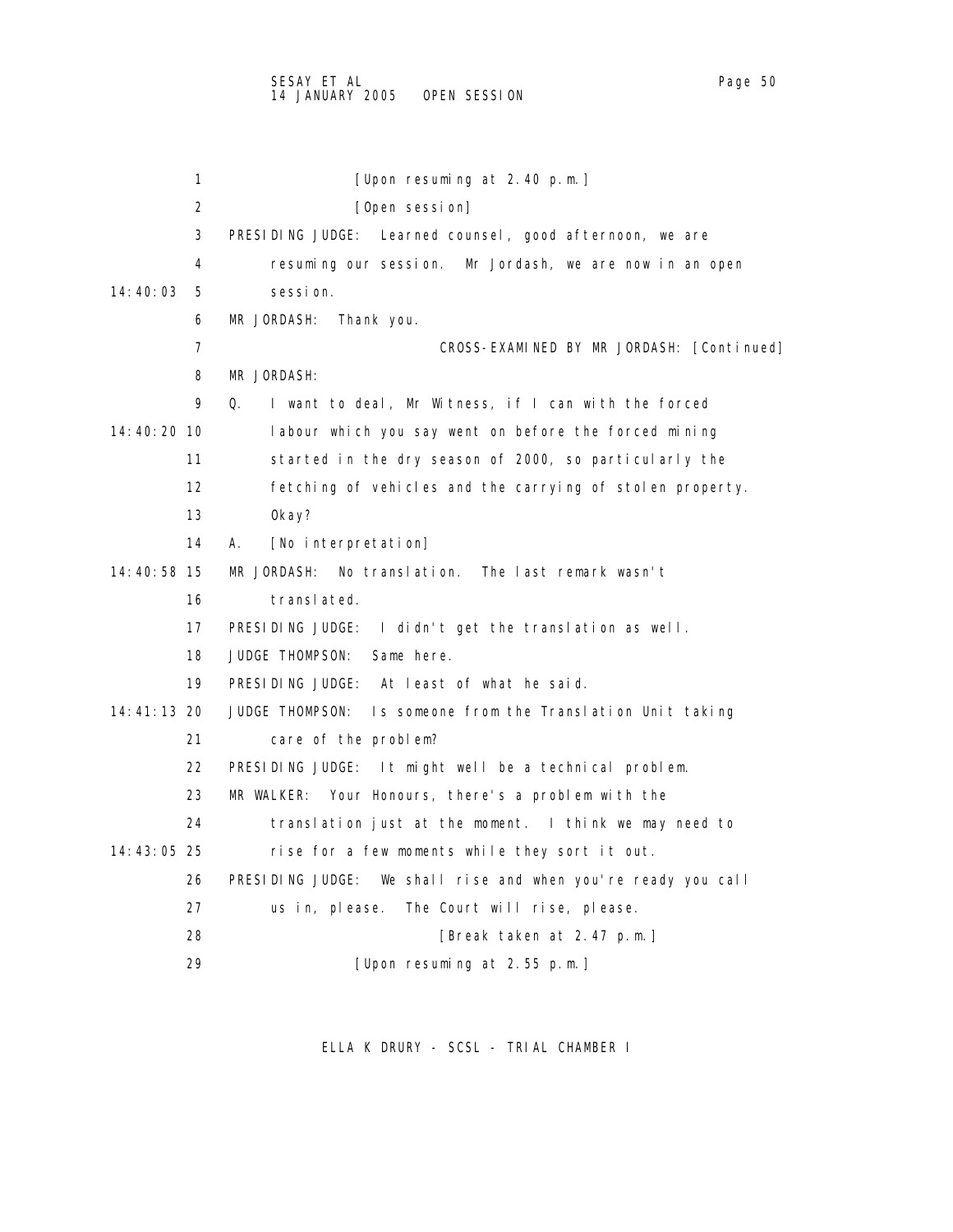1 PRESIDING JUDGE: We are resuming the session. Yes, 2 Mr Jordash, you may proceed, please. 3 MR JORDASH: 4 Q. Mr Witness, I'll start again. I want to focus, first of 14:52:19 5 all, on the forced labour that went on before the dry 6 season of 2000 when you say the forced mining began. 7 Okay? 8 A. Yes. 9 Q. You told us that you and a number of civilians were 14:52:55 10 forced to go to the bush three miles from Tombodu and 11 fetch vehicles and take them to Koidu; is that correct? 12 A. Yes. 13 Q. How many other civilians were involved with you in this 14 forced labour? 14:53:34 15 A. At times, young men who were civilians could be 25 or 20, 16 that was the way they used to treat us. 17 Q. When you spoke about this fetching of vehicles, were you 18 talking about one occasion or more than one occasion? 19 A. It was not one occasion. 14:54:18 20 Q. You talked about the one occasion happening in March of 21 1999. How many occasions after that did it happen? 22 A. It happened even twice. 23 Q. Did the second occasion involve yourself? 24 A. Yes, if they come, they collect us, say let us go for 14:55:02 25 vehicles, you can't deny them. 26 Q. Can the witness please be given a copy of his 16th of 27 November 2002 statement? 28 PRESIDING JUDGE: Mr Jordash, I'm intrigued somewhere here. 29 It's very curious. I mean, how were they conveying the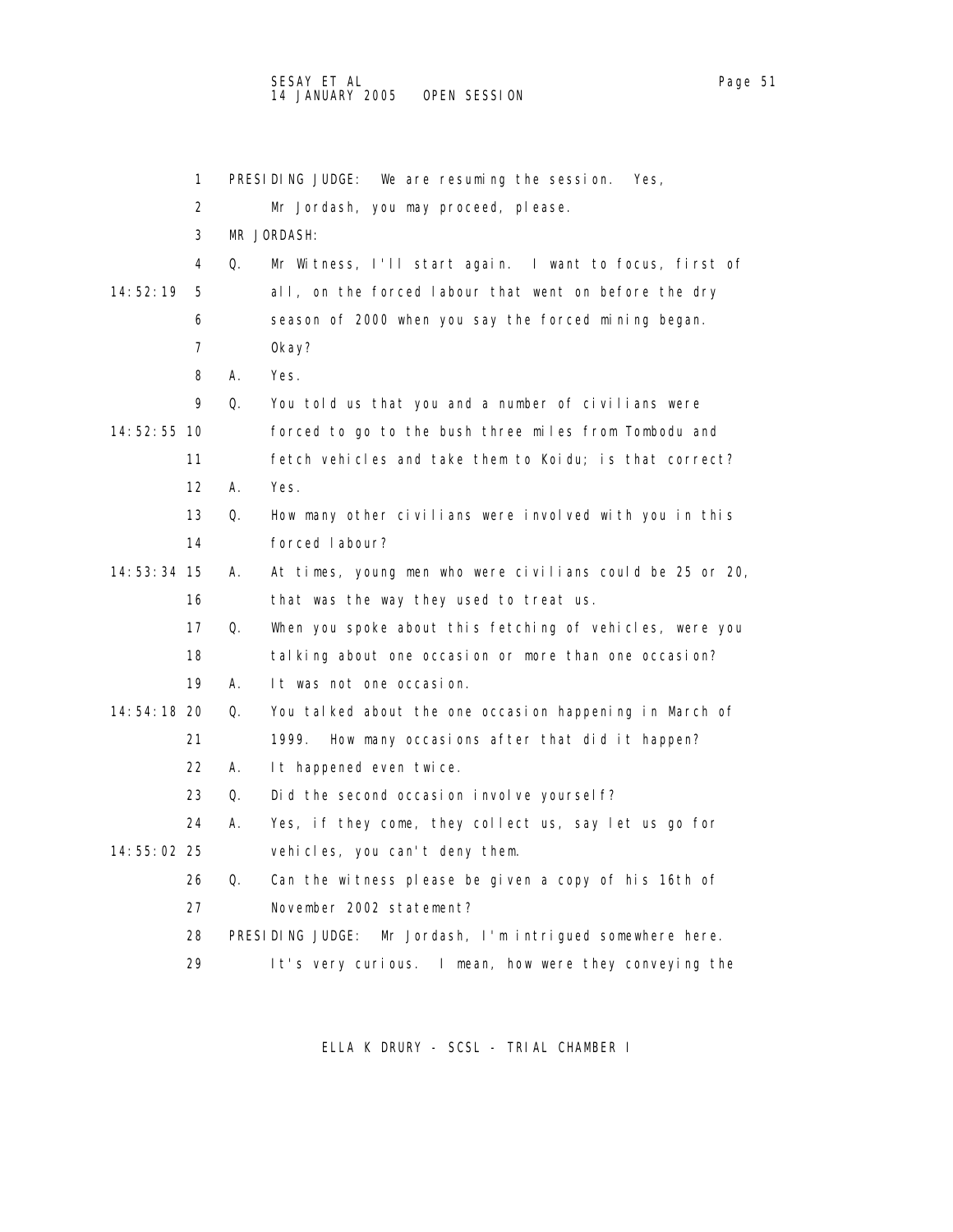|                   | 1  | vehicles? I would like to know. What was the state of      |
|-------------------|----|------------------------------------------------------------|
|                   | 2  | these vehicles which you say you conveyed vehicles on two  |
|                   | 3  | occasions? How did you convey them? Please, let us         |
|                   | 4  | It is not easy to convey a vehicle. Were they<br>know.     |
| 14: 55: 43        | 5  | driving or in what state were these vehicles?              |
|                   | 6  | THE WITNESS: They were vehicles with deflated tyres, some  |
|                   | 7  | with no tyres. We pushed them on to Koidu.                 |
|                   | 8  | PRESIDING JUDGE: And the vehicles belonged to who?         |
|                   | 9  | THE WITNESS:<br>When the war came and people ran away, the |
| 14:56:40 10       |    | vehicles they left behind is the vehicles the rebels took  |
| 11                |    | from them.                                                 |
| $12 \overline{ }$ |    | MR JORDASH:                                                |
| 13                | Q. | On both occasions the vehicles came from the bush three    |
| 14                |    | miles from Tombodu; is that correct?                       |
| 14:57:36 15       | А. | Those vehicles were carried away into some suburbs behind  |
| 16                |    | houses in the bush. There they hid them from the owners.   |
| 17                | Q. | So the vehicles on both occasions came from the same       |
| 18                |    | place; is that correct?                                    |
| 19                | А. | They were not brought from the same place, not from the    |
| 14:58:17 20       |    | same place.                                                |
| 21                | Q. | Where were the vehicles brought from the second occasion?  |
| 22                | А. | First set were brought from Kamadu [phoen] environs and    |
| 23                |    | the second set was brought from Bangbao [phoen] environs,  |
| 24                |    | the bushes around those places.                            |
| 14:58:49 25       | Q. | Could the witness please be given his statement?           |
| 26                |    | PRESIDING JUDGE: Mr Jordash, say the first set was brought |
| 27                |    | from?                                                      |
| 28                |    | MR JORDASH:<br>Kamadu environs.                            |
| 29                |    | PRESIDING JUDGE:<br>Kamadu.                                |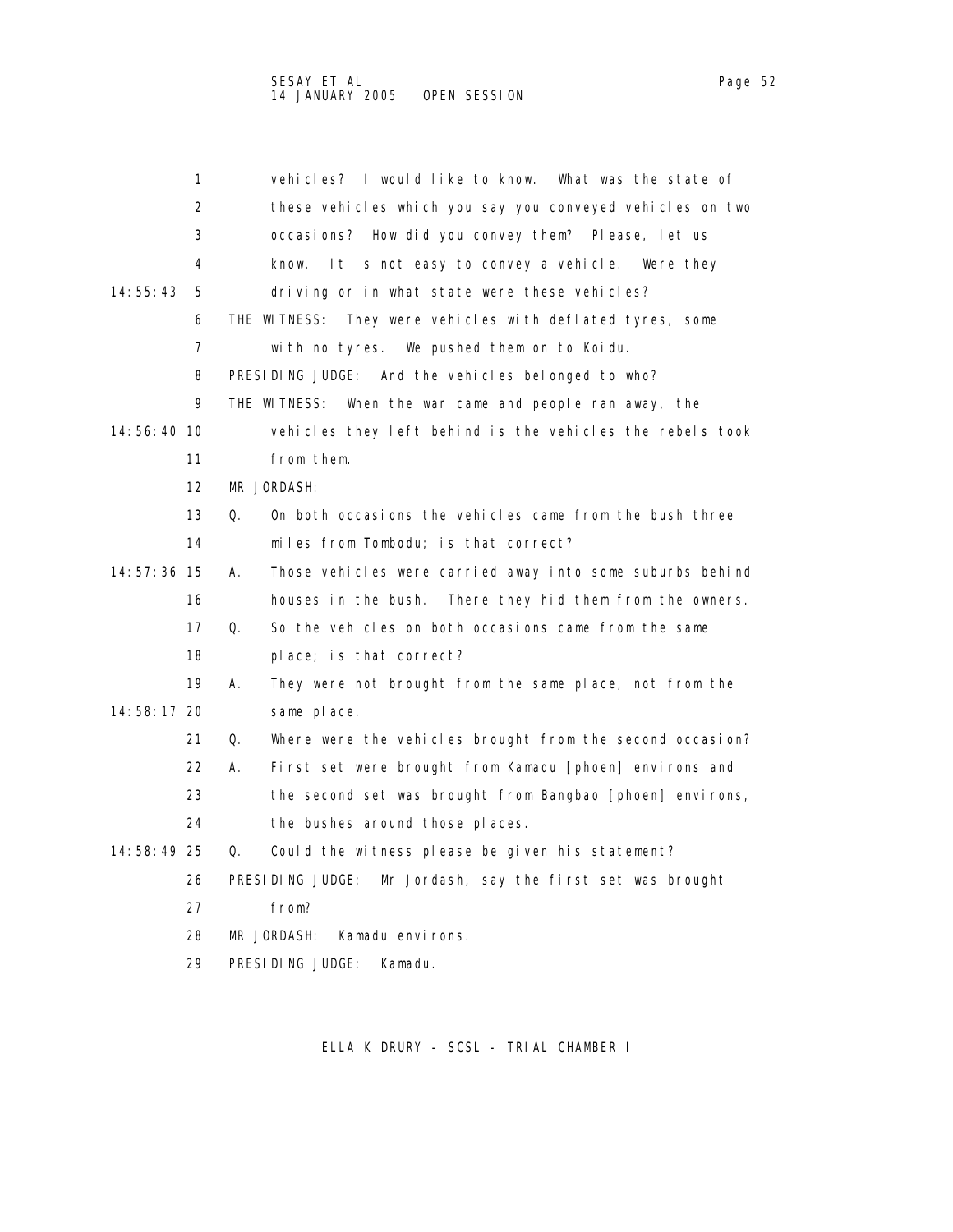|             | 1                 | MR JORDASH:<br>Kamadu.<br>And I think the second was Bangbao    |
|-------------|-------------------|-----------------------------------------------------------------|
|             | $\overline{2}$    | envi rons.                                                      |
|             | 3                 | THE INTERPRETER:<br>Bangbao.                                    |
|             | 4                 | MR JORDASH:<br>Thank you.                                       |
| 14: 59: 22  | 5                 | That's the 16 September 2002. It's a statement we've<br>0.      |
|             | 6                 | looked at before, Mr Witness -- your statement; is that         |
|             | 7                 | right?                                                          |
|             | 8                 | А.<br>Yes.                                                      |
|             | 9                 | Q.<br>Okay, if you turn to the second page, please, first line: |
| 14:59:51 10 |                   | "They made people carry old broken-down vehicles from           |
|             | 11                | Tombodu to Koidu, especially Colonel Twetwe." "They made        |
|             | $12 \overline{ }$ | people carry old broken-down vehicles from Tombodu to           |
|             | 13                | Koidu." There isn't mention there of you being involved         |
|             | 14                | in this forced labour. Did you tell the Prosecution that        |
| 15:00:22 15 |                   | the rebels made people carry old broken-down vehicles or        |
|             | 16                | did you tell them that you were involved as well?               |
|             | 17                | I told that to the Prosecution. I mean, I'm a human<br>А.       |
|             | 18                | When I say they told people to carry the<br>bei ng.             |
|             | 19                | broken-down vehicles, I am part of these people. I told         |
| 15:00:59 20 |                   | them so, that's what I said.                                    |
|             | 21                | Did you also tell the Prosecution that it was not from<br>Q.    |
|             | 22                | Tombodu to Koidu, as you appeared to say in the                 |
|             | 23                | statement, but it was the Kamadu environs and the Bangbao       |
|             | 24                | environs? Do you understand my question?                        |
| 15:01:26 25 |                   | Yes, I explain the same thing. I mean, these are nearby<br>А.   |
|             | 26                | villages and the bushes around Kamadu was where they hid        |
|             | 27                | the vehicles and the ones around Bangbao was where they         |
|             | 28                | hid the vehicles. So we brought them from Kamadu or             |
|             | 29                | Bangbao to Tombodu, then on to Koidu, I explained that.         |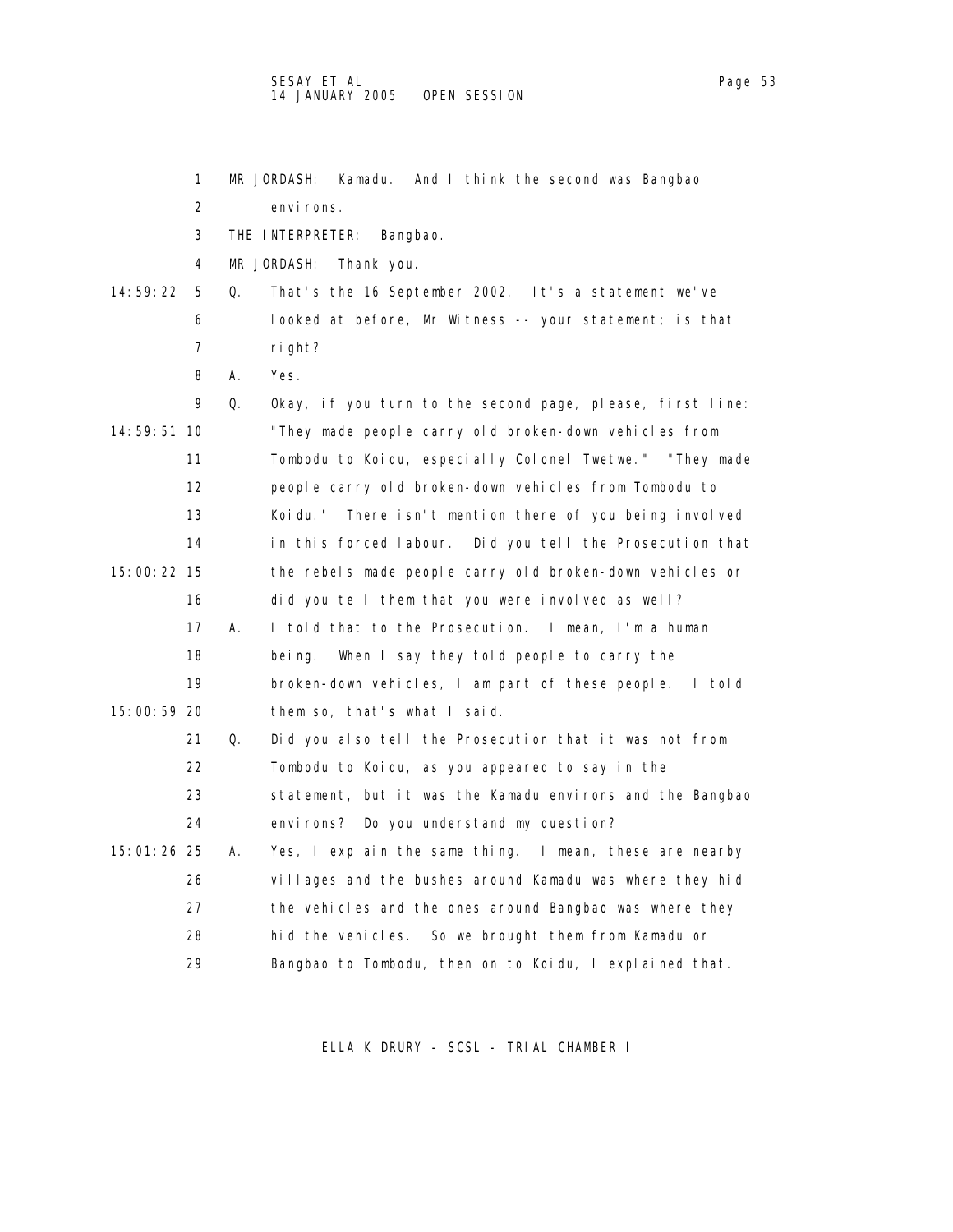1 Q. Was the statement read back to you when you'd finished 2 it? 3 A. They read it to me, but that's what I said. 4 Q. Why didn't you say to them, then, that vehicles had come 15:02:14 5 from not Tombodu, but Kamadu and Bangbao? 6 A. These are villages under Tombodu. I mean, when vehicles 7 are brought from Bangbao or Kamadu, just say they from 8 Tombodu. These are villages that are under Tombodu. 9 Q. How long after this taking of -- carrying of vehicles did 15:03:05 10 the incident happen where you had to carry coffee and 11 rice and other items on your head? 12 A. All of these did not happen in one day. 13 Q. When did it happen? 14 A. It was not just vehicles. I mean, they alternated. We'd 15:03:54 15 go there and collect vehicles and other times we'd go and 16 collect personal effects for other people. I mean, not 17 just vehicles. 18 Q. You told us either yesterday or the day before - I think 19 the day before - that the rebels went to the villages and 15:04:21 20 collected things from the civilians, coffee and rice, for 21 example, and "placed it on our heads". Do you recall 22 giving that evidence? 23 A. Yes. 24 Q. And the properties were brought back to Tombodu; is that 15:04:47 25 right? 26 A. Yes. 27 Q. When did this happen? 28 A. I can't say the exact day, but, I mean, there was no time 29 on to it. The period we were there, these are the kinds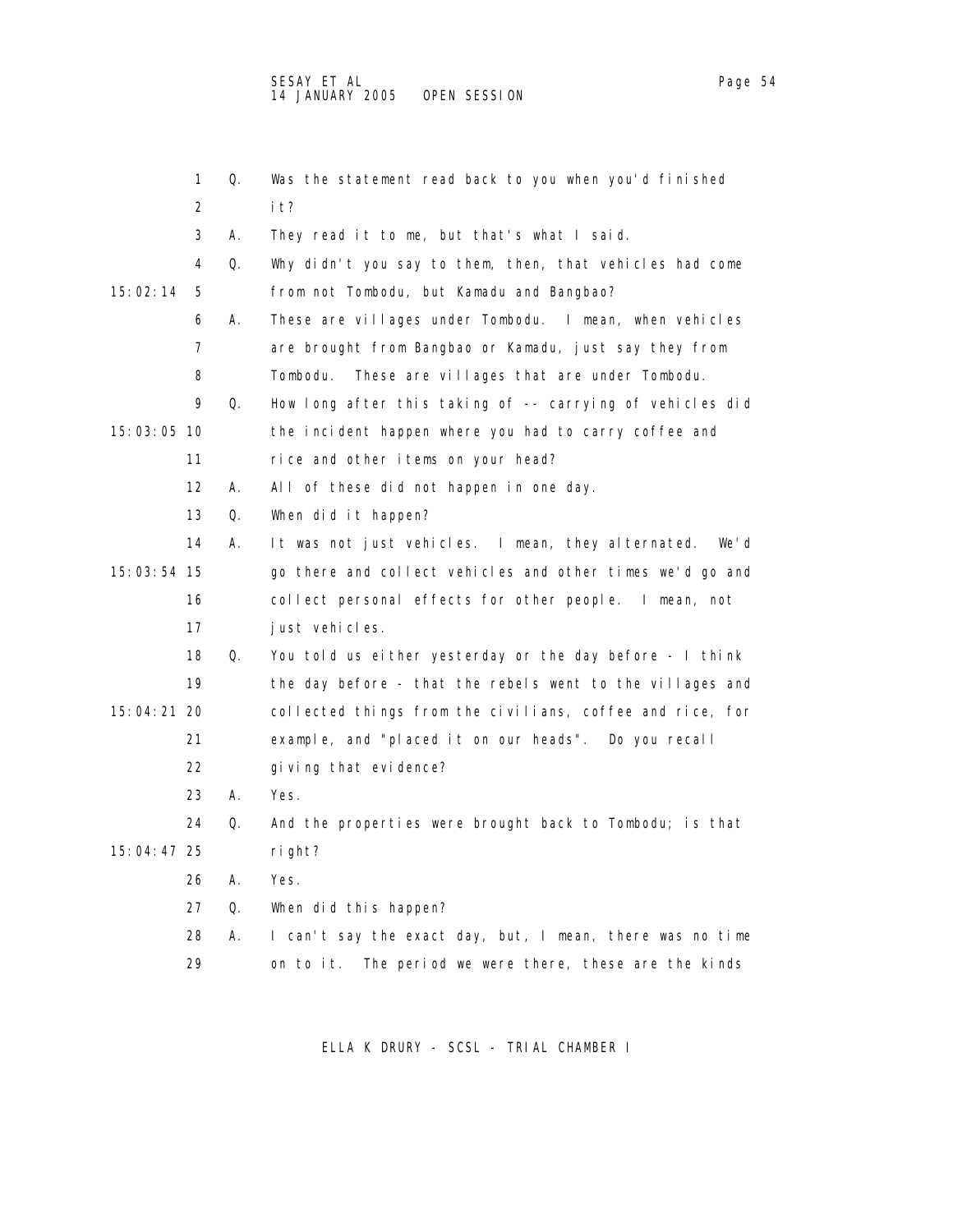|             | 1                 |    | of things we did.                                         |
|-------------|-------------------|----|-----------------------------------------------------------|
|             | 2                 | Q. | I'm not asking for an exact date, I know it's a long time |
|             | 3                 |    | But you were fetching vehicles in March of 1999.<br>ago.  |
|             | 4                 |    | Can you give a rough estimation when it was you were      |
|             |                   |    |                                                           |
| 15:05:27    | 5                 |    | involved in carrying such luggages for the rebels - '99,  |
|             | 6                 |    | 2000, 2001?                                               |
|             | 7                 | А. | It was in 1999, the period we arrived, 1999.              |
|             | 8                 | Q. | So soon after you arrived in 1999?                        |
|             | 9                 | А. | Yes, it didn't take long when we arrived when they        |
| 15:06:03 10 |                   |    | started asking us to go and start collecting the luggages |
|             | 11                |    | from the bush and bring them.                             |
|             | $12 \overline{ }$ | Q. | So these luggages came from the bush then, did they?      |
|             | 13                | А. | Yes, these were luggages that civilians owned in the      |
|             | 14                |    | villages, those who came down and settled there.<br>So we |
| 15:06:30 15 |                   |    | went there and took it and brought them.                  |
|             | 16                | Q. | From what you've told us, the civilians started to return |
|             | 17                |    | to Tombodu in February of 1999; is that correct?          |
|             | 18                | А. | That's true, yes.                                         |
|             | 19                | Q. | These were civilians who had been in effect refugees,     |
| 15:07:05 20 |                   |    | many of them returning from Guinea; is that right?        |
|             | 21                | А. | Yes.                                                      |
|             | 22                | Q. | Do you know where they managed to obtain this coffee and  |
|             | 23                |    | rice and other items?                                     |
|             | 24                | А. | Before we ran away in the first place, these people had   |
| 15:07:44 25 |                   |    | harvested their coffee and they harvested their rice      |
|             | 26                |    | All of these things were there.<br>farms.                 |
|             | 27                | Q. | All of them where - in the bush?                          |
|             | 28                | А. | In Kamara Chiefdom. I mean, there are many villages       |
|             | 29                |    | around Tombodu and Kamara Chiefdom.<br>These were the     |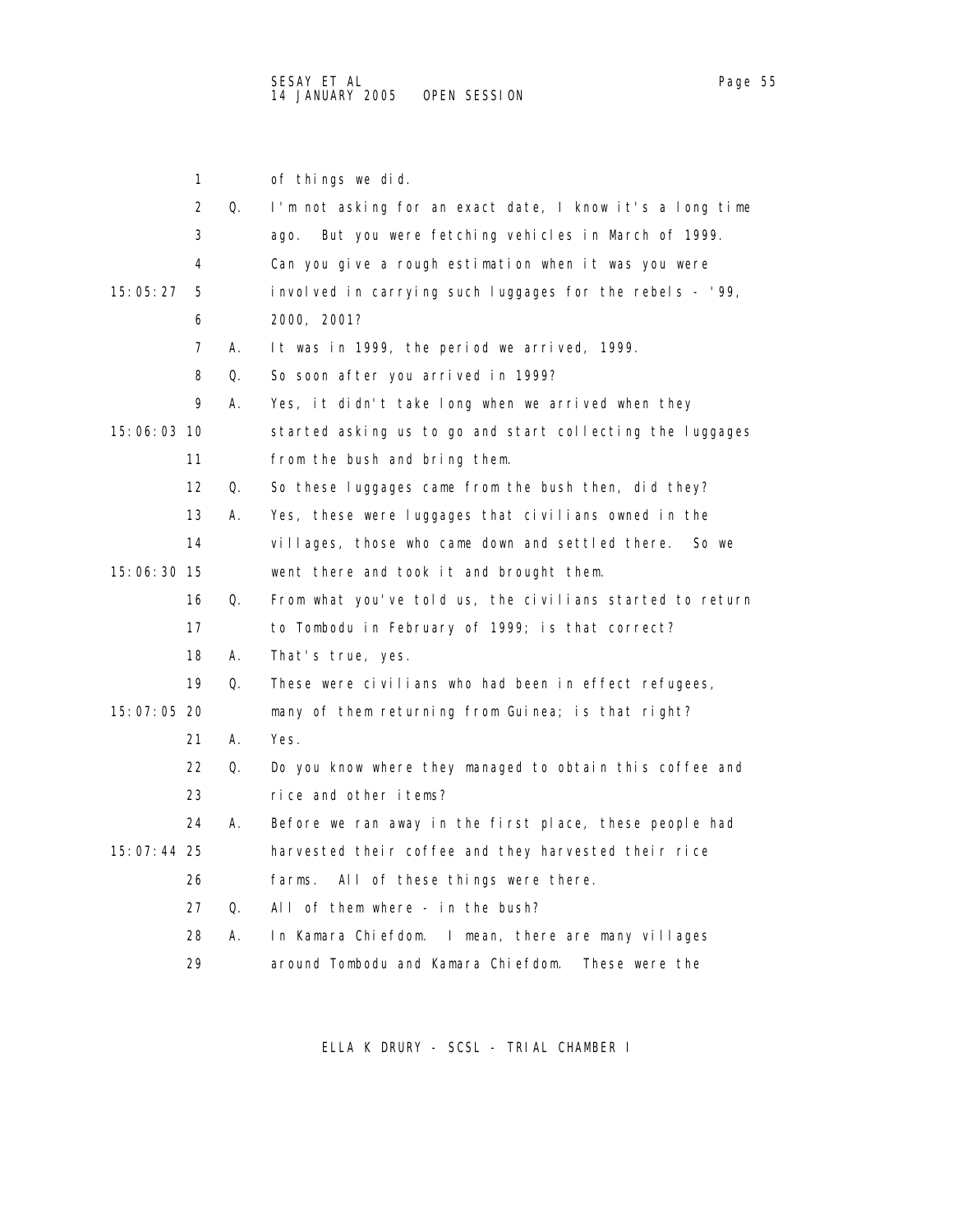|               | 1  |    | places where this coffee and rice were.                   |
|---------------|----|----|-----------------------------------------------------------|
|               | 2  | Q. | So is your evidence then when the civilians left during   |
|               | 3  |    | the 1998, they left items in the bush which they then     |
|               | 4  |    | returned to pick up in February and March of 1999?        |
| 15:08:41      | 5  | А. | When you're running away you cannot carry all your        |
|               | 6  |    | luggages you own. So those of it, the possessions they    |
|               | 7  |    | left behind, were the ones that they came back and        |
|               | 8  |    | collected. So these were the ones they took from them.    |
|               | 9  | Q. | Where did the rebels steal the items from - from the bush |
| 15:09:10 10   |    |    | or from the peoples' houses?                              |
|               | 11 | А. | The people had returned to their homes. The luggages and  |
|               | 12 |    | the personal effects that they had hidden into the bush,  |
|               | 13 |    | they collected them and brought them to the houses.       |
|               | 14 |    | These are the ones that the rebels took away from them.   |
| 15:09:42 15   |    | Q. | And you saw that, did you?                                |
|               | 16 | А. | Yes, I saw that myself.                                   |
|               | 17 | Q. | And the people whose property had been stolen ran away    |
|               | 18 |    | into the bush when the soldiers fired their guns; is that |
|               | 19 |    | correct?                                                  |
| 15:10:09 20   |    | А. | Yes, they ran away into the bush when they heard the      |
|               | 21 |    | qunshots.                                                 |
|               | 22 | 0. | Did they ever return?                                     |
|               | 23 | А. | At that time there was no killing. I mean, they just      |
|               | 24 |    | went and shot around and civilians went to the bush.      |
| 15: 10: 41 25 |    |    | They captured some of them and placed the luggages on     |
|               | 26 |    | their head to bring to Tombodu.                           |
|               | 27 | Q. | What made you, with your family of five children, remain  |
|               | 28 |    | in Tombodu given the way you say the rebels were          |
|               | 29 |    | behaving? What reassured you you would be safe?           |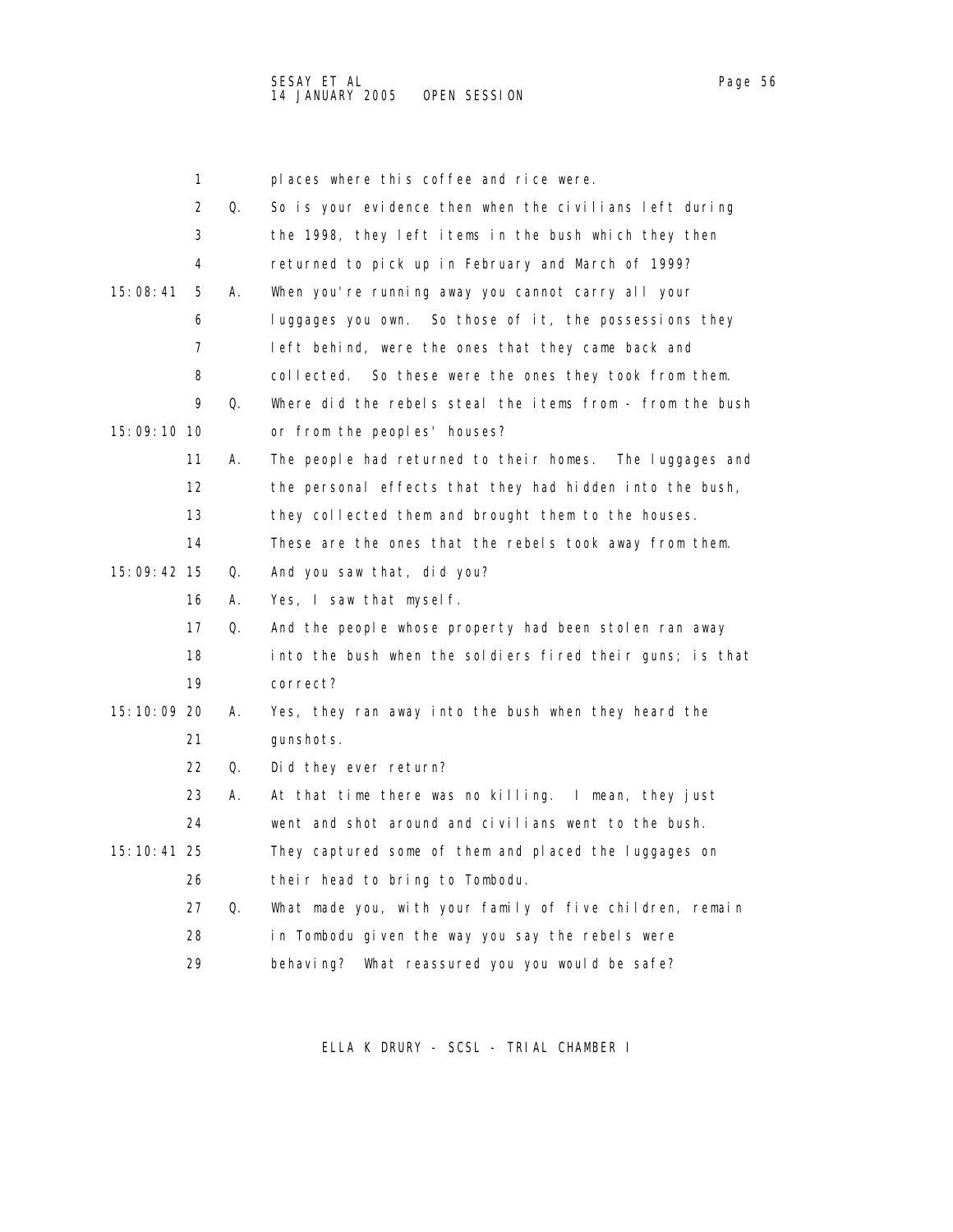|               | 1  | Α. | We actually came in the first instance to live with            |
|---------------|----|----|----------------------------------------------------------------|
|               | 2  |    | ECOMOG, who were coming to fight for us, but when they         |
|               | 3  |    | were routed, so we were told to go back to our homes and       |
|               | 4  |    | sit there, and that's why we went back to our home.            |
| 15: 11: 49    | 5  |    | There was no other place for us to go.                         |
|               | 6  |    | JUDGE BOUTET:<br>Mr Jordash, if you could clarify -- I'm a bit |
|               | 7  |    | confused now there is ECOMOG in the picture. Locate it         |
|               | 8  |    | in time for me.                                                |
|               | 9  |    | MR JORDASH:<br>Could I just very briefly take --               |
| 15: 12: 17 10 |    |    | JUDGE BOUTET:<br>Yes.                                          |
|               | 11 |    | MR JORDASH:                                                    |
|               | 12 | Q. | At this point, from what you're saying, ECOMOG were not        |
|               | 13 |    | in the region; is that correct?                                |
|               | 14 | А. | ECOMOG soldiers were stationed at Kwakoyima.<br>That's         |
| 15: 13: 17 15 |    |    | where they were.                                               |
|               | 16 | Q. | Didn't you try to make it to there, given how the rebels       |
|               | 17 |    | were behaving? Or did you at least give it some thought?       |
|               | 18 | А. | At that time ECOMOG was no longer there, because they had      |
|               | 19 |    | actually been routed and moved off. So the rebels had          |
| 15:14:00 20   |    |    | occupied all over the place, so there was no place to go       |
|               | 21 |    | to.                                                            |
|               | 22 | Q. | What about Yaryah?                                             |
|               | 23 | Α. | When we were taken to Tombodu and ECOMOG was removed, we       |
|               | 24 |    | went back to Yaryah. We were in the bush when they             |
| 15: 14: 26 25 |    |    | collected us there to come back to our home villages.          |
|               | 26 | Q. | The point I am trying to make, Mr Witness, is this:            |
|               | 27 |    | You'd come from Yaryah to Tombodu only a month or so           |
|               | 28 |    | The rebels had told you you would be safe, you<br>before.      |
|               | 29 |    | were not safe because they were shooting and stealing          |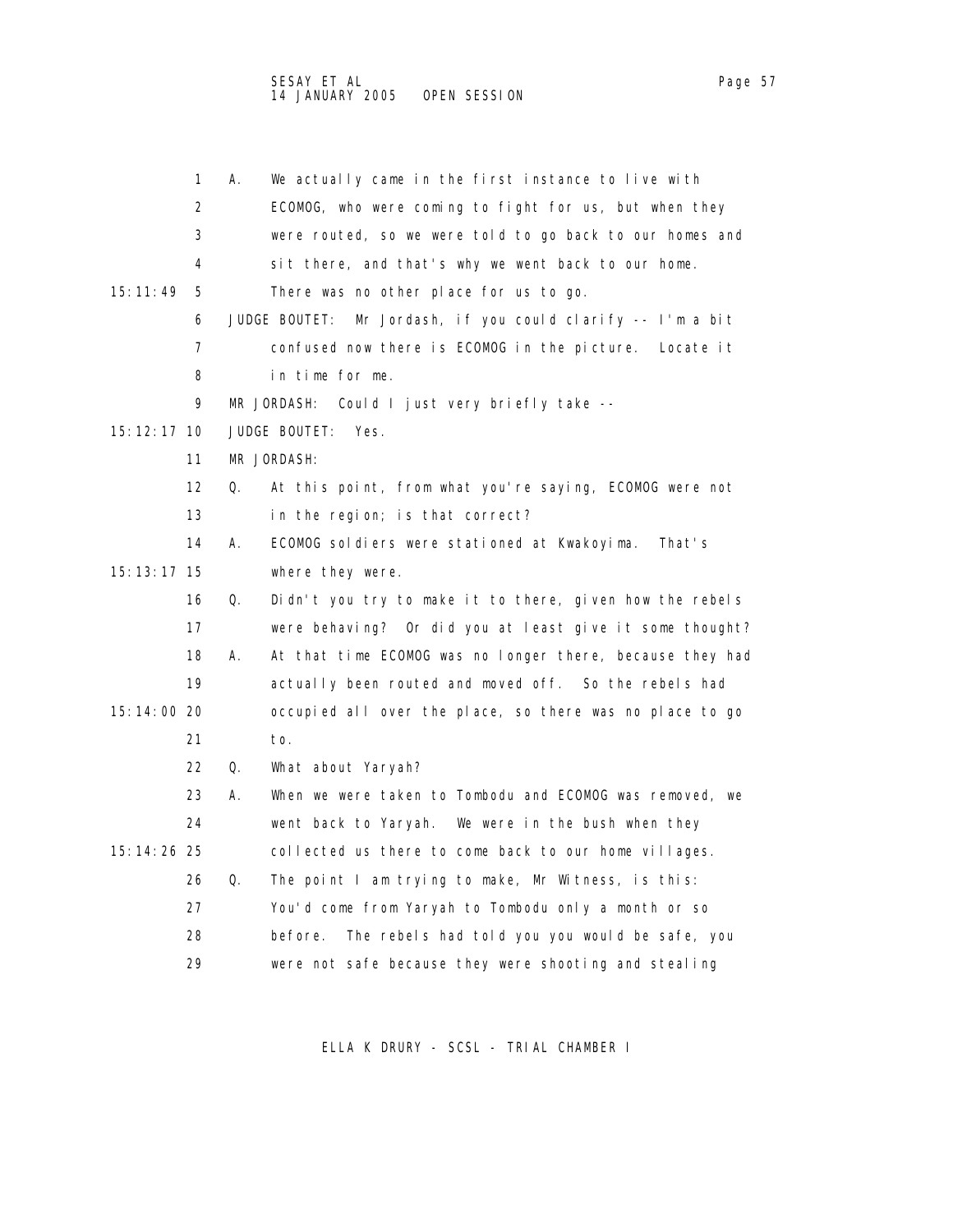|               | 1                 |    | property. Why did you not consider taking yourself and              |
|---------------|-------------------|----|---------------------------------------------------------------------|
|               | 2                 |    | your family back to Yaryah or trying to make it to                  |
|               | 3                 |    | Guinea, if what you say is true?                                    |
|               | 4                 | А. | I couldn't return to Guinea at that time.                           |
| 15: 15: 08    | 5                 | Q. | Why not?                                                            |
|               | 6                 | А. | The people were coming to us for our safety were the                |
|               | 7                 |    | ECOMOG, and they had been overrun by the rebels and                 |
|               | 8                 |    | rebels had taken all over the place. There was no place             |
|               | 9                 |    | where they weren't, so there was no place to go.<br>And             |
| 15: 15: 35 10 |                   |    | they told us that they were not killing anybody anymore.            |
|               | 11                | Q. | When they started to force you to mine in 2000, why did             |
|               | $12 \overline{ }$ |    | you not leave?                                                      |
|               | 13                | А. | I have explained. I said there was no other place to go             |
|               | 14                |    | to. I had already brought all my family. Where could I              |
| 15:16:09 15   |                   |    | run to at that time? There was no place else to run to.             |
|               | 16                | Q. | What were people living on at that time? At the time of             |
|               | 17                |    | March 1999 what were the ordinary civilians living on?              |
|               | 18                | А. | At that time there was so much banana around. Bananas               |
|               | 19                |    | would ripen on their own and we would eat the bananas,              |
| 15:17:05 20   |                   |    | and the town was bushy and potatoes were grown all over             |
|               | 21                |    | the place, so we ate the potato tubers. I think there               |
|               | 22                |    | was enough little bits of food around so we could live on           |
|               | 23                |    | bananas and potatoes.                                               |
|               | 24                | Q. | You gave evidence two days ago that upon the arrival of             |
| 15: 17: 32 25 |                   |    | Officer Med, who'd asked you to mine, the civilians                 |
|               | 26                |    | refused because they didn't know where the diamonds were.           |
|               | 27                |    | MR HARRISON:<br>I think the evidence is somewhat different.<br>-l t |
|               | 28                |    | If the civilians didn't know where the diamonds<br>was:             |
|               | 29                |    | were then they would be punished.                                   |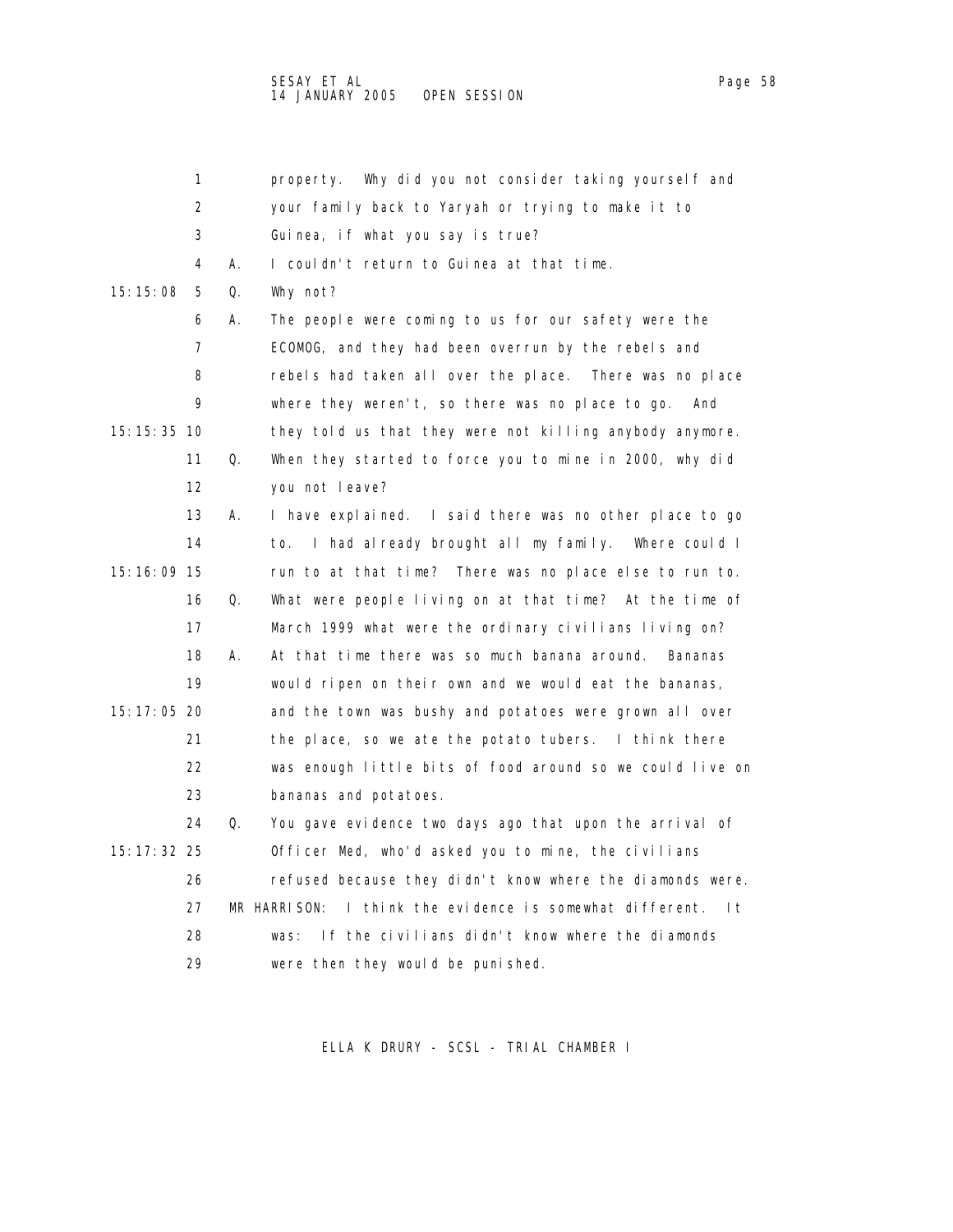| 1               | MR JORDASH:<br>That's not my understanding of the evidence, but |
|-----------------|-----------------------------------------------------------------|
| 2               | I can try and seek some clarification.                          |
| 3               | Q.<br>You told us that upon the arrival of Officer Med, he      |
| 4               | requested that the civilians mine for diamonds. Do you          |
| 15: 18: 30<br>5 | remember saying that?                                           |
| 6               | А.<br>Yes, he came and told us to mine diamonds, but we didn't  |
| 7               | know where diamonds were.                                       |
| 8               | Q.<br>And you claimed that a few days later civilians were      |
| 9               | forced to mine; is that correct?                                |
| 15:19:01 10     | Yes.<br>А.                                                      |
| 11              | Q.<br>Wasn't anybody happy or willing to mine in 2000? None of  |
| 12              | the civilians?                                                  |
| 13              | No.<br>А.                                                       |
| 14              | Q.<br>No?                                                       |
| 15              | JUDGE BOUTET:<br>Mr Jordash, I am a bit concerned because now   |
| 16              | you've asked a question about the beginning of mining as        |
| 17              | such - Officer Med asking the civilians - and now you've        |
| 18              | put that in the year 2000. My recollection is -- because        |
| 19              | this is an area that let's put it at this time unclear,         |
| 20              | as to whether it was 2000 or end of '99 and so on.<br>So        |
| 21              | the evidence as I recollect that from mining purposes it        |
| 22              | was the dry season.                                             |
| 23              | I can clarify that, Your Honour.<br>MR JORDASH:                 |
| 24              | JUDGE BOUTET:<br>You understand my concern?                     |
| 25              | MR JORDASH:<br>I do, Your Honour, yes.                          |
| 26              | Q.<br>Forced mining began a few days after Officer Med first    |
| 27              | came; is that correct?                                          |
| 28              | А.<br>Yes.                                                      |
| 29              | And you told us yesterday that forced mining began in<br>Q.     |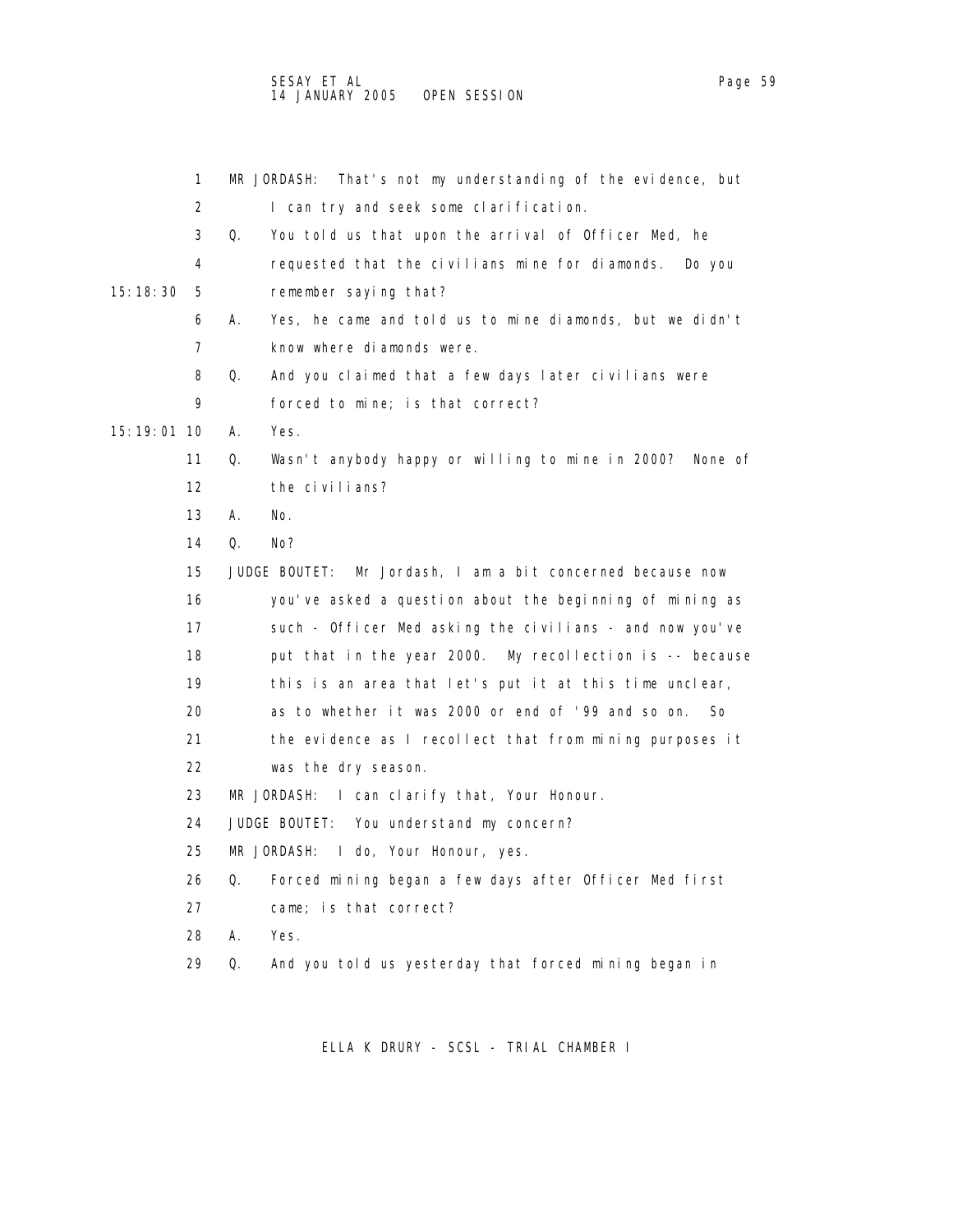```
 1 2000, the dry season of 2000; is that correct? 
 2 A. Yes. 
 3 PRESIDING JUDGE: If it is a dry season of 2000, I don't know 
 4 which dry season. You know, we're not very fixed on the 
 5 periods yesterday. 
 6 MR JORDASH: Yesterday he said that he wasn't sure at what 
7 stage in the dry season it began, but it had certainly
 8 begun by April of 2000. 
 9 Q. Is that correct, Mr Witness, that's what you said 
 10 yesterday? 
 11 PRESIDING JUDGE: 2000 is not the beginning of the dry season. 
 12 MR JORDASH: What he said was it began at the beginning of the 
 13 dry season of 2000 -- 
 14 PRESIDING JUDGE: You remember the joke I made. I said when 
 15 it is freezing out there, you know, it's melting here. 
 16 We weren't very sure of the period. 
 17 MR JORDASH: We're not able to pin it down to the month, but 
 18 we are able, from what this witness said yesterday -- he 
 19 may want to change his mind, I don't know, but he did say 
 20 that the forced mining began in the dry season of 2000. 
 21 He wasn't sure which month, but it certainly had begun by 
 22 April of 2000. That was his evidence. 
 23 JUDGE BOUTET: I have in my notes, but it's my notes, that 
 24 there was no forced mining in Tombodu in 1999; that it 
 25 began around April 2000. And then he pursued that and he 
 26 stated that "we started this mining in the dry season." 
 27 But that's where we left it out. So whatever "dry 
 28 season" meant, so whether it was prior to April, after 
 29 April. That's why my remarks to you as to now we are
```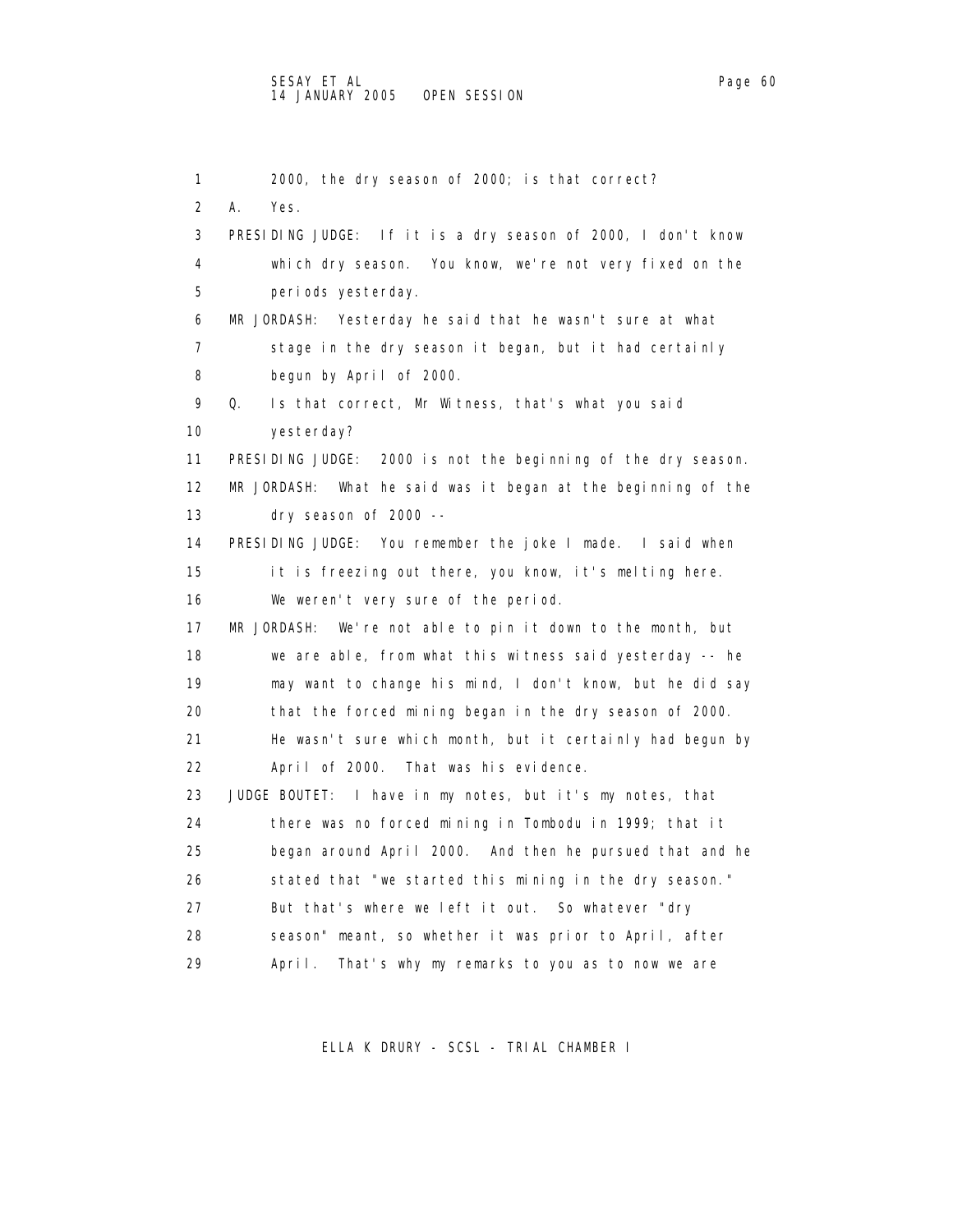1 fixated more or less on 2000, but I'm not sure this is 2 2000 per se. I really don't know what the evidence is 3 other than what I've just described and there is a lot of 4 grey area or grey zone in this at this moment. Because 5 if it is 2000, we have some difficulties as well. 6 JUDGE THOMPSON: Because if the dry season -- if it is the dry 7 season of 2000, it is possible that we're talking about 8 the dry season commencing some time late in 1999. 9 MR JORDASH: That would be the second dry season of 1999. 10 JUDGE THOMPSON: Because the dry season is not a calendar dry 11 season. 12 MR JORDASH: No, but the dry season in 1999 would be the 13 second dry season of 1999. 14 JUDGE THOMPSON: Yes, quite right, but he didn't say the first 15 dry season. 16 MR JORDASH: No, he didn't say the dry season of 1999. 17 JUDGE THOMPSON: He said the dry season of 2000. But the 18 question is how do we compute the dry season of 2000? 19 PRESIDING JUDGE: Would it be late 2000? 20 JUDGE THOMPSON: Late 2000. 21 PRESIDING JUDGE: Which contradicts April. 22 JUDGE THOMPSON: Or early 2000. 23 MR JORDASH: For my purposes, as long as it's in 2000, I'm 24 happy to leave it there. 25 JUDGE THOMPSON: Because the dry season of 2000 would be the 26 early dry season of 2000 and there'd be a late dry season 27 of 2000. 28 MR JORDASH: Well, given that the witness has said it had 29 already begun by April of 2000.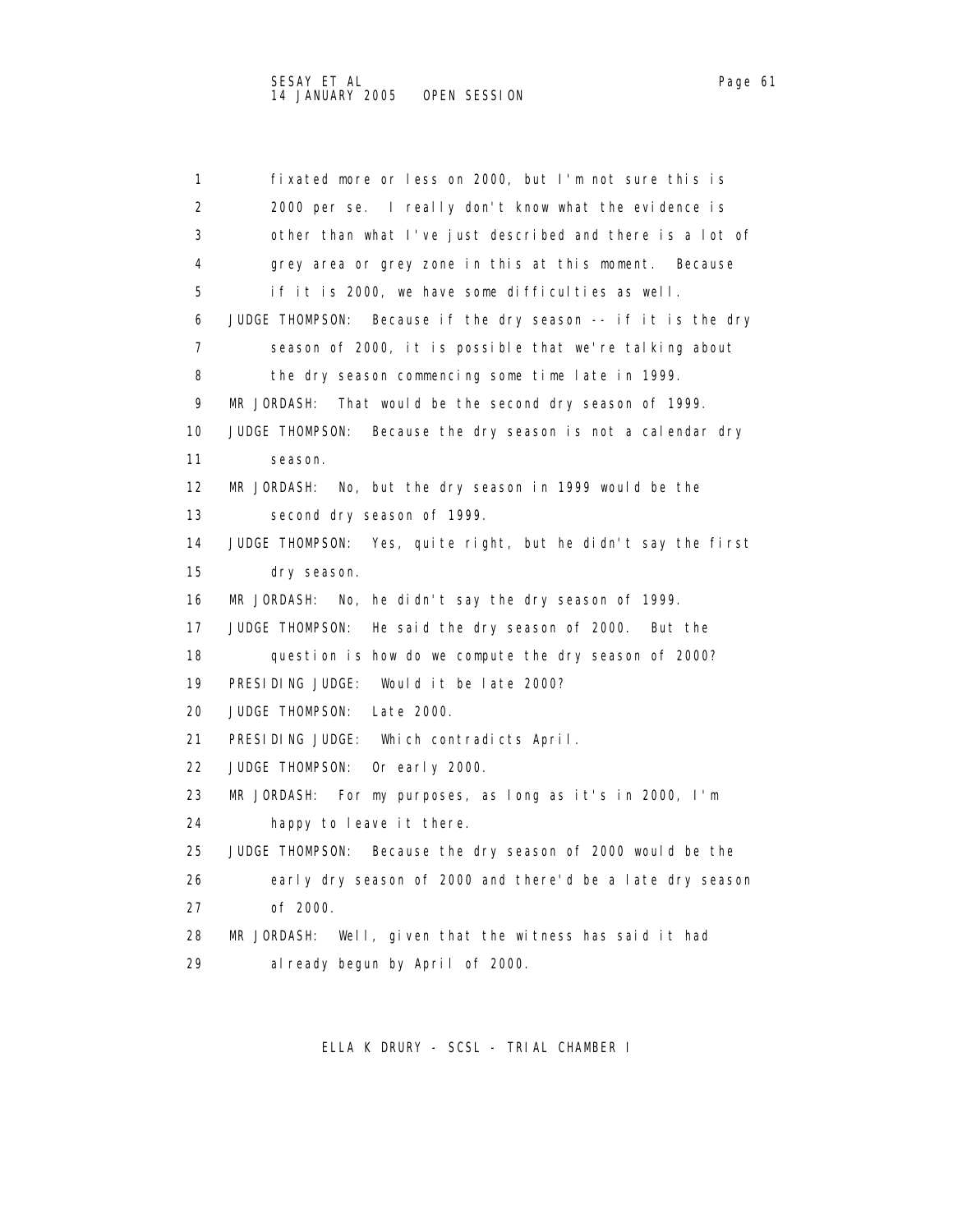1 JUDGE THOMPSON: So that would be the first dry season. 2 MR JORDASH: Indeed, Your Honour. 3 JUDGE THOMPSON: Which of course would not begin in 2000, as 4 far as I'm taking judicial notice. 5 MR JORDASH: The first dry season of 2000 would begin in 2000. 6 The second dry season of 1999 would -- 7 JUDGE THOMPSON: No, you're thinking of -- I'm saying that the 8 dry season is not a calendar dry season. It begins in 9 one year and goes to the next year. That's what I am 10 trying to put across. 11 MR JORDASH: But it's prescribed by the year, I would 12 respectfully submit. 13 JUDGE THOMPSON: My understanding of the April 2000 dry season 14 would be a dry season that began in 1999, late 1999. 15 PRESIDING JUDGE: And the dry season -- 16 JUDGE THOMPSON: October to April. 17 MR JORDASH: Could I ask that if we are to continue the 18 discussion, with all due respect could the witness's 19 microphone be -- 20 JUDGE THOMPSON: Yes, quite right, because there is some 21 confusion here. 22 JUDGE BOUTET: Not the microphone, but his headphones. 23 MR JORDASH: The translation, yes, please. 24 JUDGE THOMPSON: There is confusion here, because we will take 25 judicial notice of the seasons. 26 MR HARRISON: It may be possible to abbreviate matters if I 27 was to indicate that, if it assists the Court, we will 28 address this matter on redirect if my friend does not 29 choose to clarify it in his cross-examination.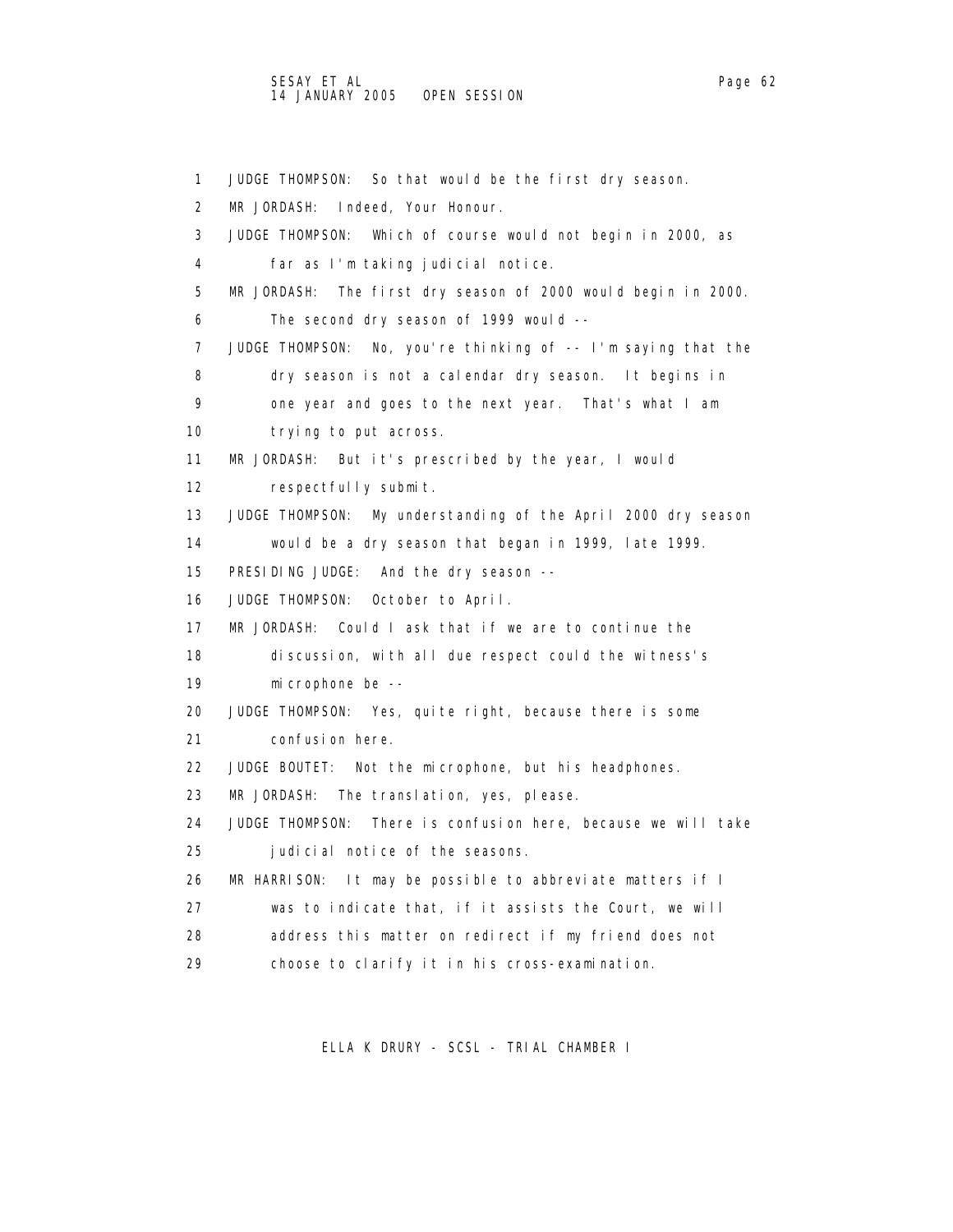1 JUDGE THOMPSON: That is one way of approaching it. It is 2 just that we are trying to dispel a misconception that a 3 dry season in Sierra Leone is a calendar dry season. In 4 other words, that when we say 2000 we mean beginning in 5 2000. I am disputing that. 6 MR JORDASH: The evidence this witness gave was that 7 Officer Med was their leader, he was forced to mine. 8 "When mining started in Tombodu we were forced. We 9 started first before others were brought. It was the 10 rainy season of 2000. I would say in 1999 mining had not 11 started yet. That was when we were carrying luggages in 12 the bush." That is the crucial sentence, I would submit. 13 JUDGE BOUTET: What are you reading from now? That's the 14 transcript? 15 MR JORDASH: Mr Cammegh's notes. "I would say in 1999, mining 16 had not started yet." 17 JUDGE THOMPSON: The difficulty here is we will be at cross 18 **purposes if we use a calendar year to try to compute the**  19 dry season and the rainy season. 20 MR JORDASH: Well, I completely agree with Your Honour. 21 JUDGE THOMPSON: Right. 22 MR JORDASH: My learned assistant has also got a note saying, 23 in response to my question "You would say there was no 24 forced mining in Tombodu in 1999?", "Yes." So this 25 witness has excluded 1999. He may want to go back on 26 that, I don't know. 27 JUDGE THOMPSON: Yes, but if the witness excludes 1999, but 28 the witness says that mining did begin in the dry season 29 of 2000, April, is not excluding 1999, since the dry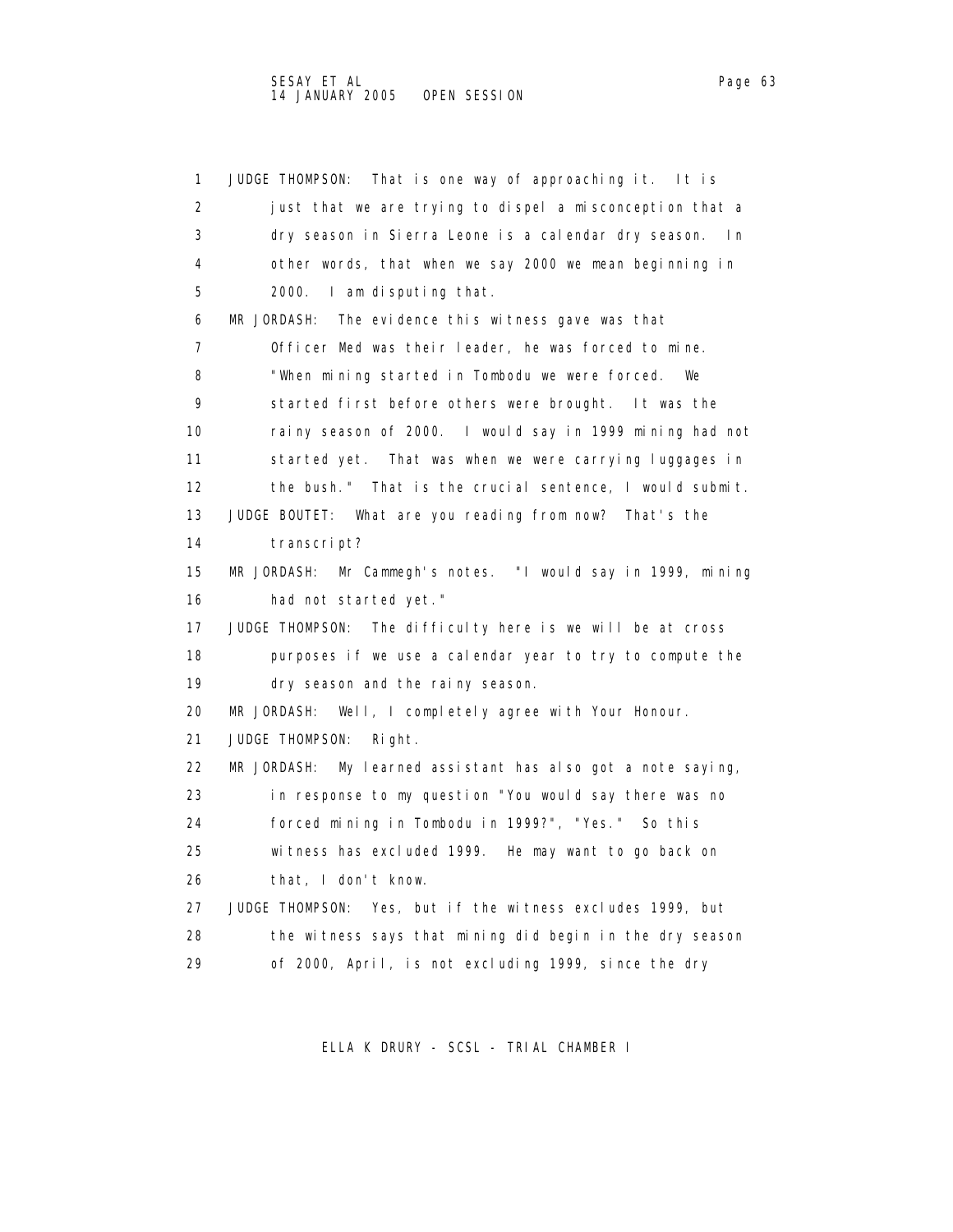1 season is not a calendar dry season. 2 JUDGE BOUTET: But he may indirectly exclude it. In other 3 words, he's giving some additional qualification to the 4 dry season. 5 JUDGE THOMPSON: Yes. 6 JUDGE BOUTET: To say this is that portion of the dry season. 7 JUDGE THOMPSON: That's the only way he can exclude it. 8 JUDGE BOUTET: That's right. 9 JUDGE THOMPSON: By saying it's only -- it's in April. But if 10 he leaves it at mere dry season of 2000, there is a ring 11 of ambiguity. If he fixes it to April 2000, then that 12 would be okay, but if he merely says the dry season of 13 2000, I am saying that he cannot exclude the first part 14 of the dry season which begins in 1999. 15 PRESIDING JUDGE: Particularly so because he said yesterday 16 that before April -- after talking of April he said no, 17 they had started mining before April. Before April. 18 MR JORDASH: Yes, in 2000. 19 PRESIDING JUDGE: Before April 2000. 20 MR JORDASH: No, in 2000. I'll try to clarify it. 21 JUDGE BOUTET: But maybe, Mr Jordash, if I can suggest you can 22 ask the witness to make a reference to the Christmas 23 period of time, which would be somewhere in the middle, 24 if we're not talking of specific dates. Maybe Christmas 25 or New Year, given that and what I have been educated 26 about the dry season, it would fit in the middle of the 27 dry season somehow. 28 JUDGE THOMPSON: Yes, it's a part of the dry season, Christmas 29 to Easter. It's all part of the dry season. Christmas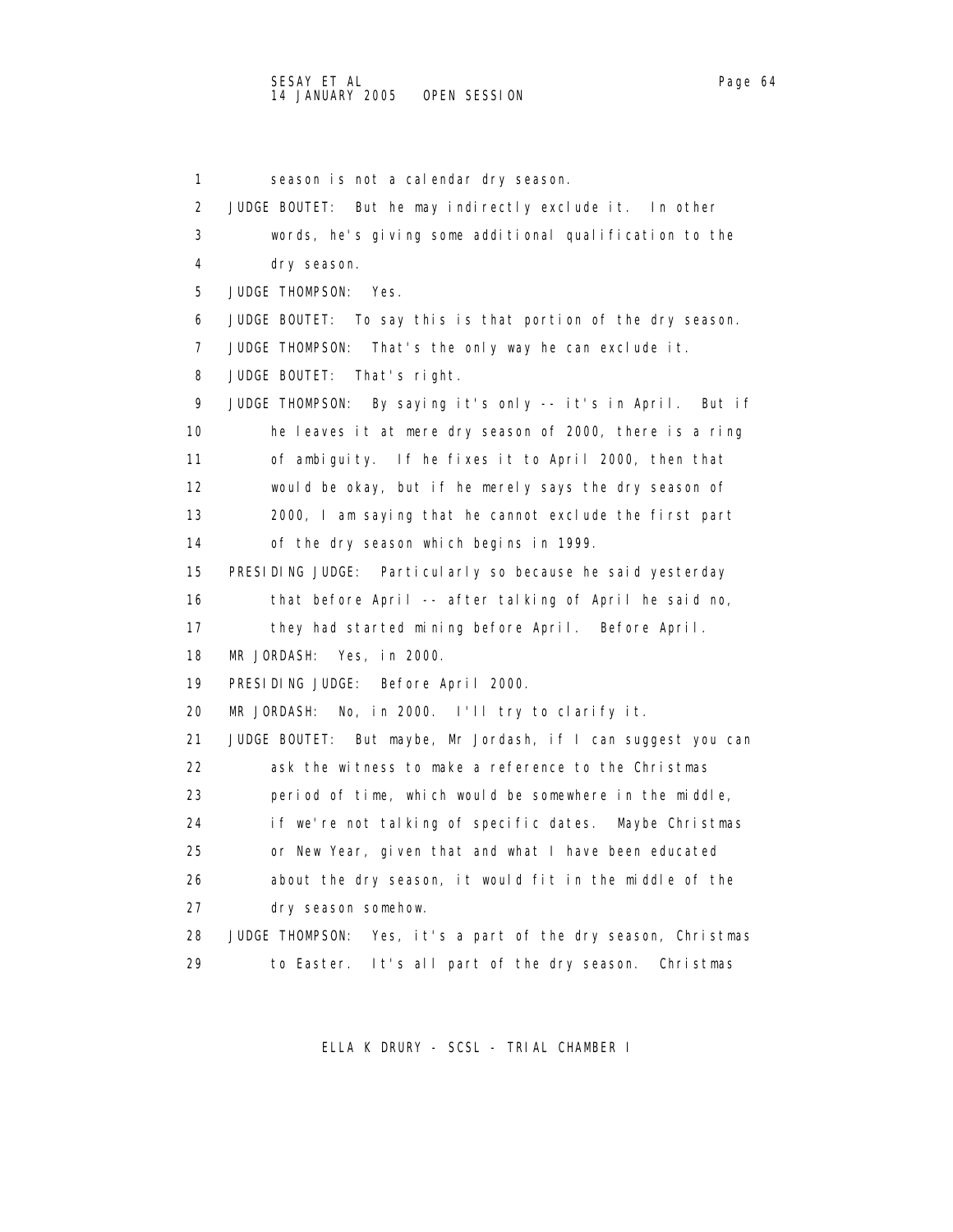1 of the previous year to Easter of the next year. That's 2 it, that's the difficulty. 3 MR JORDASH: I'll try to clarify. 4 JUDGE BOUTET: He needs to put his earphone back on. 5 [HS140105D - 3.33 p.m.] 6 Q. Mr witness, do you recall saying yesterday that forced 7 mining had not begun in Tombodu in 1999? 8 A. Yes. 9 Q. 1999, like all years, has a dry season at the beginning, 10 a rainy season in the middle and a dry season at the end. 11 So when you say forced mining had not started in Tombodu 12 in 1999, you mean, is this what you mean, that it had not 13 started in the first dry period, the rainy period and the 14 dry period, but started in the year 2000. Is that what 15 you mean? 16 A. We started in the dry season. 1999 was over and we 17 started 2000 between, March until April that's when we 18 started. 19 Q. Right. So between March and April 2000 the forced mining 20 started in Tombodu? Is that true? 21 A. Yes. 22 Q. And it started, you say, because Officer Med had visited 23 a few days before; is that correct? 24 A. Yes. 25 Q. And that was the first time you had seen -- the first 26 time you had seen Officer Med, is that correct? 27 A. Yes. 28 Q. And you told us yesterday that Officer Med at that 29 meeting had announced the other commanders who would be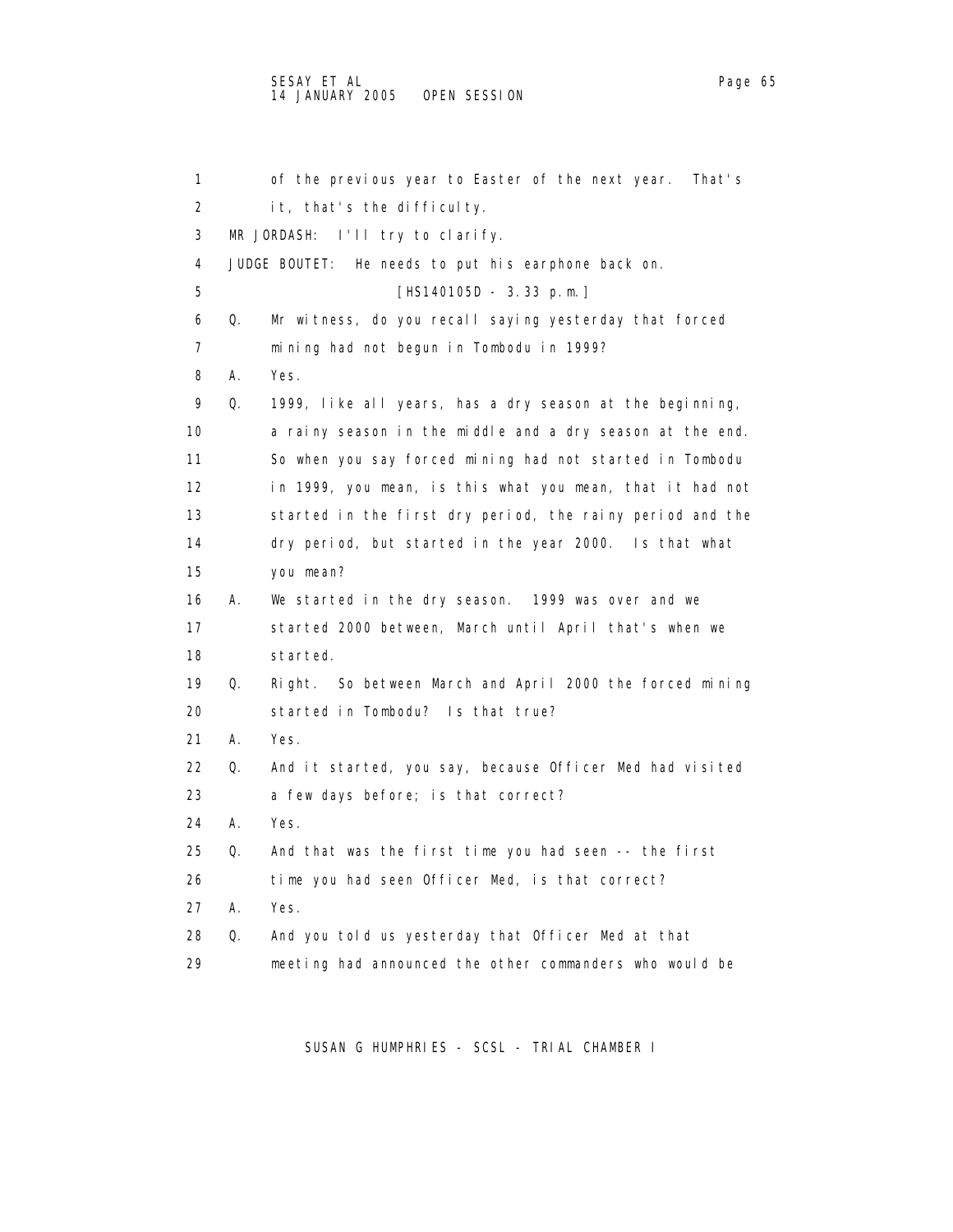| 1  |    | in charge of mining in other areas in Kono around          |
|----|----|------------------------------------------------------------|
| 2  |    | Tombodu; is that correct?                                  |
| 3  | А. | Yes.                                                       |
| 4  | Q. | So as far as you can say there was no forced mining going  |
| 5  |    | on anywhere else until the arrival of Officer Med.<br>Is.  |
| 6  |    | that correct?                                              |
| 7  | А. | All I know about is where we were. I don't know about      |
| 8  |    | other areas in Kono, but where we were in Tombodu that     |
| 9  |    | was the time the forced mining started.                    |
| 10 | Q. | So, you cannot give any evidence to this Court<br>Right.   |
| 11 |    | about any other forced mining around the Tombodu area at   |
| 12 |    | any time before Officer Med's arrival; is that right?      |
| 13 | А. | Even if there was forced mining in other places, I didn't  |
| 14 |    | What I know about is what happened in my own area<br>know. |
| 15 |    | that's what I have just explained.                         |
| 16 | Q. | Thank you, Mr Witness. And it is right, is it not,         |
| 17 |    | Mr Witness, that Officer Med, from what you have told us,  |
| 18 |    | was unaware of where previous mining, or if there had      |
| 19 |    | been any, or where the diamonds might be found; is that    |
| 20 |    | correct? I can break that question down --                 |
| 21 |    | JUDGE BOUTET: You mean in Tombodu or anywhere?             |
| 22 |    | $MR$ JORDASH: I will narrow the question.                  |
| 23 | Q. | Officer Med was unsure where to start digging for          |
| 24 |    | mining -- for diamonds in Tombodu, wasn't he?              |
| 25 | А. | You know the whole Tombodu area is diamond [inaudible]     |
| 26 |    | area, there is mining going on all around in many, many    |
| 27 |    | places. I am sure his heart just took Tombodu, that's      |
| 28 |    | why he came to Tombodu to do the mining.                   |
| 29 | Q. | You told -- you and the other civilians told<br>0kay.      |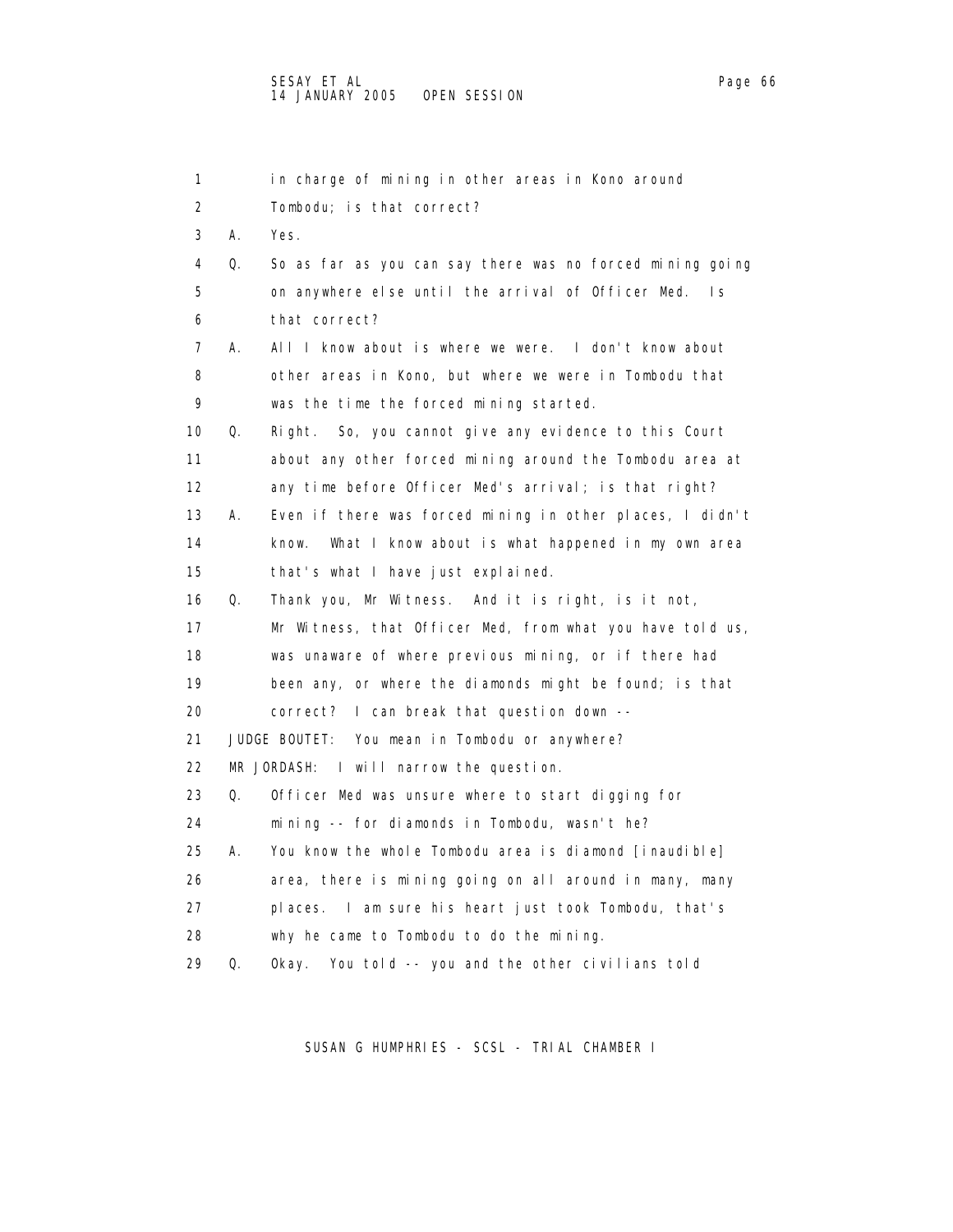| 1  |    | Officer Med that you didn't know where the diamonds would |
|----|----|-----------------------------------------------------------|
| 2  |    | be found and from what you have said -- is that correct?  |
| 3  | А. | That's what we told him because at that time we had no    |
| 4  |    | intention of mining.                                      |
| 5  | Q. | Now, you were one of the first conscripts,<br>Thank you.  |
| 6  |    | you would say, to this forced mining; is that correct?    |
| 7  | Α. | Yes.                                                      |
| 8  | Q. | How many other people were amongst the first conscripts?  |
| 9  | А. | Those of us, the civilians who are young men, able-bodied |
| 10 |    | men, were in good number. There was a large number of us  |
| 11 |    | in Tombodu.                                               |
| 12 | Q. | How many? The first conscripts, how many?                 |
| 13 | А. | There were more than 30 or 40 of us.                      |
| 14 | Q. | And how long were you mining for, you personally, in      |
| 15 |    | total? Sorry, let me start that again.<br>How long were   |
| 16 |    | you forced to mine, you personally?                       |
| 17 | А. | When we started working, they started -- after a while    |
| 18 |    | they started bringing more people, manpower, from         |
| 19 |    | outside, so as the manpower increased they started        |
| 20 |    | forgetting about us. So the manpower that arrived         |
| 21 |    | continued the mining. So we weren't there now in          |
| 22 |    | Tombodu.                                                  |
| 23 | Q. | How long, Mr Witness, were you forced to mine?            |
| 24 | А. | We worked for about two months. I mean, we worked from    |
| 25 |    | around March right until April and started bringing more  |
| 26 |    | manpower from outside, so they forgot about us and they   |
| 27 |    | concentrated on new people that arrived.                  |
| 28 | Q. | So is this right?                                         |
| 29 | А. | Yes.                                                      |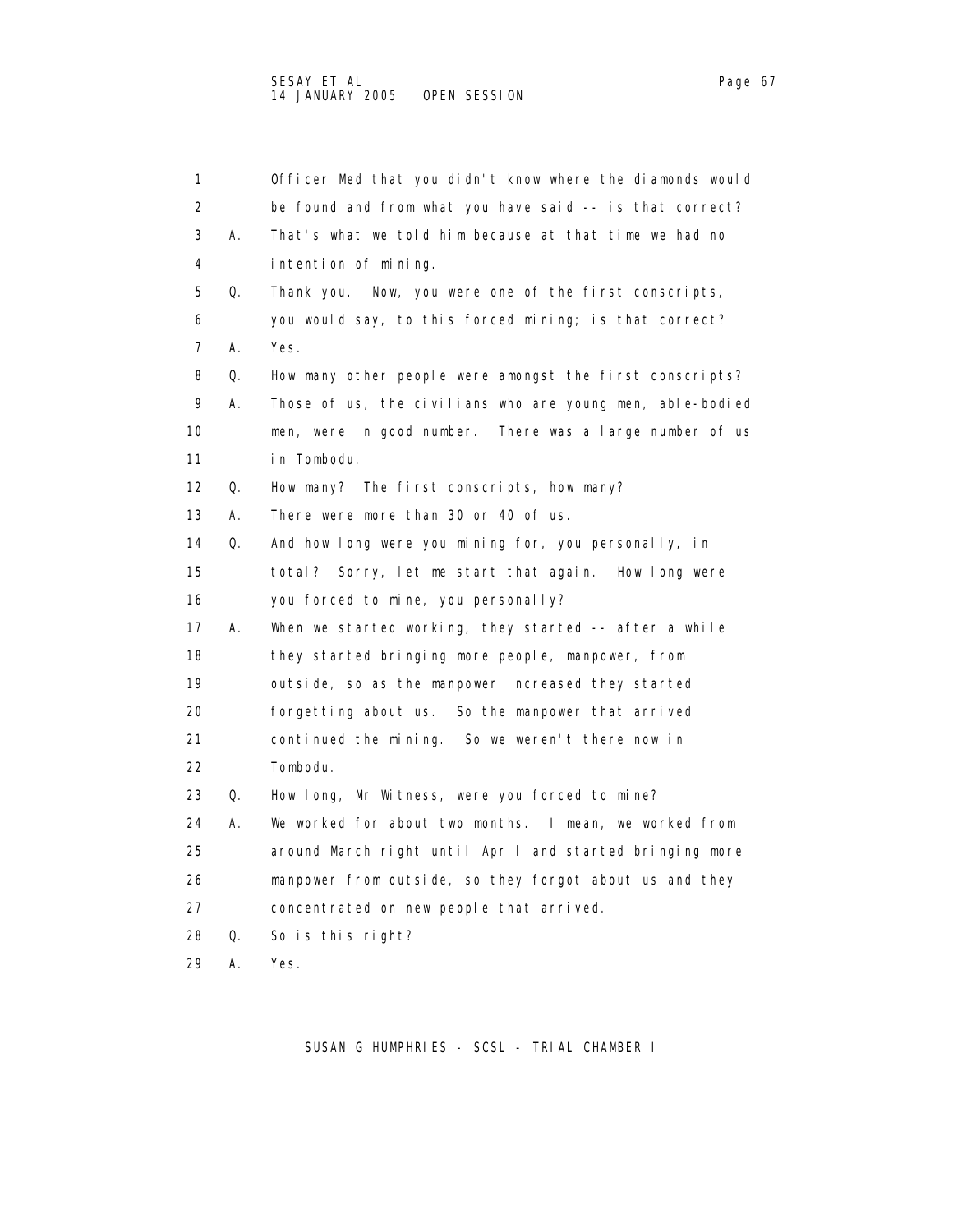| 1                 | Q. | You were forced to live in the hut -- in the huts that     |
|-------------------|----|------------------------------------------------------------|
| 2                 |    | you have described; is that correct? You personally.       |
| 3                 | А. | I didn't sleep there after that time because when they     |
| 4                 |    | noticed that we were not many in Tombodu they started      |
| 5                 |    | bringing more people from outside. So the huts that were   |
| 6                 |    | built were for these people that they brought from         |
| 7                 |    | outsi de.                                                  |
| 8                 | Q. | So you didn't have to live in any of the huts; is that     |
| 9                 |    | correct? Or you did for the first two months?              |
| 10                | А. | Because we were in Tombodu Town, so we didn't sleep in     |
| 11                |    | We moved from the mining site back to our<br>the huts.     |
| $12 \overline{ }$ |    | houses in Tombodu. It was the people that they brought     |
| 13                |    | from outside who were lodged in the huts.                  |
| 14                | Q. | So what was your working day, your working day in those    |
| 15                |    | two months?                                                |
| 16                | А. | If we go in a morning they will only release us in the     |
| 17                |    | eveni ng.                                                  |
| 18                | Q. | So you were guarded all day; is that correct?              |
| 19                | А. | Yes.                                                       |
| 20                | Q. | Now, I want to ask you about the visit of Officer Med.     |
| 21                |    | Please could you be given a copy of your 16th November     |
| 22                |    | 2002 statement. Now, if you were to have a look, please,   |
| 23                |    | at the second page again. We have just looked at the       |
| 24                |    | section that dealt with the broken-down vehicles. I want   |
| 25                |    | to look at line 3. The second statement -- the second      |
| 26                |    | sentence of that line says this, "The leader that year,    |
| 27                |    | Officer Med, Colonel Lion and General Issa Sesay came to   |
| 28                |    | They wanted to show them the place for mining.<br>Tombodu. |
| 29                |    | We said we did not know and they found places for          |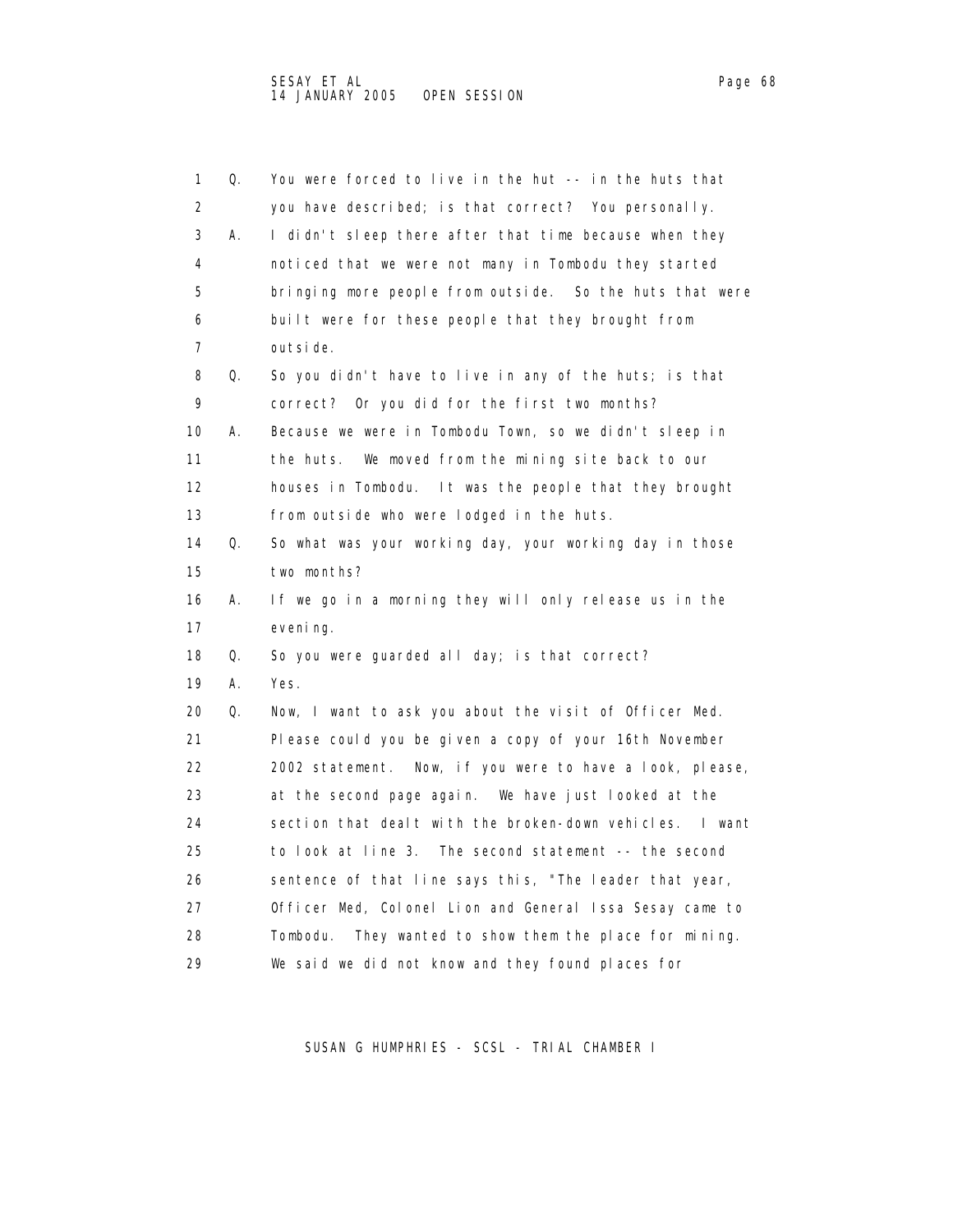1 themselves." 2 A. I have seen it. 3 MR HARRISON: I think I just have to correct just a reading 4 error. "They wanted us to show." 5 MR JORDASH: Sorry, what did I say? 6 MR HARRISON: I think "to us." I think it was just inverted. 7 MR JORDASH: Sorry. 8 Q. "The leader that year, Officer Med, Colonel Lion and 9 General Issa Sesay, came to Tombodu, they wanted us to 10 show them the place for mining. We said we did not know 11 and found places for themselves." And then you go on to 12 describe General Issa Sesay. Do you see that, 13 Mr Witness? 14 A. I have seen the place, that is why I told you that it was 15 Officer Med who told us that Issa Sesay had sent him to 16 start mining. 17 Q. Well, let us just focus on what it says on the piece of 18 paper if we could for the moment, Mr Witness. "Every 19 morning." Sorry, "The leader that year, Officer Med, 20 Colonel Lion, General Issa Sesay, came to Tombodu. They 21 wanted us to show them the place for mining." My point 22 is this, this reads as if General Issa Sesay, 23 Colonel Lion and Officer Med come to Tombodu together and 24 want you civilians to show them the place for mining. Do 25 you understand my point? 26 A. Yeah, I have seen this part, but I didn't say they all 27 came on the same day. I said when it was Officer Med who 28 told us that the leader, General Issa Sesay, has asked 29 him to start mining, but I didn't say that they all came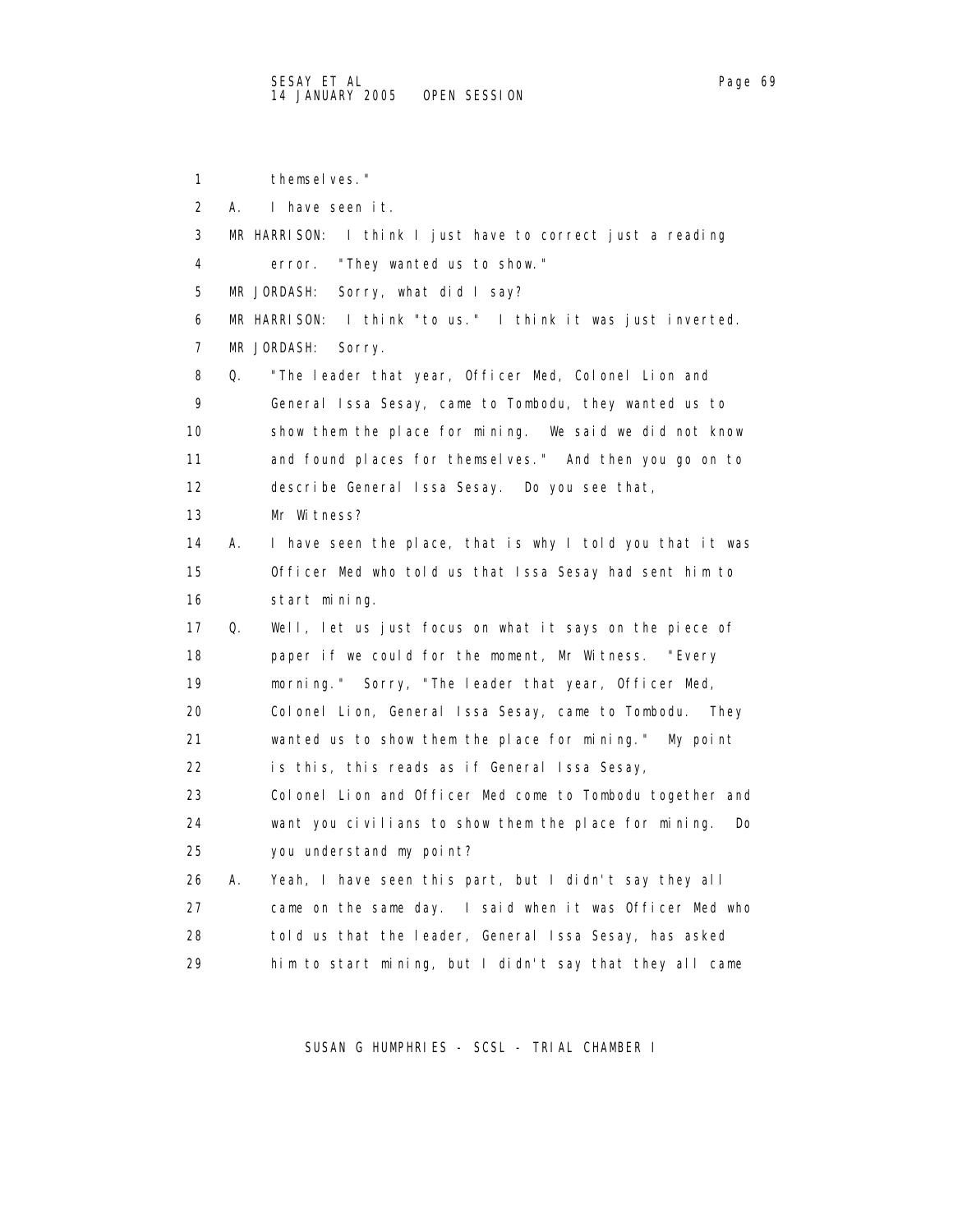| 1                 |    | on the same day. General Issa Sesay came at a later         |
|-------------------|----|-------------------------------------------------------------|
| $\overline{2}$    |    | date.                                                       |
| 3                 | Q. | So you told the Prosecution, you would say, that in fact    |
| 4                 |    | the reference to General Issa Sesay was a reference to      |
| 5                 |    | him coming some time later and not at the time when         |
| 6                 |    | Officer Med first came? Is that what you are saying?        |
| 7                 | А. | Yes.                                                        |
| 8                 | Q. | But they wrote it down in this way?                         |
| 9                 | Α. | It is them who wrote it that way, but what I told them      |
| 10                |    | that it was Officer Med who first came and told us that     |
| 11                |    | General Issa had asked him to start mining.                 |
| $12 \overline{ }$ | Q. | Do you remember, Mr Witness, that this statement was        |
| 13                |    | given to a Ms Stevens from the Prosecution? Do you          |
| 14                |    | remember that?                                              |
| 15                | А. | I remember, but maybe they forgot.                          |
| 16                | Q. | Now, I am suggesting to you, Mr Witness, that<br>Thank you. |
| 17                |    | what you really told the Prosecution is that Officer Med    |
| 18                |    | and General Issa Sesay came around March April of 2000,     |
| 19                |    | and I am suggesting what is in this statement to this       |
| 20                |    | extent is true and you have changed your evidence. Is       |
| 21                |    | that right? Is that right, Mr Witness?                      |
| 22                | А. | Well, let me ask you, I mean, are you saying that I         |
| 23                |    | didn't name Issa Sesay in this discussion?                  |
| 24                | Q. | No, I am saying that what we have written down here is      |
| 25                |    | what you told the Prosecution, and what the Prosecution     |
| 26                |    | heard from you they wrote down. And that what you told      |
| 27                |    | the Prosecution in this particular instance is true.<br>So  |
| 28                |    | that is a long way of saying of Officer Med and             |
| 29                |    | Issa Sesay did come to Tombodu in around March April of     |
|                   |    |                                                             |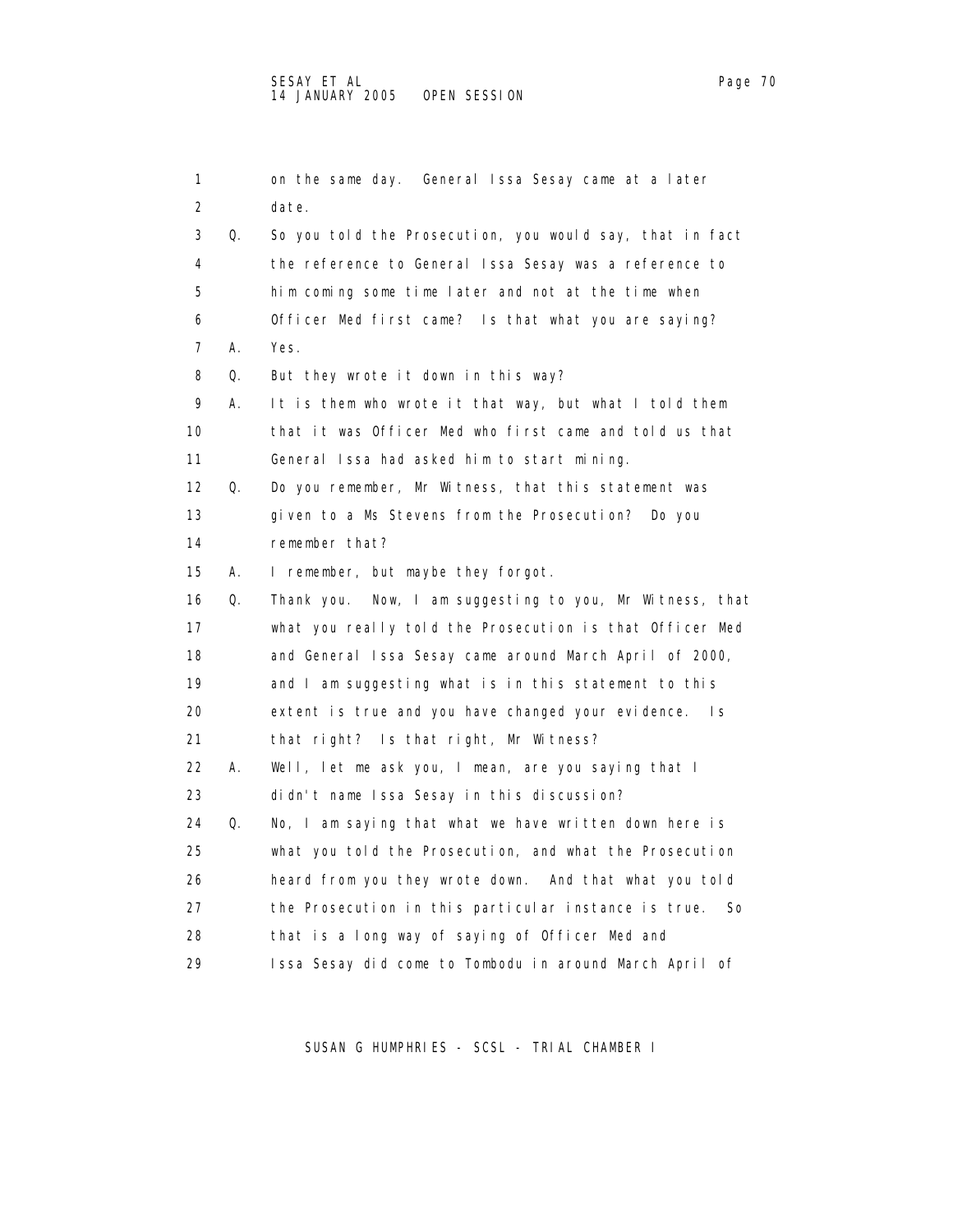1 2000 and did suggest that the civilians mine. 2 A. I can say that because Officer Med came and told us that 3 General Issa sent him and shortly after that it wasn't 4 too long and then General Issa himself came. So why 5 can't I say that General Issa and Officer Med came around 6 March. 7 Q. And, importantly, both Mr Sesay and Officer Med did not 8 know about any diamond mining locations. That also, I 9 would suggest, is true. Is that right? 10 A. Do you want to tell me that I lied? 11 Q. Yes. 12 A. I want to tell you that I am saying the truth. I saw 13 him. I saw him. He came with a caterpillar, he came 14 with dragline operator. I can't lie. 15 Q. So why when the statement was read back to you saying -- 16 suggesting that Officer Med come with Issa Sesay, didn't 17 you correct them and say Mr Sesay came at a later time? 18 A. As far as I'm concerned there is no other answer to this 19 question. What I said was that Officer Med told us that 20 Issa Sesay sent him to start mining and subsequently I 21 saw Issa Sesay in Tombodu myself. I mean, this is what I 22 saw, there is nothing else I can say. 23 Q. Now you described two days ago mining? 24 JUDGE BOUTET: Sorry, Mr Jordash, I had to clarify some issue 25 with my colleague. 26 MR JORDASH: 27 Q. You described two days ago a procedure for mining 28 involving using Caterpillars to first of all dig down to 29 the gravel. Do you recall that?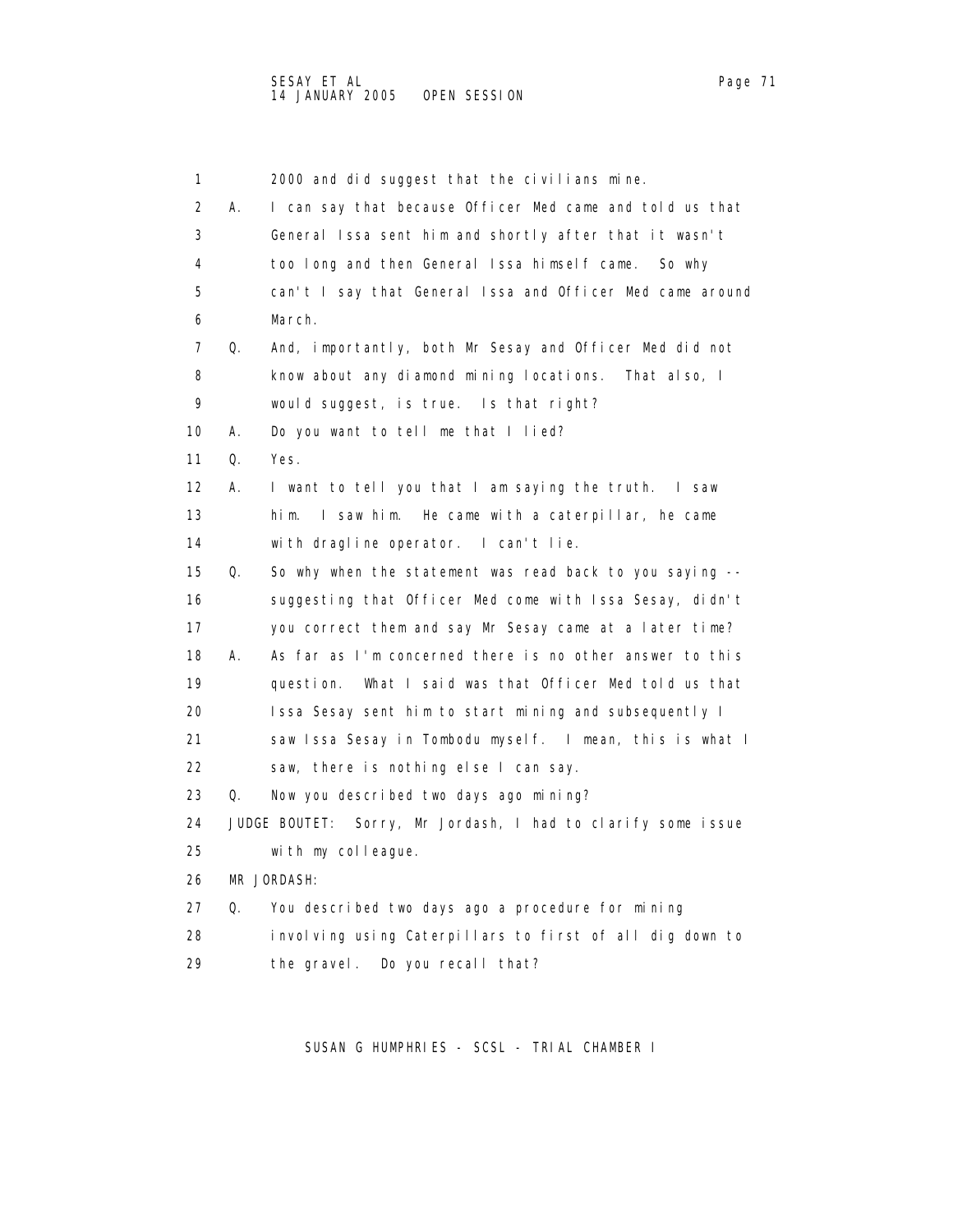1 A. Yes. 2 Q. There is, is there not, another type of mining which 3 would involve mining without a Caterpillar and would 4 involve civilians doing all the hard work to dig down to 5 the gravel. That is correct, isn't it? 6 A. Where we are is very close to the big river. You need 7 Caterpillar to remove the earth on top of the gravel 8 before civilians can go down there and dig it out. 9 Q. Why couldn't civilians just dig it with shovels? 10 A. Because it was deep mining. 11 Q. It is right, is it not, that Mr Sesay brought the 12 Caterpillar and spare parts for the Caterpillar and 13 draglines to Tombodu to assist with the mining? Is that 14 correct? 15 A. He didn't bring the Caterpillar with the intention of 16 assisting the labour of the civilians, he brought it for 17 his own interests just so that he can get diamond, not to 18 make sure civilians don't toil. 19 Q. Now, I just want to ask you a few more questions about 20 mining. You see you have given a number of comments 21 about it and I want to ask you about them. You said that 22 mining would continue even at night; is that correct? 23 A. Yes. 24 Q. When was that? 25 A. It was at night, at night they would light kerosene 26 lamps, I mean. 27 Q. No, I know when the night is, but when did it start? 28 When were people being forced to work even at night? 29 A. There were three shifts; those who worked from morning to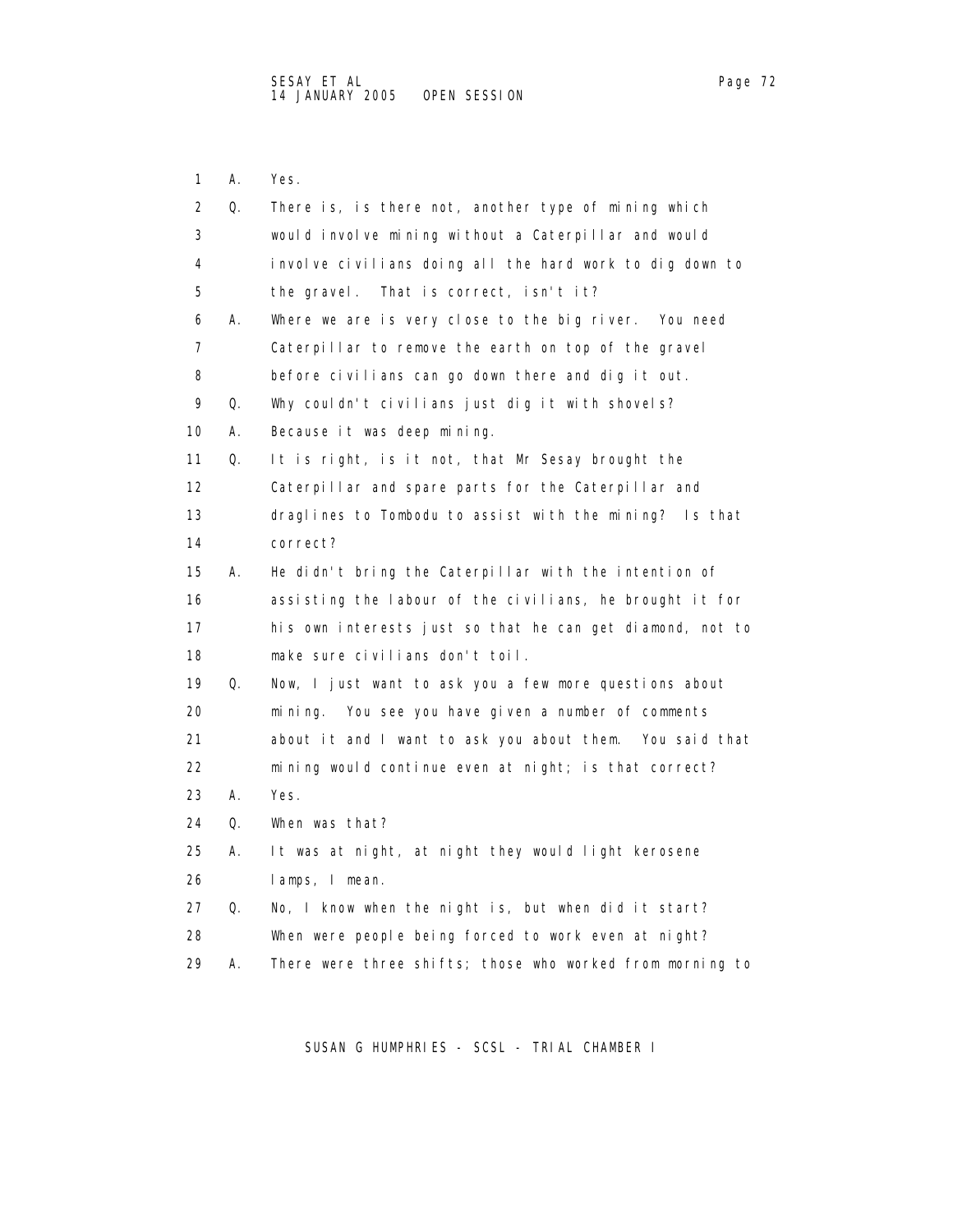| ۔ ت |  |
|-----|--|
|     |  |
|     |  |
|     |  |
|     |  |
|     |  |
|     |  |
|     |  |
|     |  |
|     |  |
|     |  |

| 1  |    | day, they got tired, they are replaced by others who work |
|----|----|-----------------------------------------------------------|
| 2  |    | from the afternoon to night and when they get tired       |
| 3  |    | others will work at night. There was no resting, things   |
| 4  |    | went on continuously.                                     |
| 5  | Q. | So what you are describing, is this correct then, is a    |
| 6  |    | shift from the morning to midday; is that correct?        |
| 7  | А. | Yeah, it was by shifts. People -- no one single person    |
| 8  |    | can work from morning to morning, you have got to take a  |
| 9  |    | break.                                                    |
| 10 | Q. | So the shifts were from morning to midday, from midday    |
| 11 |    | until the evening, and then through the night; is that    |
| 12 |    | correct?                                                  |
| 13 | А. | Yes.                                                      |
| 14 | Q. | And when you had finished -- when a miner had finished    |
| 15 |    | his job at midday and replaced by the next shift he would |
| 16 |    | go to the hut and rest; is that correct?                  |
| 17 | А. | Yes, they had to go to the sheds and rest there because   |
| 18 |    | there were guards with guns waiting there to secure them  |
| 19 |    | not to go out.                                            |
| 20 | Q. | These were people from other villages, weren't they?      |
| 21 | А. | Yes.                                                      |
| 22 | Q. | Some villages from a long way away.                       |
| 23 | А. | Yes.                                                      |
| 24 | Q. | So, wasn't it convenient to go to sleep in a shed nearby  |
| 25 |    | and wait for your next shift rather than going all the    |
| 26 |    | way back to your village?                                 |
| 27 | А. | Let me inform you, these people did not come willingly    |
| 28 |    | and they were not working willingly, they were working by |
| 29 |    | force.                                                    |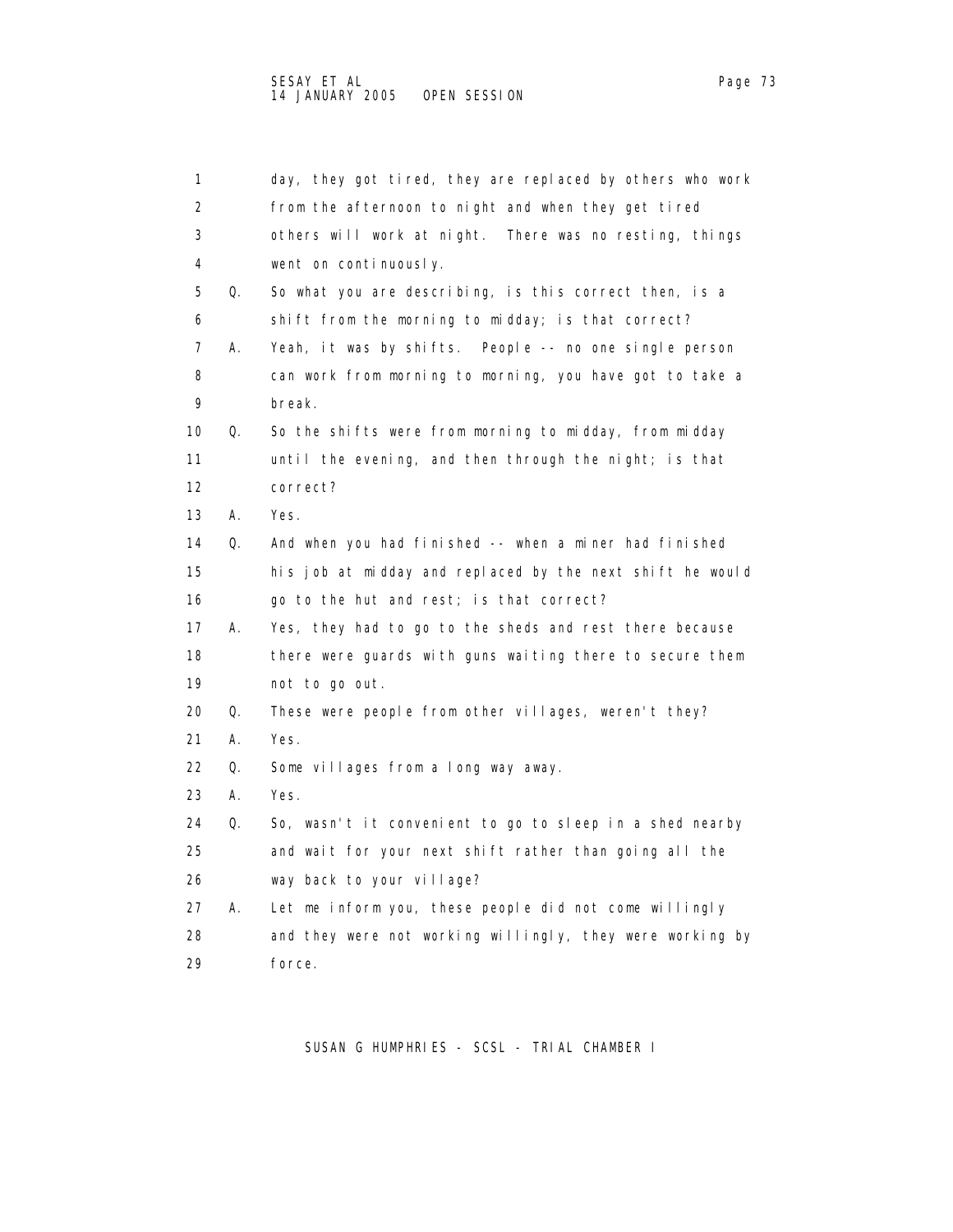| 1  | Q. | Is it not true, Mr Witness, that in March of 2000 there               |
|----|----|-----------------------------------------------------------------------|
| 2  |    | was a big market in Kono with trading going on in Kono.               |
| 3  |    | Is that not true?                                                     |
| 4  | А. | There were lots of people. There were people there.                   |
| 5  |    | Lots of people were there, I mean I can't lie about that,             |
| 6  |    | there were lots of people.                                            |
| 7  | Q. | So people were trading in Kono, in Tombodu and the                    |
| 8  |    | surrounding villages at that time; is that not correct?               |
| 9  | А. | Yeah, there were a little bit of tradings going on.<br>$\blacksquare$ |
| 10 |    | mean, when people came some people had oranges, others                |
| 11 |    | had banana, you could sell the banana because people had              |
| 12 |    | started coming into Tombodu. I mean, I can't lie about                |
| 13 |    | that.                                                                 |
| 14 | Q. | Yes, civilians were coming in from places like Freetown,              |
| 15 |    | places like Guinea to trade, were they not?                           |
| 16 | Α. | I can't say that. I mean, I would not say people came to              |
| 17 |    | Freetown or they came from Guinea. I mean, where I was,               |
| 18 |    | that's where I was and I saw people selling things, so I              |
| 19 |    | didn't know where they brought them from.                             |
| 20 | Q. | Were you aware of Foday Sankoh visiting Kono in January               |
| 21 |    | 2000?                                                                 |
| 22 | А. | I remember.                                                           |
| 23 | Q. | Wasn't Kono becoming calm in the year 2000?                           |
| 24 | А. | Yes, for that matter when someone does something bad for              |
| 25 |    | a while there must be a time when he started to do                    |
| 26 |    | something good. I mean, at that time civilians were now               |
| 27 |    | Yeah, a little bit of peace was returning.<br>returni ng.             |
| 28 | Q. | How long were people kept captured in the hut? When did               |
| 29 |    | it all end according to you?                                          |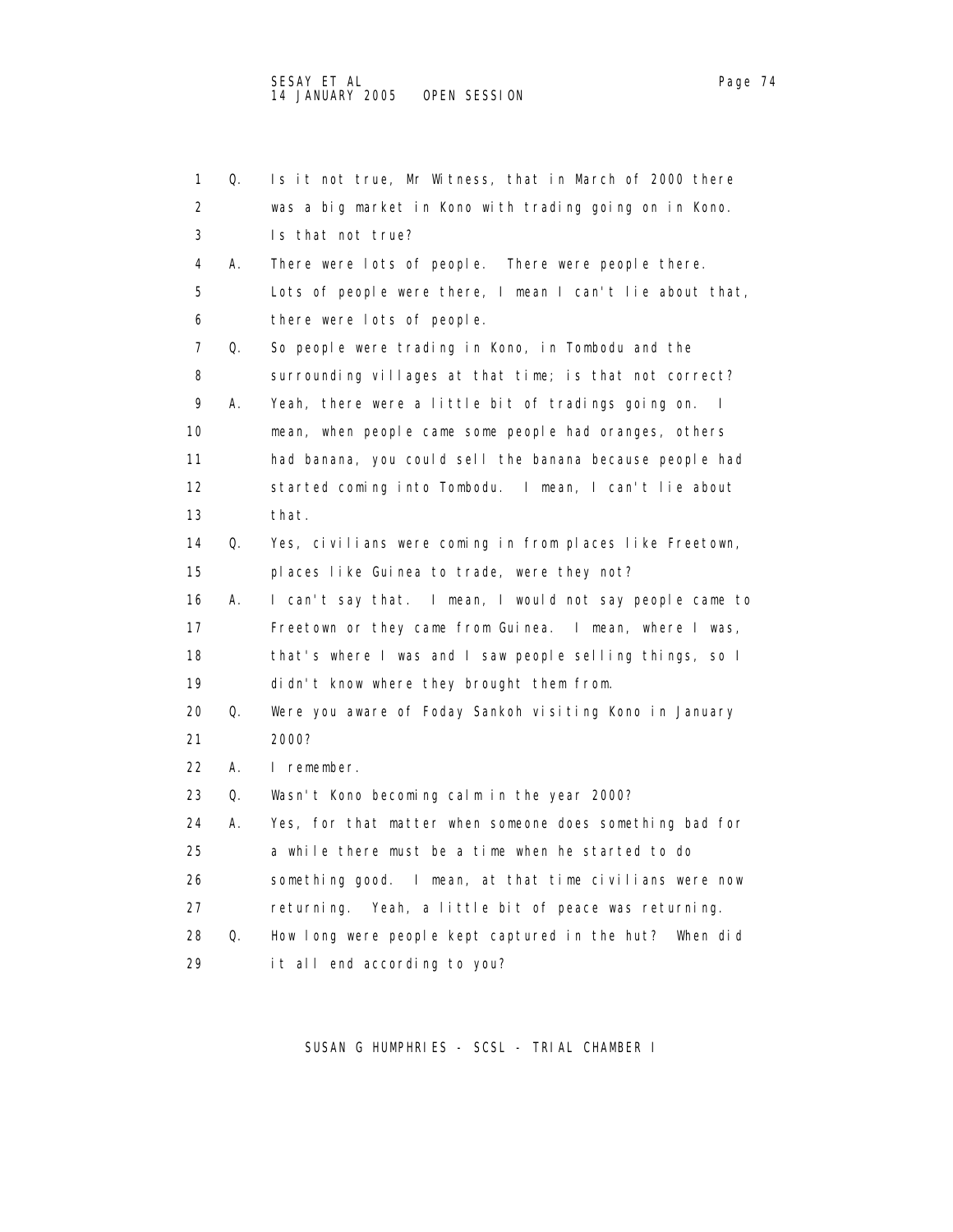1 A. It took a long time. I mean, the mining had now started, 2 I mean, and they continued -- it didn't stop any more. 3 So it took a long time in the huts. 4 Q. Well, can you give us an estimation from March or April 5 2000 to when? 6 A. This mining went on from March right until 2001. There 7 was mining going on. 8 Q. Forced mining? 9 A. Yes. 10 Q. Now, I suggest to you that you were never forced to mine, 11 Mr Witness. What do you say to that? 12 A. I want to tell you that people were forced to mine. You 13 were not there, I was there. 14 Q. You personally were never forced to mine, that is what I 15 am asking you at the moment, Mr Witness. 16 A. I want to tell you that we were forced to work and that's 17 why I am saying that you weren't there, I was there. 18 Q. And in fact, I would suggest to you, Mr Witness, that you 19 have never suggested that you personally were forced to 20 mine until two days ago and it is an invention which you 21 have come out with in this Court. What do you say? 22 A. I cannot respond to that question or accusation. All I 23 can tell you I was there and I was forced to mine and I 24 know that is what happened. 25 Q. Well, why don't you look through your statement and see 26 if you have told the Prosecution that before that you 27 were personally forced to mine. You can be given all 28 your statements if you want, but I can assure you that 29 there is no mention in there of you personally mining.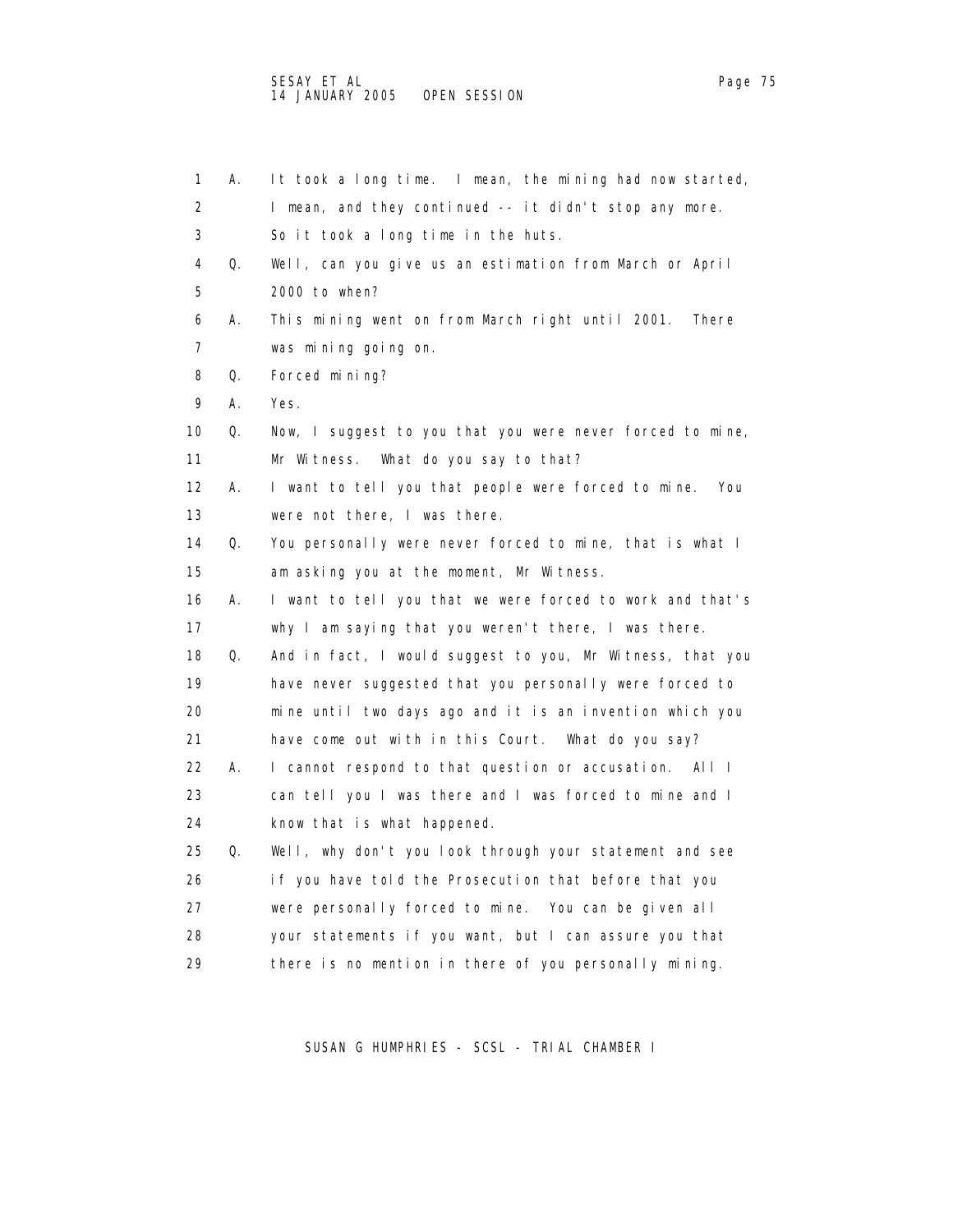1 MR HARRISON: Frankly, that may be something we can all deal 2 with in submissions later on, but if he seriously -- - 3 MR JORDASH: I will take him through it. 4 PRESIDING JUDGE: Because the witness had said earlier on that 5 they forced people to mine and that he was part of the 6 people who were forced to mine. Those are matters for 7 submissions. 8 MR JORDASH: Well, I really want to make this point. 9 PRESIDING JUDGE: He is saying here in reply to your 10 questions, you know, that he was forced to mine. It 11 depends on the -- looking at the statements and the 12 generality of the evidence there should be a conclusion, 13 you know, drawn at one stage or the other. You know it 14 is a matter of conclusions, submissions and so on and so 15 forth having regard to the replies, you know, he has 16 given to for what it will be worth, you know, which is 17 given to your questions, you know, under 18 cross-examination that he was forced. He has even gone 19 out of his way by saying that you were not there, he was 20 there and that he was first to mine. Forget about that, 21 but we will examine all these, but I think it is a matter 22 for addresses. 23 MR JORDASH: Well, Your Honour, I just want to take him to 24 three or four places in his statement. 25 PRESIDING JUDGE: Please do. Please do. 26 MR JORDASH: It will hopefully clarify things. 27 PRESIDING JUDGE: Please do. 28 MR JORDASH:

29 Q. The statement of 16th of the 11th, 2002, Would you like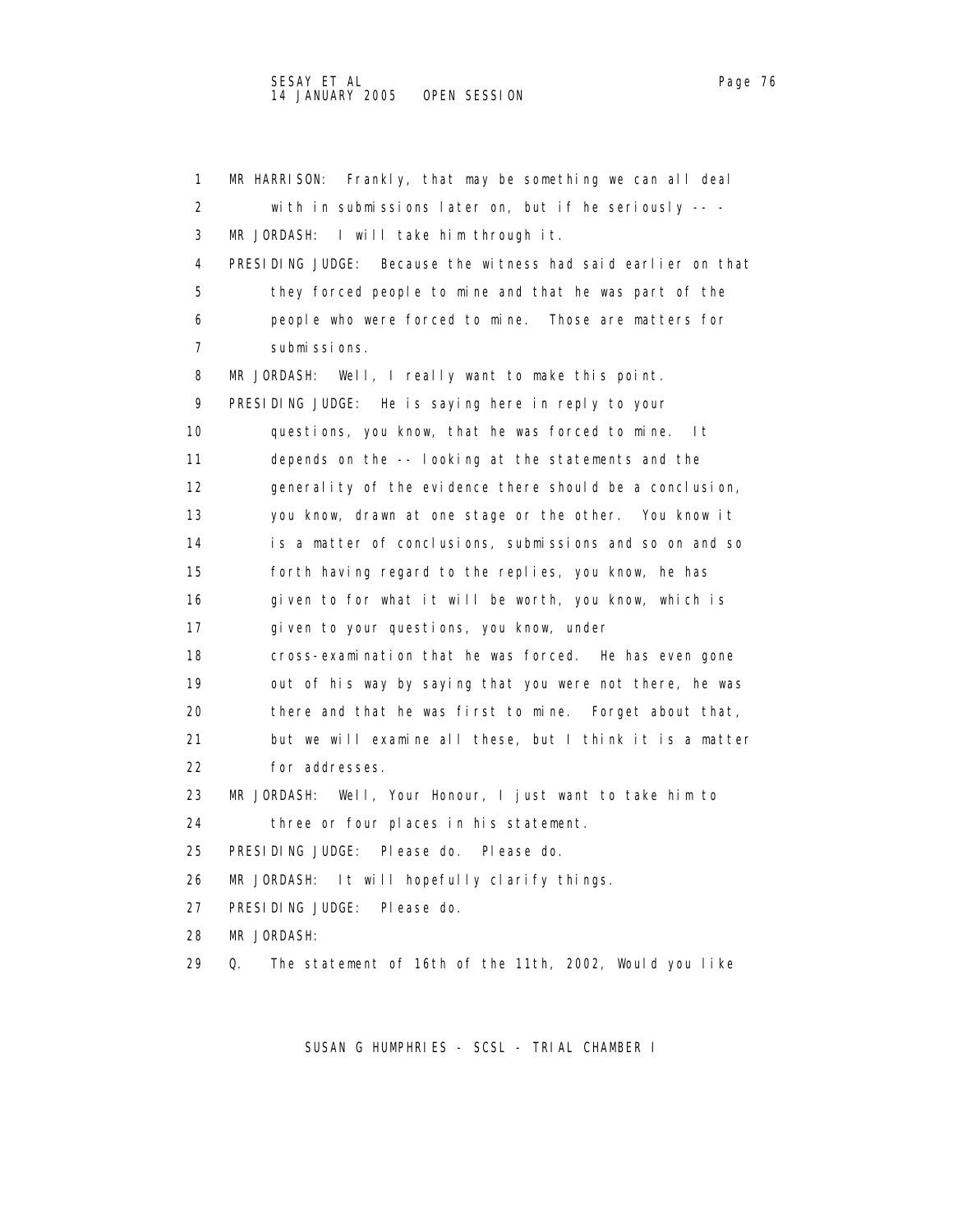1 to have a look at page 2 again, please, Mr Witness? 2 PRESIDING JUDGE: That's that same statement? 3 MR JORDASH: Indeed, Your Honour, yes. Thank you. 4 Q. Line 2, you do say there, "They forced us to beat rice 5 for them." So you have said before that you personally 6 were forced to beat rice. Can you see that? 7 A. Yes. 8 Q. Right. Could you turn back to the statement, please. 9 A. I've seen that, we were forced to beat husked rice. 10 Q. Well, I want to take you to another section, if I may, 11 Mr Witness, I will not be long. The third paragraph, 12 which starts off with, "The rebels then engaged in 13 serious mining." Do you see that? "The rebels then 14 engaged in serious mining. They continued to bring 15 civilians from neighbouring villages and forced us to 16 give them more people to mine for them. If they asked 17 you and did not, people..." Then you went to mine by 18 force." Do you see that? 19 PRESIDING JUDGE: Mr Braun, please, can you sit down. Let 20 Court Management attend to whatever you are doing, 21 please. 22 MR JORDASH: 23 Q. Do you see that, Mr Witness, "They..."? 24 A. Yes. 25 Q. You don't suggest there, do you, that you were mining. 26 You suggest that other people were mining; is that not 27 correct? 28 A. I want you to listen to me carefully. I said when they 29 arrived they asked us to show them where there was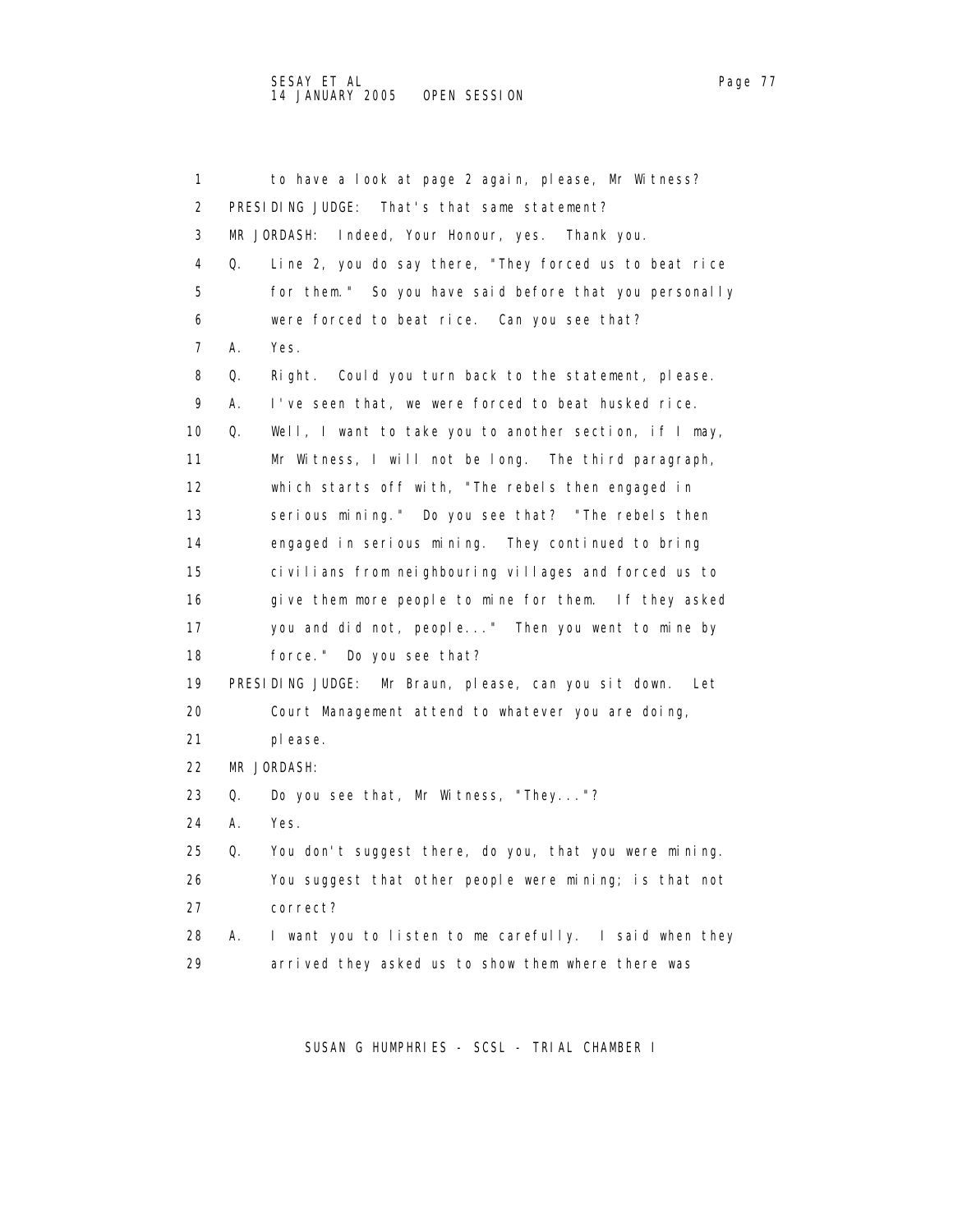| 'ane |  |
|------|--|
|      |  |
|      |  |

|                   | 1       | mining -- diamonds and we said we didn't know. And they     |
|-------------------|---------|-------------------------------------------------------------|
|                   | 2       | forced us to do mining for them. So, I mean, can I          |
|                   | 3       | exclude myself from the us? We were a part of the people    |
|                   | 4       | and we were asked to mine.                                  |
|                   | 5<br>Q. | But that is not actually what your statement appears to     |
|                   | 6       | say, Mr Witness. Let us have a look at it:<br>"And the      |
|                   | 7       | rebels then engaged in serious mining. They continued to    |
|                   | 8       | bring civilians from neighbouring villages and forced us    |
|                   | 9       | to give them more people to mine for them. If they asked    |
| 10                |         | you and you did not people -- then you went to mine by      |
| 11                |         | force." Doesn't say "us", it says "they forced us to        |
| $12 \overline{ }$ |         | give them more people." It doesn't say you, does it?        |
| 13                | А.      | Let me clarify this to you. As the leader xxxxxxxxxxxxx     |
| 14                |         | xxxx, when they wanted something done they will ask me and  |
| 15                |         | us to provide people, and together with the people we       |
| 16                |         | would all go and do the work. In fact, if you didn't        |
| 17                |         | have people to present then you, yourself, will do the      |
| 18                |         | work alone. So, I mean, this is clear.                      |
| 19                | Q.      | You have told us, Mr Witness, that there were three         |
| 20                |         | shifts which existed. Did these three shifts cover the      |
| 21                |         | whole 24 hour period or did they cover from the morning     |
| 22                |         | until late at night? Can you give us an indication,         |
| 23                |         | pl ease.                                                    |
| 24                | А.      | There was no specific time set. I mean, you only work       |
| 25                |         | until you are tired. As soon as you are tired someone       |
| 26                |         | comes on to take over from you. So there was no             |
| 27                |         | particular time set for the working.                        |
| 28                | Q.      | Well, you have told us only five minutes ago Mr Witness     |
| 29                |         | that there was shift from the morning until midday.<br>That |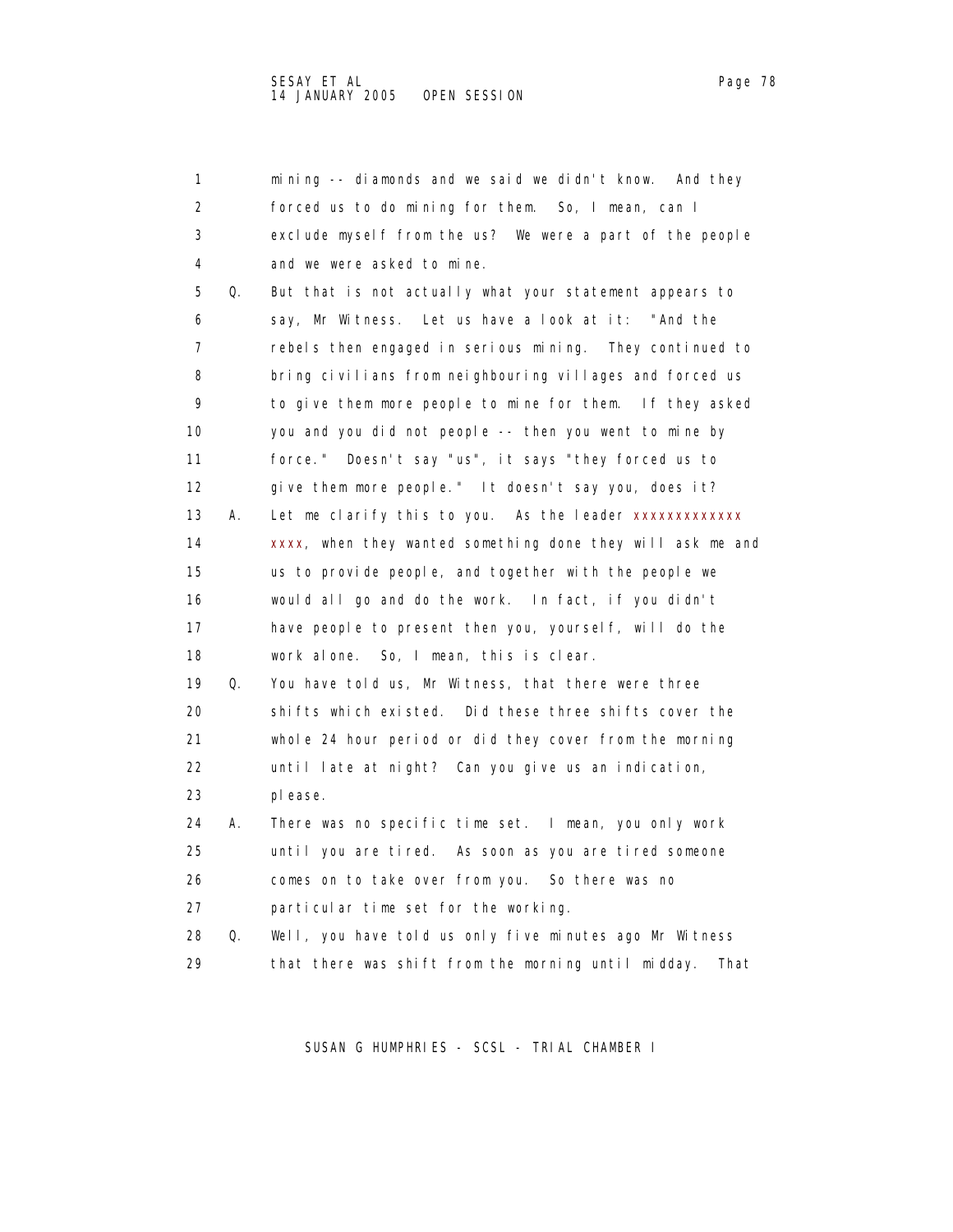| 1                 | would appear to be quite a definite period of time.<br><b>Now</b> |
|-------------------|-------------------------------------------------------------------|
| 2                 | you appear to have changed --                                     |
| 3                 | But there is evidence earlier on that some<br>PRESIDING JUDGE:    |
| 4                 | people got tired and when they noticed that they were             |
| 5                 | tired, they were replaced, but the shifts, you know,              |
| 6                 | continued. We also have it in evidence that when some             |
| 7                 | people manifested fatigue they were stoned. You see, we           |
| 8                 | have all these bits and pieces in the evidence.                   |
| 9                 | MR JORDASH:<br>Exactly, I agree.                                  |
| 10                | PRESIDING JUDGE: It will take time, you know, for us to           |
| 11                | really put things together.                                       |
| $12 \overline{ }$ | MR JORDASH: I agree, your Honour.                                 |
| 13                | PRESIDING JUDGE: Yes, you may proceed.                            |
| 14                | MR JORDASH: I won't be very much longer with this issue.          |
| 15                | Is it true what you said a moment ago, that there were<br>Q.      |
| 16                | three shifts, one of which went from the morning until            |
| 17                | midday? Is that true, Mr Witness?                                 |
| 18                | А.<br>Well, the people did work and they worked, and when you     |
| 19                | are tired someone replaces you, that's what I am saying.          |
| 20                | People were working from the morning and when they are            |
| 21                | tired - it could be any time - they are replaced.                 |
| 22                | Q.<br>Why did you mention midday? What has midday got to do       |
| 23                | with it?                                                          |
| 24                | Well, for every wise person, I mean, you would know that<br>А.    |
| 25                | when someone works from morning until the sun is up, you          |
| 26                | will say that is midday. I mean, there was no clock, but          |
| 27                | I mean that's midday.                                             |
| 28                | Why did you mention three shifts?<br>Q.                           |
| 29                | Don't take us aback. I told you that people worked and<br>А.      |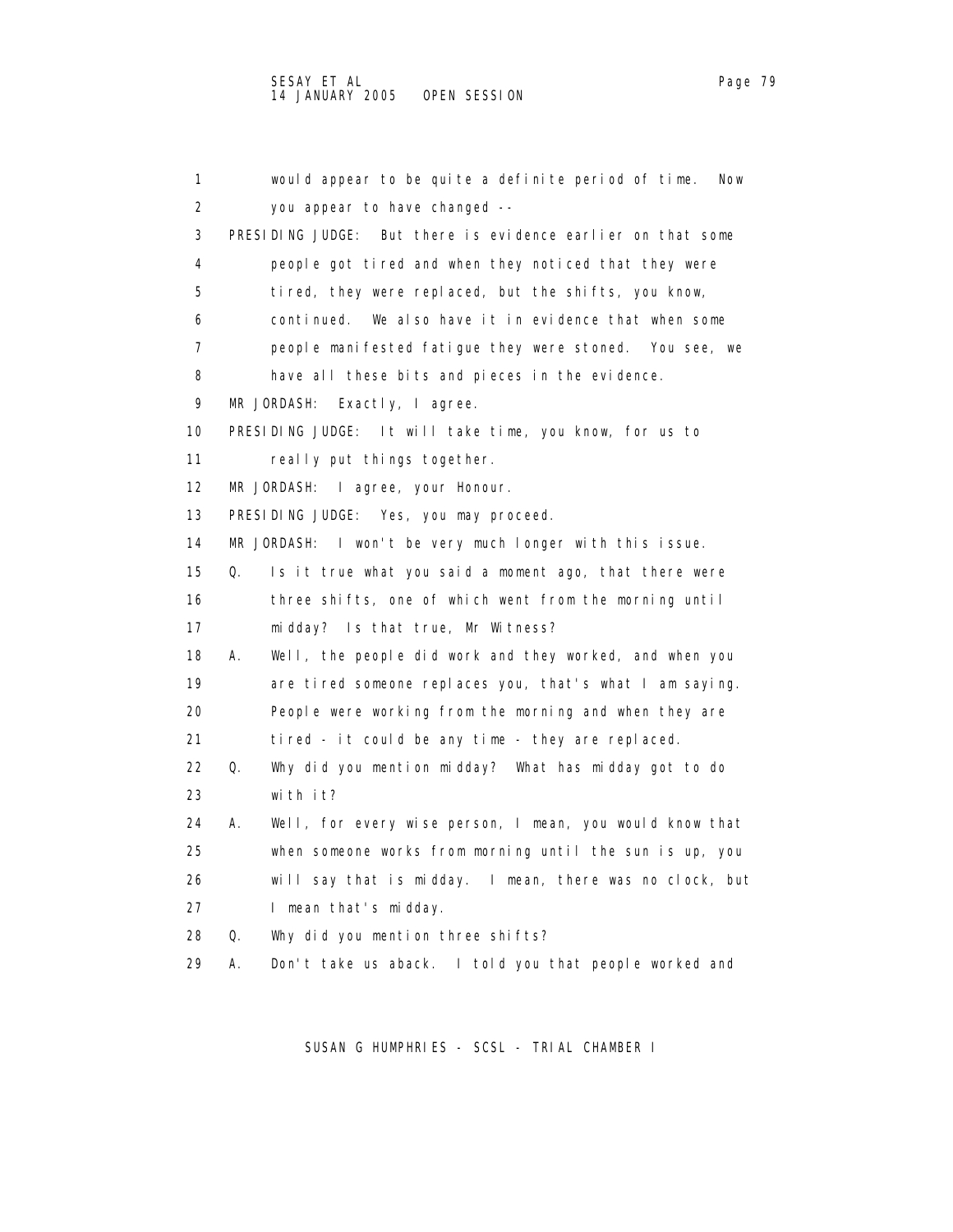| 1              |    | when they were tired they are replaced. Talking about     |
|----------------|----|-----------------------------------------------------------|
| $\overline{2}$ |    | three shifts. I said when people were tired they are      |
| 3              |    | repl aced.                                                |
| 4              | Q. | Well, I am sure the record will show what it was you did  |
| 5              |    | say, Mr Witness. How did people indicate they were        |
| 6              |    | ti red?                                                   |
| 7              | А. | What did you say?                                         |
| 8              | 0. | Let me start that again. When a person was tired they     |
| 9              |    | rested; is that correct?                                  |
| 10             | Α. | Yes.                                                      |
| 11             | Q. | When a person was tired somebody else took over; is that  |
| 12             |    | correct?                                                  |
| 13             | Α. | Yes.                                                      |
| 14             | Q. | When that person was tired they rested?                   |
| 15             | А. | Yes.                                                      |
| 16             | Q. | So a civilian would indicate that they were tired and go  |
| 17             |    | and rest; is that correct?                                |
| 18             | А. | Actually, when you are working and you're tired, there is |
| 19             |    | nothing to do. If you're tired, you are tired, you'll     |
| 20             |    | only have to say, "I'm tired". Even if they are going to  |
| 21             |    | kill, you will say, "I am tired", and when you are tired  |
| 22             |    | someone will need to replace you.                         |
| 23             | Q. | So if a worker was working for a few hours in the morning |
| 24             |    | - two or three hours - and was tired, they would go and   |
| 25             |    | rest; is that correct?                                    |
| 26             | А. | I've said this over and over, that when people work and   |
| 27             |    | they were tired they'll have to rest.                     |
| 28             | Q. | So they chose when to rest; is that correct?              |
| 29             | А. | I mean, they were all under supervision.<br>When you are  |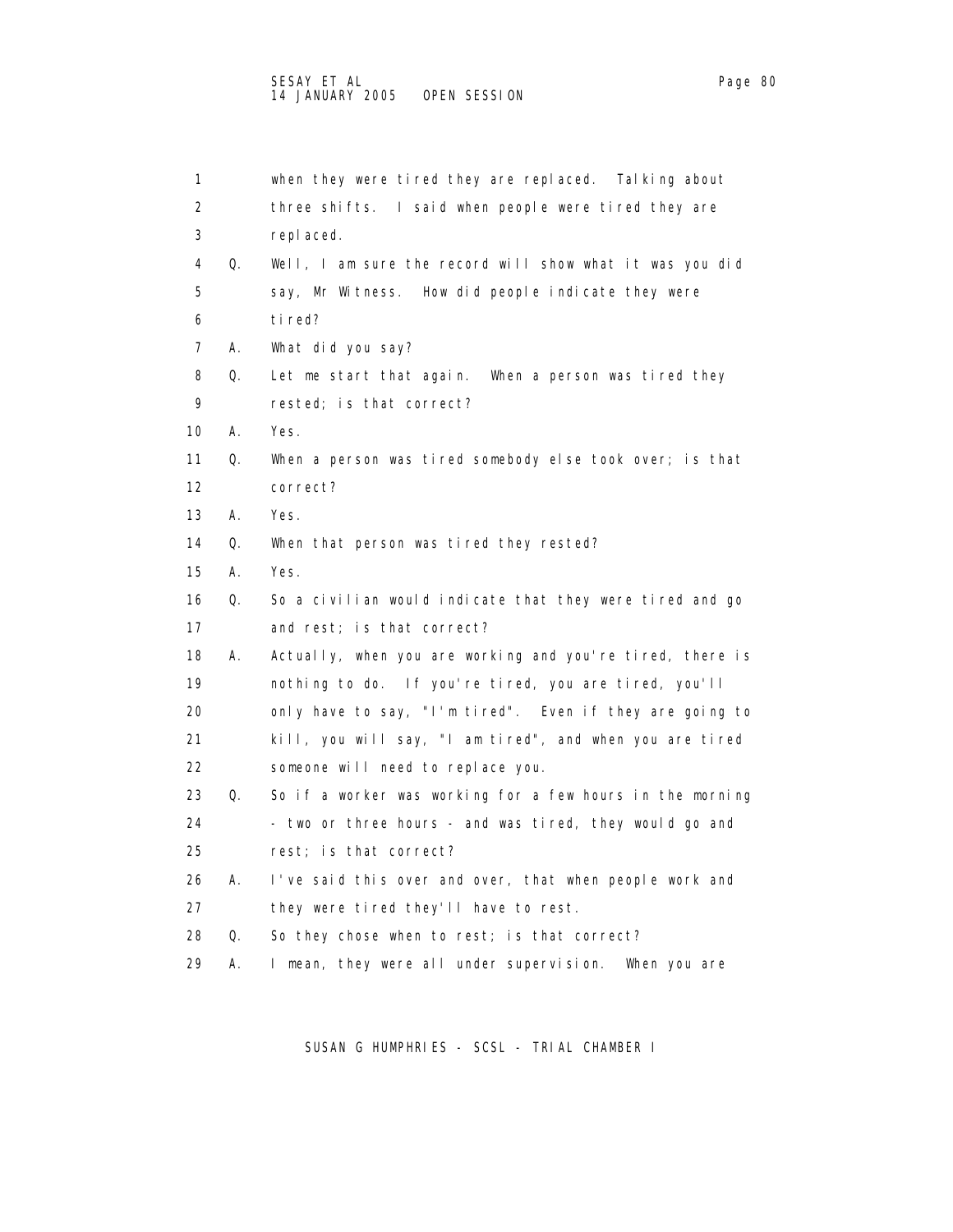| 1                 |    | tired, it can be seen that this person is tired and they  |
|-------------------|----|-----------------------------------------------------------|
| 2                 |    | are changed, someone else comes and do the job that you   |
| 3                 |    | were doing and you take a break.                          |
| 4                 | Q. | What, they chose -- the civilians chose when they wanted  |
| 5                 |    | to rest; is that correct?                                 |
| 6                 | Α. | No.                                                       |
| 7                 | Q. | Well, who decides?                                        |
| 8                 | Α. | Well, if people are tired they will just be tired and     |
| 9                 |    | they will say "I'm tired". It doesn't matter what they    |
| 10                |    | are going to do to them, but they will say they are       |
| 11                |    | And when that tiredness is recognised someone<br>ti red.  |
| $12 \overline{ }$ |    | else is brought to take your place and you will go and    |
| 13                |    | take a break.                                             |
| 14                | Q. | Thank you. And that could happen at any time in a         |
| 15                |    | person's shift - after one or two hours, after ten hours; |
| 16                |    | is that correct?                                          |
| 17                | А. | I didn't count that. All I said is that when someone was  |
| 18                |    | tired you go and rest, that's all.                        |
| 19                | Q. | Now, you say that the G5 was good to civilians; is that   |
| 20                |    | correct?                                                  |
| 21                | А. | I mean, the G5, like I said, he was there for the<br>Yes. |
| 22                |    | civilians, he spoke for civilians. I think he was a nice  |
| 23                |    | person.<br>Even among evil people you always have one or  |
| 24                |    | two who has very good hearts.                             |
| 25                | Q. | Well, in April, May, June 2000 and so on through 2000,    |
| 26                |    | did you as leader -- sorry, I beg your pardon. Did you    |
| 27                |    | speak to G5 about the conditions in the mines?            |
| 28                | А. | G5 was not in charge of the mining. The people who were   |
| 29                |    | in charge of the mining came from outside, so we couldn't |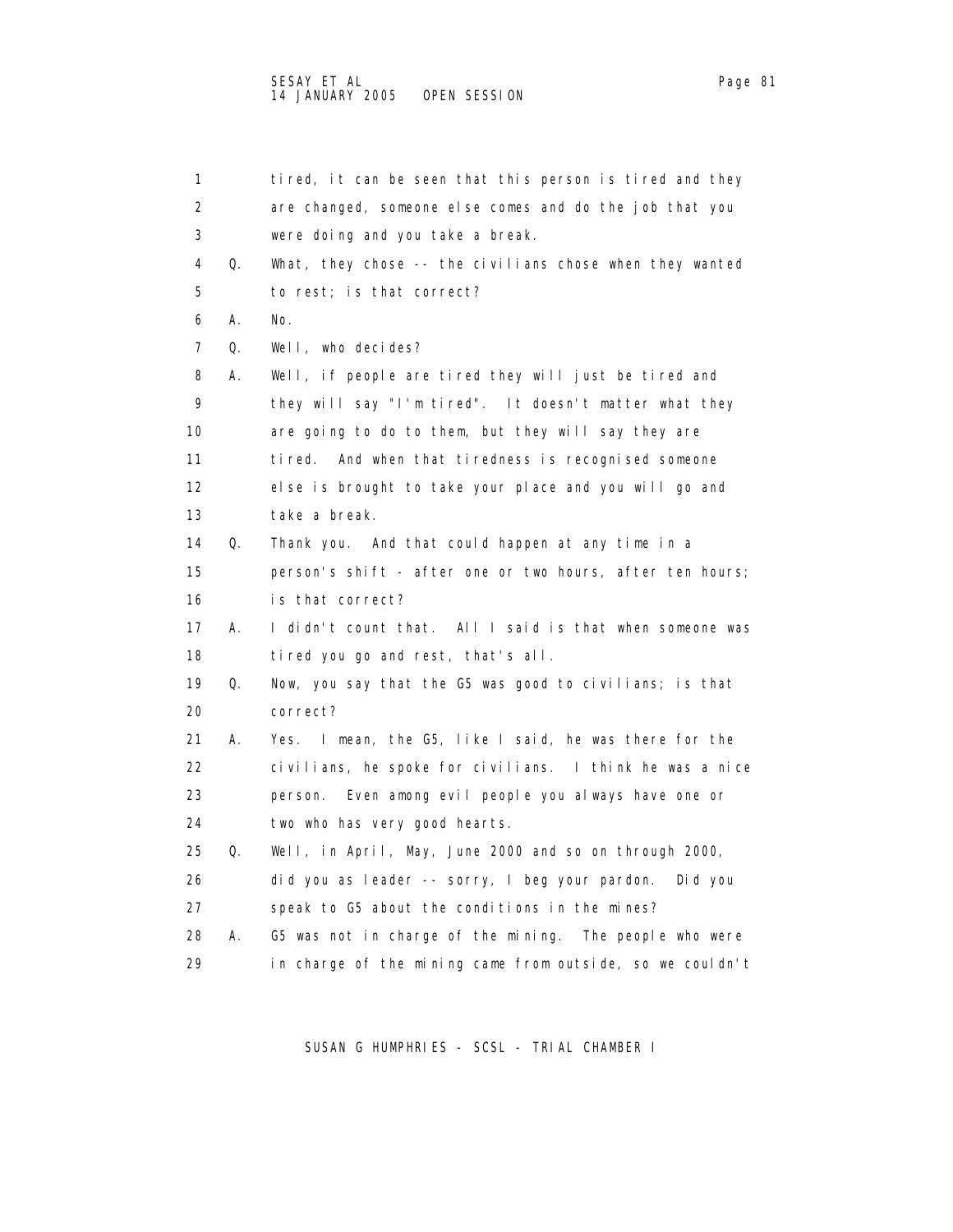1 talk to him anything about the mining. 2 Q. Well, who did you talk to, if anybody, in 2000? 3 A. About what? 4 Q. About -- well, according to you there are people moving 5 around Tombodu and the surrounding areas in 2000 engaged 6 in a little trade, okay? Is that true? 7 A. That's how it is. I mean, even during war times people 8 are there who always sell things. Even if there is war 9 people always sell things. 10 Q. And you're living at home, aren't you, at this time? 11 A. House, what do you mean house? I mean, that's my home 12 town, I live there. I was living in a shed that I 13 constructed. 14 Q. You're living as a free man in Kono in your constructed 15 shed, aren't you? 16 A. In fact, let me tell you the condition under which we 17 were, we didn't have any choice. Whether they do 18 something bad to you or something good, you only have to 19 bear up and stay. So we were there and whatever we did 20 that's where we were. That's my home. 21 Q. But why didn't you communicate to somebody amongst the 22 rebels that despite the fact that you and others are 23 moving freely around, there is a number of people who are 24 captured in the mines, and try to do something about 25 that? 26 A. I didn't have that power or authority. 27 Q. Did the G5 save peoples' lives? 28 A. When the mining started the G5 had no power over the 29 mining. We had -- our own authority was restricted to if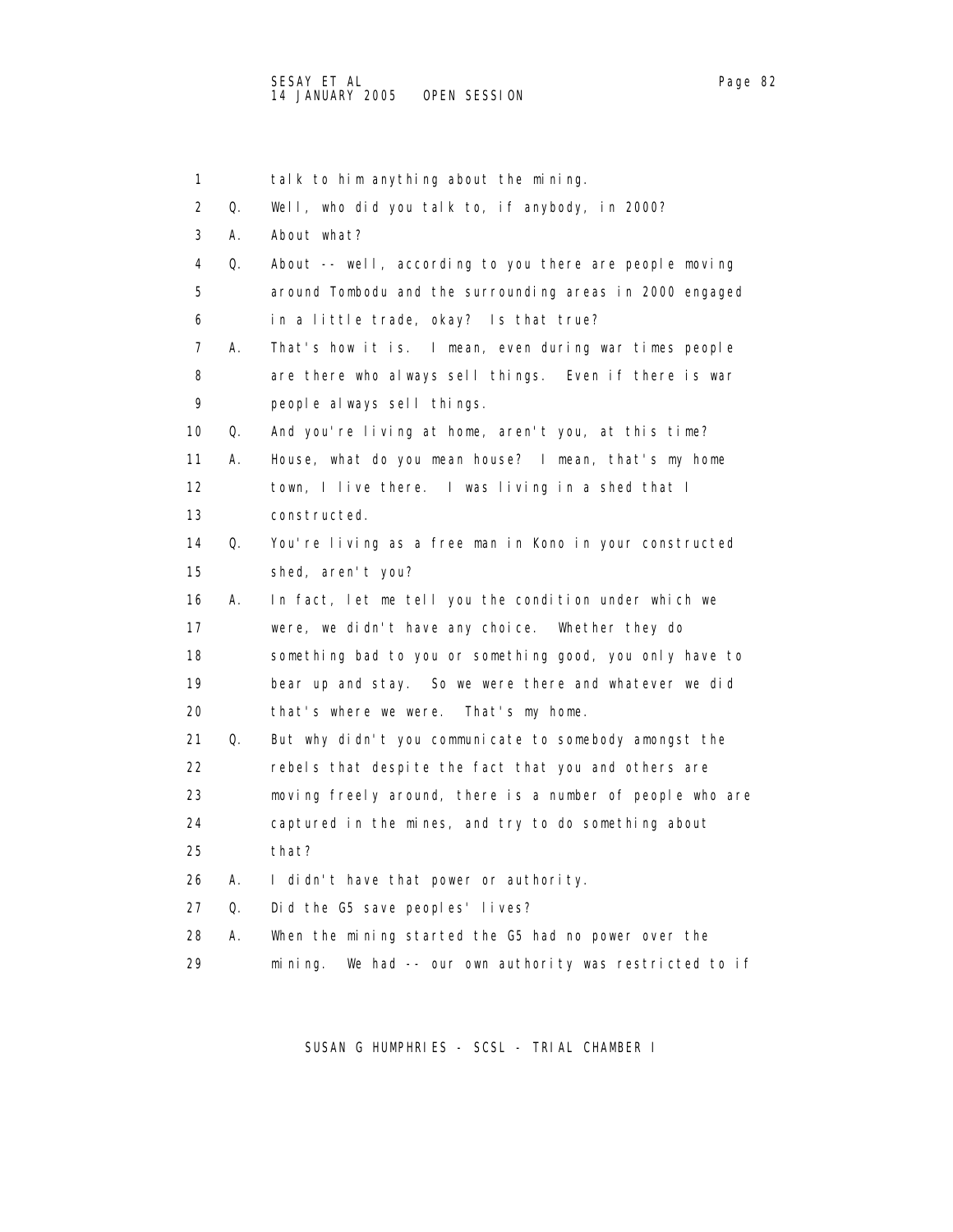1 a rebel offended a civilian in Tombodu Town, then we 2 could bring the matter to the G5, but nothing to do with 3 mining. 4 Q. Really? 5 A. I am telling you the truth. 6 Q. Well, let us have a look at your statement, shall we -- 7 second page of the same statement. The last paragraph: 8 "I saw Officer Med giving diamonds to General Issa about 9 five to six times." Is that what you told the 10 Prosecution - "I saw Officer Med giving diamonds to 11 General Issa about five to six times"? 12 A. Yes. 13 Q. So it is not, then, the many, many times you have told us 14 about two days, it is five or six times; is that correct? 15 A. I did not write this in a book. What I saw is what I've 16 just talked about. 17 Q. Is it five or six times or is it many, many times, 18 Mr Witness? 19 A. That is how we speak Kono. I mean, if you see someone 20 more than three times, you can say, "I saw him many 21 times." 22 Q. Do you say in Kono many, many times for more than three 23 times or is that an exaggeration? 24 A. Not exaggerating. I mean, what I saw is what I'm 25 explaining. If you see someone morning/evening, 26 morning/evening, morning/evening, you will say "I have 27 seen that person many times." 28 Q. Well, you aren't talking here about seeing General Issa 29 receiving diamonds morning/evening, morning/evening,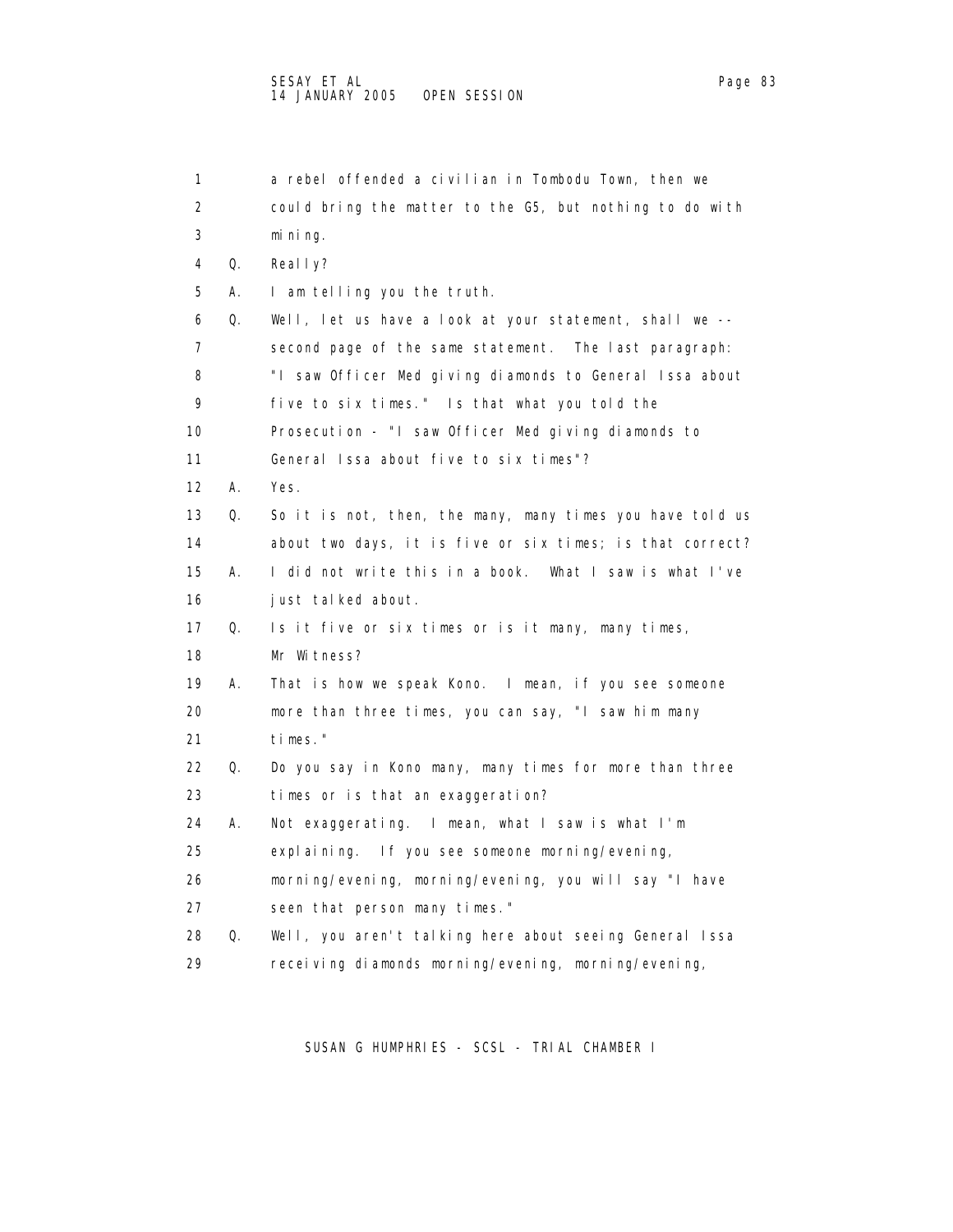| 1                 |    | morning/evening. You're talking about seeing him five to  |
|-------------------|----|-----------------------------------------------------------|
| 2                 |    | six times; aren't you?                                    |
| 3                 | А. | I saw General Issa very many times, but the times I saw   |
| 4                 |    | him receive diamonds was about five or six. Those are     |
| 5                 |    | the ones I can remember. I'm explaining the things that   |
| 6                 |    | I was present at. He was given diamonds five to six       |
| 7                 |    | times, but I saw him many more times.                     |
| 8                 | Q. | Then you go on to say, "They did not do it<br>Right.      |
| 9                 |    | secretly." I am looking again at the paragraph, if you    |
| 10                |    | woul d.                                                   |
| 11                | А. | No.                                                       |
| $12 \overline{ }$ | Q. | "They did not do it secretly. I saw Gebo giving           |
| 13                |    | General Issa diamonds, " you see that? Is that what you   |
| 14                |    | told the Prosecution?                                     |
| 15                | А. | Yes.                                                      |
| 16                | Q. | "I saw Major Saw giving General Issa diamonds"; is that   |
| 17                |    | what you told the Prosecution?                            |
| 18                | А. | Yes.                                                      |
| 19                | Q. | "I don't know what General did with the diamonds"; is     |
| 20                |    | that what you told the Prosecution?                       |
| 21                | А. | Yes, I saw him receive diamonds, but I don't know what he |
| 22                |    | did with them afterwards.                                 |
| 23                | Q. | "If people worked and they did not find any diamonds,     |
| 24                |    | they were accused of witchcraft and beaten. The G5        |
| 25                |    | commander saved a lot of people's lives. He was kind to   |
| 26                |    | the civilians." Aren't you talking there about the G5     |
| 27                |    | saving people's lives in relation to the mining?          |
| 28                | А. | Well, he spoke for civilians. When something bad is       |
| 29                |    | happening to civilians, he could advise.                  |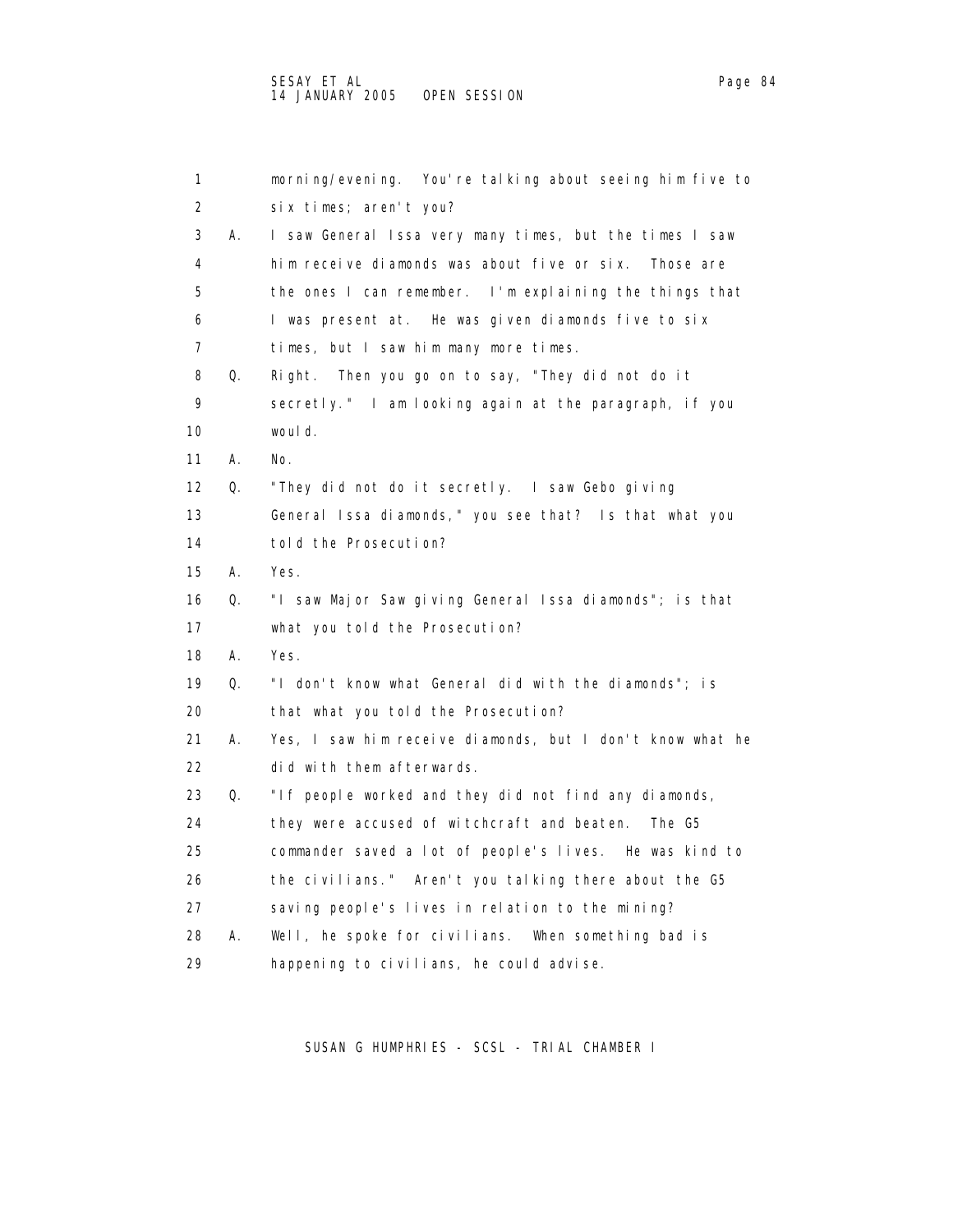1 Q. No, the point is this, Mr Witness: That you appear to be 2 describing the actions of the G5 saving lives in relation 3 to the mining of diamonds. Is that not what this 4 paragraph is about? 5 A. Yeah, that's how it is, he spoke for people. I mean, 6 when they want to do something evil to people, he will 7 speak more them. But in terms of diamond issues, his 8 voice didn't go for. 9 Q. So he was engaged, then, in having some role with the 10 diamond mining; is that what you are saying now? 11 MR HARRISON: I think that is quite a mischaracterisation of 12 what the evidence was. He said he would speak for the 13 citizens. There is no reference whatsoever to having any 14 role in the diamond mining. 15 MR JORDASH: It was a question. 16 Q. Isn't the paragraph that we are looking at, Mr Witness, 17 suggesting that G5 saved a lot of people's lives, and 18 that refers to this paragraph which is talking about the 19 forced mining? Isn't that what this paragraph is about? 20 A. That was part of his functions, to speak on behalf of the 21 civilians. And whether he was involved in diamond mining 22 or not, I think I didn't know about that. But his 23 functions was to talk on behalf of the civilians. That's 24 the job he did and that's all I have said. 25 Q. Well, did you not tell the Prosecution that the G5 26 commander saved a lot of people's lives in relation to 27 the diamond mining? Did you tell the Prosecution that? 28 MR HARRISON: Well, no, you read the statement -- [microphone 29 not activated]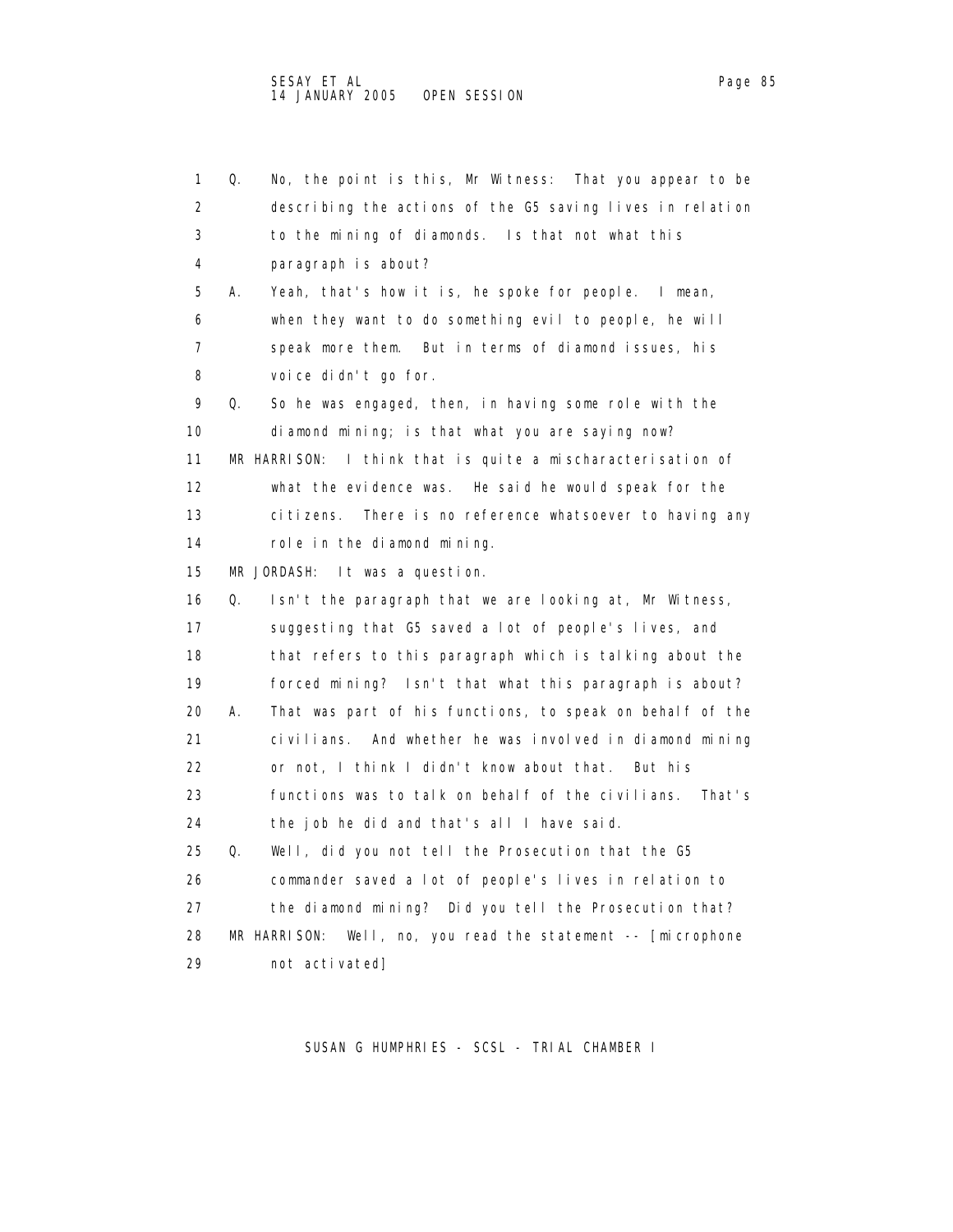1 THE WITNESS: I have said this once or twice. That was his 2 own job, to talk for civilians. 3 JUDGE BOUTET: Aren't we getting into arguments at this 4 particular time? I think you have made your point and 5 let us keep it for the future, please. 6 MR JORDASH: I will move on, I beg your pardon. Could the 7 witness please be given his statement of the 27th of 8 January 2004. 9 Q. First paragraph -- sorry, before we move there. Is that 10 a statement you gave to the Prosecution on 27th of 11 January 2004? I think we have looked at it before 12 Mr Witness? Can you see first paragraph, and I am 13 particularly interested in the second sentence: 14 "Complaints were made to mine management about the 15 workers treatment and conditions, which were passed on to 16 Issa Sesay, but no action was taken to prevent the 17 abuses." You are referring there to mining; is that 18 correct? 19 [HS140105E 4.32 p.m.] 16:32:25 20 A. Yes. 21 Q. What complaints then were made to mine management about 22 the workers' treatment and conditions which were passed 23 on to Issa Sesay? 24 PRESIDING JUDGE: Does he say that the complaints are related 16:32:51 25 to mining? 26 MR JORDASH: Yes, because the sentence -- I'm sorry, I should 27 have read the first sentence to give it some context. To 28 read the first sentence: "During the mining period, Issa 29 Sesay gave instructions that any civilian who refused to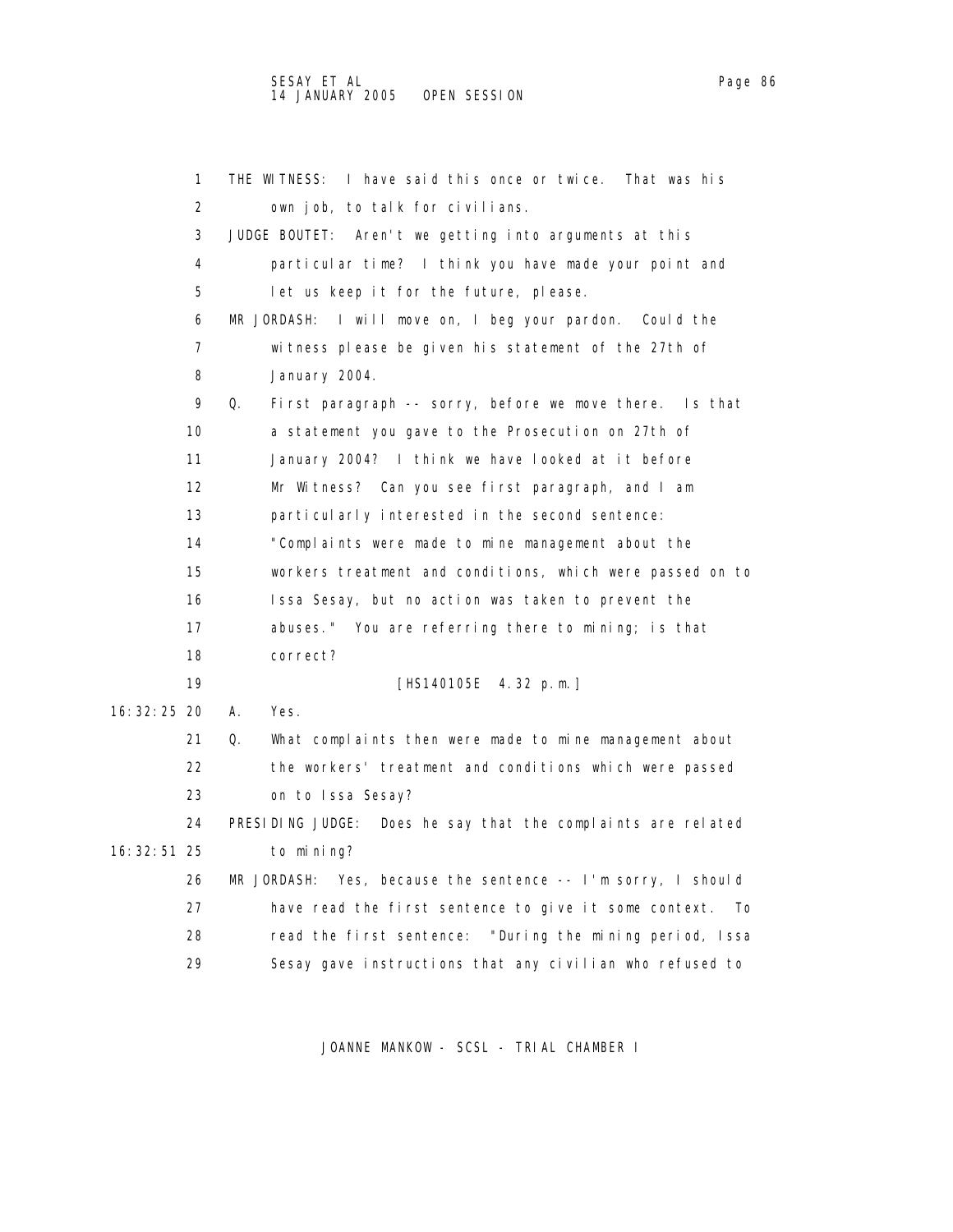|               | 1  |    | work in the mines should be disciplined. Complaints were    |
|---------------|----|----|-------------------------------------------------------------|
|               | 2  |    | made to mine management about the workers' treatments and   |
|               | 3  |    | conditions which were passed on to Issa Sesay, but no       |
|               | 4  |    | action was taken to prevent the abuses."                    |
| 16: 33: 18    | 5  | Q. | So, Mr Witness, did you tell the Prosecution that           |
|               | 6  |    | complaints were made to mine management about the           |
|               | 7  |    | workers' treatments and conditions which were passed on     |
|               | 8  |    | to Issa Sesay but he took no action?                        |
|               | 9  | А. | Yes, that's the truth. That's how it happened.              |
| 16: 33: 35 10 |    | Q. | Well, we know you didn't pass any complaints on, did you?   |
|               | 11 | А. | It is us, the civilians, all of us together went to Issa    |
|               | 12 |    | Sesay and told him about these conditions in Bendu II.      |
|               | 13 | Q. | You personally spoke to Mr Sesay and told him about the     |
|               | 14 |    | conditions?                                                 |
| 16: 34: 13 15 |    | А. | That is why we had someone who was ahead of us, who was     |
|               | 16 |    | in charge of the chiefdom, Chief Ngekia.<br>In fact, he was |
|               | 17 |    | one of the persons who was beaten and stabbed on his        |
|               | 18 |    | head.                                                       |
|               | 19 | Q. | You haven't said that before, have you, Mr Witness?         |
| 16: 34: 31 20 |    |    | You've said in your statement complaints were made to       |
|               | 21 |    | $min$ --                                                    |
|               | 22 |    | PRESIDING JUDGE: Mr Jordash, can this man say everything?   |
|               | 23 |    | Can this man say everything of what happened in that        |
|               | 24 |    | historical chapter of what he has narrated? You see, we     |
| 16: 34: 47 25 |    |    | are used to the expression here. The moment you keep        |
|               | 26 |    | asking questions, you jog a man's memory, and he comes      |
|               | 27 |    | out with things which he ordinarily, you know, you're       |
|               | 28 |    | activating his memory and reminding him of certain things   |
|               | 29 |    | which he lived through. He might have forgotten about       |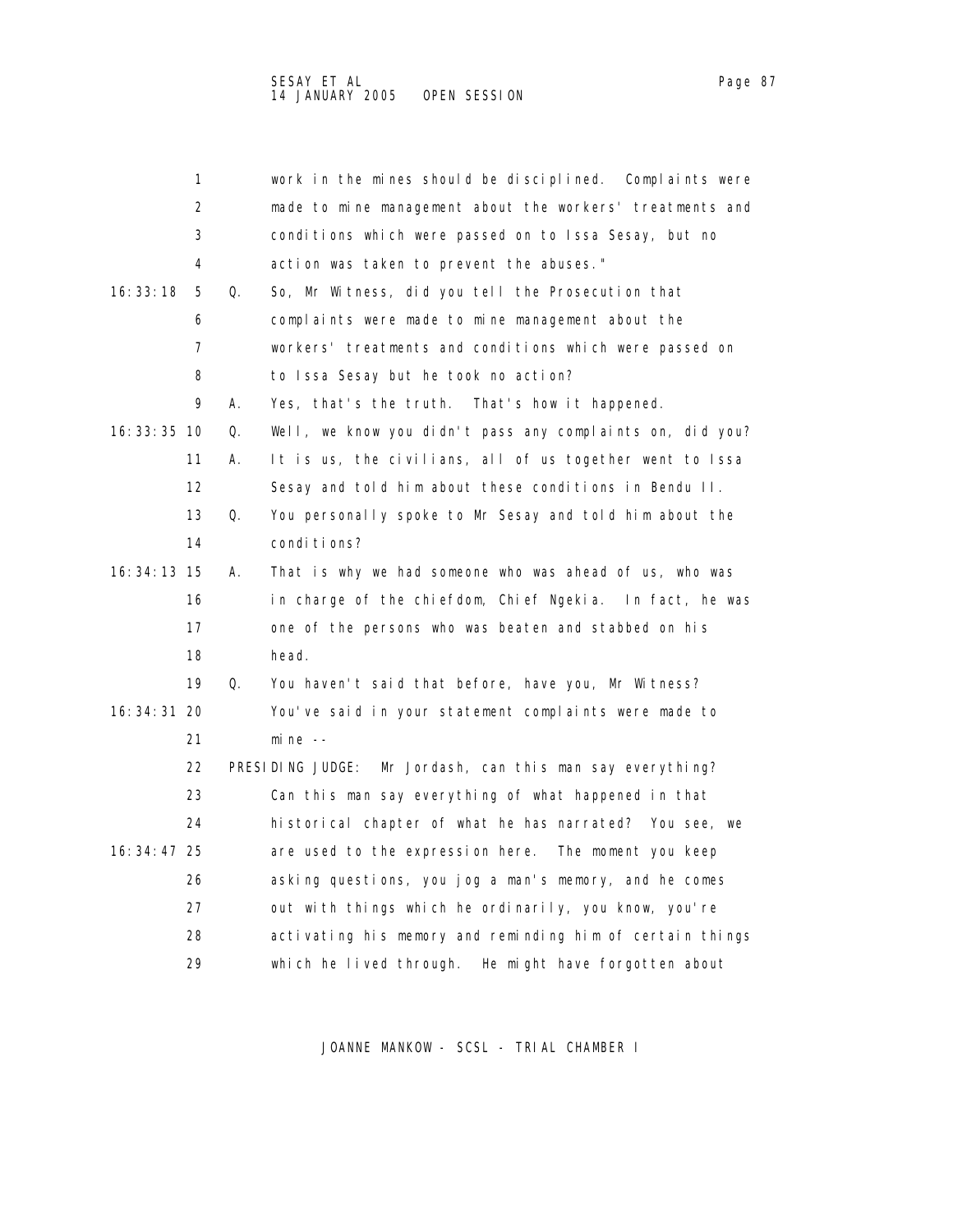| 1                 | He might not even have had the intention of<br>them.              |
|-------------------|-------------------------------------------------------------------|
| 2                 | testifying to them.<br>But it doesn't mean that may not           |
| 3                 | necessarily have happened. Now you know, we are at a              |
| 4                 | stage where he says, that they led a delegation, you              |
| 16: 35: 24<br>5   | know, to Issa Sesay in Bendu II, and that the head of the         |
| 6                 | delegation was Chief Ngekia, Yomba Ngekia, I think, who           |
| 7                 | was himself stabbed and                                           |
| 8                 | You see, these are the things.                                    |
| 9                 | MR JORDASH:<br>Your Honour, that might be right. His memory has   |
| 16: 35: 47 10     | been jogged. Or it might be that he's lying, and my               |
| 11                | instructions are that he is lying. And I must ask that            |
| $12 \overline{ }$ | to him and be fair to him so he has a chance to deal with         |
| 13                | that.                                                             |
| 14                | That's right.<br>PRESIDING JUDGE:<br>That's right.<br>What I'm    |
| 16: 36: 00 15     | saying is that at times, you know, when you ask him               |
| 16                | certain questions, he gives replies on issues which he            |
| 17                | may not have testified to before. When you tell him "but          |
| 18                | you have not said that before," it doesn't exclude the            |
| 19                | fact that he may have lived through such an experience.           |
| 16: 36: 21 20     | Of course it doesn't. Of course it doesn't.<br>MR JORDASH:<br>But |
| 21                | it is evidence which I will, in due course, invite                |
| 22                | Your Honours to conclude he is lying. And if I do not             |
| 23                | ask him, I'll have nothing to say to Your Honours.                |
| 24                | PRESIDING JUDGE: Can you please go ahead and try to conclude,     |
| 16: 36: 36 25     | please, Mr Jordash. Please, get along.<br>We went                 |
| 26                | to -- we've given you all the latitude.<br>But please, get        |
| 27                | along and let's see if we end this piece of the                   |
| 28                | cross-examination.                                                |
| 29                | Mr Jordash, if I may, on your question, I do<br>JUDGE BOUTET:     |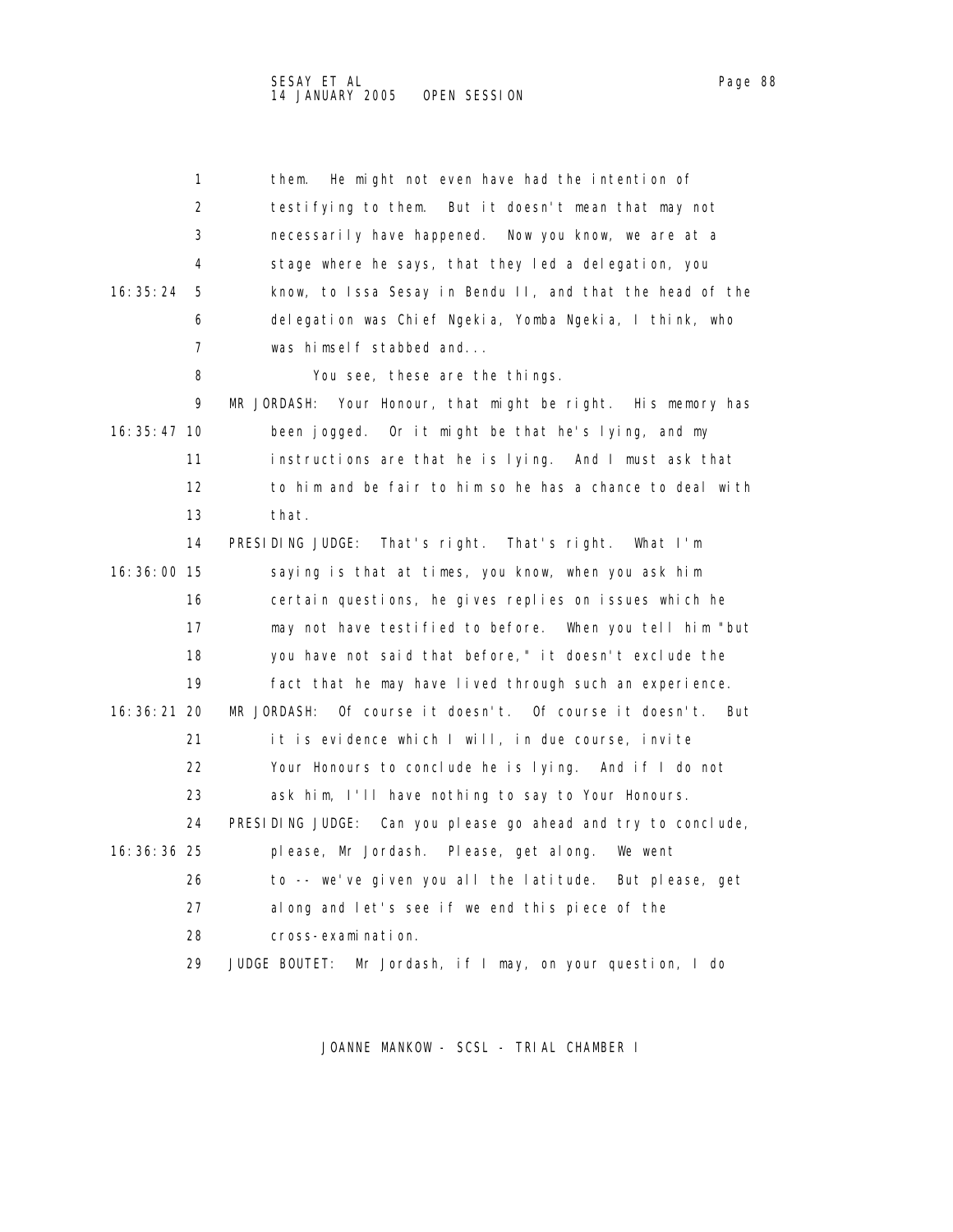1 have some confusion. What is it that you're saying is 2 the first time he's talking about, about the fact that 3 there was a stabbing to the head or that he has spoken to 4 Sesay or what is it? I'm not sure which of the two 16:37:07 5 you're talking about. 6 MR JORDASH: Spoken to Sesay. 7 JUDGE BOUTET: Okay. I'm not sure that -- maybe that's what 8 you're aiming at, but I'd like to have a clear answer 9 than that one. Because it is not clear to me that he 16:37:21 10 himself, the witness, has spoken to Sesay, if this is 11 what you're saying that is not true. 12 MR JORDASH: I'll try to clarify that, Your Honour. 13 JUDGE THOMPSON: Perhaps you should take it all together, 14 because my own perception differs a little from my 16:37:36 15 learned brothers. Is it that he's adding far more or he 16 said far more to the Prosecutors in the statement that he 17 has said in this Court? Is that one dimension of your 18 line of cross-inquiry? 19 MR JORDASH: There are three inconsistencies, I would submit. 16:37:58 20 JUDGE THOMPSON: Yes. 21 MR JORDASH: One is contained in this statement -- one version 22 is contained in this statement that complaints to mine 23 management made by the workers which were passed on to 24 Mr Sesay. One was five minutes ago where he said that in 16:38:16 25 effect there were no complaints made through the G5. And 26 the third version is that -- 27 JUDGE THOMPSON: In which case the allegation is that he's 28 equivocating somehow. 29 MR JORDASH: Well, there are three versions of events.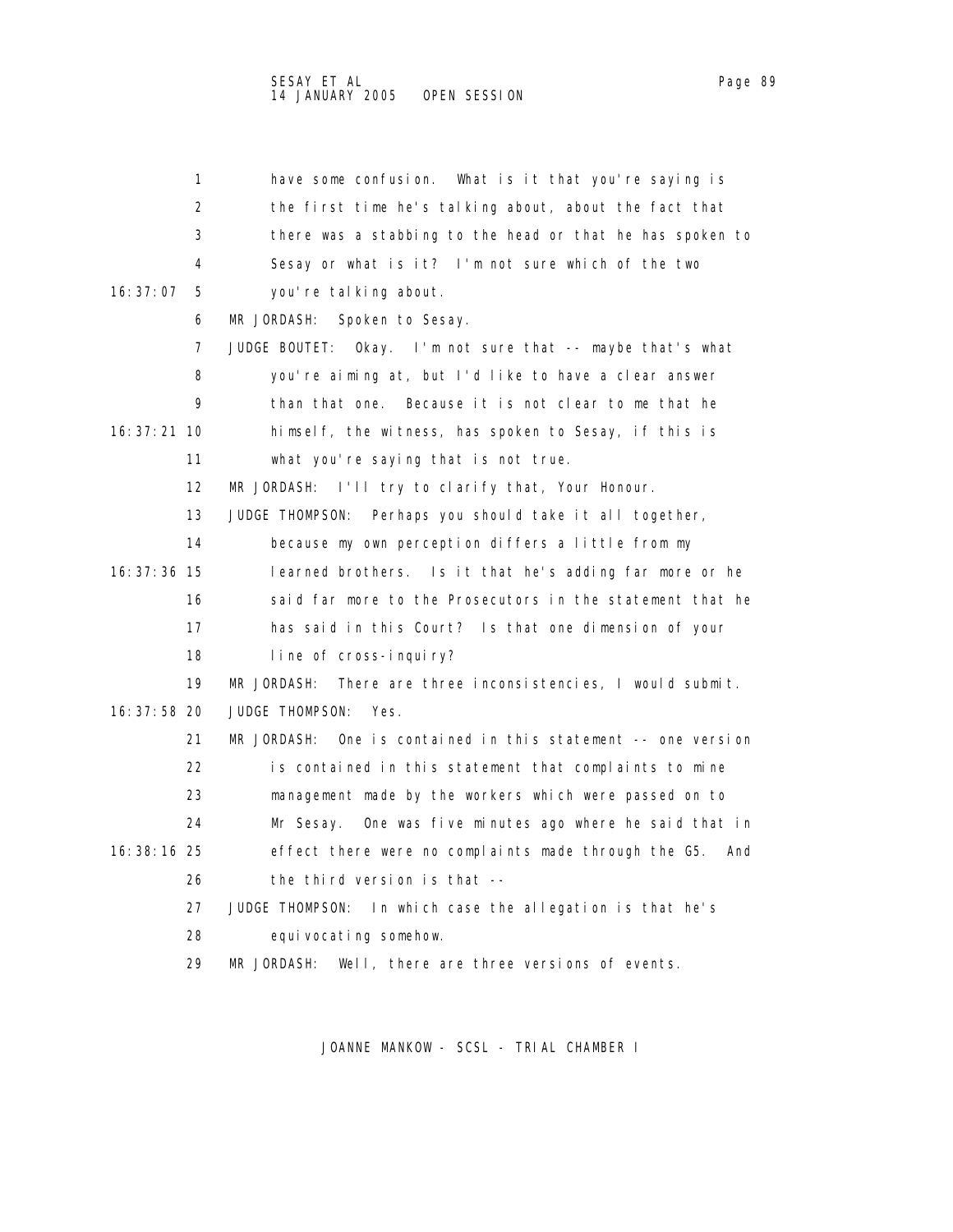1 JUDGE THOMPSON: I think, quite frankly, you're entitled to 2 highlight these which according to your instructions are 3 discrepancies for the record. It's just that I want to 4 sort of appreciate what the cross-inquiry is doing. It 16:38:48 5 seems as if it's a three-fold bullet here, and with that 6 explanation I think you're perfectly entitled to do that. 7 MR JORDASH: I'm grateful. Simply, I can wrap up fairly quick 8 on this issue. 9 Q. Mr Witness, did you make any complaints yourself 16:39:07 10 to -- directly to Mr Sesay? 11 A. No. 12 Q. Did you or anybody you're aware of make complaints to 13 mine management?

- 14 PRESIDING JUDGE: Mr Jordash, say the question. He did not 16:39:43 15 make any complaint personally to Mr Sesay. And the 16 second one?
	- 17 MR JORDASH: Did he or anybody that he's aware of make a
	- 18 complaint to the mine management?
	- 19 PRESIDING JUDGE: To the mine?
- 16:39:59 20 MR JORDASH: Management.
	- 21 PRESIDING JUDGE: Management. I see, okay.
	- 22 MR JORDASH:
	- 23 Q. Mr Witness. Mr Witness.
	- 24 PRESIDING JUDGE: Mr Witness, did you make -- was any
- 16:40:14 25 complaint made to those who were managing the mining?
	- 26 Those who were managing the diamond mining?
	- 27 THE WITNESS: Those who were in charge of the mining were the
	- 28 ones who caused the problem because Officer Mad as one of
	- 29 them was the one who gave orders that since we haven't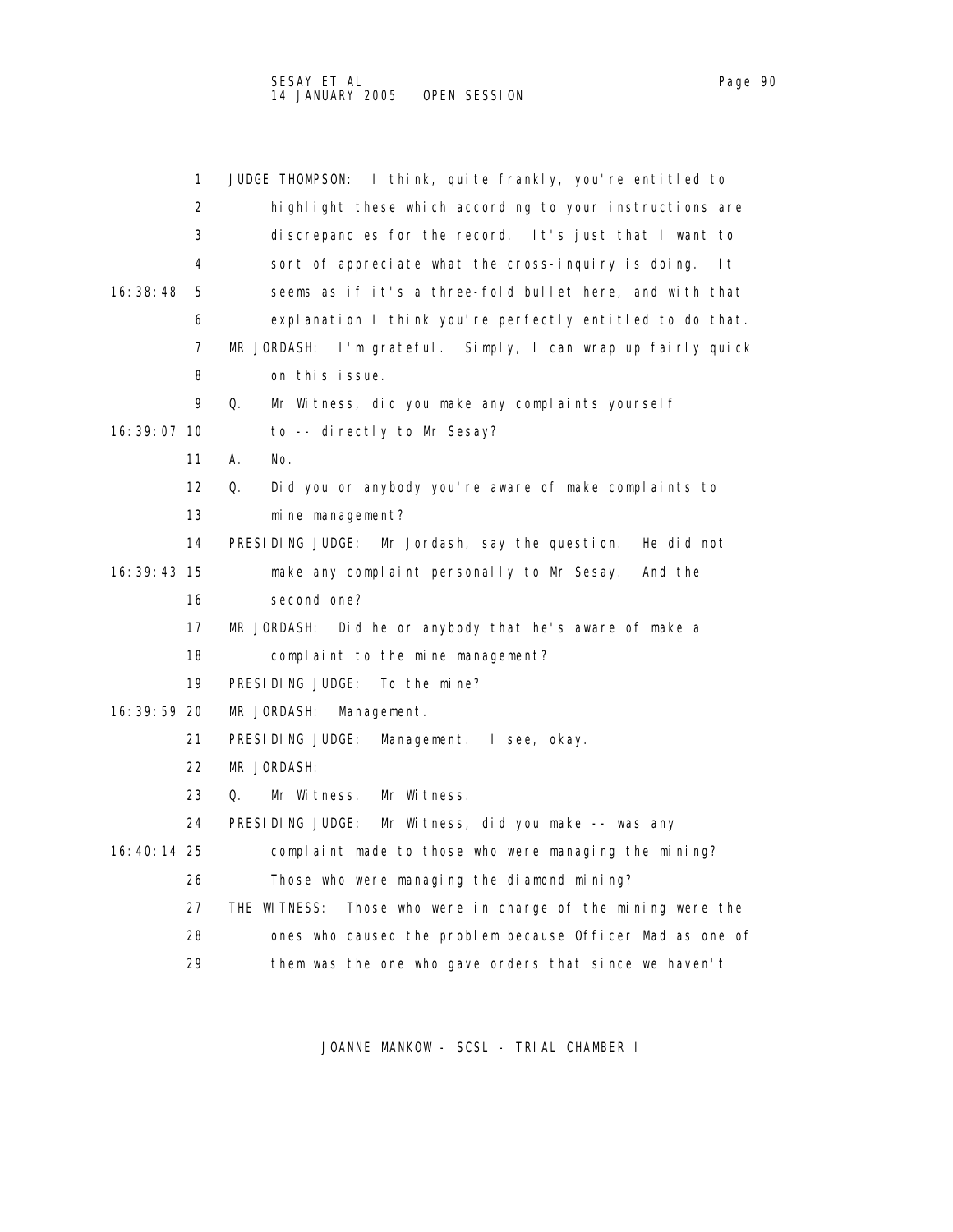1 seen diamonds and we haven't shown them where the 2 diamonds are, they should take the elders and deal with 3 them. So, I mean, these are the ones who caused the 4 problems. 16:41:13 5 MR JORDASH: 6 Q. It's an interesting answer, Mr Witness, but did you or 7 did anyone else you're aware of make complaints to those 8 who were managing the mines? 9 A. I don't understand. What is mine's management? 16:41:31 10 Q. Those in charge of the mines. Did you or anyone else 11 you're aware of make complaints to those who were 12 managing the mines? 13 A. We went to General Issa himself. We didn't go to any 14 other person. We went to General Issa Sesay. 16:42:02 15 PRESIDING JUDGE: Mr Jordash, can we conclude that -- from the 16 reply he has given, can we conclude that -- well, maybe 17 ask. 18 Why did you not report with -- make your complaints 19 to those who were in charge of the mining, those who were 16:42:21 20 supervising you for the mining? You have said that they 21 were the ones who were creating the problem. That is 22 what you said. And you said General Med -- Officer Med, 23 I`m sorry, was the one who even ordered some beatings. 24 And that if they didn't find any diamonds, he would order 16:42:51 25 beatings and so on and so forth.

 26 So what was your reason for not reporting these 27 complaints or making these complaints to those who were 28 responsible for the mining, including, of course, Officer 29 Med?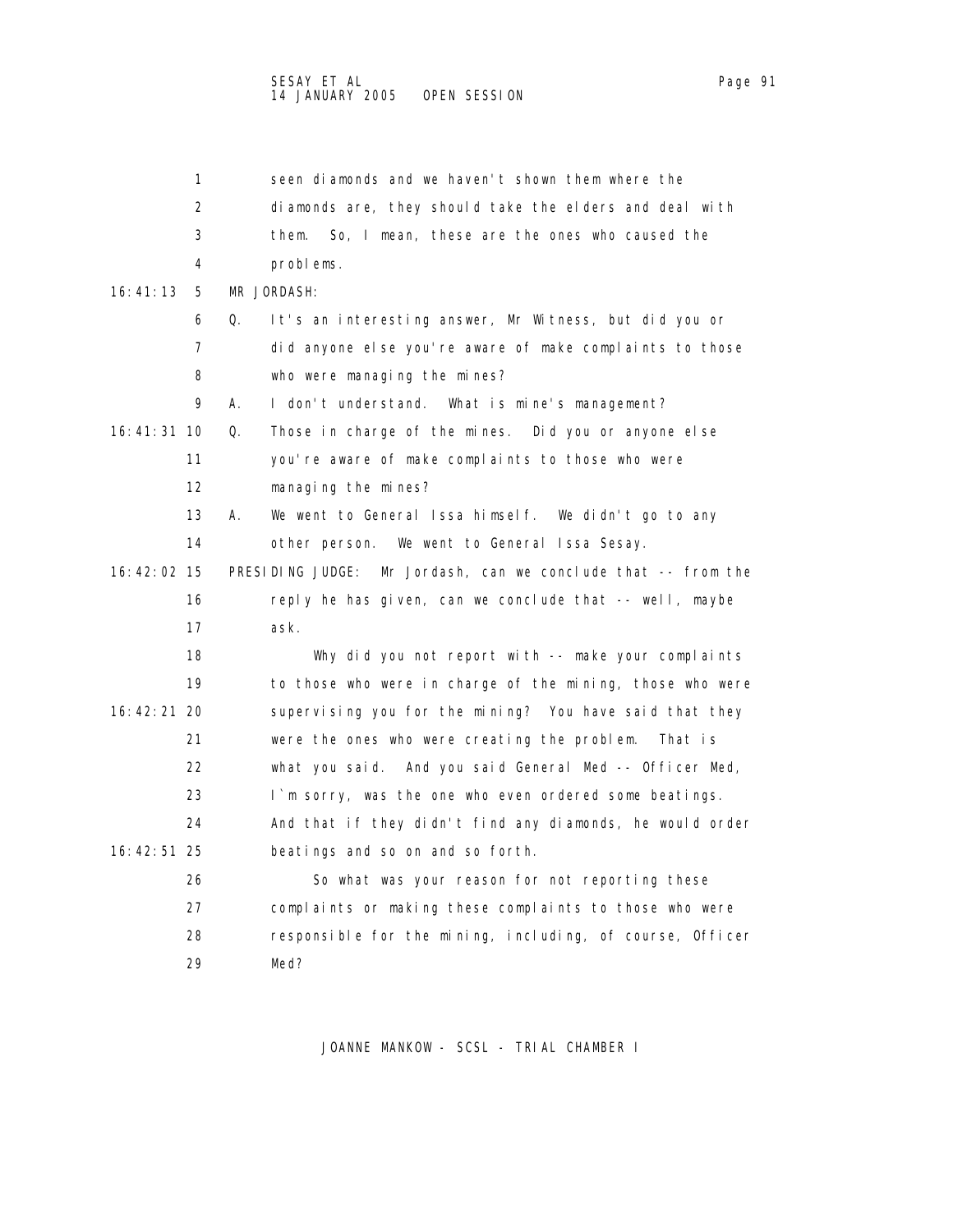1 Stop there. Translate the witness's answer. 2 THE WITNESS: Officer Med gave the orders. He was there, he 3 gave the orders for his generals to go and do what they 4 did. So, I mean, we couldn't report back to him. He was 16:43:38 5 there, he saw what happened, and he took no steps. 6 PRESIDING JUDGE: So in fact, you felt that you shouldn't 7 report to him since he was at the origin of all this. Is 8 that what you're saying? 9 THE WITNESS: Yes, we couldn't because we also had a leader. 16:44:18 10 So that's why we all got together and we went directly to 11 Issa Sesay. 12 JUDGE BOUTET: But on location where you were before Sesay 13 came, Officer Med was the mining boss. He was a manager, 14 was he? 16:44:39 15 THE WITNESS: Yes. 16 PRESIDING JUDGE: Give us a clear reply. Why did you not 17 report to Officer Med? Why didn't you report these 18 complaints to Officer Med? We want to turn another 19 chapter and conclude. 16:45:09 20 Why did you not report to Officer Med or to others 21 who were controlling the mining? You have said many 22 things, but tell us, you know, let's close that chapter 23 off and proceed, please. 24 THE WITNESS: They were the people who went around and beat 16:45:34 25 people up. I mean, they were the perpetrators. Can I go 26 around again and go complain the perpetrators to 27 themselves? 28 JUDGE THOMPSON: Learned counsel, what do you make that answer 29 to be? So that we get your -- an agreement on your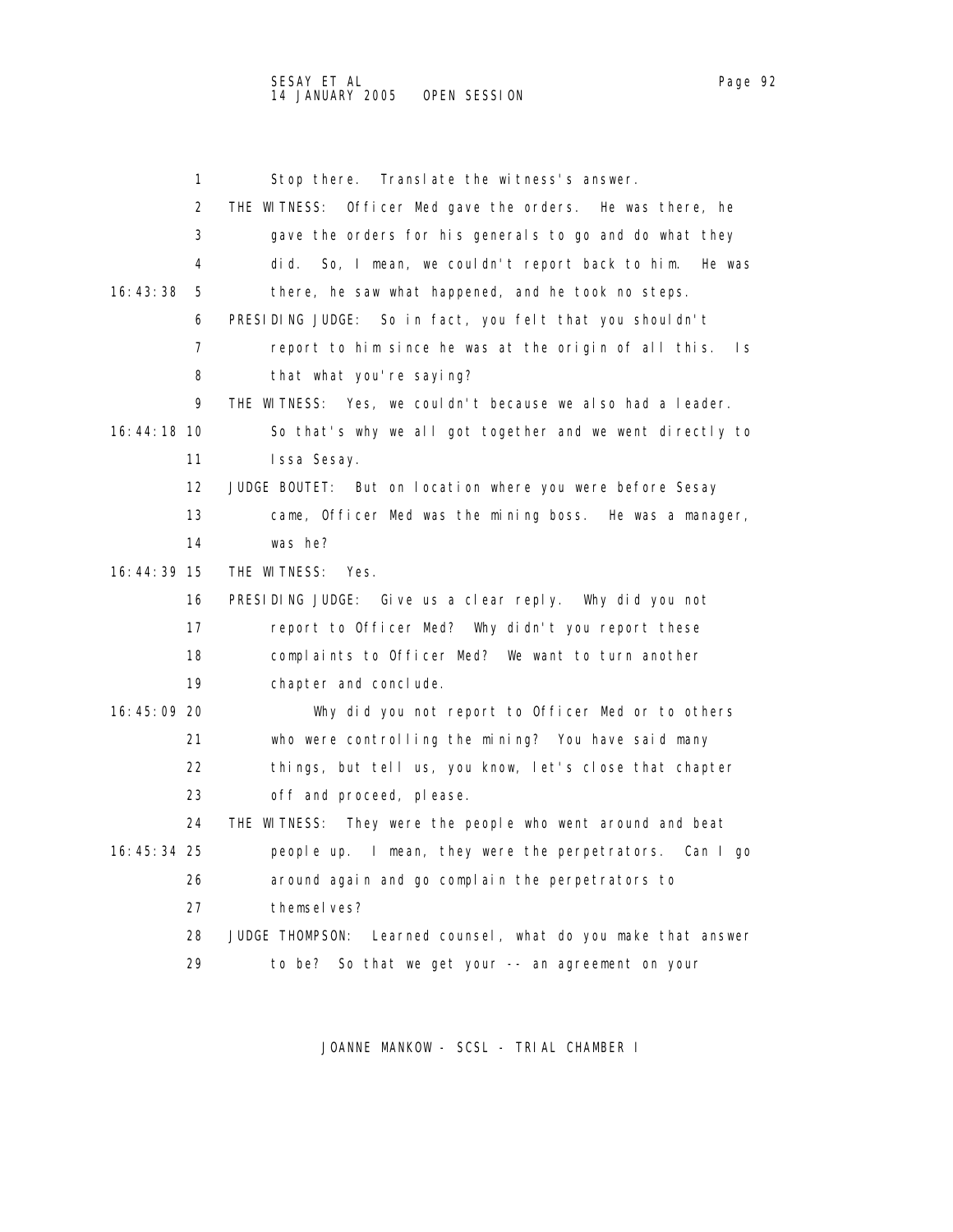1 version. 2 MR JORDASH: He's suggesting that -- 3 JUDGE THOMPSON: He's answering that, yes. 4 MR JORDASH: That the perpetrators of the abuses -- 16:46:39 5 JUDGE THOMPSON: Yes. 6 MR JORDASH: -- were the -- 7 JUDGE THOMPSON: Were the very people that he should have 8 complained to. And then he asked the rhetorical 9 question, how can he make complaints? So would that be 16:46:57 10 the kinder version? That`s his answer. 11 MR JORDASH: I agree. 12 PRESIDING JUDGE: That is what I was going to suggest to you. 13 I just reserve myself before going back to him because I 14 was saying -- I understand him to mean that he couldn't 16:47:06 15 complain to them because they were the perpetrators. But 16 I didn't want to come up front with that. That's why I 17 went back to him. We're back to that. So may we 18 **proceed**, please. 19 MR JORDASH: Yes. 16:47:21 20 Q. So do you know then, Mr Witness, why your statement, 21 which you have in front of you, suggests that complaints 22 were made to the mine management about the workers which 23 were passed on to Issa Sesay? Why is it your statement 24 appears to say the opposite of what you've just told us? 16:47:59 25 PRESIDING JUDGE: Mr Witness, in that statement there, you 26 said that complaints were made to the managers of the 27 mines -- of the mining, rather, and that these complaints 28 were passed on to Issa Sesay. Is that right, Mr Jordash? 29 MR JORDASH: Yes, Your Honour, yes.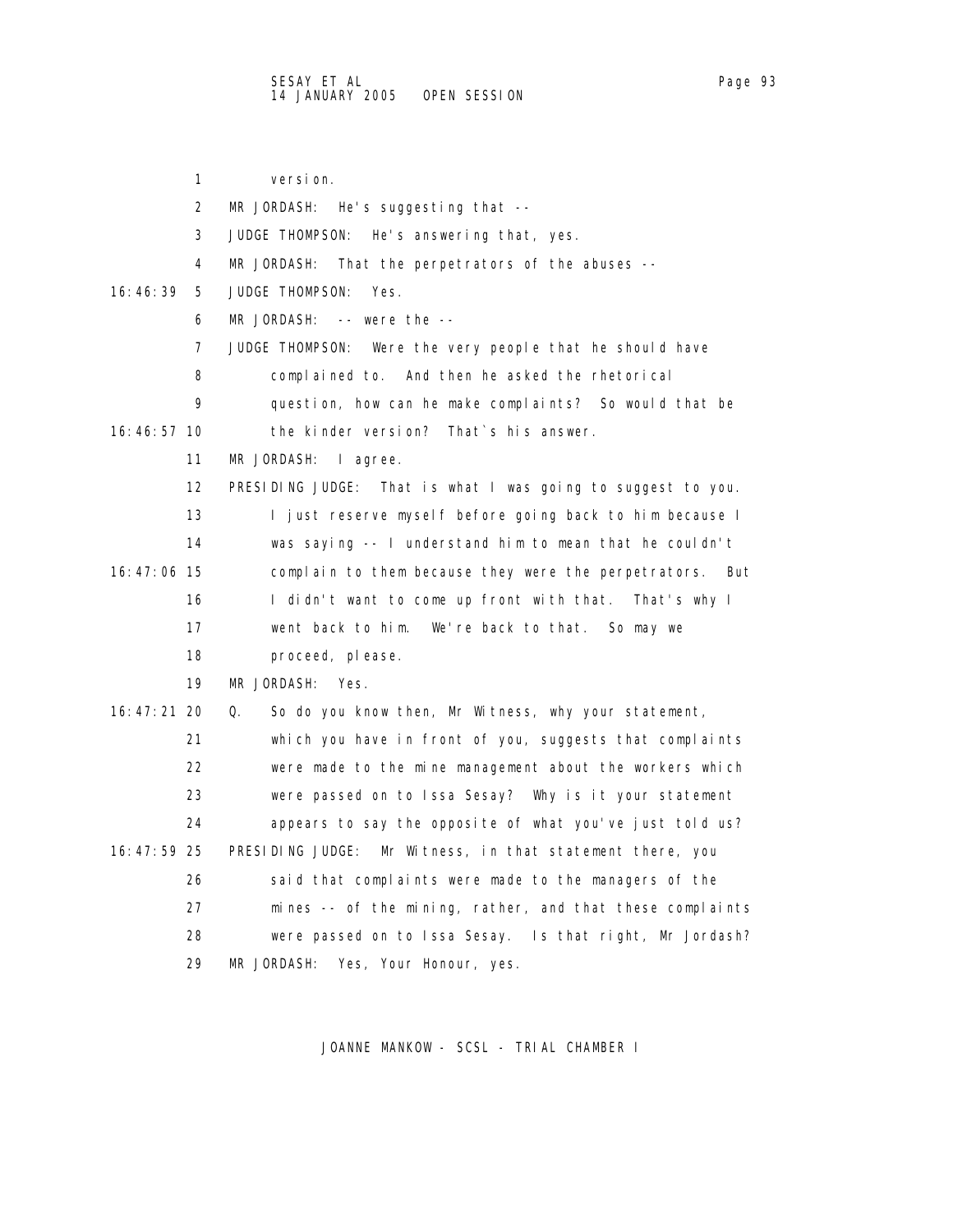|               | 1  | PRESIDING JUDGE: Is that what you said in that statement?    |
|---------------|----|--------------------------------------------------------------|
|               | 2  | THE WITNESS: As for me, what I remember is that we ourselves |
|               | 3  | got up and went to Issa Sesay, and he took no action.        |
|               | 4  | PRESIDING JUDGE:<br>We have heard all that. You reported to  |
| 16: 48: 43    | 5  | Issa Sesay. He took no action. Counsel is asking you         |
|               | 6  | about your statement. You said in your statement that        |
|               | 7  | all these things were reported -- it is said in your         |
|               | 8  | statement that all these complaints were made to those in    |
|               | 9  | charge of mining, those in charge of mining who you are      |
| 16:49:08 10   |    | calling perpetrators, and that these complaints were         |
|               | 11 | forwarded to Issa Sesay.                                     |
|               | 12 | Mr Jordash, are we saying the same thing?                    |
|               | 13 | MR JORDASH:<br>Your Honour, yes.                             |
|               | 14 | PRESIDING JUDGE:<br>Yes. Is that what you said in your       |
| 16:49:20 15   |    | statement?                                                   |
|               | 16 | THE WITNESS: I think the person who took down the statement  |
|               | 17 | may have made a mistake. I didn't say that.                  |
|               | 18 | MR JORDASH:                                                  |
|               | 19 | JUDGE THOMPSON: I'd like to get it clear. Did you say that,  |
| 16:50:05 20   |    | and perhaps the translation should be very helpful here,     |
|               | 21 | that the person who took down the statement may have made    |
|               | 22 | a mistake or did make a mistake? Has it been translated      |
|               | 23 | to him?                                                      |
|               | 24 | THE INTERPRETER:<br>Yes.                                     |
| 16: 50: 28 25 |    | THE WITNESS: Well, I can't be sure about what to say on this |
|               | 26 | because what I did say and what I remember I said was        |
|               | 27 | that it was us who got up and went to Issa Sesay to make     |
|               | 28 | the complaints.                                              |
|               | 29 | JUDGE THOMPSON:<br>Well, the difficulty occurs -- tell the   |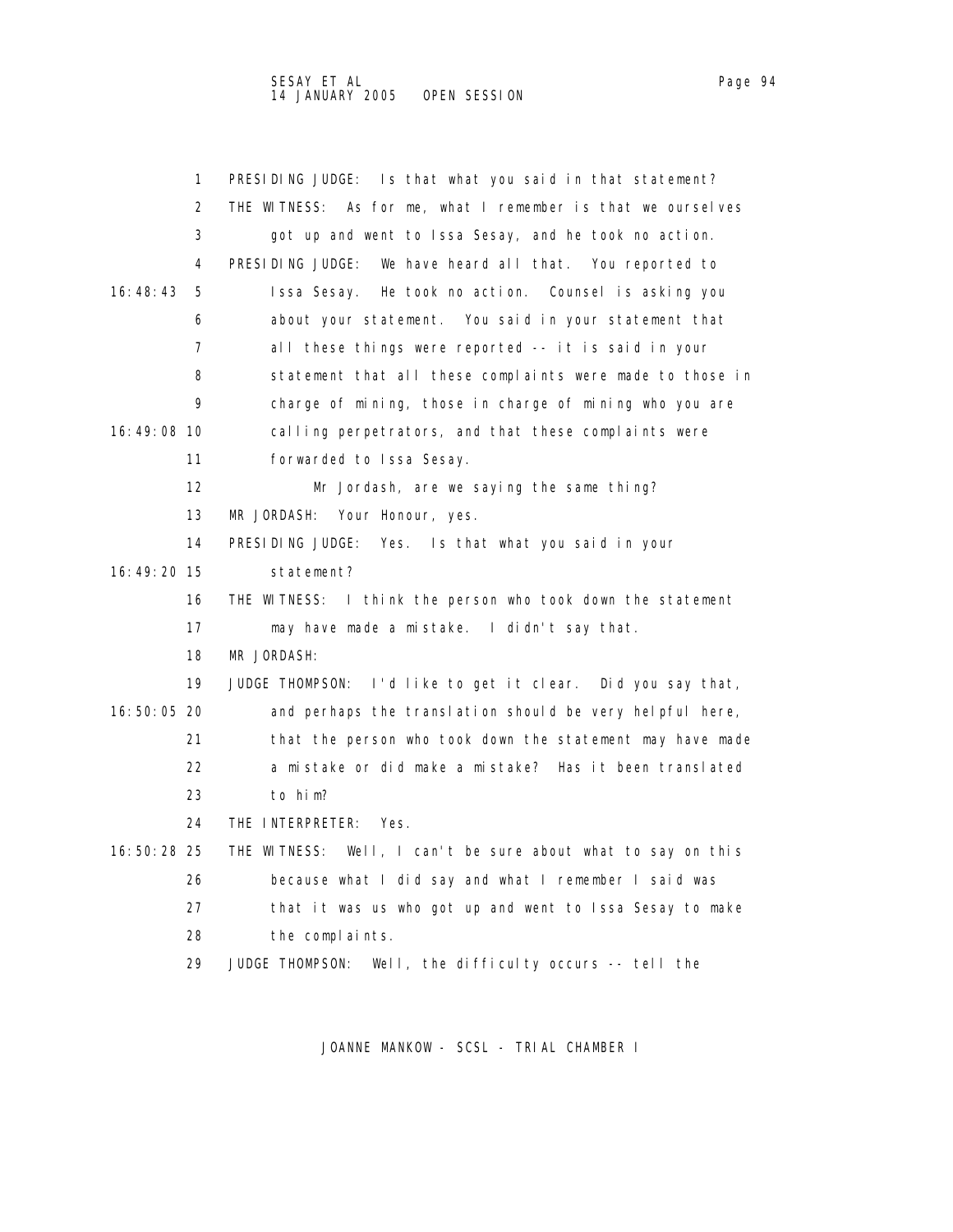1 witness that he has said that he did not make any 2 complaints because the persons to whom he should have 3 complained were themselves the perpetrators of the acts. 4 And now, when the statement -- or that portion of his 16:51:19 5 statement is put to him, he said that he did not say 6 that, and the person who recorded it may have made a 7 mistake. I just wanted to know whether he's prepared to 8 move beyond just "may have made" since he has denied that 9 he did not say that to the recorder. 16:51:45 10 Yes, learned counsel for the Prosecution. 11 MR HARRISON: I just wanted to clarify one thing. 12 JUDGE THOMPSON: Yes. 13 MR HARRISON: The person who recorded the statement, but I 14 think Mr Jordash will agree with me, that the statement 16:51:58 15 is quite clear in saying that the language during the 16 interview was Krio. The statement is in English. So in 17 addition to the recorder, there's also a translator. 18 JUDGE THOMPSON: Yes, yes. That is part of the equation. 19 It's just that I wanted him in the light of what I am 16:52:15 20 interpreting to be a categorical denial that he did not 21 say that he complained to the perpetrators, whether he is 22 prepared to say that the person who did record it did 23 make a mistake, or just to leave it at "may have made a 24 mistake." For me, that is critical. 16:52:52 25 And the reason I insist on this is because counsel is 26 alleging that now there is a clear denial. It's no 27 longer an equivocation. We have moved away from 28 equivocation. We have contradictory statements. And in 29 my own judicial estimation, it's one that can be true,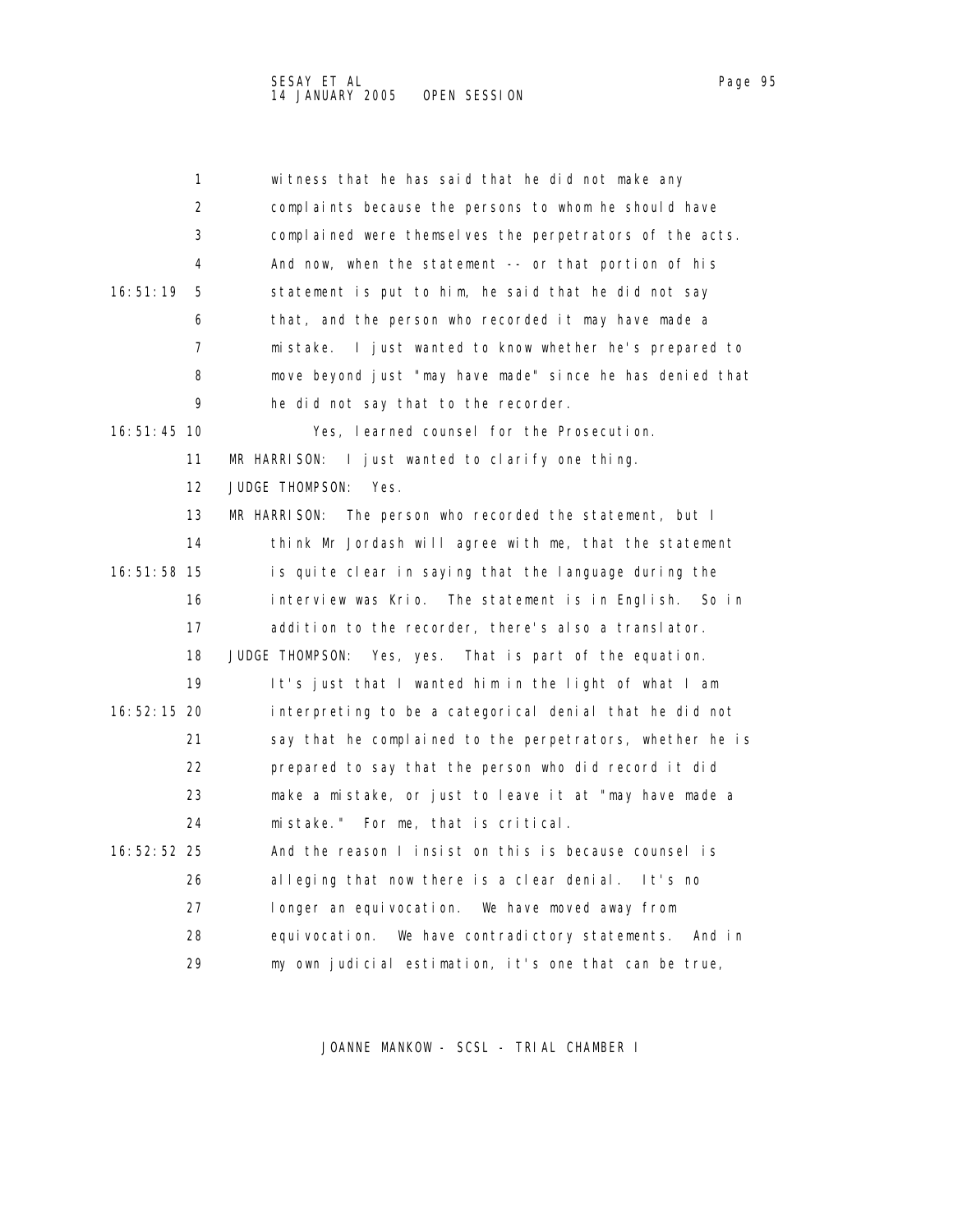| 1             | the other false; both cannot be true and false at the           |
|---------------|-----------------------------------------------------------------|
| 2             | same time. That is the reason why I am seeking the              |
| 3             | clarification from the witness. Of course, if he's not          |
| 4             | able to give it, that's fine. But I just thought I              |
| 16:53:33<br>5 | should make this point for the record.                          |
| 6             | Can I add as well for the record that - and it<br>JUDGE BOUTET: |
| 7             | is really for your information as well, Mr Jordash, so          |
| 8             | you're not misled in this respect - up to now, you've           |
| 9             | used statements to refresh the memory of the witness.<br>We     |
| 16:53:49 10   | have no evidence of these statements in Court.<br>Soif          |
| 11            | you're trying now to show contradiction between his             |
| 12            | evidence and what was in the statement, we don't have           |
| 13            | that in evidence.                                               |
| 14            | In other words, you either go with refreshing the               |
| 16:54:03 15   | memory, or you're trying to introduce the statements to         |
| 16            | show that he said something different at some other time,       |
| 17            | or you're trying to introduce the statements as evidence        |
| 18            | in Court. You seem to be puzzled by my comments.                |
| 19            | MR JORDASH:<br>Only because up until now the procedure we have  |
| 16:54:25 20   | followed has been to simply read into the record the            |
| 21            | portion of the statement.                                       |
| 22            | JUDGE BOUTET: But the statements were eventually produced to    |
| 23            | say this is that portion and that portion, and these            |
| 24            | statements are marked as exhibits in those cases.               |
| 16:54:40 25   | MR JORDASH:<br>Not in our trial.                                |
| 26            | I would concur. The difficulty was that,<br>JUDGE THOMPSON:     |
| 27            | Mr Jordash, you began by seeking to refresh his memory.         |
| 28            | It is my suggestion that we've gone beyond that now.            |
| 29            | MR JORDASH:<br>Yeah.                                            |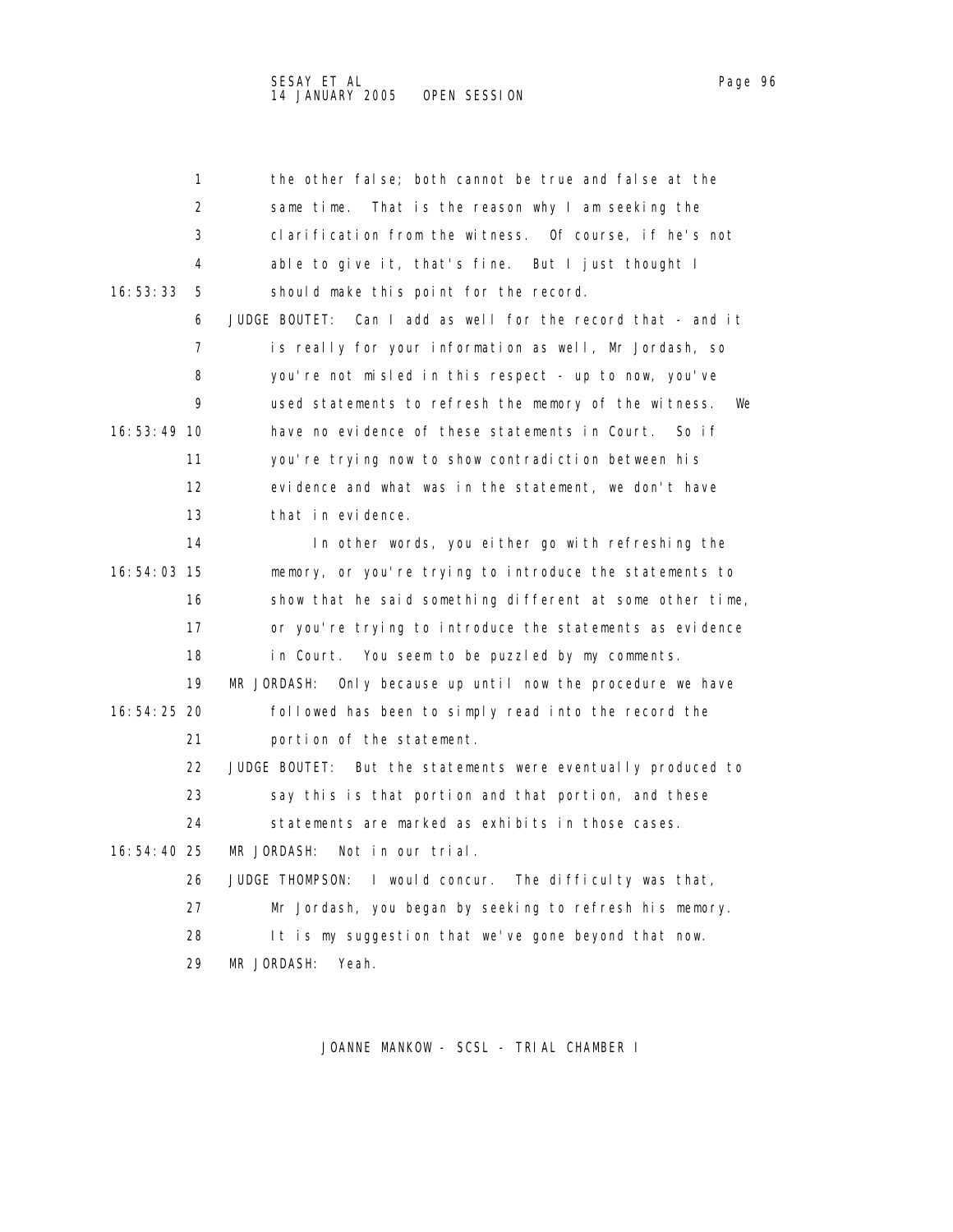1 JUDGE THOMPSON: It's now merely refreshing memory now. It's 2 seeking to establish inconsistencies between testimonies 3 here or sessions here and prior statements. 4 MR JORDASH: I beg your pardon for interrupting. 16:55:09 5 JUDGE THOMPSON: Yes. Let me just finish that. And if we've 6 moved from the plane of refreshing memory, merely 7 refreshing it, to a situation where what you have 8 elicited amounts to calling in question the veracity of 9 the testimony here vis-a-vis the statements that he gave 16:55:31 10 to the Prosecutor, then we have moved to the area of 11 possible prior inconsistent statement. In which case the 12 procedure adverted to by my learned brother would come 13 into play. But you can give us your own perception of 14 the law or the procedure. 16:55:54 15 MR JORDASH: I think it's a matter of practice, and I have 16 throughout my -- throughout this trial been putting 17 inconsistencies to witnesses based on their statements, 18 and I haven't been requested by the Court to file the 19 statement as an exhibit. I mean, with General Tarnue, I 16:56:17 20 would have had to file the whole statement. 21 JUDGE BOUTET: I know there were many questions with General

 22 Tarnue. I can't say. I have to go to the record. But 23 the procedure is, and it may be that in the case of 24 Tarnue, I don't have that fresh in my mind now, that he 16:56:35 25 acknowledged that what was there was inaccurate or 26 whatever it was. In other words, the contradiction that 27 existed was explained in some fashion, and therefore 28 there was no need to produce. But now, you're at the 29 stage where the witness is clearly telling you that what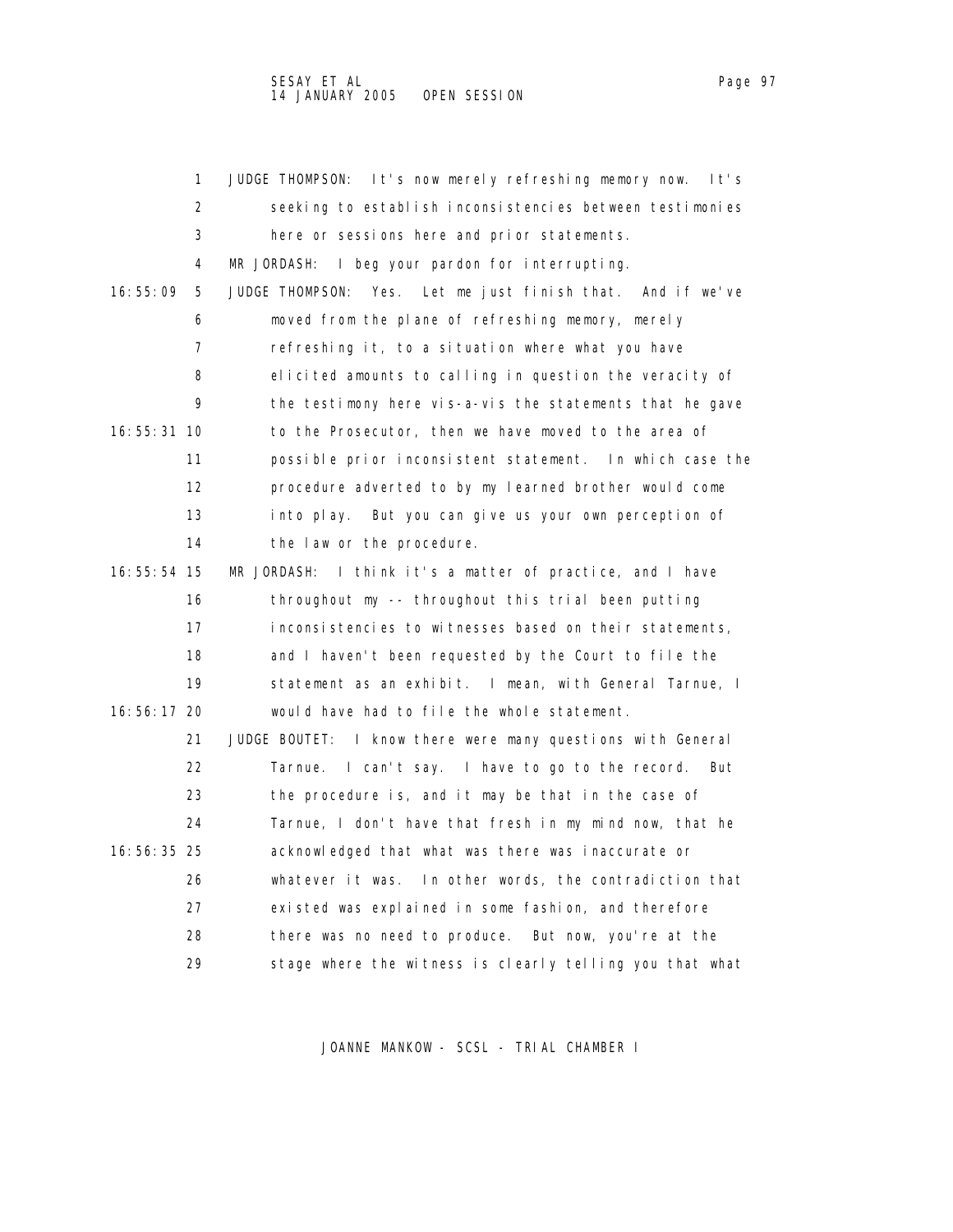|               | 1  | is there is not what happened. In other words, there's a      |
|---------------|----|---------------------------------------------------------------|
|               | 2  | clear contradiction, and you want to use that for that        |
|               | 3  | purpose, to show that at some other time the witness has      |
|               | 4  | said something that is clearly different than what he is      |
| 16:57:04      | 5  | saying today in Court under oath.                             |
|               | 6  | For that purpose, I'm saying to you that you need to          |
|               | 7  | produce that document because we do not have that in          |
|               | 8  | evi dence.                                                    |
|               | 9  | MR JORDASH: Well, I will happily -- I wouldn't say happily go |
| 16: 57: 18 10 |    | back through the last two months of trial and produce all     |
|               | 11 | the statements which I've put to witnesses in                 |
|               | 12 | inconsistent statements. It's a big job. But if that's        |
|               | 13 | Your Honours' way of proceeding, but I don't see that         |
|               | 14 | I've done anything different to this statement than I         |
| 16:57:33 15   |    | have been doing for the last two months.                      |
|               | 16 | JUDGE BOUTET: I cannot say. All I'm saying is if you're       |
|               | 17 | using this as prior inconsistent statement, that's the        |
|               | 18 | procedure we should be following. If we have not done         |
|               | 19 | that, I don't know. I will have to check the record on        |
| $16:57:48$ 20 |    | But I do know that in the other trial, this is the<br>thi s.  |
|               | 21 | standard procedure, and we've done that many, many times.     |
|               | 22 | MR JORDASH: To be frank, I am aware of that procedure because |
|               | 23 | your learned legal officer informed me of it. And I was       |
|               | 24 | expecting the Chamber to impose the same. But up until        |
| 16:58:10 25   |    | now, nothing has been said, and so seeking to save my         |
|               | 26 | team work --                                                  |
|               | 27 | JUDGE BOUTET: This is why I'm arguing with you, Mr Jordash.   |
|               | 28 | But you'll recall that earlier in your cross-examination,     |
|               | 29 | I asked you the question: Are you doing this to refresh       |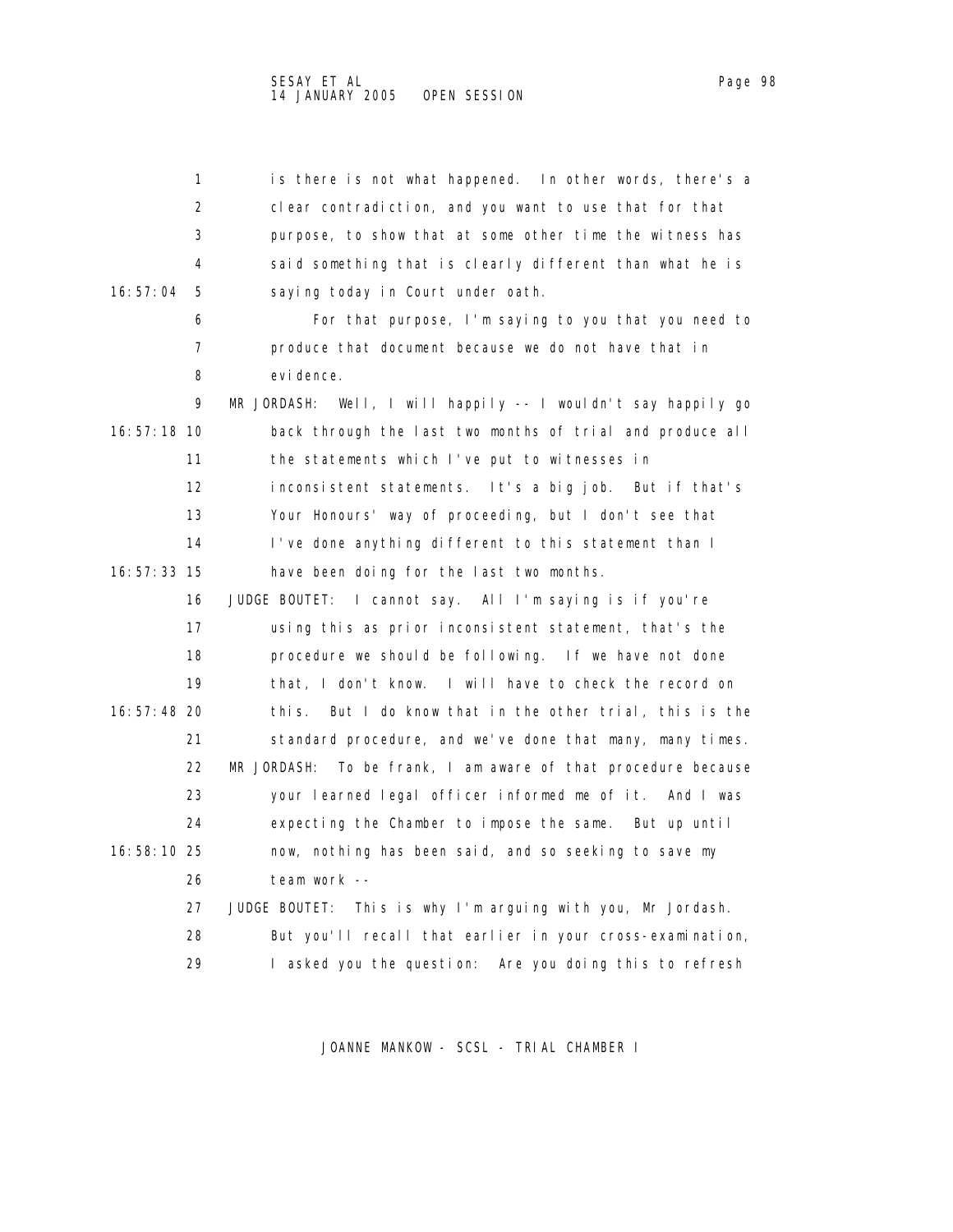1 the memory of the witness or are you trying to...? And 2 you said no, this is to refresh the memory. So I left it 3 there at that time because that's the track you were 4 pursuing. But now you've moved on a different scenario. 16:58:39 5 I'm just mentioning that to be fair to you, so you`re not 6 taken by surprise and say how come? 7 JUDGE THOMPSON: And to buttress that, the thing, of course, 8 we didn't want to pre-empt you because we didn't know 9 what kind of answers you'd get. Because if the answers 16:58:56 10 clearly show that there is a contradiction, prima facie, 11 between the testimony here and the prior inconsistent 12 statement, then it warrants the procedure of tendering 13 the statement so that we can examine the degree of 14 inconsistency, the materiality of inconsistency 16:59:20 15 -- alleged inconsistency when it comes to the time 16 because that's the procedure we've adopted. But of 17 course, in the case of refreshing memory, it's different. 18 MR JORDASH: Of course, I'm in Your Honours' hands as to what 19 procedure Your Honours want to follow. But it does 16:59:36 20 involve, and we will of course do this, but it does 21 involve going back through the last two months. Because 22 almost in all cases I've used statements as proof of 23 inconsistency, not simply to refresh a witness's mind. 24 JUDGE THOMPSON: Well, again, as I say, it depends if we look 16:59:57 25 at the records on the kind of answers that you got from 26 the witness because that is what is going to trigger the 27 procedure for tendering a document where there's a prior 28 inconsistent statement. I mean, you may have put 29 statements to the witness based on what he told the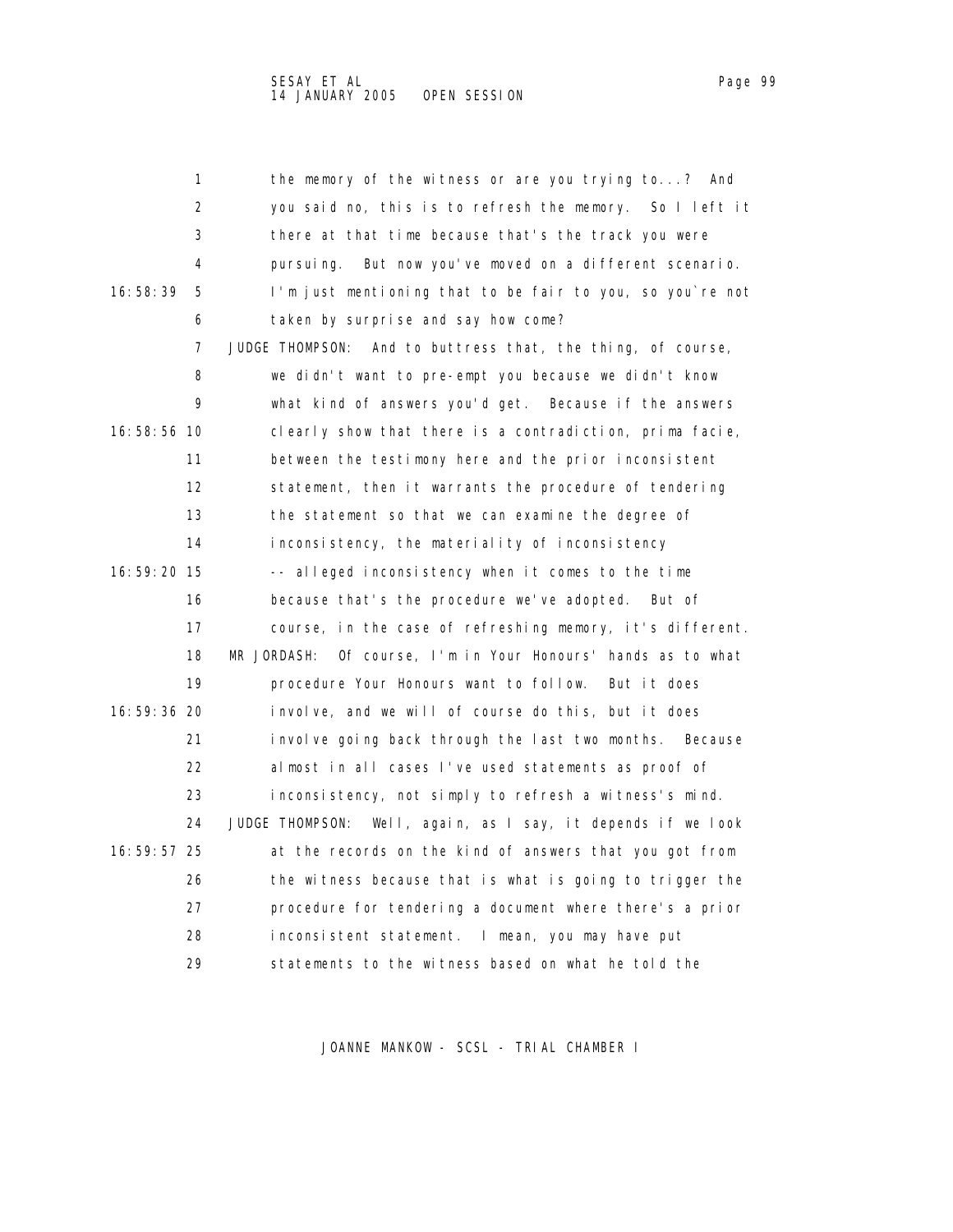1 interrogators. But then you find that the answer does 2 not trigger the procedure we're talking about. 3 JUDGE BOUTET: The answer in Court has to be clearly 4 inconsistent -- 17:00:34 5 JUDGE THOMPSON: Inconsistent, that's what I'm saying. 6 JUDGE BOUTET: If the answer is only explaining what he said 7 before but does not contradict what he said before, we 8 don`t have to go into that scenario. So that's why in 9 many of these instances we're referring to, the witness 17:00:56 10 has explained. There was no contradiction between what 11 is now here, and what was there before. There was an 12 explanation as to why the differences. Now it's quite 13 different and the prior statement is clearly inconsistent 14 with what is being said today. That's why you're 17:01:08 15 tendering that statement for that purpose. Do you follow 16 me? 17 MR JORDASH: I'm not sure, to be honest, I see the 18 distinction. 19 JUDGE BOUTET: Because there are no inconsistencies between 17:01:19 20 -- there might be differences between what the witness is 21 saying today because he's explaining why there were 22 differences, but now in the scenario that we're talking 23 about now, the witness is saying -- he's saying something 24 today that's clearly different. It's not a question of 17:01:35 25 explanation. It's clearly different. And at that stage, 26 you're asking these questions for the purpose of showing 27 that the witness today is saying something that is 28 clearly different and inconsistent with what he said 29 before. And in that scenario, if you want to use that,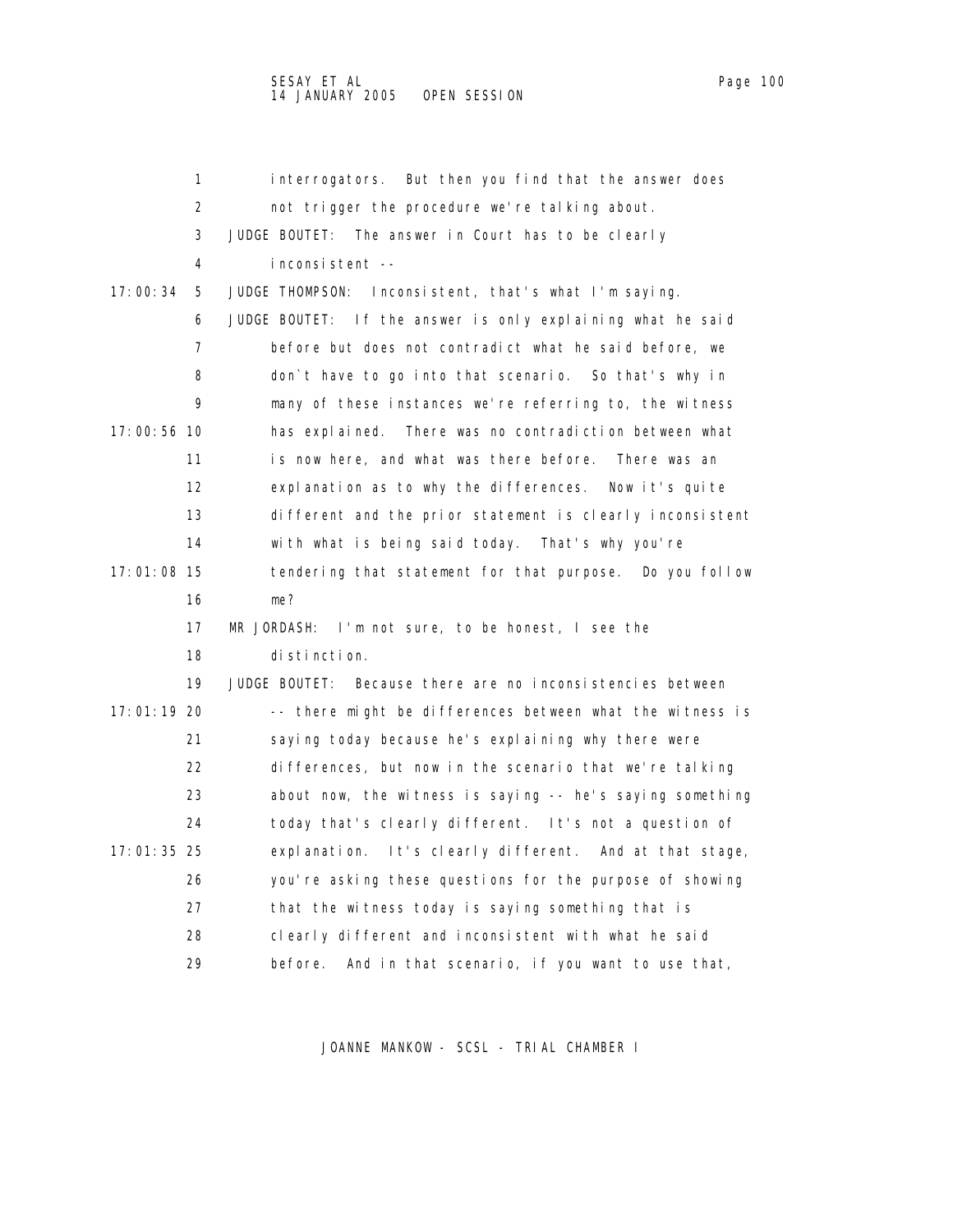1 we need to have that evidence. We don't have it. In 2 other words, we need to have the statement in evidence. 3 JUDGE THOMPSON: We have decision on this on the 16th of July 4 this year where we, in fact, clearly articulated in that 17:02:01 5 decision the procedure when it is sought to cross-examine 6 on prior inconsistent statements. And we set out clearly 7 this procedure in the case of SCSL-04-14-T, 16 July was 8 the decision. Alleged inconsistencies between 9 testimonial evidence and written statement of the 17:02:31 10 Prosecution. If you look at paragraphs 10, 11, 23, and 11 24 of that particular decision, you will see that we 12 clearly articulate the procedure that should be followed. 13 As my learned brother said, there must be, prima facie, 14 some evidence from the answers of the witness that 17:02:56 15 clearly what he has said today here contradicts 16 completely what he told the police. 17 But where he explains the alleged inconsistency, it 18 wouldn't trigger the procedure. 19 MR JORDASH: The only problem I have in understanding this is 17:03:22 20 that throughout, whatever the witness says, we maintain 21 an inconsistency. The witness, to our minds, may give an 22 explanation, but when it's inconsistent with what we 23 -- the case we are putting, it's an inconsistency, we 24 would say, and an inconsistency which needs to be

 17:03:44 25 considered by the Honourable Chamber. For our mind, the 26 decisive factor is not how persuasive the witness is in 27 trying to explain away the inconsistency. To our mind is 28 what is relevant is the inconsistency, and the answer he 29 gives or she gives must be weighed by the Honourable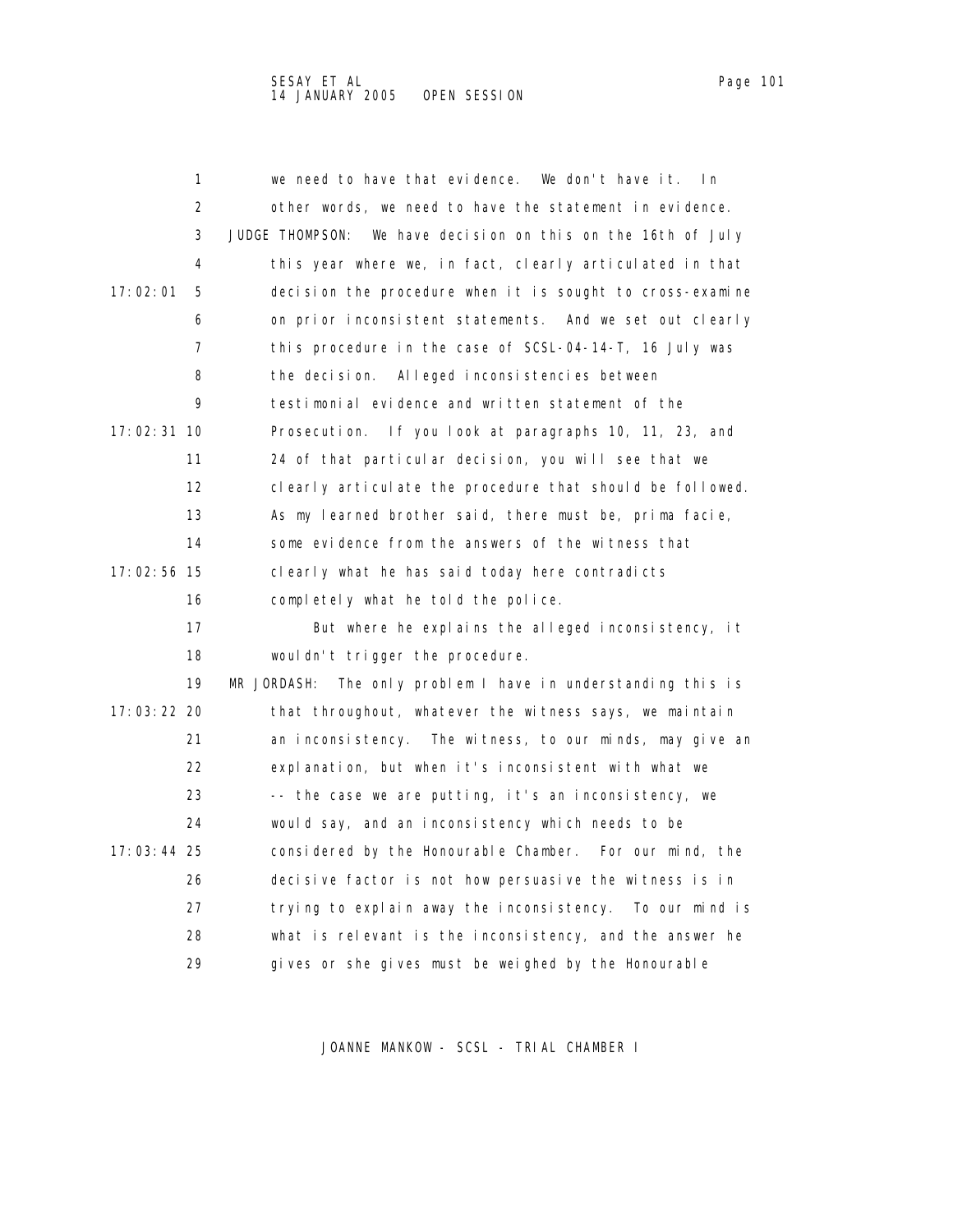|             | 1                 | Chamber to decide who is right.                                      |
|-------------|-------------------|----------------------------------------------------------------------|
|             | 2                 | JUDGE THOMPSON:<br>But how would we examine whether the              |
|             | 3                 | in-- there is an inconsistency or whether the                        |
|             | 4                 | inconsistency is material or significant, and what                   |
| 17:04:23    | 5                 | weight, if any, to attach to it, the evidence of the                 |
|             | 6                 | witness on the witness stand, if we determine that it's a            |
|             | $\overline{7}$    | material consistency, and we ask how do we proceed to                |
|             | 8                 | evaluate this if we do not have the statement made to the            |
|             | 9                 | interrogators in evidence when we come at the end of the             |
| 17:04:50 10 |                   | day to look at the evidence in its totality?                         |
|             | 11                | MR JORDASH: Well, I understand that, Your Honour. But what I         |
|             | $12 \overline{ }$ | don't understand is why a distinction should be drawn                |
|             | 13                | dependent upon the answer given by the witness.<br>Because           |
|             | 14                | the answer given by the witness is to be weighed in due              |
| 17:05:09 15 |                   | course when compared to the inconsistency alleged by the             |
|             | 16                | Defence, whatever the witness says, I maintain the                   |
|             | 17                | i nconsi stency.                                                     |
|             | 18                | JUDGE THOMPSON: Suppose he admits that he did -- suppose that        |
|             | 19                | he had admitted here that he did, in fact, tell the                  |
| 17:05:22 20 |                   | police or the interrogators that he did not complain to              |
|             | 21                | the mining management people? Suppose he said "I did                 |
|             | 22                | complain," virtually affirming what he said to the                   |
|             | 23                | police. Why would that be an inconsistency if he affirms             |
|             | 24                | his answer in the witness -- in the statement?                       |
| 17:05:49 25 |                   | MR JORDASH:<br>Because I would have put it to him in response to     |
|             | 26                | an oral answer in Court, and the inconsistency would                 |
|             | 27                | exist between that oral and the witness statement, even              |
|             | 28                | if he adopted the written statement or rejected it.                  |
|             | 29                | <b>JUDGE THOMPSON:</b><br>Well, I mean, if he adopts it, says yes, I |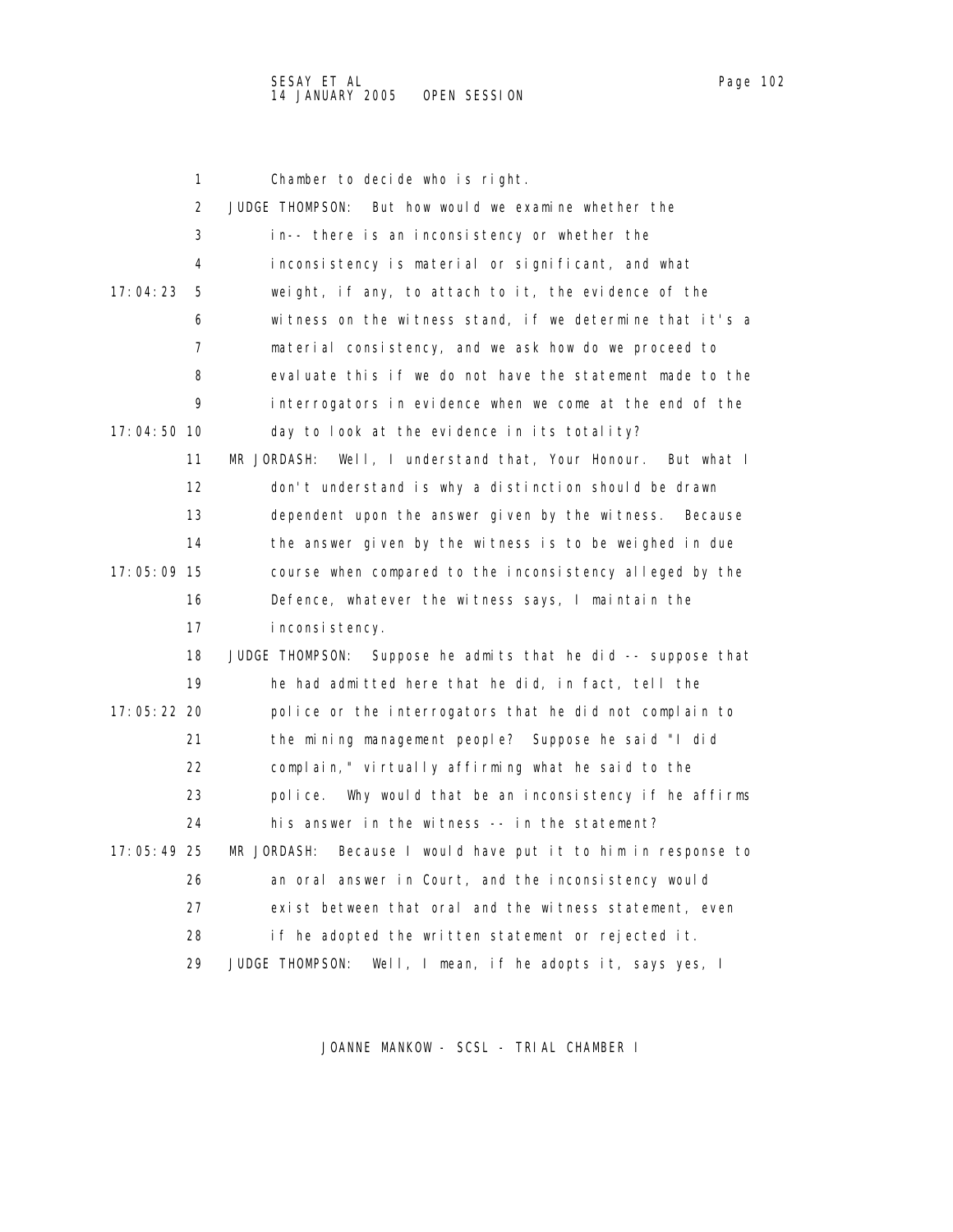| 1             | did say that, and then he says on the witness stand, this         |
|---------------|-------------------------------------------------------------------|
| 2             | is exactly my position. He did not deny.                          |
| 3             | MR JORDASH: I would still in due course invite Your Honours       |
| 4             | to look at the written statement, look at his oral                |
| 17:06:23<br>5 | testimony which I had submitted is in contradiction to            |
| 6             | Whether he'd adopted the written statement or not, I<br>it.       |
| 7             | would still suggest that the contradiction between the            |
| 8             | oral testimony and the written statement is such that you         |
| 9             | should infer that the Defence are right.                          |
| 17:06:36 10   | JUDGE THOMPSON: It's only when there is perceived                 |
| 11            | contradiction, but not when there's an admission.<br>You          |
| 12            | put the question to him and he admits.                            |
| 13            | MR JORDASH:<br>There's still an inconsistency between the oral    |
| 14            | testimony and the written statement.                              |
| $17:06:48$ 15 | JUDGE THOMPSON:<br>In what sense?                                 |
| 16            | MR JORDASH: If the witness says that the cow was blue and the     |
| 17            | written statement says the cow is red, and I put to the           |
| 18            | witness, "Well, you said the cow was red," and he says,           |
| 19            | "Oh, yes, the cow was red," I would still say that the            |
| $17:07:05$ 20 | fact that he couldn't maintain a consistent version of            |
| 21            | events about the colour of the cow, you could infer from          |
| 22            | that that he's not telling the truth.                             |
| 23            | JUDGE THOMPSON:<br>That's a very interesting position.<br>Because |
| 24            | I would have thought what you have is the inconsistency           |
| $17:07:24$ 25 | being apparent from his answer vis-a-vis the statement            |
| 26            | that he made out of Court, rather than the notion that            |
| 27            | he's now saying something different. And remember that            |
| 28            | he could say something different by way of an explanation         |
| 29            | as long as it's not contradictory.                                |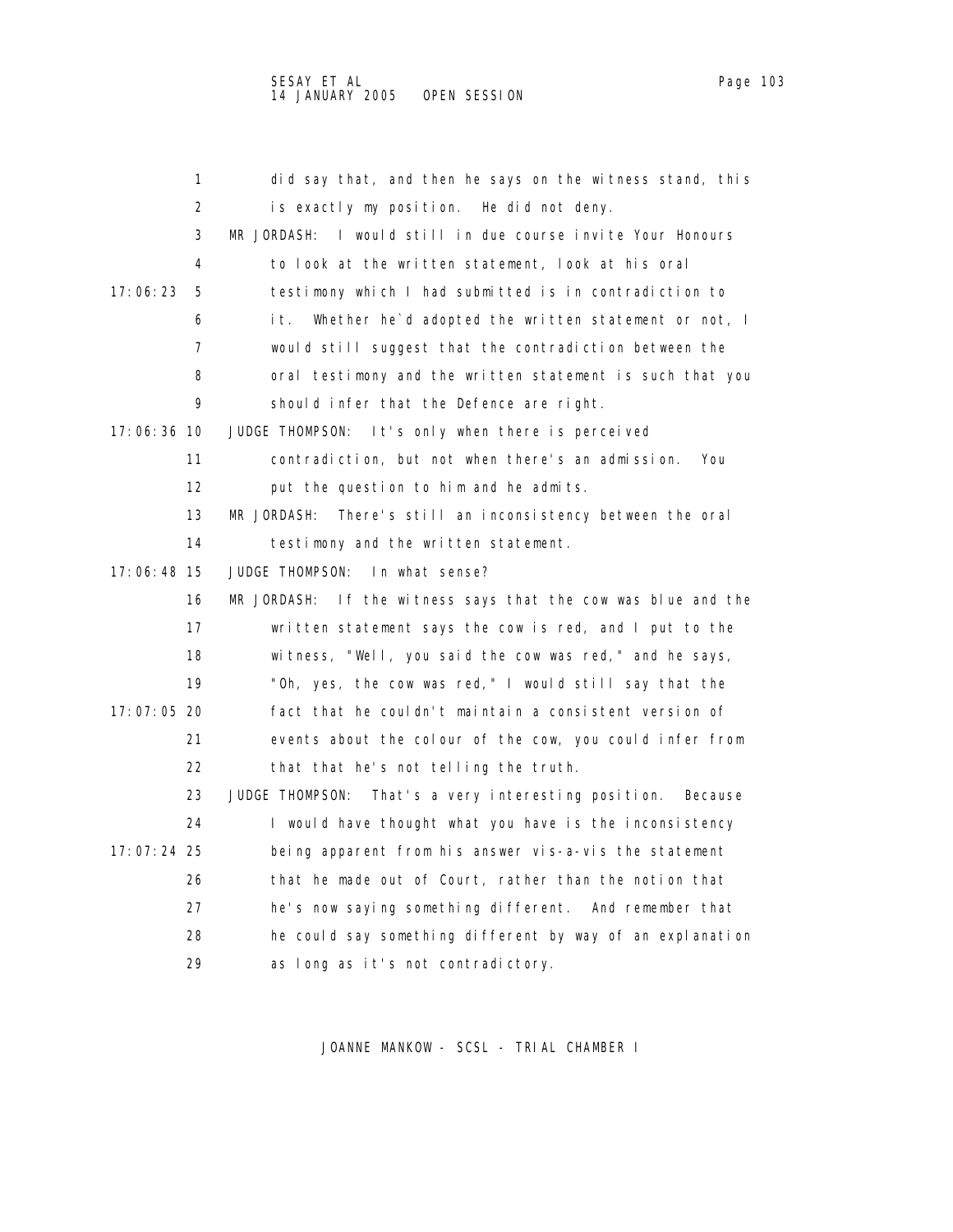|             | 1                 | MR JORDASH:<br>Your Honours may conclude, but the fact is that         |
|-------------|-------------------|------------------------------------------------------------------------|
|             | 2                 | it was a long time ago and the witness may have forgotten              |
|             | 3                 | the colour of the cow.                                                 |
|             | 4                 | JUDGE THOMPSON: Precisely.                                             |
| 17:07:56    | 5                 | But Your Honours will still need to take our<br>MR JORDASH:            |
|             | 6                 | position into account when deciding whether that is, in                |
|             | 7                 | fact, a reasonable explanation.                                        |
|             | 8                 | JUDGE BOUTET:<br>But to come back to my preliminary observation        |
|             | 9                 | is if this is what you want to achieve, you need to put                |
| 17:08:14 10 |                   | these statements in evidence, and we don't have that.                  |
|             | 11                | And then you have to go through the procedure of                       |
|             | $12 \overline{ }$ | saying -- establishing all the preliminaries, this is a                |
|             | 13                | statement that was made in these circumstances, it was in              |
|             | 14                | English, in Krio, whatever it was, and it was read,                    |
| 17:08:30 15 |                   | translated, I mean, all of this. And then it will be                   |
|             | 16                | marked as an exhibit and -- for the purpose of                         |
|             | 17                | establishing yes or no that that --                                    |
|             | 18                | MR JORDASH:<br>Yes, well, I will do so.                                |
|             | 19                | <b>JUDGE THOMPSON:</b><br>This is the law as we've laid it down in the |
| 17:08:46 20 |                   | decision that I cited. In fact, we clearly relied on                   |
|             | 21                | existing authorities in the other Tribunals, and we                    |
|             | 22                | virtually even adopted the definition from Black that an               |
|             | 23                | inconsistent statement is one which conflicts with the                 |
|             | 24                | testimony of the witness.                                              |
| 17:09:09 25 |                   | Your Honours --<br>MR JORDASH:                                         |
|             | 26                | JUDGE THOMPSON:<br>That's our major premise, and there must be a       |
|             | 27                | conflict there. It can be a patent conflict, it can be a               |
|             | 28                | latent conflict.                                                       |
|             | 29                | MR JORDASH: I'm happy to do that.                                      |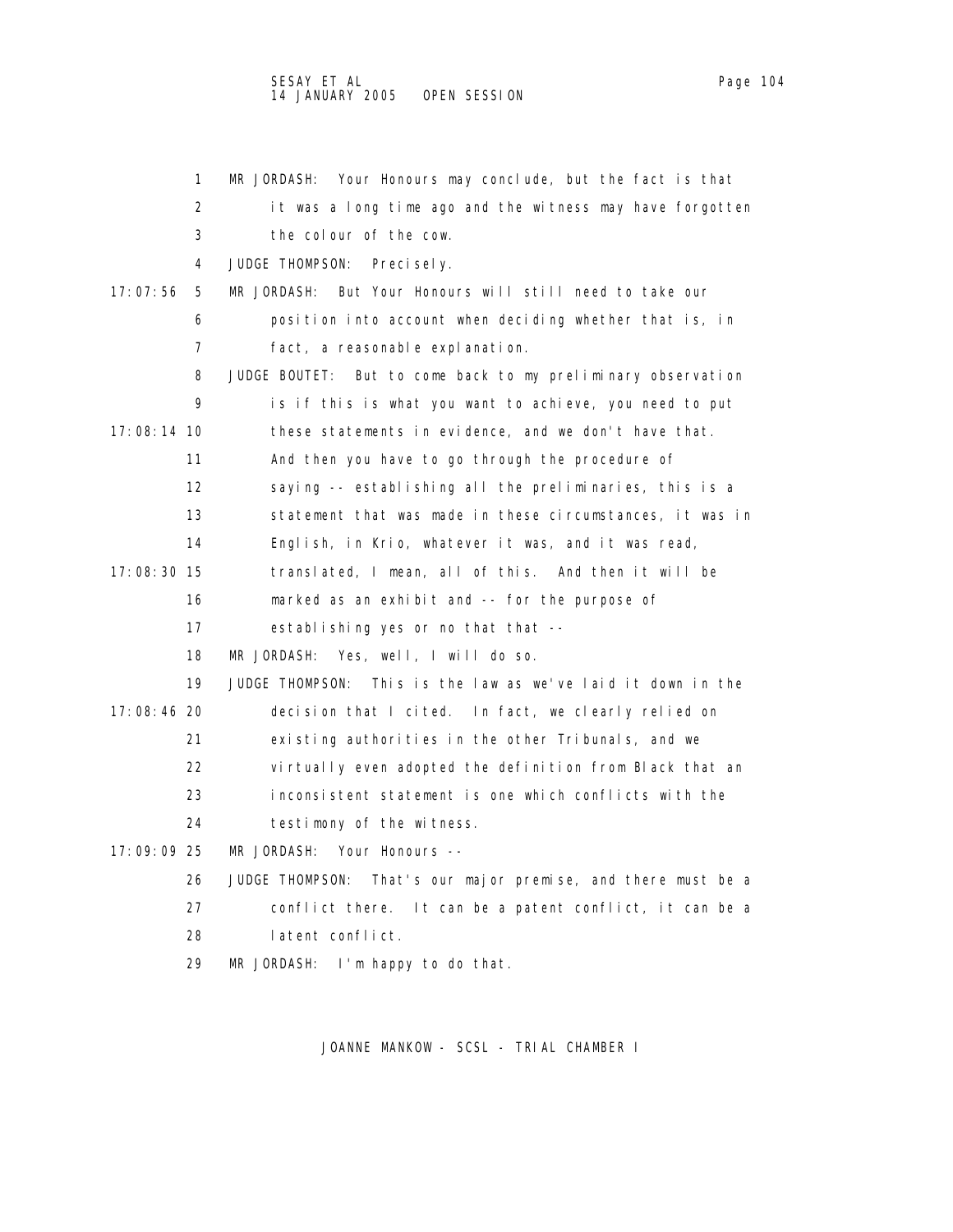1 JUDGE THOMPSON: Okay. 2 JUDGE BOUTET: Mr Prosecutor, you were up? I'm sorry. 3 MR HARRISON: I'll speak to Mr Jordash when we've adjourned. 4 JUDGE BOUTET: Okay. 17:09:48 5 MR JORDASH: It will take a few weeks, of course. But it will 6 be done, of course. 7 JUDGE BOUTET: You mean a few weeks of work for you, not for 8 the Court to sit for two weeks to listen to that. 9 MR JORDASH: No, Your Honour will be pleased it's our work. 17:10:07 10 I can wrap up relatively quickly I would have 11 thought, no more than 15 minutes, if that's of any 12 reassurance to the Court. 13 Q. We are still, Mr Witness, looking at what your statement 14 says. And I don't think we had an answer to whether you 17:10:26 15 are saying that the person who took your statement took 16 what you said to him down wrongly or he may have taken it 17 down wrongly? I think that was where we were at. 18 Are you with us, Mr Witness? Mr Witness? I know it 19 has been a long day. Are you with us? 17:11:11 20 A. I don't know if you'll give me a little bit of time so 21 that I can read this portion. 22 JUDGE BOUTET: Yes, yes. You want to read it? Take the time 23 you need to read it. 24 THE WITNESS: What I want to be translated, the evidence I 17:11:40 25 gave about us being flogged if we didn't find diamonds, I 26 haven't seen in this statement. Let me read. 27 MR JORDASH: 28 Q. Mr Witness, why don't I read it in English, and have it 29 translated to you through your headphones.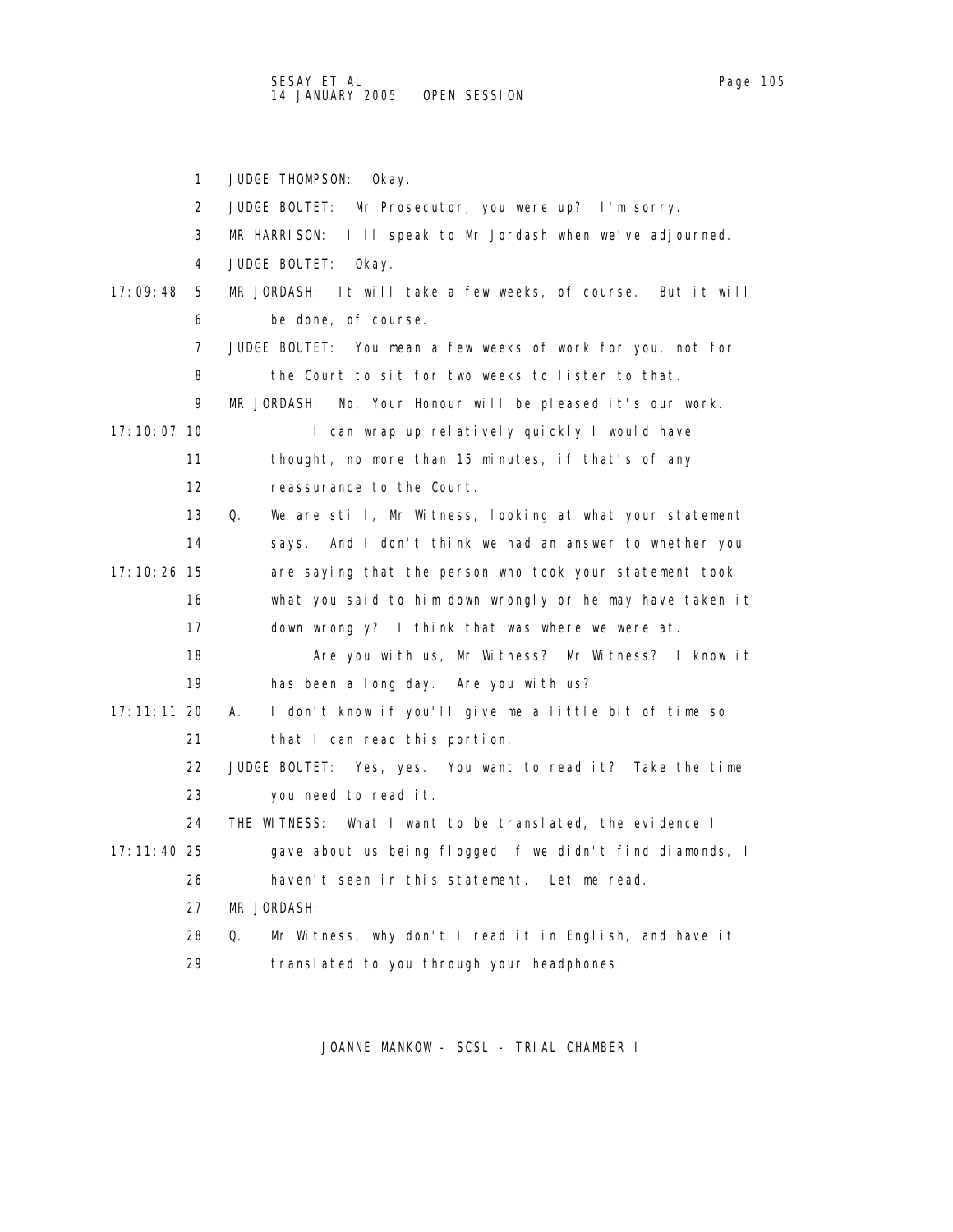|               | 1                 | Α. | I am going to read it.                                    |
|---------------|-------------------|----|-----------------------------------------------------------|
|               | 2                 |    | [In English] During the mining period Issa Sesay gave     |
|               | 3                 |    | instructions that any civilians who refused to work in    |
|               | 4                 |    | mines should be disciplined. Complaints were made to      |
| 17: 12: 23    | 5                 |    | mine management about the workers' treatment and          |
|               | 6                 |    | condition which were passed on to Issa Sesay, but no      |
|               | 7                 |    | action was taken to prevent the abuses. If there was a    |
|               | 8                 |    | reduction in manpower in the mines for any reason, Issa   |
|               | 9                 |    | Sesay gave instructions to go out and forcibly bring in   |
| 17: 12: 45 10 |                   |    | other workers.                                            |
|               | 11                | Q. | You have very good English, Mr Witness, if I may say so.  |
|               | $12 \overline{ }$ |    | Now, having read it, you can see --                       |
|               | 13                | А. | Yes.                                                      |
|               | 14                | Q. | -- "complaints were made to mine management about the     |
| 17: 13: 04 15 |                   |    | workers' treatments and conditions which were passed on   |
|               | 16                |    | to Issa Sesay but no action was taken to prevent the      |
|               | 17                |    | abuses." Did you tell the Prosecution that or not?        |
|               | 18                | А. | What I have read is what I actually did say. What I       |
|               | 19                |    | haven't seen and what I said about us being flogged when  |
| 17: 13: 43 20 |                   |    | diamonds were not found, it's not the same thing like     |
|               | 21                |    | what I have just read.                                    |
|               | 22                | Q. | Mr Witness, I'd like to go home today. Complaints were    |
|               | 23                |    | made to mine management about the workers' treatments and |
|               | 24                |    | conditions which were passed on to Issa Sesay, but no     |
| 17:14:00 25   |                   |    | action was taken to prevent the abuses. Did you tell the  |
|               | 26                |    | Prosecution that? Simple question.                        |
|               | 27                | А. | Yes, I did say that. I wasn't well guided. That's why I   |
|               | 28                |    | was confused.                                             |
|               | 29                | Q. | So who were the complaints made to and by whom?           |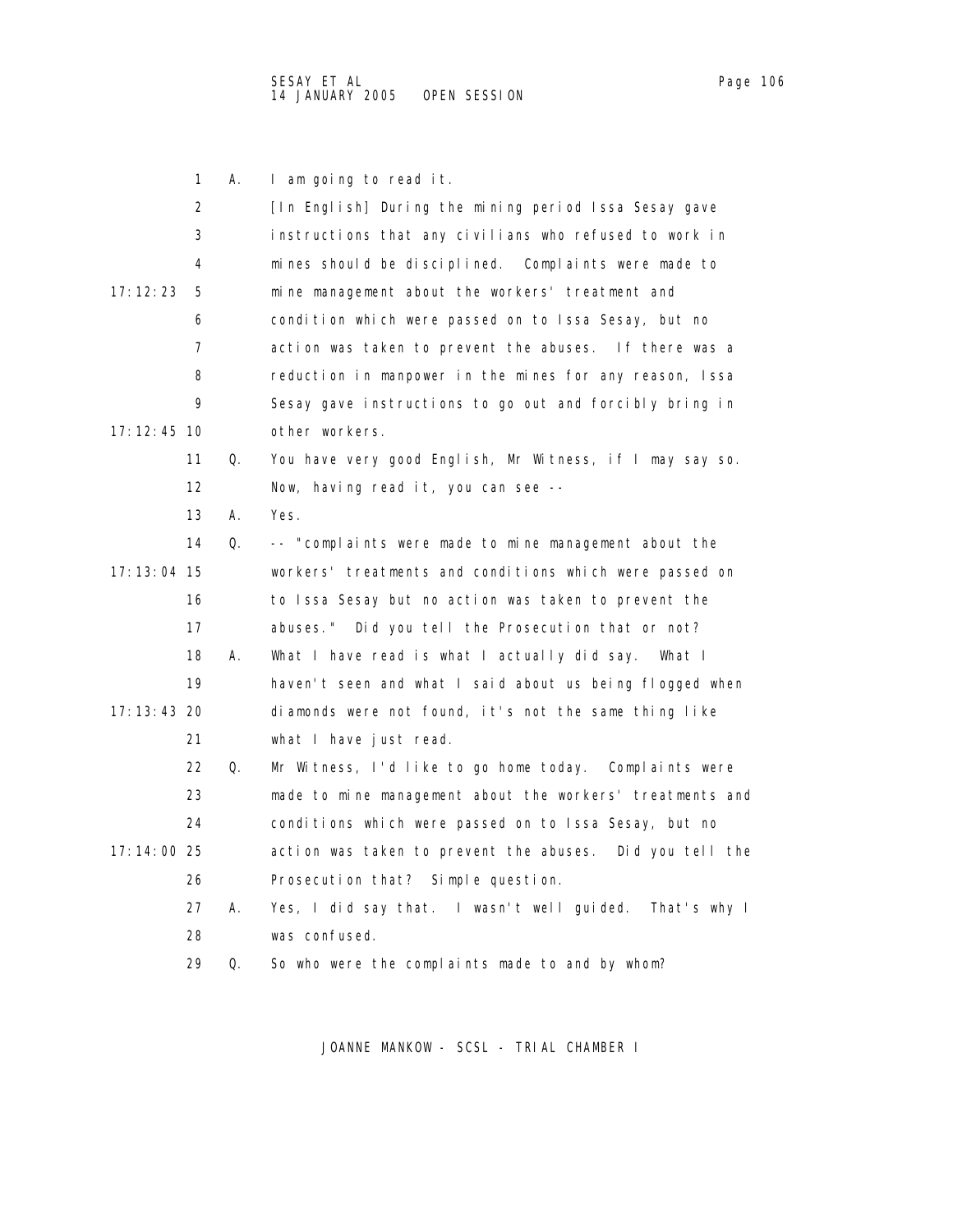|               | 1  | А. | We did make complaints concerning the manpower, the       |
|---------------|----|----|-----------------------------------------------------------|
|               | 2  |    | people that they brought to do the forced mining.<br>And  |
|               | 3  |    | they took no steps on that. Yes, we did make complaints.  |
|               | 4  | Q. | To who?                                                   |
| 17: 15: 09    | 5  | А. | To Issa Sesay. We brought these complaints to him.        |
|               | 6  | Q. | What about to mine management?                            |
|               | 7  | А. | I want you to differentiate between mines management      |
|               | 8  |    | because I know about mining, and I'm not sure whether you |
|               | 9  |    | know much about mining. So we made our complaints, but I  |
| 17: 15: 42 10 |    |    | want you to differentiate between what you think mines    |
|               | 11 |    | management is.                                            |
|               | 12 | Q. | Well, Mr Witness, I don't know what mine management means |
|               | 13 |    | in this statement. It's your statement, not mine.<br>What |
|               | 14 |    | did you mean by "mine management"? What I mean by it is   |
| 17:16:00 15   |    |    | i rrel evant?                                             |
|               | 16 | А. | I spoke in English. I gave my testimony in English -- in  |
|               | 17 |    | Krio, I'm sorry. The word mine management was never used  |
|               | 18 |    | by me. I used my words in Krio. And what I was            |
|               | 19 |    | referring to was the people who were guarding and         |
| 17: 16: 39 20 |    |    | supervising the mine's activities.                        |
|               | 21 | Q. | So who?                                                   |
|               | 22 | А. | The rebels that had guns and were guarding the people.    |
|               | 23 | Q. | Do you have any names?                                    |
|               | 24 | А. | There were many. I mean, I couldn't remember all their    |
| 17: 17: 06 25 |    |    | There were lots of them.<br>names.                        |
|               | 26 | Q. | So you made your complaints to the very people who were   |
|               | 27 |    | keeping you -- who were keeping the people guarded and    |
|               | 28 |    | under slavery. Is that correct?                           |
|               | 29 | А. | No.                                                       |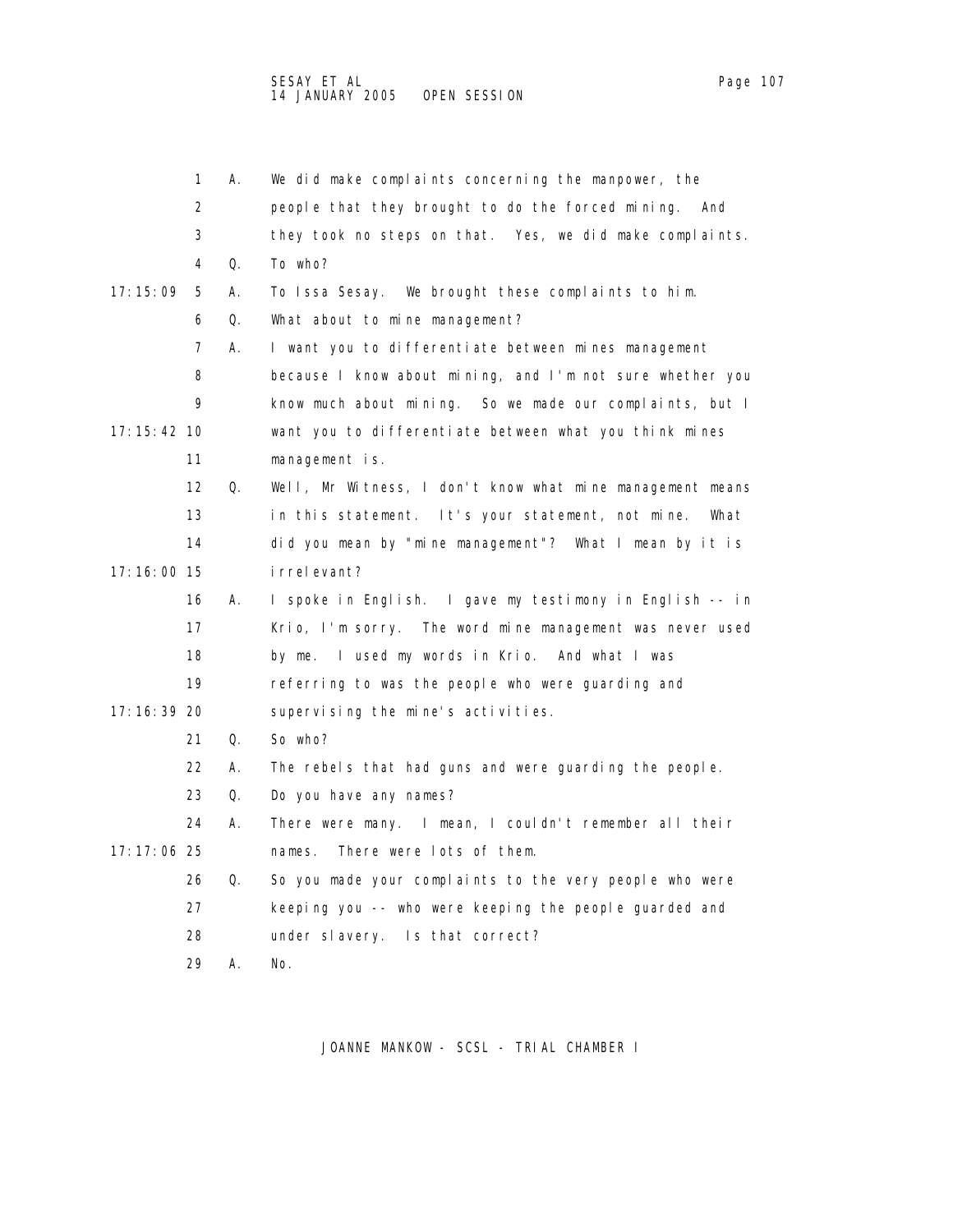- 1 Q. Well, were the soldiers guarding the people under
- 2 slavery? Were the rebels guarding the people under
- 3 slavery?
- 4 A. Yes.

## 17:17:51 5 Q. Were the rebels preventing the civilians from going home?

- 6 A. Yes.
- 7 Q. Were the rebels treating the civilians badly?
- 8 A. Yes.
- 9 Q. So the complaints were made to those people?

17:18:22 10 PRESIDING JUDGE: This man has said he did not make complaints

- 11 to these people.
- 12 MR JORDASH: He hasn't. He has said both. He has said both.
- 13 PRESIDING JUDGE: He said so.
- 14 MR JORDASH: He has said both.
- 17:18:35 15 PRESIDING JUDGE: We're getting a bit argumentative in this.

16 I don't know whether we'll get out of this impasse.

- 17 MR JORDASH: Well, Your Honour --
- 18 PRESIDING JUDGE: It's argumentative and --
- 19 MR JORDASH: I'll move on, but I do submit -- well, I won't 17:18:56 20 submit it.
	- 21 JUDGE BOUTET: I think you still need to clarify. And we're
		- 22 getting fed up with it, too. But we need to have some
		- 23 clarification. His latest series of answers when he read
		- 24 himself that statement in English was, and in answer to
- 17:19:11 25 your question was, "yes, this is what I said." And in
	- 26 the statement it says "complaints were made to mine
		- 27 management, and then it was passed to Sesay." So and
		- 28 mine management, given his previous answers, meant
		- 29 Officer Med and his people. And the mine boss, because I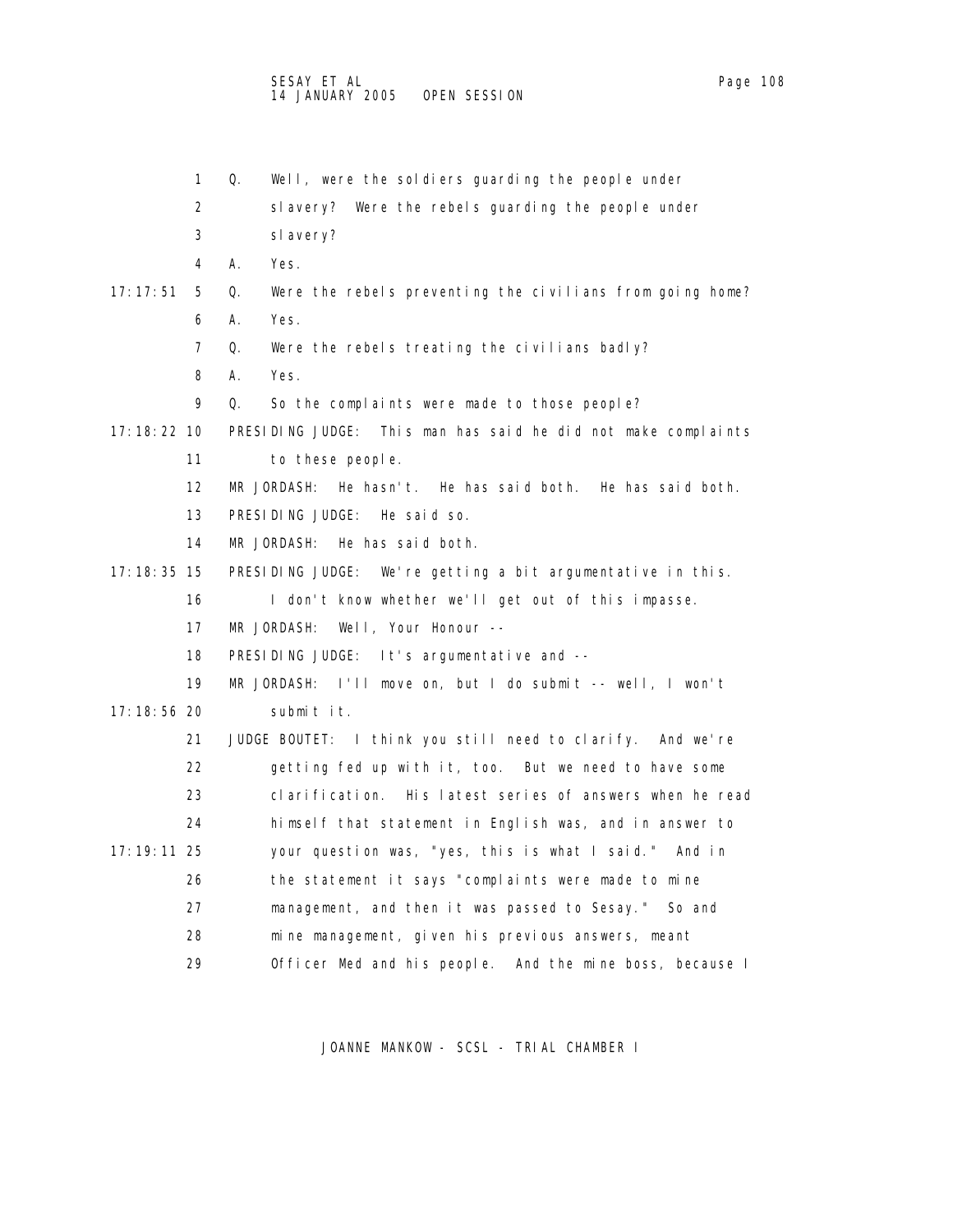|               | 1  | asked the question, he says it's Officer Med. So I'm            |
|---------------|----|-----------------------------------------------------------------|
|               | 2  | confused, too, to try to see what it is that really             |
|               | 3  | happened. Has he complained or not?                             |
|               | 4  | JUDGE THOMPSON:<br>My approach to it is simply this, because we |
| 17: 19: 42    | 5  | have now moved away from the realm of certainty to              |
|               | 6  | equivocation back. We're back to equivocation, and if it        |
|               | 7  | seems as if there is no way out of this, then I would           |
|               | 8  | think that where a witness equivocates, that would also         |
|               | 9  | be a factor to take in final evaluation of the evidence,        |
| 17: 20: 04 10 |    | the totality of the evidence. Because I see that there's        |
|               | 11 | a move backwards and forward movement on this particular        |
|               | 12 | So I'm not going -- necessarily going to -- I<br>i ssue.        |
|               | 13 | don't know whether any further clarification will               |
|               | 14 | simplify the issue or make things easier. But of course,        |
| 17: 20: 25 15 |    | if you wish to try, fine. But I'm satisfied that what I         |
|               | 16 | see here is clearly moving from the plane of certainty          |
|               | 17 | and definitiveness, or we cannot in fact, complain to           |
|               | 18 | perpetrators, after all, they were the architects of the        |
|               | 19 | abuses, "oh, but I did say to the police `blah, blah,           |
| 17: 20: 49 20 |    | blah. " And I'm a little intrigued by this. If you can          |
|               | 21 | elicit some kind of clarification, that would help the          |
|               | 22 | Chamber.                                                        |
|               | 23 | MR JORDASH: Your Honour, yes.                                   |
|               | 24 | JUDGE THOMPSON:<br>That's my own position.                      |
| 17: 21: 05 25 |    | JUDGE BOUTET: I subscribe to that, too.<br>But let's not spend  |
|               | 26 | another hour on that issue, please.                             |
|               | 27 | MR JORDASH:<br>No, I want to move on.                           |
|               |    |                                                                 |

28 Q. You say that the words you used to the person taking your

29 statement did not mean mine management. Is that what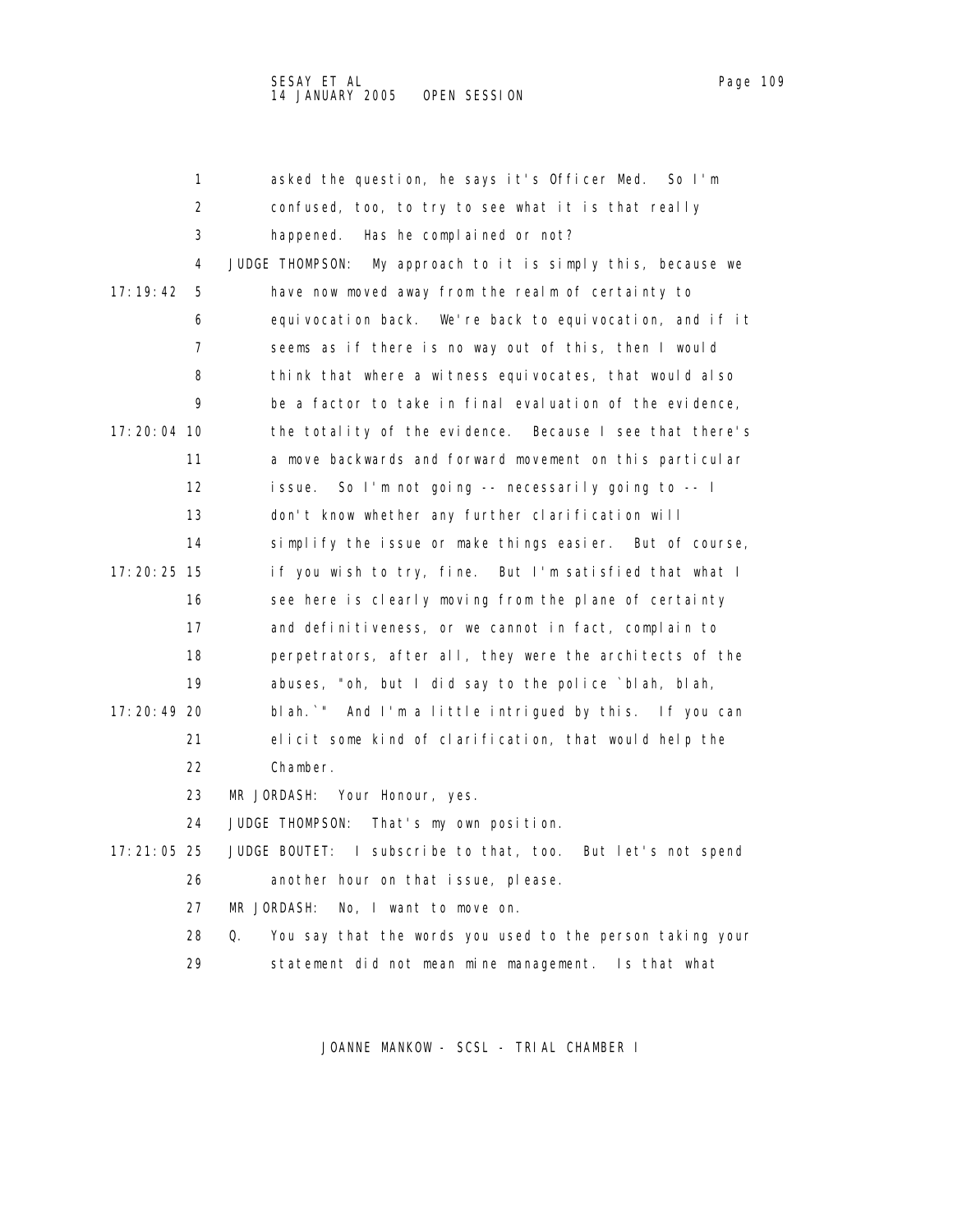|               | 1  | you're saying?                                                |
|---------------|----|---------------------------------------------------------------|
|               | 2  | А.<br>I spoke in Krio. And I said those who were in charge of |
|               | 3  | the mining, those who were guarding the people were the       |
|               | 4  | ones who went and did the things that were wrong to the       |
| 17:21:56      | 5  | people.                                                       |
|               | 6  | Q.<br>Are you talking about the rebels at the pit, or are you |
|               | 7  | talking about the rebels such as Officer Med? Or are you      |
|               | 8  | tal king about both when you say "the people guarding"?       |
|               | 9  | А.<br>All of them, all of them, they arranged these things.   |
| 17: 22: 38 10 |    | And they said if you don't do this, we'll do this to you.     |
|               | 11 | So I mean, how do you complain?                               |
|               | 12 | Q.<br>So complaints were made, you suggested to the person    |
|               | 13 | taking your statement -- let me just start that again.        |
|               | 14 | When you used the Krio phrase in your statement which has     |
| 17: 23: 02 15 |    | been substituted for the word "mine management," you          |
|               | 16 | intended to mean both Officer Med, the commanders, and        |
|               | 17 | the people at the pit doing the actual guarding. Is that      |
|               | 18 | what you're saying?                                           |
|               | 19 | А.<br>Yes.                                                    |
| 17: 23: 35 20 |    | Q.<br>Thank you. I think -- I hope that's clear what he has   |
|               | 21 | now said.                                                     |
|               | 22 | That what? What is clear?<br>PRESIDING JUDGE:                 |
|               | 23 | MR JORDASH:<br>What I submit is clear is that -- could the    |
|               | 24 | witness's translation please be turned off.                   |
| 17: 23: 57 25 |    | What $I -$                                                    |
|               | 26 | JUDGE THOMPSON:<br>Turn off his mic, is it?                   |
|               | 27 | JUDGE BOUTET: It serves little purpose as the witness does    |
|               | 28 | understand English.                                           |
|               | 29 | MR JORDASH:<br>That's true.                                   |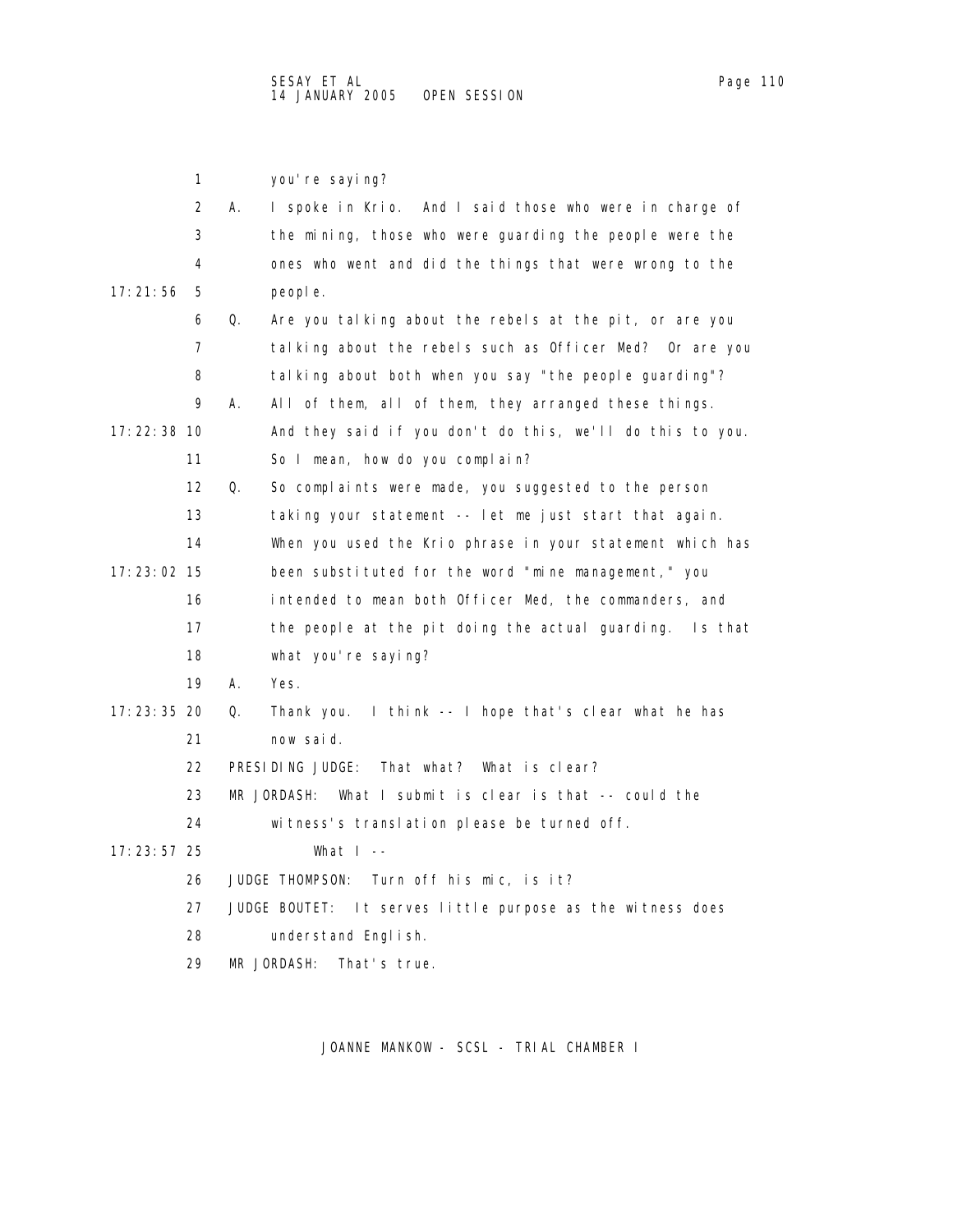1 JUDGE THOMPSON: Quite right, yes. 2 MR JORDASH: Perhaps we can whisper. What is clear to me, and 3 this is -- I will rely upon this inconsistency, is on the 4 one hand, 15, 20 minutes ago, he says he doesn't and 17:24:24 5 couldn't report things to the likes of Officer Med, and 6 now he says when he told the Prosecutor in Krio his 7 version of events, he meant that he had and others had 8 reported things to Officer Med. That inconsistency in 9 due course I will seek to rely upon. 17:25:38 10 **[Trial Chamber confers]**  11 PRESIDING JUDGE: Yes, Mr Jordash, you may continue, please. 12 MR JORDASH: Thank you, Your Honour. 13 Two issues left. 14 Q. When did incident with the men being stabbed on the head 17:27:17 15 at the river take place, Mr Witness? 16 A. That is when the gravel had been washed, and no diamond 17 was found. 18 Q. When, please, if you can? 19 A. That was when the gravels were dug out, and they started 17:27:55 20 to wash the gravels. I mean, that's the time. 21 Q. 2000 or 2001? 22 A. The diamond mining started in 2000, and up to 2001. 23 Q. When did the incident take place where at the end of the 24 incident, General Issa Sesay came to Bendu II and was 17:28:21 25 spoken to by the old man? When did that take place? 26 A. I can't be quite sure of the exact time, but I mean, the 27 mining happened during the dry season, and in the rainy 28 season as well. 29 Q. Mr Witness, it's a clear question: Did it happen in 2000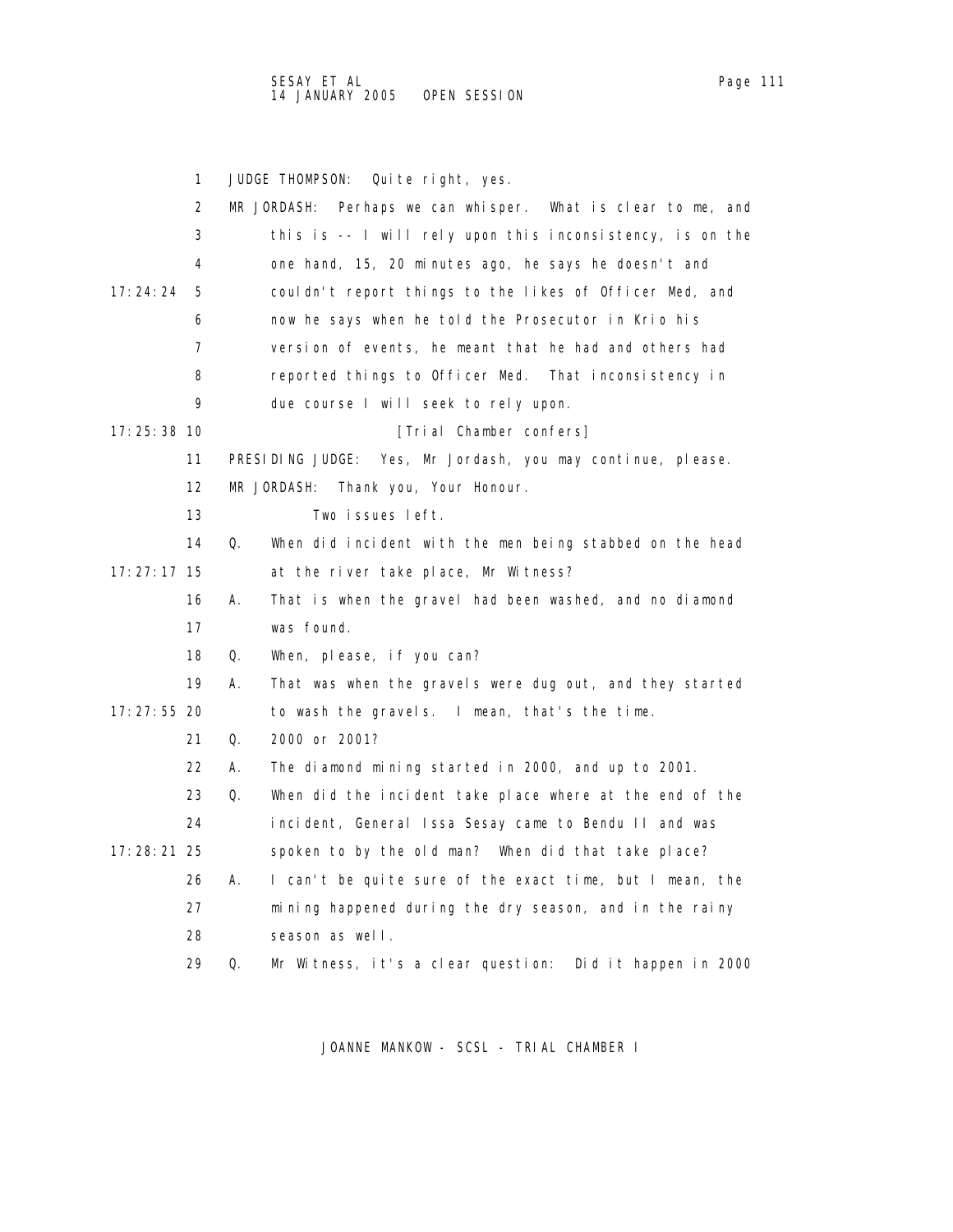|               | 1                 |    | or 2001, this particular incident?                        |
|---------------|-------------------|----|-----------------------------------------------------------|
|               | 2                 | А. | This happened in 2000.                                    |
|               | 3                 | Q. | Beginning, middle, or end?                                |
|               | 4                 | А. | From the middle going towards the end.                    |
| 17: 29: 05    | 5                 | Q. | When did this specific incident take place, Mr Witness?   |
|               | 6                 |    | When did this specific incident involving the stabbing on |
|               | 7                 |    | the head, the river and General Sesay take place?         |
|               | 8                 | А. | That's what I've just said. When the mining was going     |
|               | 9                 |    | on, it was in the rainy season.                           |
| 17:29:36 10   |                   | Q. | Listen very carefully, Mr Witness, whether in English or  |
|               | 11                |    | Krio, whichever you think assists you most: When did the  |
|               | $12 \overline{ }$ |    | incident --                                               |
|               | 13                | А. | It was in the dry season.                                 |
|               | 14                | Q. | Of which year?                                            |
| 17: 30: 15 15 |                   | А. | I can say 2001, in the dry season.<br>2000 was over.      |
|               | 16                | Q. | Was that the first dry season of 2001 or the<br>Right.    |
|               | 17                |    | second?                                                   |
|               | 18                | А. | It's the second half of the dry season, from 2000 to      |
|               | 19                |    | 2001.                                                     |
| 17: 30: 44 20 |                   | Q. | So it would be the second part of the year, the later     |
|               | 21                |    | part of the year. Is that right, of 2001?                 |
|               | 22                | А. | I don't want to be confused. It was between 2000 to       |
|               | 23                |    | 2001, in between there. That's when this incident took    |
|               | 24                |    | pl ace.                                                   |
| 17: 31: 15 25 |                   | Q. | In between 2000 and 2001. I don't understand,             |
|               | 26                |    | Mr Witness.                                               |
|               | 27                | А. | It is around that period when the mining started in 2000. |
|               | 28                |    | When the rainy season came, the gravels were dug out, and |
|               | 29                |    | But to remember, I think this<br>they were washing them.  |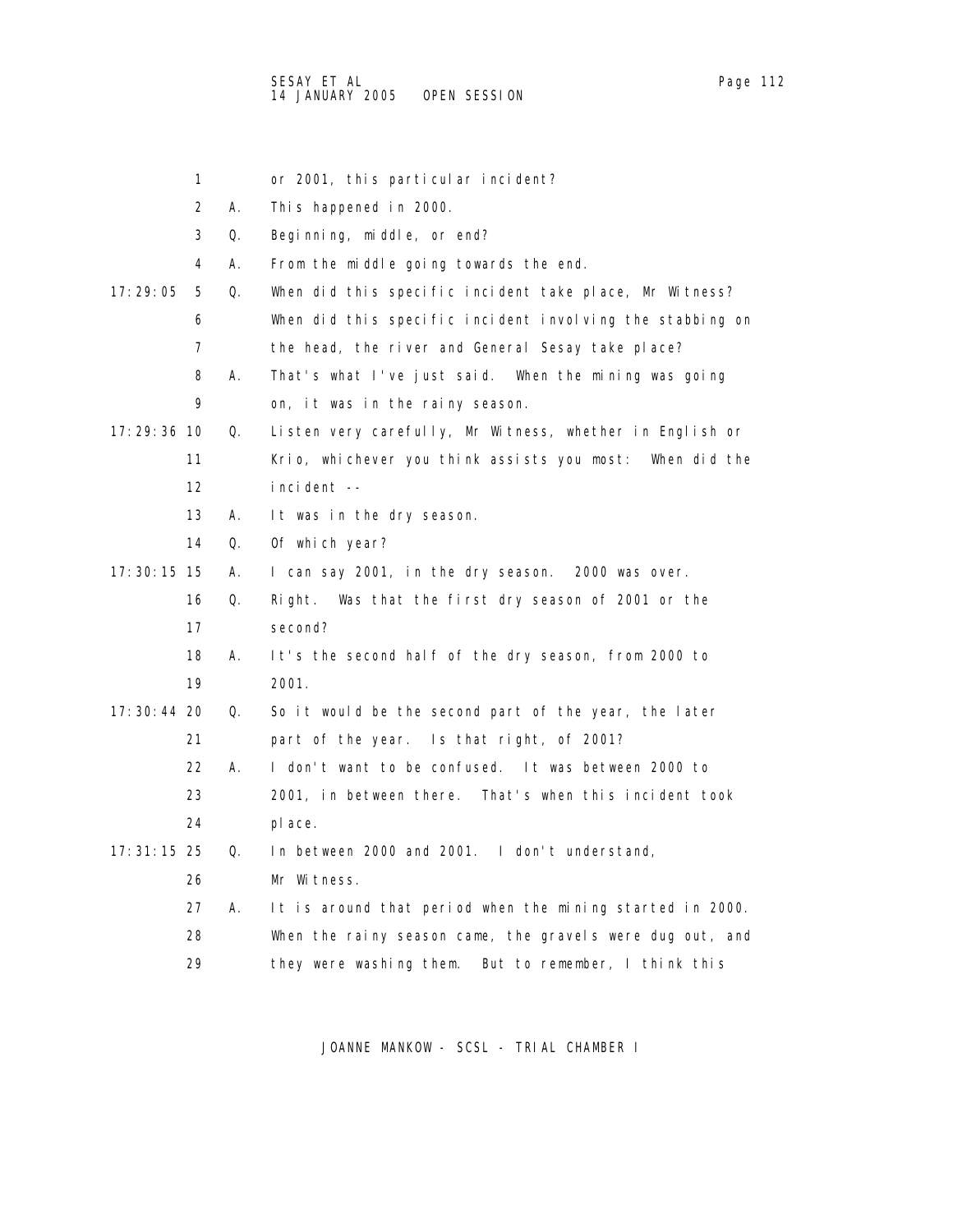|               | 1                 |    | thing actually happened towards the end of 2000, in the     |
|---------------|-------------------|----|-------------------------------------------------------------|
|               | 2                 |    | dry season.                                                 |
|               | 3                 | Q. | Can you name the people who were stabbed on the<br>0kay.    |
|               | 4                 |    | head?                                                       |
| 17:32:15      | 5                 | А. | Yes.                                                        |
|               | 6                 | Q. | Name them, please.                                          |
|               | 7                 | Α. | Yomba Ngekia.                                               |
|               | 8                 | Q. | Could you spell that, please.                               |
|               | 9                 | Α. | $Y$ -O-M-B-A N-G-E-K-I-A.                                   |
| 17: 32: 41 10 |                   | Q. | Anybody else or just him?                                   |
|               | 11                | А. | There are others.                                           |
|               | $12 \overline{ }$ | Q. | Do you know their names?                                    |
|               | 13                | А. | Mr Menjor, Sahr Menjor.<br>Yes.                             |
|               | 14                | Q. | Could you spell that, please.                               |
| 17: 33: 04 15 |                   | А. | $S-A-H-R$ $M-E-N-J-O-R$ .                                   |
|               | 16                | Q. | Anybody el se?                                              |
|               | 17                | А. | Mr Pujeh.                                                   |
|               | 18                | Q. | Could you spell that, please.                               |
|               | 19                | А. | $P-U-J-E-H.$                                                |
| 17: 33: 28 20 |                   | Q. | Were these people present when Mr Sesay came and had the    |
|               | 21                |    | conversation with the old man?                              |
|               | 22                |    | PRESIDING JUDGE:<br>Were these the people who were stabbed? |
|               | 23                |    | MR JORDASH:<br>These were the people who were stabbed.      |
|               | 24                | Q. | Were these people present when Mr Sesay had this            |
| 17: 33: 49 25 |                   |    | conversation with the old man?                              |
|               | 26                | А. | Yes, these are the big men. They were all there.            |
|               | 27                | Q. | Do you know where we would find these people now?           |
|               | 28                | А. | Right at this moment, they're in Tombodu. They are still    |
|               | 29                |    | settled there.<br>They haven't gone anywhere.               |
|               |                   |    |                                                             |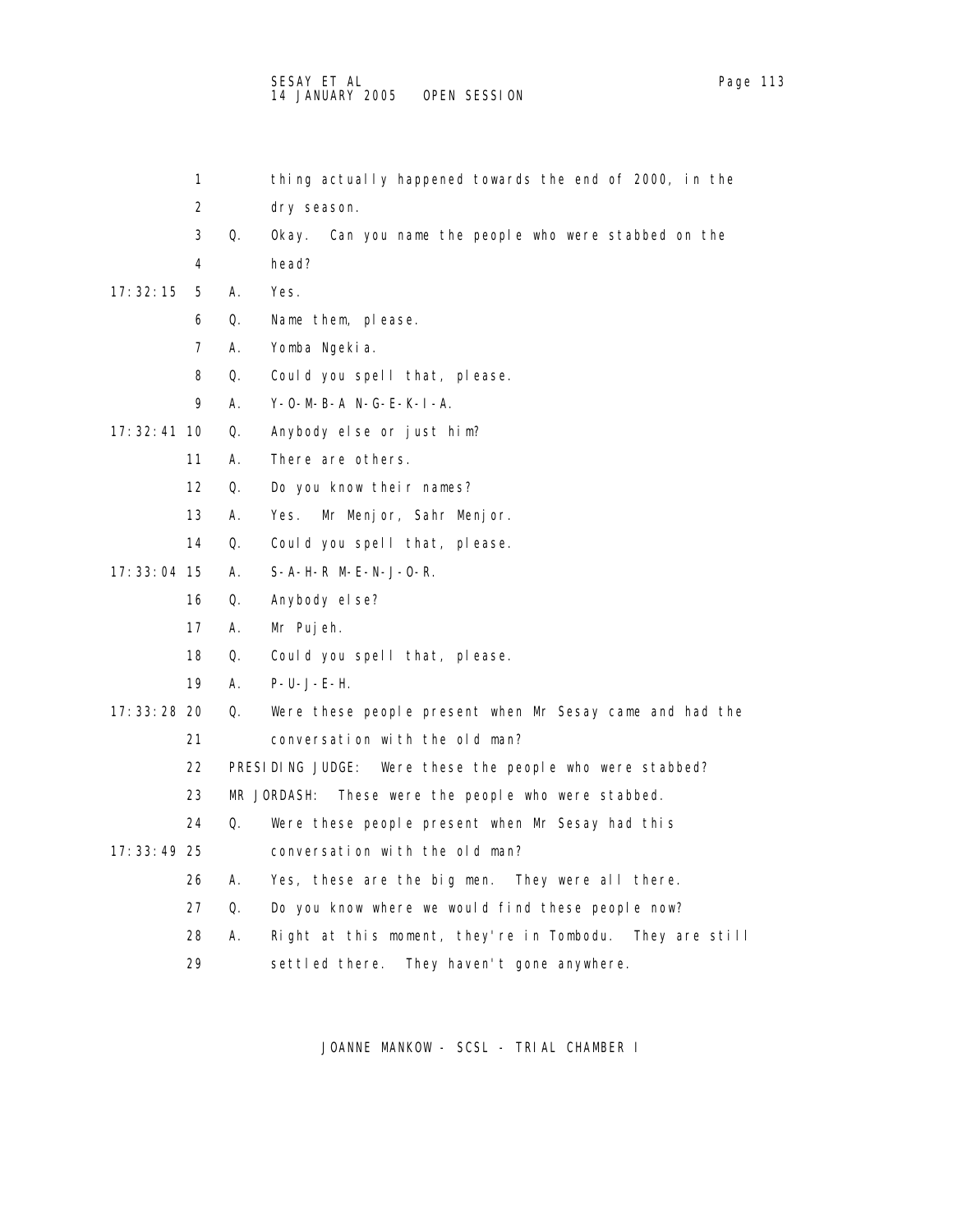|               | 1                 | Q. | Thank you.<br>And who was the old man who spoke to          |
|---------------|-------------------|----|-------------------------------------------------------------|
|               | 2                 |    | Mr Sesay?                                                   |
|               | 3                 | А. | Mr Yomba Ngekia. He was in charge of the whole chiefdom.    |
|               | 4                 |    | He was at the head of the elders who went and made a        |
| 17: 34: 37    | 5                 |    | complaint to Issa Sesay.                                    |
|               | 6                 | Q. | Isn't that the same name as one of the people stabbed?      |
|               | 7                 |    | Is that the same person or a different person?              |
|               | 8                 | А. | Yes, he was among. He was a chief, but he was the first     |
|               | 9                 |    | person to be flogged.                                       |
| 17: 34: 56 10 |                   | Q. | Well, we're not talking about flogged, Mr Witness.<br>We're |
|               | 11                |    | talking about being stabbed on the head. Was that the       |
|               | $12 \overline{ }$ |    | person, the person we've heard was --                       |
|               | 13                | А. | He was the first person who was abused and stabbed on the   |
|               | 14                |    | head.<br>Yes, he was among them.                            |
| 17: 35: 15 15 |                   | Q. | And he was also the person you say spoke to Mr Sesay to     |
|               | 16                |    | complain about the treatment?                               |
|               | 17                | А. | Yes, he was our leader. He was the chief.                   |
|               | 18                | Q. | And you would say that Mr Sesay - is this                   |
|               | 19                |    | correct -- well, why don't you tell us again.<br>What did   |
| 17: 35: 51 20 |                   |    | General Sesay say to Mr Ngekia?                             |
|               | 21                | А. | When they complained to him about the mistreatments, he     |
|               | 22                |    | said, "Well, I'm appealing to you to hold your hearts,      |
|               | 23                |    | just forget about everything and forgive them. It has       |
|               | 24                |    | al ready happened."                                         |
| 17: 36: 25 25 |                   |    | JUDGE THOMPSON: Yes, counsel.                               |
|               | 26                |    | MR HARRISON: Your Honour, the Prosecution would like to     |
|               | 27                |    | suggest that it might be a time where the witness might     |
|               | 28                |    | require a break of a brief duration. It's really the        |
|               | 29                |    | Prosecution's hope that the Court will agree to sit late    |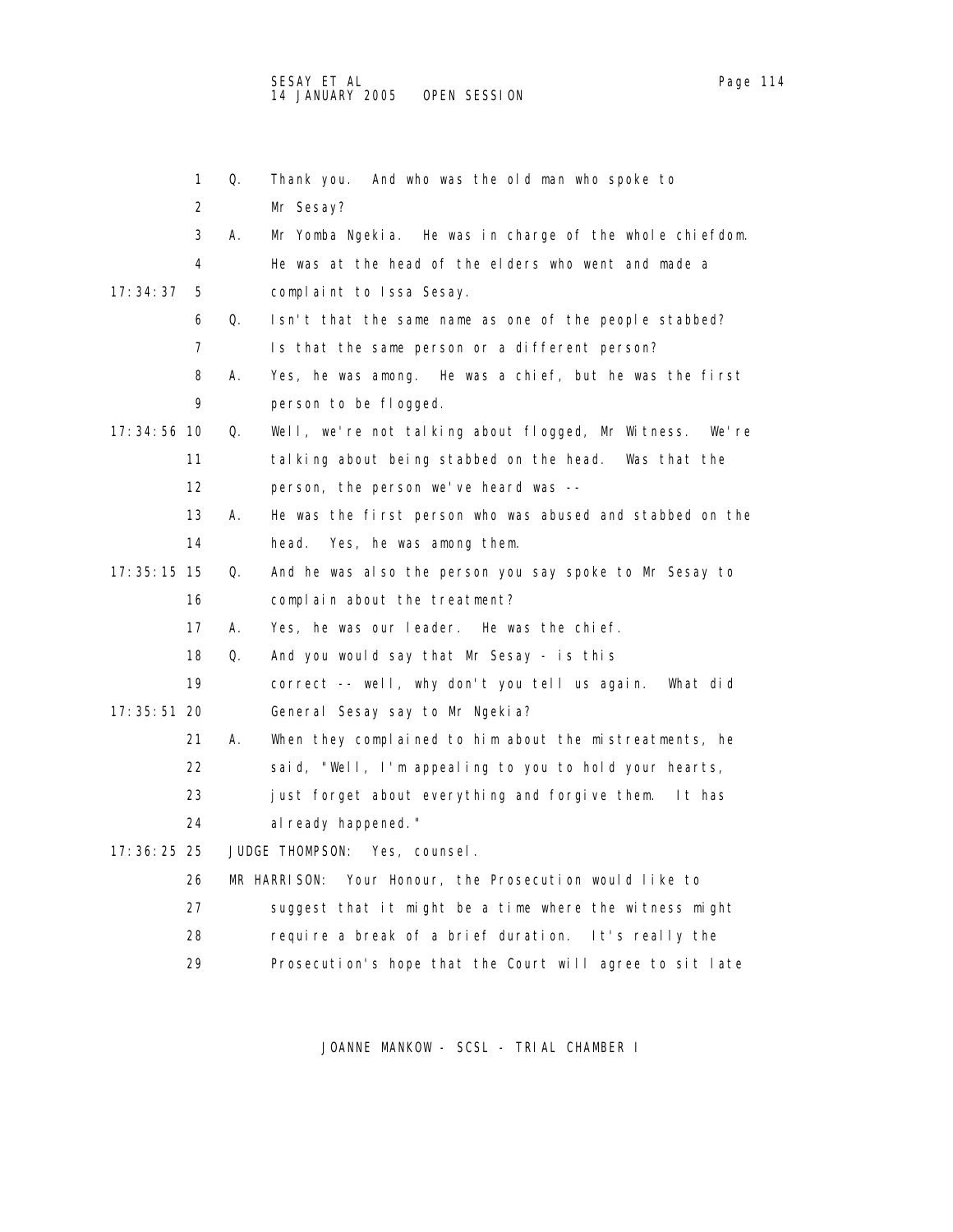| Page |  |
|------|--|
|      |  |

|               | 1                 |    | tonight to complete this witness. There are certain                            |
|---------------|-------------------|----|--------------------------------------------------------------------------------|
|               | 2                 |    | personal reasons which require him to perhaps return to                        |
|               | 3                 |    | his place of abode. He has stayed here longer than we                          |
|               | 4                 |    | anticipated he would have to stay, and we are -- I've had                      |
| 17:36:57      | 5                 |    | somewhat of an indication from Mr O'Shea that he may be                        |
|               | 6                 |    | upwards of 40 minutes or approximately 40 minutes. $\mathsf{I}^{\mathsf{I}}$ m |
|               | 7                 |    | asking the Court to take a short break to resume and                           |
|               | 8                 |    | complete this witness in its entirety.                                         |
|               | 9                 |    | PRESIDING JUDGE: I think he is almost wrapping up.<br>Because                  |
| $17:37:16$ 10 |                   |    | we want to finish with this witness, we want to finish                         |
|               | 11                |    | with Mr Jordash. I appreciate the problem you're putting                       |
|               | $12 \overline{ }$ |    | across because the witness is really stressed.<br>But I                        |
|               | 13                |    | think Mr Jordash is about rounding up.                                         |
|               | 14                |    | MR JORDASH:                                                                    |
| $17:37:47$ 15 |                   | Q. | How many times do you think you took food to the Zambian                       |
|               | 16                |    | peacekeepers, Mr Witness, you personally?                                      |
|               | 17                | А. | While I was there, I mean, we used to take food to them.                       |
|               | 18                |    | It was more than 10 or 15 times when I took food to them.                      |
|               | 19                | Q. | Were they locked in at night?                                                  |
| 17: 38: 27 20 |                   | А. | Yes, at night, they would lock them in the mosque.<br>They                     |
|               | 21                |    | were all sleeping in the mosque.                                               |
|               | 22                | Q. | So you were able during the day, when they were unlocked,                      |
|               | 23                |    | to go in to see them and take them food. Is that right?                        |
|               | 24                | А. | Yes.                                                                           |
| 17: 38: 48 25 |                   | Q. | Sorry, Mr Witness. I missed your answer.                                       |
|               | 26                | А. | I said we took food for them.                                                  |
|               | 27                | Q. | And you cooked some of that food at your house. Is that                        |
|               | 28                |    | ri ght?                                                                        |
|               | 29                | А. | That's where we cooked for them,<br>Yes, behind my house.                      |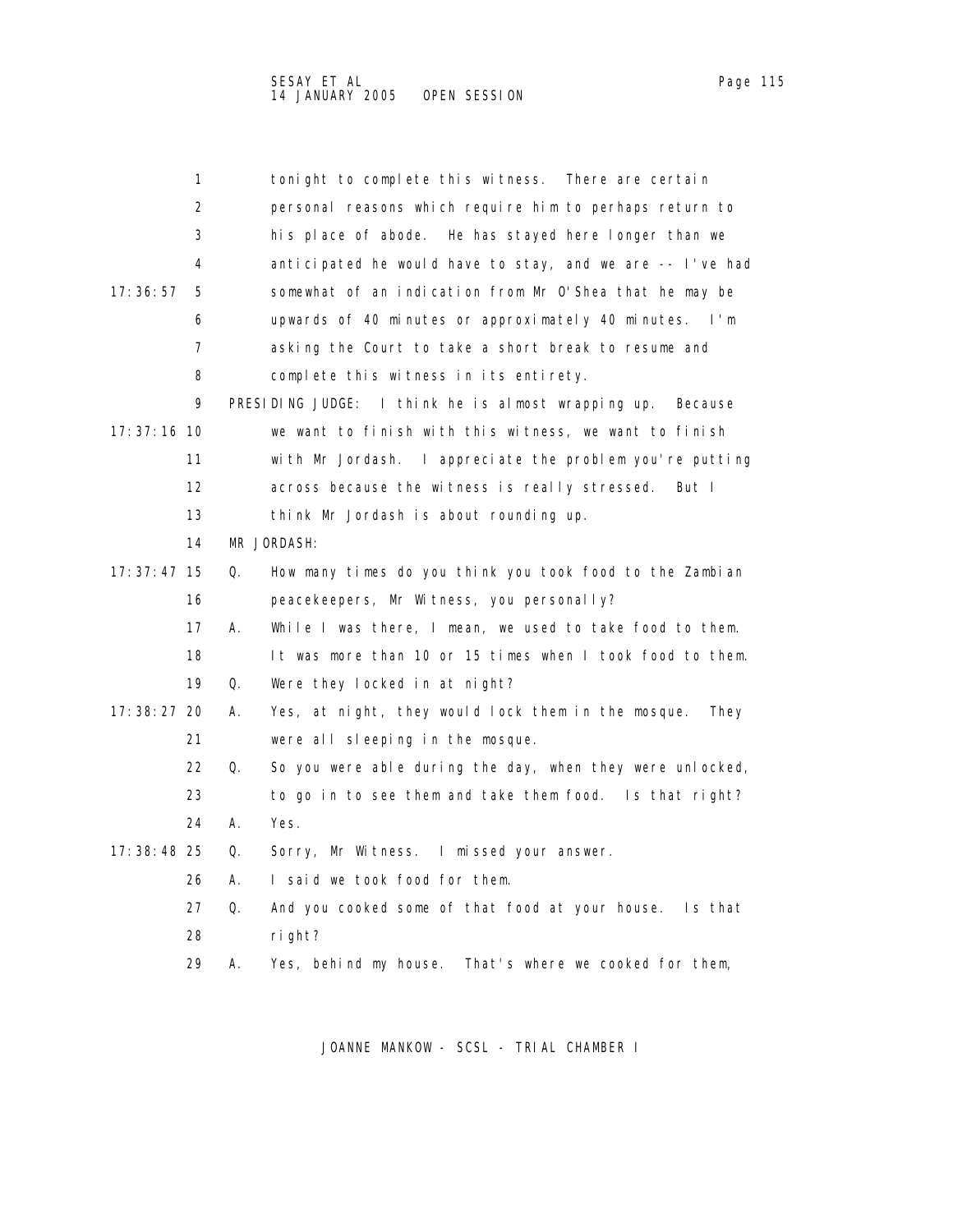the Zambian peacekeepers had enough

|    | in a large pot.               |
|----|-------------------------------|
|    | 2 Q. So you made sure that tl |
| -2 | food. Is that correct?        |

4 A. What we were able to get was what we gave to them.

 17:40:08 5 Q. Do you understand months, Mr Witness? Do you understand 6 the calendar, January, February, March, et cetera?

7 A. Yes, I understand the months.

8 Q. Were you forced to mine April and May of 2000?

9 A. You asked me this before, and I answered. It happened

17:40:58 10 like that.

- 11 Q. April and May?
- 12 A. Yes.

 13 Q. Would you like to explain, then, how it was you were able 14 to escape that forced mining to go and take food to the 17:41:13 15 Zambians in May during the day?

|     | 16 A. Well, there were quite a few foodstuffs around, mangos, |
|-----|---------------------------------------------------------------|
| 17  | bananas. I mean, even when we were mining, we were able       |
| 18. | still to help them get food because we were in town there     |
| 19  | with them.                                                    |

 17:41:52 20 Q. But you were under guard, Mr Witness, in April and May 21 2000 during the day and only allowed to go home at night 22 when the Zambian peacekeepers were locked into their 23 mosque. How did you manage to spirit yourself away and 24 cook food at your house and take it to the Zambians?

- 17:42:12 25 A. I want to tell you that I'm married, I have a wife, and I 26 have children. So the women were at home, and they did 27 this work.
	- 28 Q. So it wasn't you then who took food to the Zambians. It 29 was your wife, was it? Is that what you're now saying?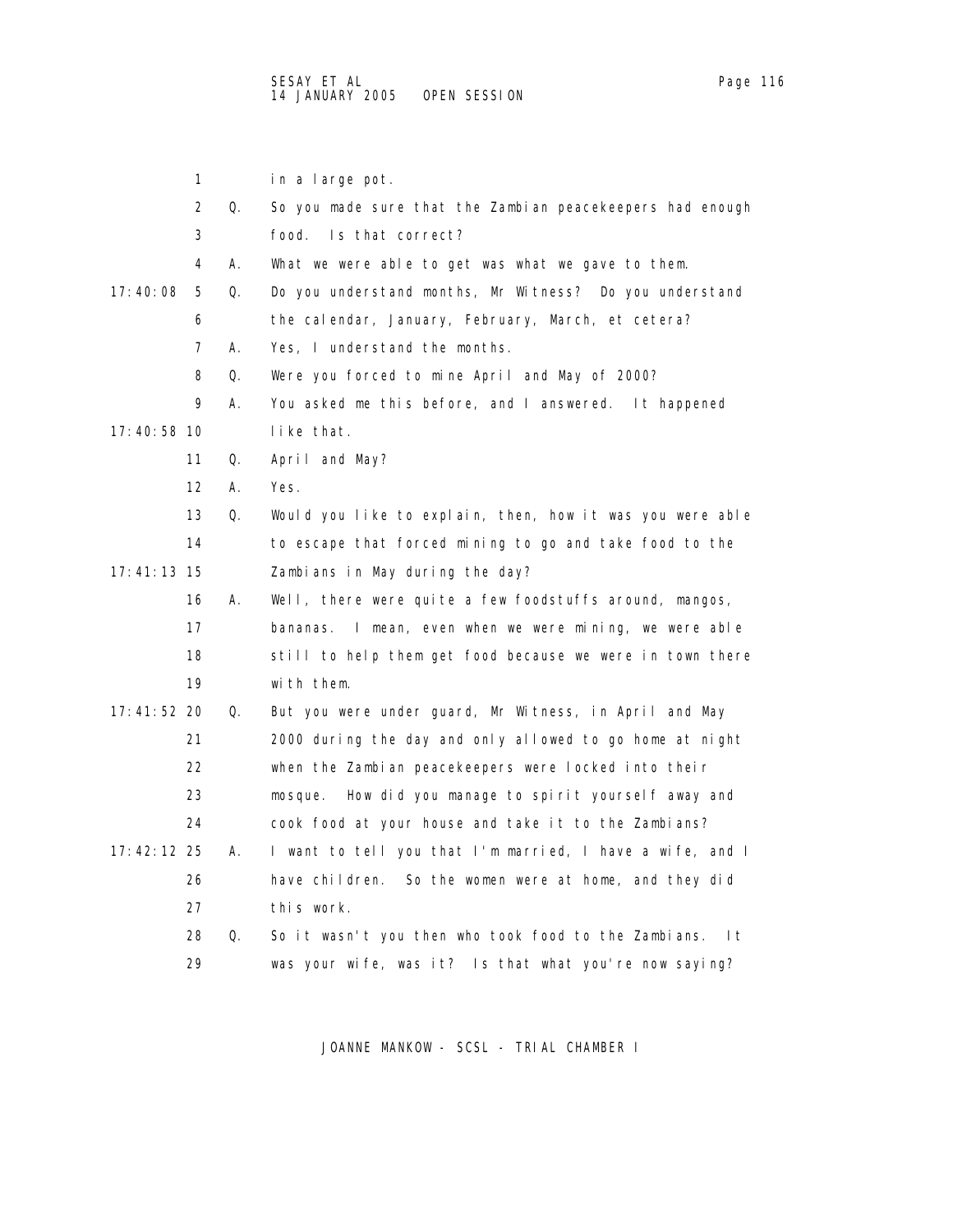|               | 1  | А. | I provided the foods. I provided the foods, and my wife     |
|---------------|----|----|-------------------------------------------------------------|
|               | 2  |    | prepared it and took it to them.<br>So I mean, if I         |
|               | 3  |    | provided food to be prepared, is it not me giving the       |
|               | 4  |    | food to the Zambians?                                       |
| 17: 43: 09    | 5  | Q. | Well, it's certainly not you taking the food to the         |
|               | 6  |    | Zambians, which is what you've told us before, is it?       |
|               | 7  | Α. | Sometimes I took the food myself. But many times, they      |
|               | 8  |    | were allowed to move around the town. They went to my       |
|               | 9  |    | house, and my wife would give them food, and the ones       |
| 17: 43: 45 10 |    |    | that prepared it would take it to them. I mean              |
|               | 11 | Q. | So the Zambians were allowed out of the mosque and          |
|               | 12 |    | wandered around the village visiting your wife, did they,   |
|               | 13 |    | some of them?                                               |
|               | 14 | А. | Yes, they were allowed to move around after some time.      |
| 17:44:07 15   |    |    | They could move in town. They never went outside of the     |
|               | 16 |    | They were not allowed to.<br>town.                          |
|               | 17 | Q. | So while you were being forced to mine, Zambians were       |
|               | 18 |    | having tea with your wife. Is that right?                   |
|               | 19 | А. | I didn't sleep in the mines. I didn't sleep in the          |
| 17:44:34 20   |    |    | mines.<br>The mines were very close to the town.            |
|               | 21 | Q. | No, the question is: "Whilst you were being forced to       |
|               | 22 |    | mean, were Zambians at times having lunch and tea with      |
|               | 23 |    | your wife"?                                                 |
|               | 24 | А. | Only your mind has gone to that. My mind never went to      |
| 17: 45: 02 25 |    |    | that.                                                       |
|               | 26 |    | JUDGE THOMPSON: [Previous interpretation continues] -- that |
|               | 27 |    | How germane is it really?<br>question.                      |
|               | 28 |    | MR JORDASH:                                                 |
|               | 29 | Q. | You told us - and I'm coming to the last few                |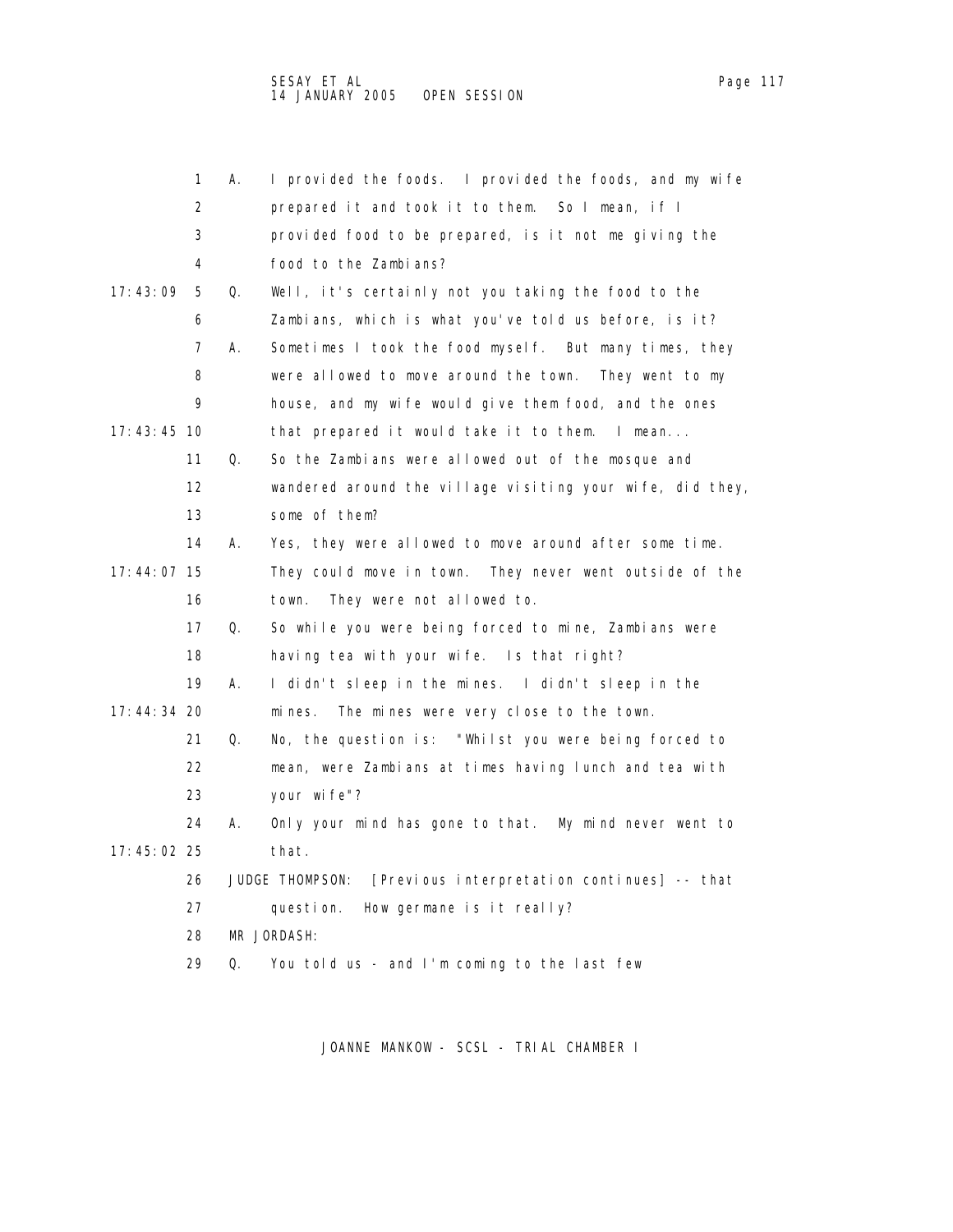|               | 1                 | questions - you told us that when you took food to the          |
|---------------|-------------------|-----------------------------------------------------------------|
|               | 2                 | Zambians, they used to shout at us - this is the rebels -       |
|               | 3                 | and told us not to give it to them. Is that right?              |
|               | 4                 | Yes, at the beginning, when they just had arrived. That<br>А.   |
| 17: 45: 40    | 5                 | was what happened.                                              |
|               | 6                 | Did anything else ever happen when you took food -- when<br>Q.  |
|               | 7                 | -- when your wife and others took food to the Zambians          |
|               | 8                 | and the rebels caught you or them doing it?                     |
|               | 9                 | It's not just me and my wife. I mean, there were many<br>А.     |
| 17:46:12 10   |                   | people in town who used to help the Zambians. In fact,          |
|               | 11                | when the rebels found out that they couldn't feed the           |
|               | $12 \overline{ }$ | Zambians, they no longer shouted at people.<br>So they          |
|               | 13                | allowed people to give them food.                               |
|               | 14                | Q.<br>So all the rebels did before allowing food to be taken to |
| 17:46:28 15   |                   | the Zambians would be to shout -- was to shout at people        |
|               | 16                | taking them food. Is that all that happened to the              |
|               | 17                | people who took them food?                                      |
|               | 18                | PRESIDING JUDGE:<br>At the beginning. At the beginning.         |
|               | 19                | MR JORDASH:<br>Yes.                                             |
| $17:46:44$ 20 |                   | At the beginning when $-$ -<br>Q.                               |
|               | 21                | PRESIDING JUDGE:<br>Things evolved, you know, and I think they  |
|               | 22                | relaxed their --                                                |
|               | 23                | MR JORDASH:<br>Yes.                                             |
|               | 24                | PRESIDING JUDGE:<br>Yes.                                        |
| $17:46:53$ 25 |                   | MR JORDASH:                                                     |
|               | 26                | But before the rebels allowed food to be taken to the<br>Q.     |
|               | 27                | Zambians, the rebels used to shout at the people caught         |
|               | 28                | taking food to the Zambians. Did anything else happen to        |
|               | 29                | the people caught taking food --                                |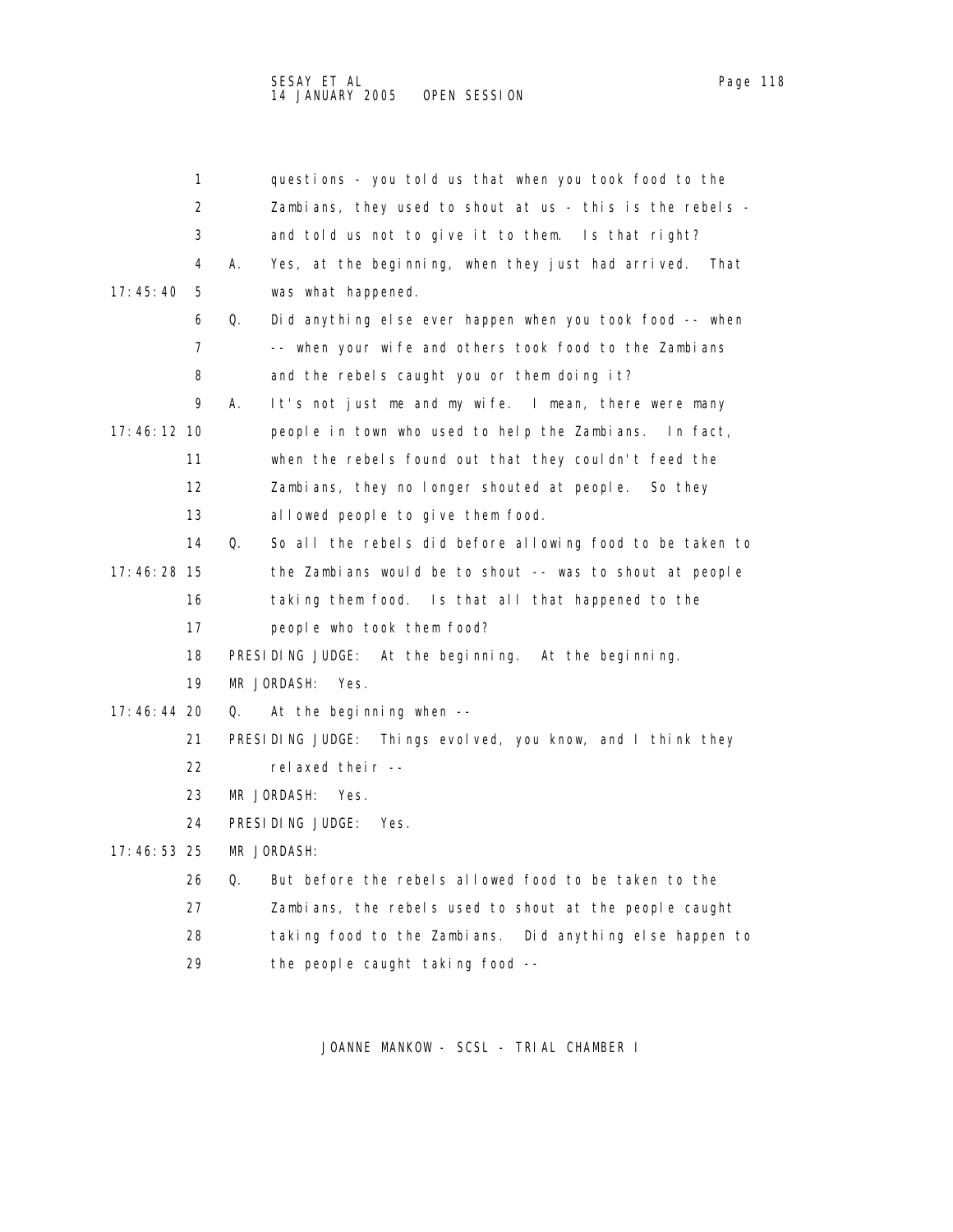|               | 1                 | А. | They only shouted at people not to give them food at the     |
|---------------|-------------------|----|--------------------------------------------------------------|
|               | 2                 |    | beginning. But after a while, they ceased that, and they     |
|               | 3                 |    | didn't argue any more or shout at anybody.                   |
|               | 4                 | Q. | So they shouted, but then let the food be taken. Is that     |
| 17:47:33      | 5                 |    | right?                                                       |
|               | 6                 |    | That's all on the record.<br>JUDGE THOMPSON:                 |
|               | 7                 |    | MR JORDASH:<br>In that case, I can move to my final question |
|               | 8                 |    | which is:<br>Can the witness be given the 8th of October     |
|               | 9                 |    | statement, please.                                           |
| 17:48:04 10   |                   | Q. | I want you to have a look, if you would, this is a           |
|               | 11                |    | statement you haven't looked at before. It's a statement     |
|               | $12 \overline{ }$ |    | with your name on it. And I want you to have a look at       |
|               | 13                |    | the two paragraphs there, just to confirm that's --          |
|               | 14                |    | PRESIDING JUDGE: Mr Jordash, what's date of that statement,  |
| 17:48:24 15   |                   |    | pl ease?                                                     |
|               | 16                |    | 8th of October 2004.<br>MR JORDASH:                          |
|               | 17                | Q. | Do you see that, Mr Witness? Is that your statement?<br>Do.  |
|               | 18                |    | you recognise it?                                            |
|               | 19                | А. | Yes.                                                         |
| 17: 48: 53 20 |                   | Q. | Okay. First paragraph, please look at the two last           |
|               | 21                |    | sentences. Would you have a look at the statement,           |
|               | 22                |    | please, Mr Witness. The statement says -- well,              |
|               | 23                |    | actually, let's go a bit higher in that paragraph so we      |
|               | 24                |    | get the context.                                             |
| 17:49:18 25   |                   |    | You're talking about the -- is this right, you're talking    |
|               | 26                |    | about the Zambian peacekeepers being housed at the mosque    |
|               | 27                |    | in Tombodu.<br>Yes?                                          |
|               | 28                | А. | Yes.                                                         |
|               | 29                | Q. | "I saw them being beaten by the rebels.<br>And you say:      |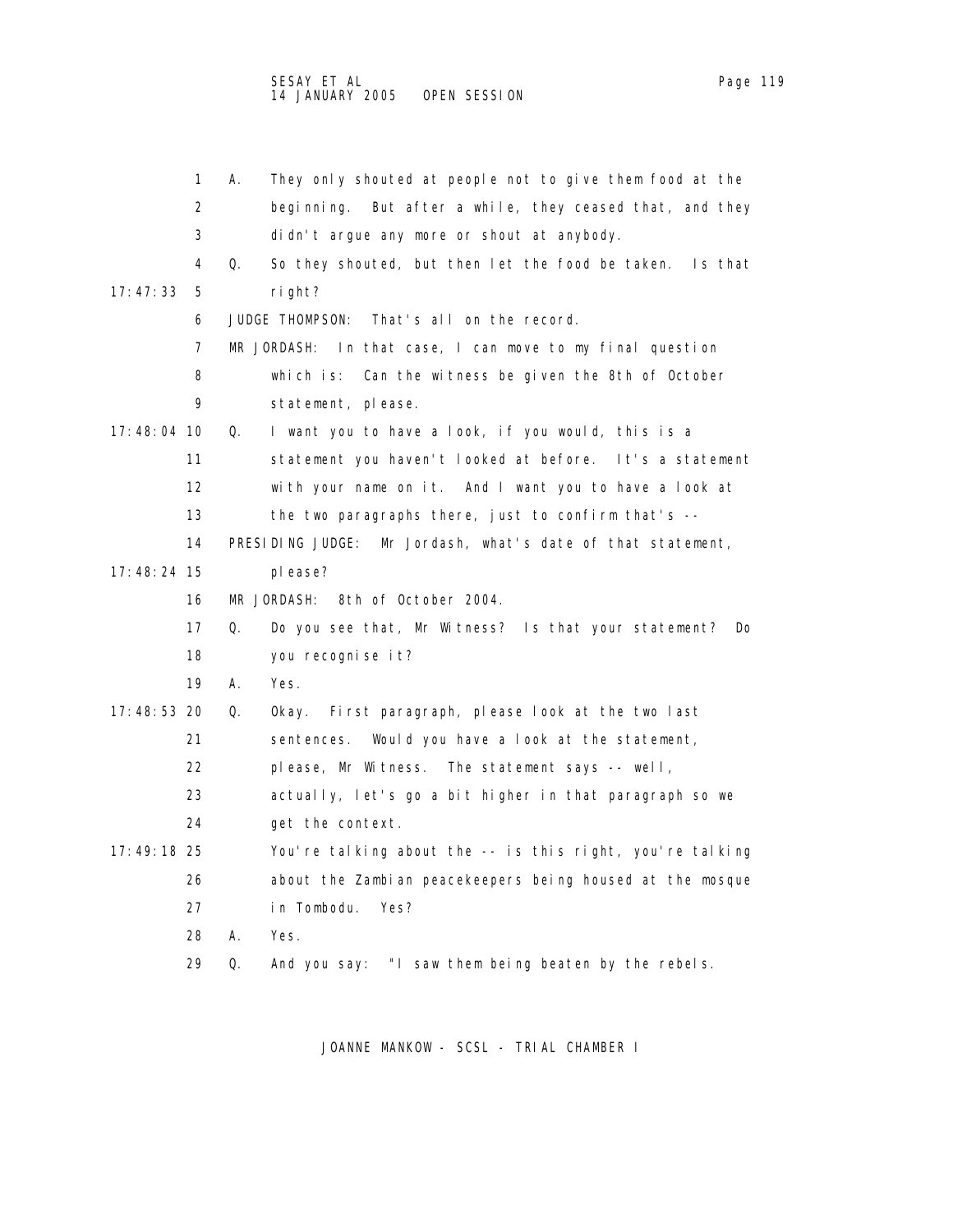|             | 1                 |    | They were not provided with enough food. Then they had      |
|-------------|-------------------|----|-------------------------------------------------------------|
|             | 2                 |    | to go looking for food sometimes." Do you see that?         |
|             | 3                 | А. | Yes.                                                        |
|             | 4                 | Q. | So we have confirmation that the Zambians were allowed to   |
| 17: 49: 54  | 5                 |    | go out looking for food. Is that right?                     |
|             | 6                 | А. | They used to beat them. In fact, they didn't allow<br>Yes.  |
|             | 7                 |    | them to go out looking for food earlier. But after a        |
|             | 8                 |    | while, the rebels found out that they couldn't feed them,   |
|             | 9                 |    | so they allowed them to go foraging for food.               |
| 17:50:27 10 |                   | Q. | The particular bit I'm interested in is next:<br>Right.     |
|             | 11                |    | "This was during the mango season, and myself and other     |
|             | $12 \overline{ }$ |    | townspeople from Tombodu would bring the captured           |
|             | 13                |    | Zambians some mangos for food." Is that what you told       |
|             | 14                |    | the Prosecution?"                                           |
| 17:50:54 15 |                   | А. | Those who were in Tombodu town, yes, they brought mangos    |
|             | 16                |    | for the people.                                             |
|             | 17                | Q. | Did you tell the Prosecution "myself and other              |
|             | 18                |    | townspeople from Tombodu would bring the captured           |
|             | 19                |    | Zambians some mangos for food"? Did you say that?           |
| 17:51:16 20 |                   | А. | Yes.                                                        |
|             | 21                | Q. | Did you say this: "If we were caught doing this, we         |
|             | 22                |    | would be punished by the rebels"? Did you tell that to      |
|             | 23                |    | the Prosecution?                                            |
|             | 24                | А. | Yeah, at the beginning when the Zambians had just           |
| 17:51:42 25 |                   |    | If we take food for them, they'll shout at us,<br>arri ved. |
|             | 26                |    | and just this shouting at us was not something we           |
|             | 27                |    | So that's why I said they punished us.<br>enj oyed.         |
|             | 28                | Q. | So the only punishment was the rebels shouting at you.      |
|             | 29                |    | Is that right?                                              |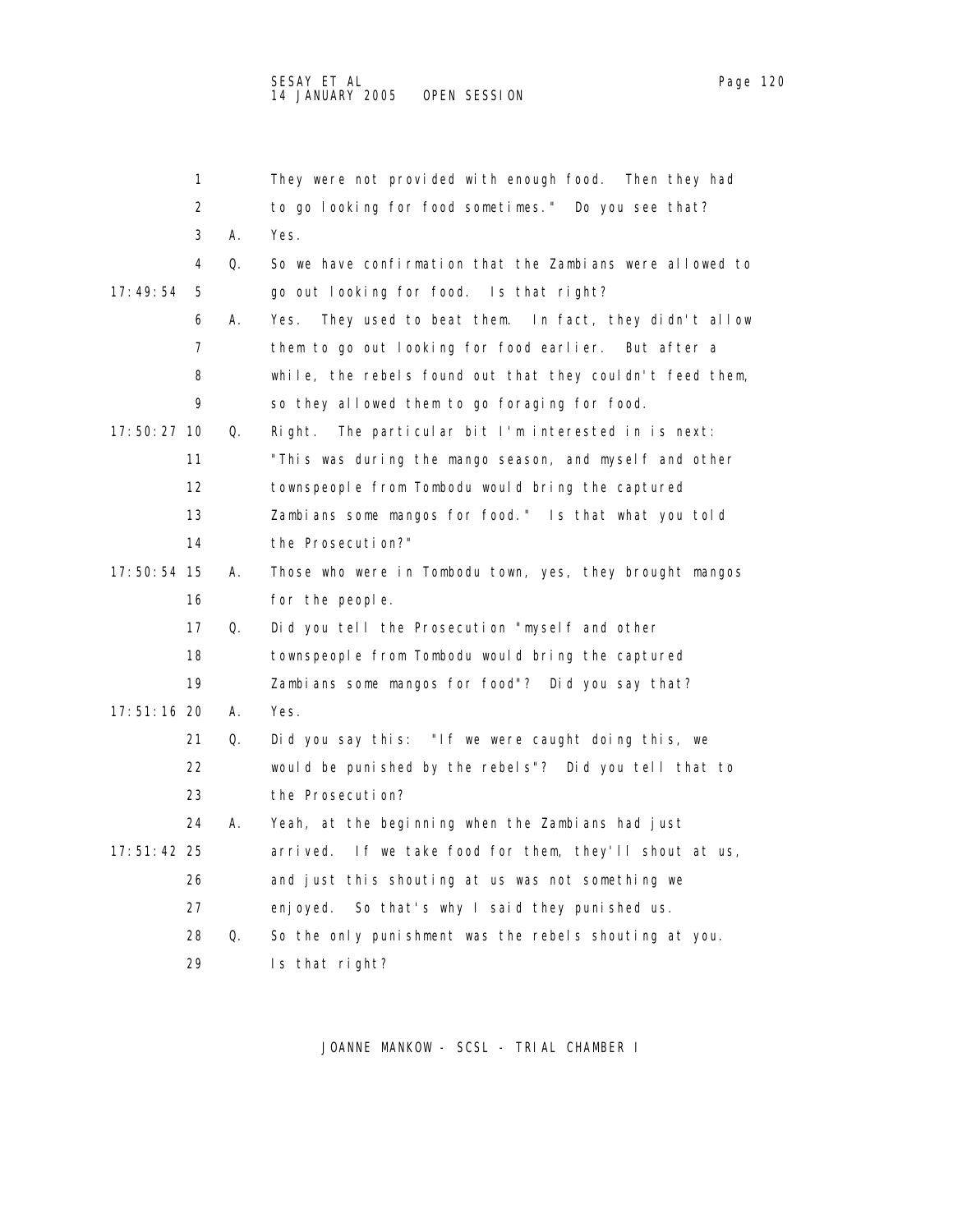|               | 1                 | А. | Yeah, they shouted at us, and they threatened us.<br>So I   |
|---------------|-------------------|----|-------------------------------------------------------------|
|               | 2                 |    | mean, that is what we thought was punishment.               |
|               | 3                 | Q. | Just what I would suggest was happening in Kono in<br>0kay. |
|               | 4                 |    | 2000 in terms of mining is this, Mr Witness:<br>That in     |
| 17:52:26      | 5                 |    | fact, the mining going on in Tombodu and other places in    |
|               | 6                 |    | Kono was based on a two-pile system in 2000, wasn't it?     |
|               | 7                 |    | One pile for the rebels, one pile for the civilians.        |
|               | 8                 |    | That's really what was going on in Tombodu in 2000?         |
|               | 9                 | А. | I never worked two piles in Tombodu, never.                 |
| 17:53:02 10   |                   | Q. | Well, did anybody work two piles in Tombodu? You weren't    |
|               | 11                |    | mining after April or May.                                  |
|               | $12 \overline{ }$ | А. | I didn't see it.                                            |
|               | 13                | Q. | You didn't see it at all?                                   |
|               | 14                | А. | Yes.                                                        |
| 17:53:16 15   |                   | 0. | What is two piles? What is a two-pile system? Do you        |
|               | 16                |    | know?                                                       |
|               | 17                |    | PRESIDING JUDGE: Let's have the two-pile. How do you spell  |
|               | 18                |    | that word?                                                  |
|               | 19                |    | MR JORDASH:<br>As $in -$                                    |
| 17: 53: 33 20 |                   |    | PRESIDING JUDGE: Two pile, you mean? Two piles?             |
|               | 21                |    | THE WITNESS:<br>Two pile.<br>Yes.                           |
|               | 22                |    | MR JORDASH:                                                 |
|               | 23                | Q. | Have you heard of the two-pile system, Mr Witness?          |
|               | 24                | А. | Before we ran away from Tombodu, there was two-pile         |
| 17:54:05 25   |                   |    | Someone will have an acre, and you'll go there<br>system.   |
|               | 26                |    | and mine, and you'll have one bucket for yourself and one   |
|               | 27                |    | bucket for the owner of the pile. But when we returned      |
|               | 28                |    | and when the rebels called us from the bush, we never       |
|               | 29                |    | practiced two pile in Tombodu at all.                       |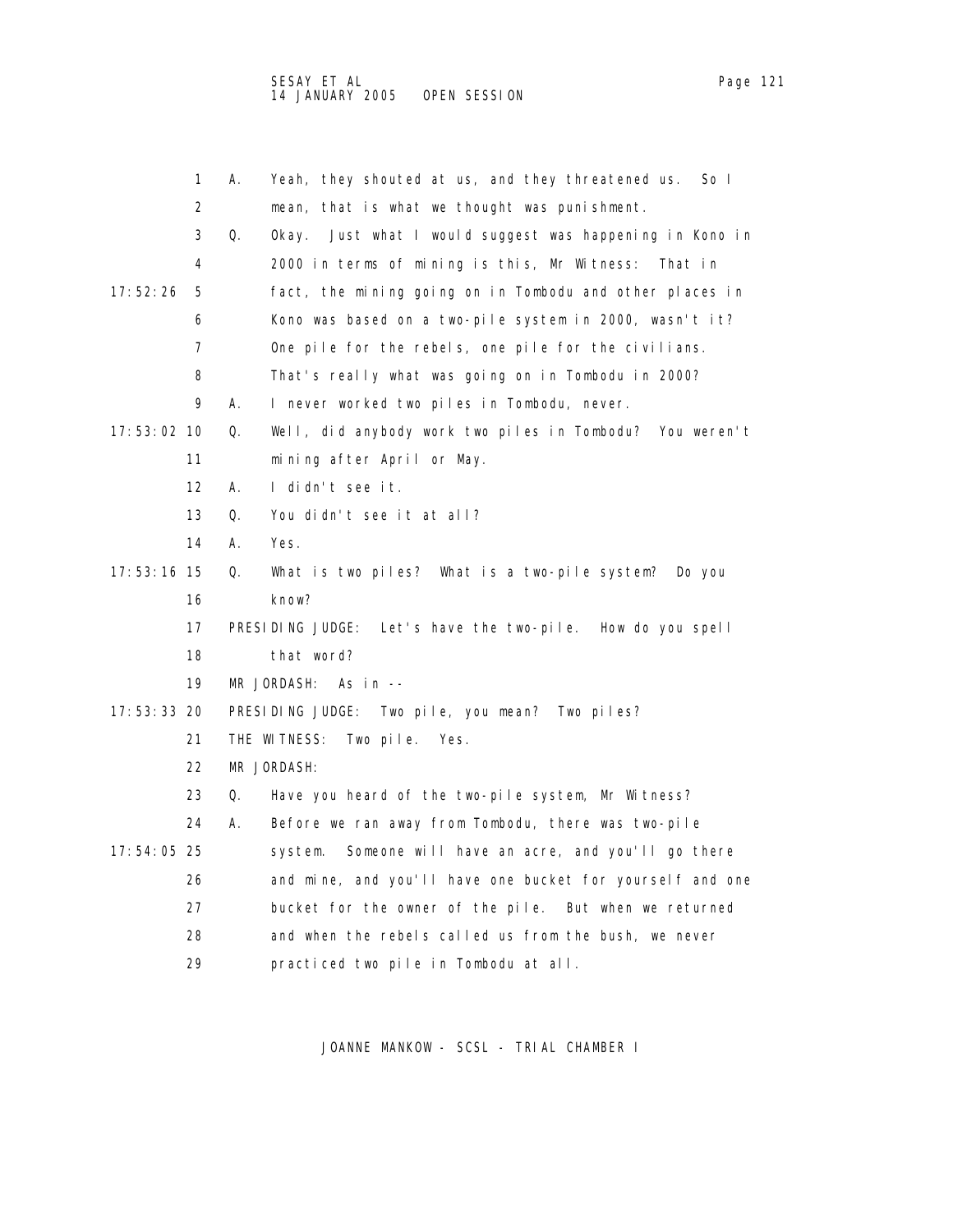|             | 1  | Q.<br>Well, my suggestion to you, Mr Witness, is that there was |
|-------------|----|-----------------------------------------------------------------|
|             | 2  | no forced labour in Kono or Tombodu at the mines in the         |
|             | 3  | year 2000, and what you've told us is a lie.                    |
|             | 4  | What I want to tell you is that I was there, you weren't<br>А.  |
| 17:54:57    | 5  | there.<br>In fact, where we were, we did forced mining for      |
|             | 6  | the rebels, but we never did two piles in Tombodu.              |
|             | 7  | Q.<br>And in fact, in 2000, mining equipment was coming from    |
|             | 8  | Freetown because Foday Sankoh was the head of the mines         |
|             | 9  | in that year, and it was sanctioned and authorised and          |
| 17:55:24 10 |    | voluntary, wasn't it?                                           |
|             | 11 | MR HARRISON: There might be four or five questions there.       |
|             | 12 | MR JORDASH:<br>Yes, I'll change that.                           |
|             | 13 | That there may have been forced mining in 1999, but when<br>Q.  |
|             | 14 | Mr Sesay arrived in March -- or I beg your pardon, in           |
| 17:55:46 15 |    | February of 2000, that mining took place with mining            |
|             | 16 | equipment and was based on the two-pile system.<br>And          |
|             | 17 | you've fabricated your evidence to implicate Mr Sesay,          |
|             | 18 | haven't you?                                                    |
|             | 19 | I want to tell you that I'm telling the truth.<br>А.            |
| 17:56:30 20 |    | Q.<br>And the reason you don't mention in your statement --     |
|             | 21 | PRESIDING JUDGE:<br>Answer the question. Are you giving the     |
|             | 22 | evidence to implicate Mr Sesay for just cause? Is your          |
|             | 23 | evidence intended to implicate Sesay? That is what              |
|             | 24 | counsel is asking you. You have spoken the truth?               |
| 17:56:53 25 |    | THE WITNESS:<br>No, I'm not trying to implicate him. I'm only   |
|             | 26 | saying what I saw.                                              |
|             | 27 | MR JORDASH:                                                     |
|             | 28 | And the reason you haven't said in any statement prior to<br>Q. |
|             | 29 | the one you've said today about making complaints to Issa       |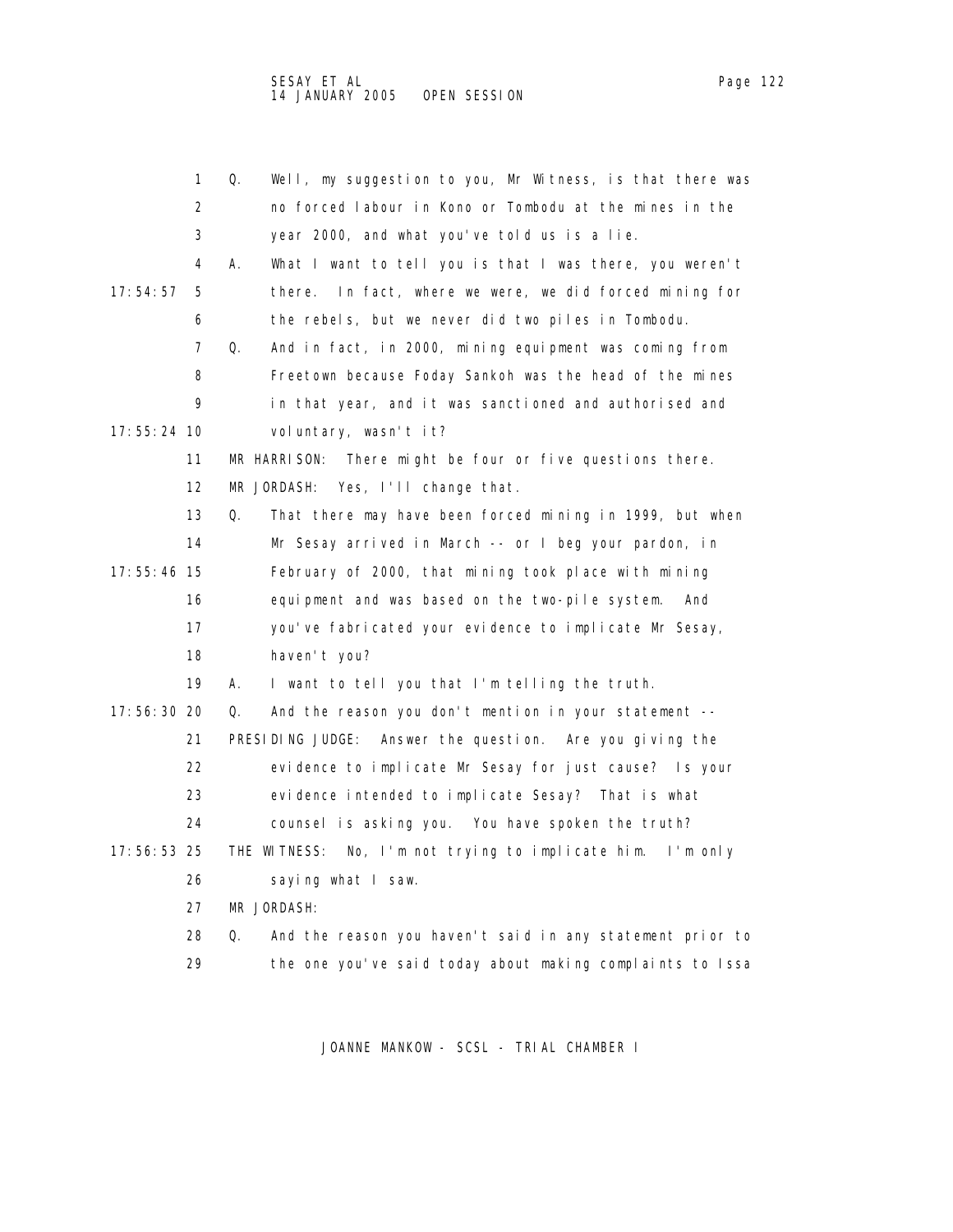| 1                 | Sesay is because you didn't make any complaints to Issa         |
|-------------------|-----------------------------------------------------------------|
| 2                 | Sesay, and no one did at that period.                           |
| 3                 | I'm seeing frowns from the Prosecution, so I'll rephrase        |
| 4                 | my question.                                                    |
| 17:57:19<br>5     | The reason that you've not mentioned complaints to Sesay        |
| 6                 | in 2000 made by you personally is because you didn't make       |
| 7                 | any complaints personally to Mr Sesay, did you?                 |
| 8                 | That is why I said that it was not me in person who made<br>А.  |
| 9                 | complaints to Issa Sesay. We had a leader, and he was in        |
| 17:58:00 10       | charge of the chiefdom, and he complained on our behalf         |
| 11                | to Issa Sesay about the wrongs.                                 |
| $12 \overline{ }$ | MR JORDASH:<br>I've got nothing further. Thank you.             |
| 13                | PRESIDING JUDGE: Thank you, Mr Jordash. I think the day is      |
| 14                | far spent. It's 6.00 and beyond.                                |
| 17:58:58 15       | Yes, Mr Harrison.                                               |
| 16                | I'm under the understanding this witness is<br>MR HARRISON:     |
| 17                | quite concerned to return to his residence immediately.         |
| 18                | I'm asking for leave of this Court, and I'm asking              |
| 19                | Defence counsel to consent, that the Prosecution can            |
| 17:59:16 20       | speak to this witness for the purpose of trying to              |
| 21                | persuade to remain in Freetown for the purpose of               |
| 22                | completing his evidence next week.                              |
| 23                | PRESIDING JUDGE: You'll speak to them with consent in the       |
| 24                | presence of the Defence. Is that all right, in the              |
| 17: 59: 39 25     | presence of the Defence, the purpose is they have to            |
| 26                | persuade the witness to stay here next week.                    |
| 27                | MR JORDASH:<br>I'm happy for Mr Harrison to speak to the        |
| 28                | witness.                                                        |
| 29                | PRESIDING JUDGE:<br>You're happy that he speaks to the witness? |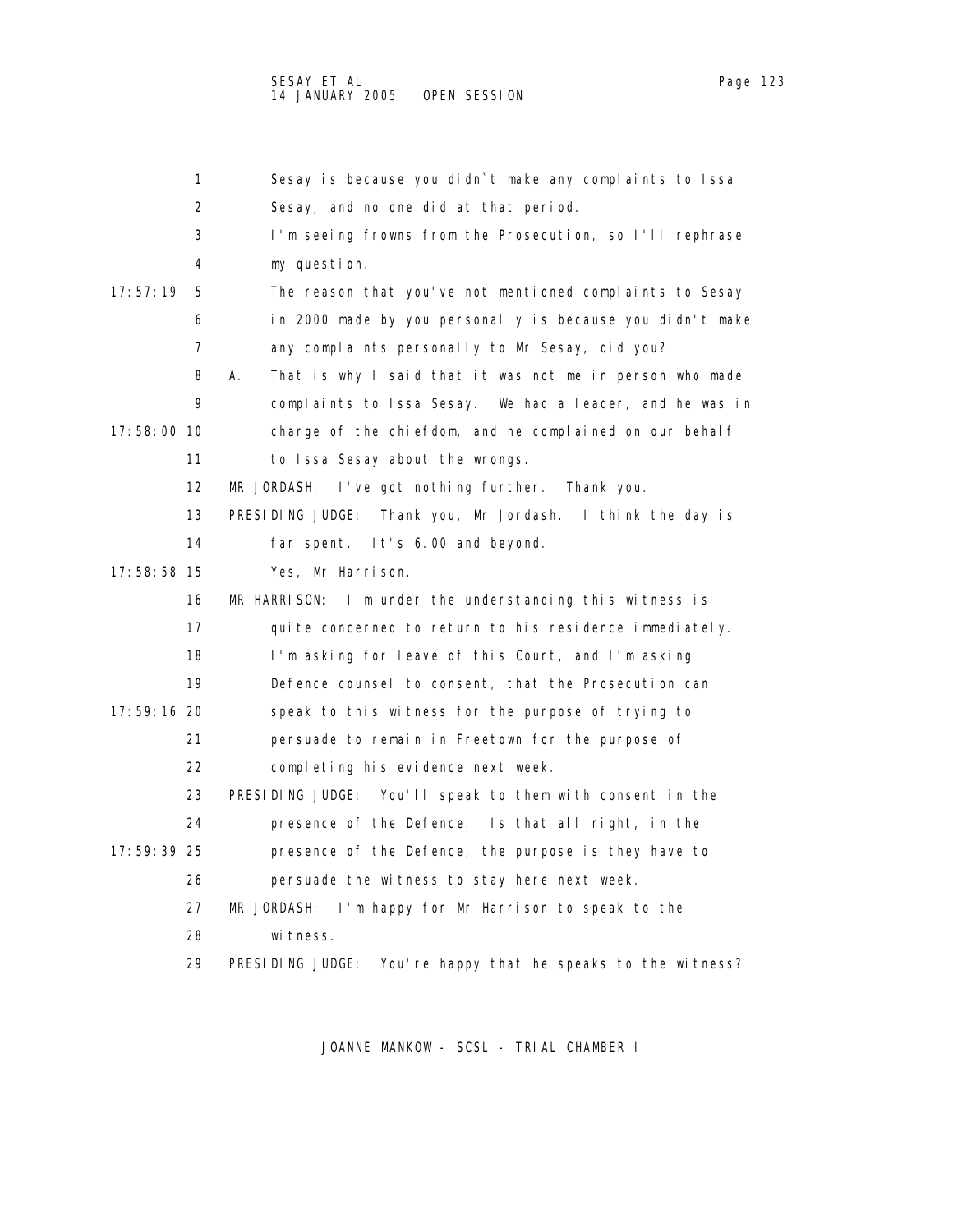1 MR JORDASH: Yes. 2 PRESIDING JUDGE: That`s all right. I just wanted to be fair. 3 MR TOURAY: Your Honour, as far as we are concerned, this is a 4 witness of the Court and he has not been released. He is 18:00:01 5 still testifying. And I don't think any communication 6 with -- from the Prosecution would be tolerable at this 7 stage. 8 PRESIDING JUDGE: Yes. 9 Yes, Mr Harrison. 18:00:15 10 MR HARRISON: I accept that Mr Touray takes that position, but 11 the Prosecution is left in quite a difficult predicament 12 right now. And I'm asking the Court to reconsider 13 sitting late tonight so this witness can be -- 14 PRESIDING JUDGE: Sitting when? 18:00:35 15 MR HARRISON: Sitting late tonight. 16 PRESIDING JUDGE: No, we are not sitting late tonight. We 17 have other engagements with our colleagues who are coming 18 on board, who have just arrived today after a very 19 difficult flight from Brussels. We cannot sit tonight. 18:00:53 20 Mr Witness, you -- yes, Mr O'Shea, did you have -- 21 MR O'SHEA: I just wanted to say that I sympathise with the 22 position of my learned friend Mr Touray and just remind 23 the Court that it is up to the Court and not the witness 24 at this stage. 18:01:15 25 PRESIDING JUDGE: I mean, that is -- I mean, I was just -- I 26 wanted to tell Mr Witness, you have been very patient. 27 You have gone through a great deal, and you have at least 28 managed to withstand it so far. But the truth of it is 29 that counsel for Mr Sesay has cross-examined you. He is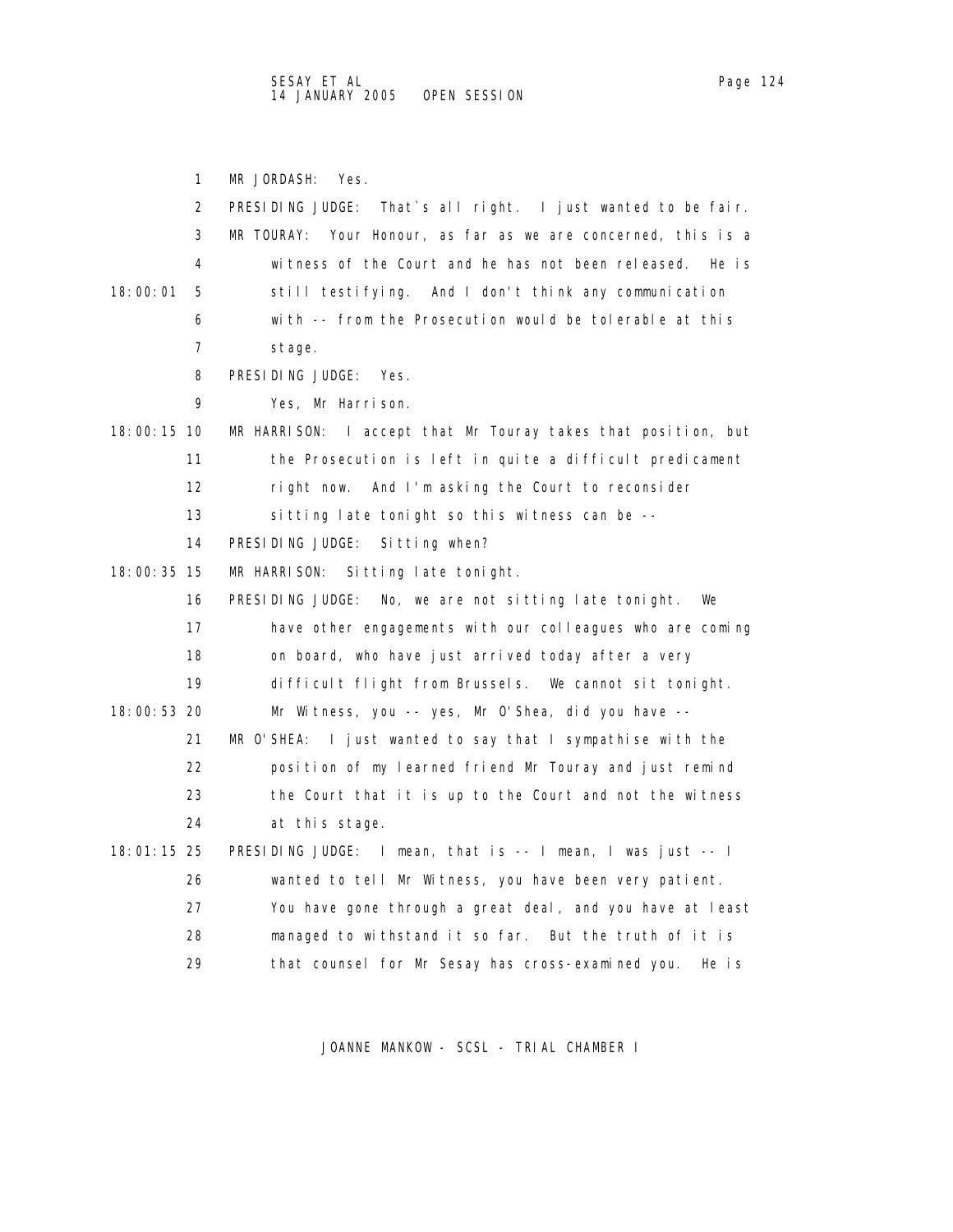| 1                 | finished with his cross-examination. You still have          |
|-------------------|--------------------------------------------------------------|
| 2                 | counsel for Mr Kallon and for Mr Gbao, two of them, who      |
| 3                 | are all sitting here and who have come for this case from    |
| 4                 | abroad who need to cross-examine you as well. So at this     |
| 18:02:07<br>5     | stage, we cannot release you as a witness.                   |
| 6                 | You will exercise -- you will have to -- even if you         |
| $\overline{7}$    | have to travel to go home over the weekend, you will have    |
| 8                 | to be back, I'm afraid, here on Monday at 9.30. You must     |
| 9                 | be in this place at 9.30 in order to continue with the       |
| 18:02:31 10       | cross-examination of the Defence team of Mr Kallon and       |
| 11                | the Defence team of Mr Gbao. So this is the hard             |
| $12 \overline{ }$ | reality. And we are not saying that you cannot go home.      |
| 13                | You may, you may, you may you may go home. But if you        |
| 14                | can go and come back on Sunday, fine, so that you're here    |
| 18:02:53 15       | at 9.00 for us to start business at 9.30.                    |
| 16                | Have you understood me, Mr Witness?                          |
| 17                | THE WITNESS: I understand, but if you can kindly allow me a  |
| 18                | short while to make a statement.                             |
| 19                | PRESIDING JUDGE: Yes, make a statement.                      |
| 18:03:19 20       | MR JORDASH: I'm sorry to leap up to my feet, but if he is to |
| 21                | make a statement --                                          |
| 22                | JUDGE BOUTET: I can't hear what you're saying. Speak into    |
| 23                | the microphone --                                            |
| 24                | MR JORDASH: Sorry, if this witness is to make a              |
| 18:03:40 25       | statement -- the audio people have gone home.                |
| 26                | If this witness is to comment on the evidence                |
| 27                | whatsoever $--$                                              |
| 28                | PRESIDING JUDGE: Which is it? What statement do you want to  |
| 29                | make, please? Mr Witness, what statement do you want to      |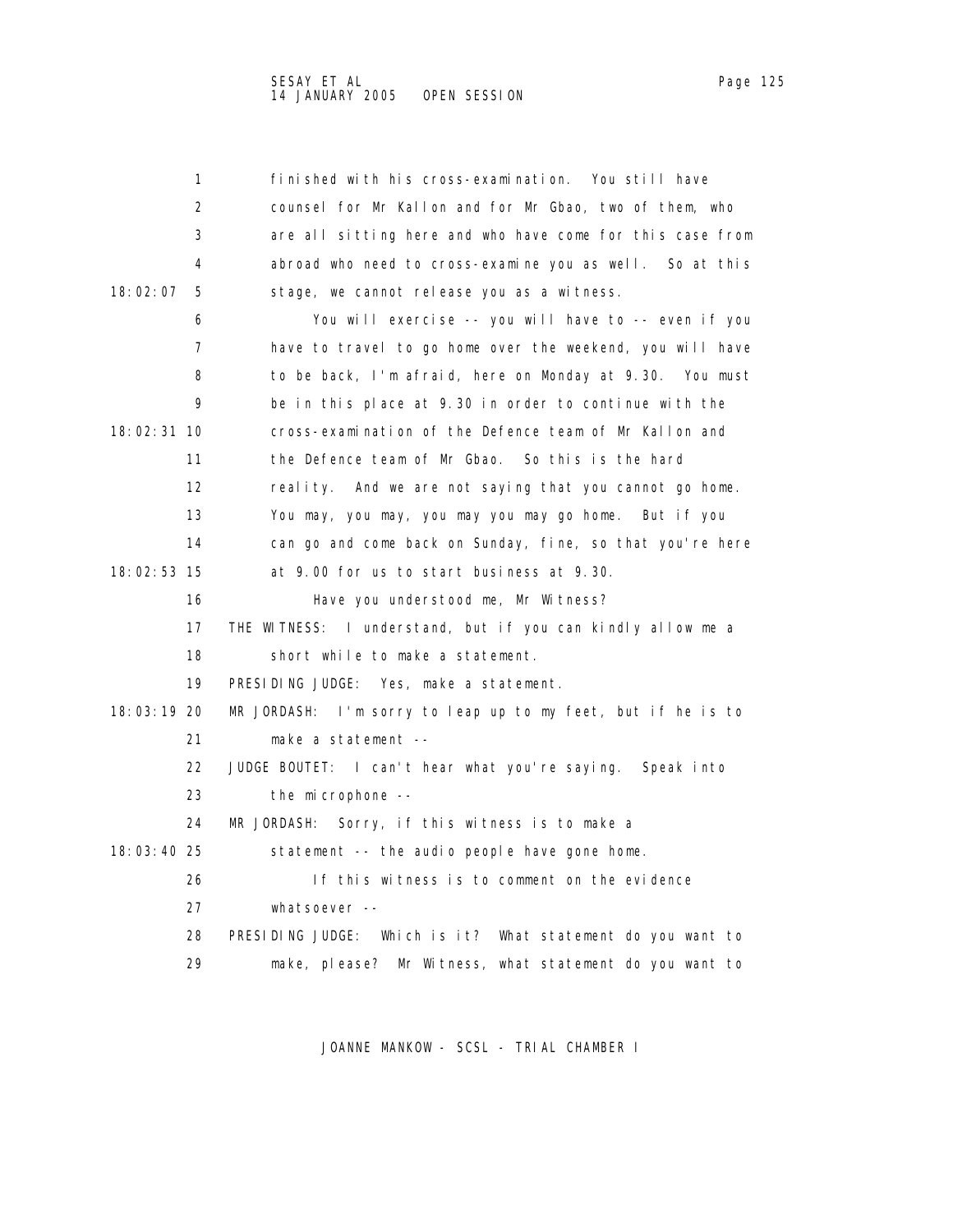## SESAY ET AL Page 126 14 JANUARY 2005 OPEN SESSION

|             | 1<br>make, please? Not on the evidence, you know, which          |
|-------------|------------------------------------------------------------------|
|             | 2<br>you're $-$                                                  |
|             | 3<br>THE WITNESS: No, it has nothing to do with evidence. It is  |
|             | 4<br>about my return.                                            |
| 18:04:06    | PRESIDING JUDGE: What do you want to say?<br>5                   |
|             | MR HARRISON: I think I can give some information that the<br>6   |
|             | 7<br>witness is not aware of, and it may cause him to            |
|             | reconsider giving a statement.<br>8                              |
|             | 9<br>PRESIDING JUDGE: What is it, Mr Harrison?                   |
| 18:04:23 10 | MR HARRISON: I have been informed that witness management        |
| 11          | will have a vehicle available immediately to take you to         |
| 12          | your place of residence, remain with you, and bring you          |
| 13          | back.                                                            |
| 14          | THE WITNESS:<br>That would be very good.                         |
| 18:04:58 15 | [Trial Chamber confers]                                          |
| 16          | PRESIDING JUDGE: You had something to say. Please.               |
| 17          | THE WITNESS:<br>What I wanted to say, that is what they've just  |
| 18          | told me because I have a lot of things to arrange in my          |
| 19          | home.                                                            |
| 18:05:14 20 | PRESIDING JUDGE:<br>Thank you very much.                         |
| 21          | This is the obligation for testifying in a case like             |
| 22          | And that is why you have been kept here for so<br>thi s.         |
| 23          | It's a very complicated case with the liberty of<br>I ong.       |
| 24          | three citizens, you know, at stake. So you have to bear          |
| 18:05:39 25 | with the Prosecution for as often as they would want to          |
| 26          | have you here to give evidence.                                  |
| 27          | Mr O'Shea, yes, please.                                          |
| 28          | MR O'SHEA:<br>Yes, Your Honour, I'm sorry to stretch the Court's |
| 29          | There's just one other matter of procedure I<br>pati ence.       |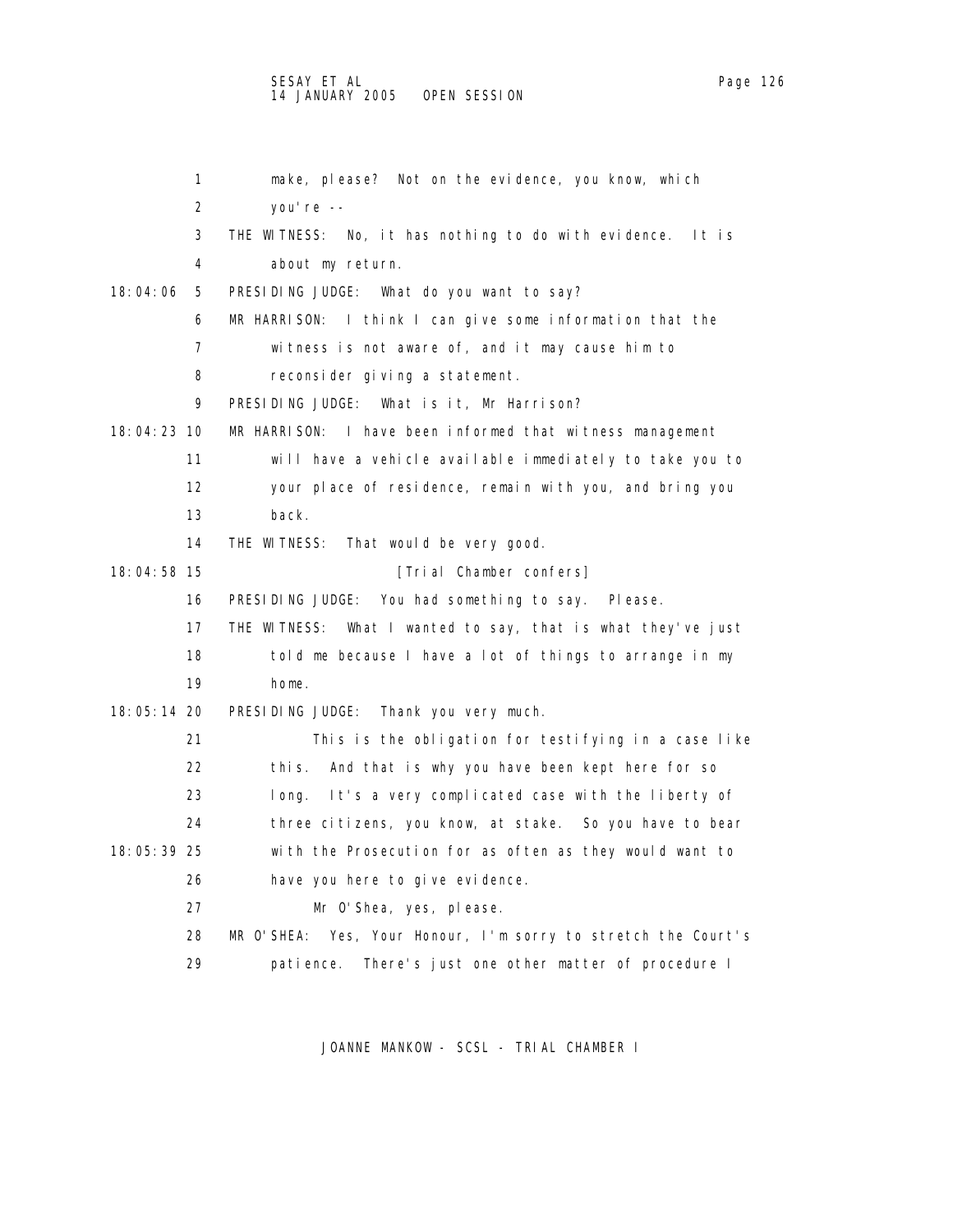1 would like to briefly raise. During the break this 2 morning, I noticed that a person from the witness's unit 3 did go and speak to the witness. Now, I have no 4 difficulty with the idea -- 18:06:14 5 PRESIDING JUDGE: Mr O'Shea, do you have any difficulty 6 raising this on Monday, please? 7 MR O'SHEA: Very well. 8 PRESIDING JUDGE: Please. Because our colleagues are waiting 9 for us at this time. 18:06:23 10 MR O'SHEA: Yes. The only reason I raised it now is because I 11 wanted the witness to be given a direction. Perhaps the 12 witness could be given a direction. I could go into 13 detail on Monday, just the normal standard direction. 14 PRESIDING JUDGE: I think that the Prosecution knows, and the 18:06:47 15 witness, you know, is here. They know that they are not 16 supposed to talk to the witness. These are just 17 directions. I mean, whoever will ensure that they are 18 respected is another matter. But I think that you can 19 raise this issue, you know, on Monday, please. 18:07:17 20 Well, learned counsel, it has been a hard-earned 21 weekend, and I wish every one of you a very enjoyable and 22 relaxed weekend. We will adjourn and resume our 23 sessions. 24 On Monday, we have the swearing-in ceremony of the 18:07:43 25 new judges of the Trial Chamber, and this ceremony is 26 billed for I think, 10.00. So we would not be sitting -- 27 to be meaning to start sitting at 9.30, because we would 28 rise 30 minutes later. And the ceremony will be in this 29 hall. So I think that we can envisage starting our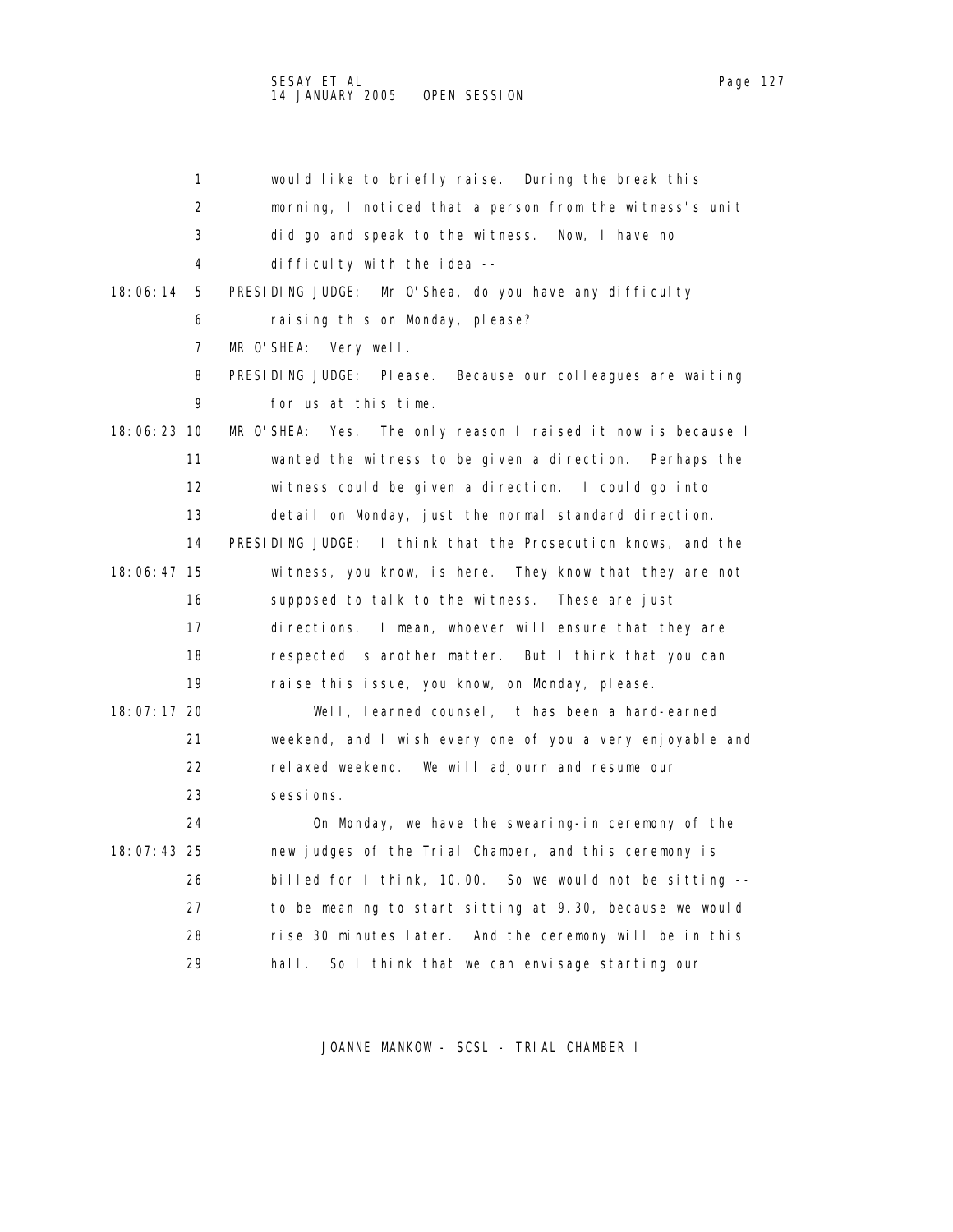SESAY ET AL **Page 128** 14 JANUARY 2005 OPEN SESSION

 1 session at about 11:30 -- at about 11:30 because the 2 swearing-in ceremony will not take a very long time. And 3 I think that by 11.30, we should have wrapped up with 4 that business. 18:08:47 5 [Trial Chamber and legal officer confer] 6 PRESIDING JUDGE: I'm being informed that it will be at 10.30. 7 So we would -- 8 [Trial Chamber confers] 9 PRESIDING JUDGE: Well, we will start sitting at 12.00. 18:09:07 10 Because if we start at 10.30, 11.00, 11.30, I think 12.00 11 is an ideal time for us to start. So I suppose we are 12 agreed -- we all understand we are resuming our session 13 on Monday at 12.00. This said, the Court will rise. And 14 once more, a very happy weekend to all of you. Thank 18:09:36 15 you. 16 [Whereupon the hearing adjourned at 6.10 p.m. to be 17 reconvened on Monday, the 17th day of January, 2005, at 18 12.00 p.m.] 19 20 21 22 23 24 25 26 27 28 29